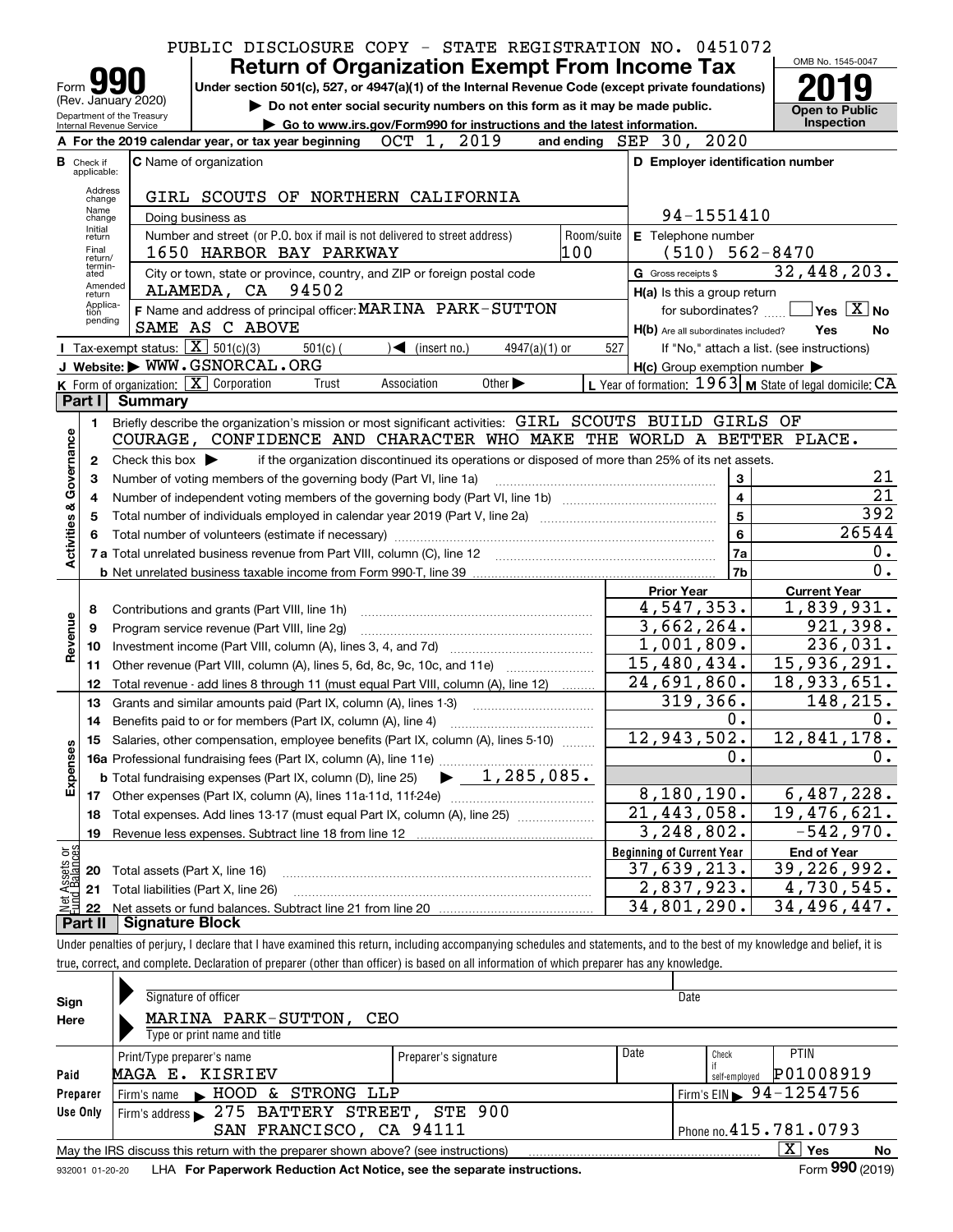# Rev. January 2020) **Cxempt Organization Return** Manuary 2020 and the Sea of the Sea of the Sea of the Sea of the S **Application for Automatic Extension of Time To File an**

Department of the Treasury Internal Revenue Service

- **| File a separate application for each return.**
- **| Go to www.irs.gov/Form8868 for the latest information.**

**Electronic filing (e‐file).**  You can electronically file Form 8868 to request a 6‐month automatic extension of time to file any of the filing of this form, visit www.irs.gov/e-file-providers/e-file-for-charities-and-non-profits. forms listed below with the exception of Form 8870, Information Return for Transfers Associated With Certain Personal Benefit Contracts, for which an extension request must be sent to the IRS in paper format (see instructions). For more details on the electronic

#### **Automatic 6‐Month Extension of Time.** Only submit original (no copies needed).

All corporations required to file an income tax return other than Form 990‐T (including 1120‐C filers), partnerships, REMICs, and trusts must use Form 7004 to request an extension of time to file income tax returns.

| print<br>File by the                                                                                                           |                                                                                                                                                                                                                                                                                                                                                                                                                                                                                                                                                                                                                  |                                                  |                                                                                                                                                           |                |    |                                              |  |  |  |  |  |
|--------------------------------------------------------------------------------------------------------------------------------|------------------------------------------------------------------------------------------------------------------------------------------------------------------------------------------------------------------------------------------------------------------------------------------------------------------------------------------------------------------------------------------------------------------------------------------------------------------------------------------------------------------------------------------------------------------------------------------------------------------|--------------------------------------------------|-----------------------------------------------------------------------------------------------------------------------------------------------------------|----------------|----|----------------------------------------------|--|--|--|--|--|
|                                                                                                                                |                                                                                                                                                                                                                                                                                                                                                                                                                                                                                                                                                                                                                  | 94-1551410<br>GIRL SCOUTS OF NORTHERN CALIFORNIA |                                                                                                                                                           |                |    |                                              |  |  |  |  |  |
| Number, street, and room or suite no. If a P.O. box, see instructions.<br>due date for                                         |                                                                                                                                                                                                                                                                                                                                                                                                                                                                                                                                                                                                                  |                                                  |                                                                                                                                                           |                |    |                                              |  |  |  |  |  |
| filing your<br>1650 HARBOR BAY PARKWAY, NO. 100<br>return. See                                                                 |                                                                                                                                                                                                                                                                                                                                                                                                                                                                                                                                                                                                                  |                                                  |                                                                                                                                                           |                |    |                                              |  |  |  |  |  |
| City, town or post office, state, and ZIP code. For a foreign address, see instructions.<br>instructions.<br>ALAMEDA, CA 94502 |                                                                                                                                                                                                                                                                                                                                                                                                                                                                                                                                                                                                                  |                                                  |                                                                                                                                                           |                |    |                                              |  |  |  |  |  |
|                                                                                                                                | Enter the Return Code for the return that this application is for (file a separate application for each return)                                                                                                                                                                                                                                                                                                                                                                                                                                                                                                  |                                                  |                                                                                                                                                           |                |    | 0 <sup>1</sup><br>$\mathbf{1}$               |  |  |  |  |  |
| <b>Application</b>                                                                                                             |                                                                                                                                                                                                                                                                                                                                                                                                                                                                                                                                                                                                                  |                                                  | Return Application                                                                                                                                        |                |    | Return                                       |  |  |  |  |  |
| Is For                                                                                                                         |                                                                                                                                                                                                                                                                                                                                                                                                                                                                                                                                                                                                                  | Code                                             | Is For                                                                                                                                                    |                |    | Code                                         |  |  |  |  |  |
|                                                                                                                                | Form 990 or Form 990-EZ                                                                                                                                                                                                                                                                                                                                                                                                                                                                                                                                                                                          | 01                                               | Form 990-T (corporation)                                                                                                                                  |                |    | 07                                           |  |  |  |  |  |
| Form 990-BL                                                                                                                    |                                                                                                                                                                                                                                                                                                                                                                                                                                                                                                                                                                                                                  | 02                                               | Form 1041-A                                                                                                                                               |                |    | 08                                           |  |  |  |  |  |
|                                                                                                                                | Form 4720 (individual)                                                                                                                                                                                                                                                                                                                                                                                                                                                                                                                                                                                           | 03                                               | Form 4720 (other than individual)                                                                                                                         |                |    | 09                                           |  |  |  |  |  |
| Form 990-PF                                                                                                                    |                                                                                                                                                                                                                                                                                                                                                                                                                                                                                                                                                                                                                  | 04                                               | Form 5227                                                                                                                                                 |                |    | 10                                           |  |  |  |  |  |
|                                                                                                                                | Form 990-T (sec. 401(a) or 408(a) trust)                                                                                                                                                                                                                                                                                                                                                                                                                                                                                                                                                                         | 05                                               | Form 6069                                                                                                                                                 |                |    | 11                                           |  |  |  |  |  |
|                                                                                                                                | Form 990-T (trust other than above)<br>LEINANI MALIG                                                                                                                                                                                                                                                                                                                                                                                                                                                                                                                                                             | 06                                               | Form 8870                                                                                                                                                 |                |    | 12                                           |  |  |  |  |  |
| $box \blacktriangleright$<br>1<br>2                                                                                            | • If this is for a Group Return, enter the organization's four digit Group Exemption Number (GEN) _________. If this is for the whole group, check this<br>. If it is for part of the group, check this box $\blacktriangleright$<br>I request an automatic 6-month extension of time until<br>the organization named above. The extension is for the organization's return for:<br>calendar year _______ or<br>$\blacktriangleright$ $\underline{X}$ tax year beginning $\underline{OCT}$ 1, 2019<br>If the tax year entered in line 1 is for less than 12 months, check reason:<br>Change in accounting period |                                                  | and attach a list with the names and TINs of all members the extension is for.<br><b>AUGUST 16, 2021</b><br>, and ending $SEP$ 30, 2020<br>Initial return | Final return   |    | , to file the exempt organization return for |  |  |  |  |  |
| За                                                                                                                             | If this application is for Forms 990-BL, 990-PF, 990-T, 4720, or 6069, enter the tentative tax, less<br>any nonrefundable credits. See instructions.                                                                                                                                                                                                                                                                                                                                                                                                                                                             |                                                  |                                                                                                                                                           | За             | \$ | 0.                                           |  |  |  |  |  |
| b                                                                                                                              | If this application is for Forms 990-PF, 990-T, 4720, or 6069, enter any refundable credits and                                                                                                                                                                                                                                                                                                                                                                                                                                                                                                                  |                                                  |                                                                                                                                                           |                |    |                                              |  |  |  |  |  |
| 3b<br>\$<br>estimated tax payments made. Include any prior year overpayment allowed as a credit.                               |                                                                                                                                                                                                                                                                                                                                                                                                                                                                                                                                                                                                                  |                                                  |                                                                                                                                                           |                |    |                                              |  |  |  |  |  |
| Balance due. Subtract line 3b from line 3a. Include your payment with this form, if required, by<br>C                          |                                                                                                                                                                                                                                                                                                                                                                                                                                                                                                                                                                                                                  |                                                  |                                                                                                                                                           |                |    |                                              |  |  |  |  |  |
|                                                                                                                                | using EFTPS (Electronic Federal Tax Payment System). See instructions.                                                                                                                                                                                                                                                                                                                                                                                                                                                                                                                                           |                                                  |                                                                                                                                                           | 3 <sub>c</sub> | S  | 0.                                           |  |  |  |  |  |
| instructions.<br><b>LHA</b>                                                                                                    | Caution: If you are going to make an electronic funds withdrawal (direct debit) with this Form 8868, see Form 8453-EO and Form 8879-EO for payment<br>For Privacy Act and Paperwork Reduction Act Notice, see instructions.                                                                                                                                                                                                                                                                                                                                                                                      |                                                  |                                                                                                                                                           |                |    | Form 8868 (Rev. 1-2020)                      |  |  |  |  |  |

923841 12‐30‐19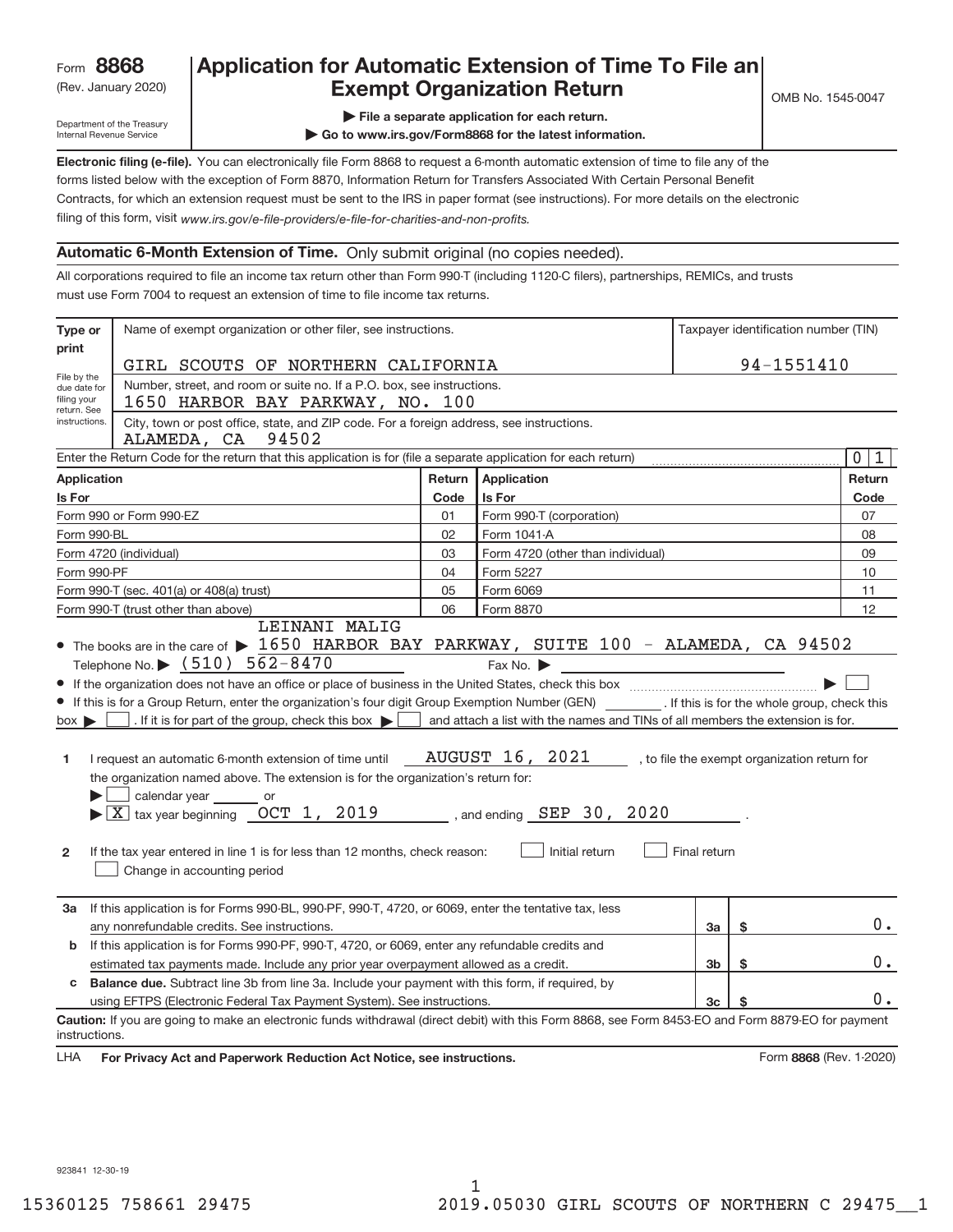| 1  | $\overline{\mathbf{X}}$<br>Briefly describe the organization's mission:                                                                                                                               |
|----|-------------------------------------------------------------------------------------------------------------------------------------------------------------------------------------------------------|
|    | GIRL SCOUTS BUILD GIRLS OF COURAGE, CONFIDENCE AND CHARACTER, WHO MAKE                                                                                                                                |
|    | THE WORLD A BETTER PLACE.                                                                                                                                                                             |
|    |                                                                                                                                                                                                       |
|    |                                                                                                                                                                                                       |
| 2  | Did the organization undertake any significant program services during the year which were not listed on the                                                                                          |
|    | $]$ Yes $[\overline{\mathrm{X}}]$ No                                                                                                                                                                  |
| 3  | If "Yes," describe these new services on Schedule O.<br>Did the organization cease conducting, or make significant changes in how it conducts, any program services?<br>$ \underline{X} $ Yes<br>l No |
|    | If "Yes," describe these changes on Schedule O.                                                                                                                                                       |
| 4  | Describe the organization's program service accomplishments for each of its three largest program services, as measured by expenses.                                                                  |
|    | Section 501(c)(3) and 501(c)(4) organizations are required to report the amount of grants and allocations to others, the total expenses, and                                                          |
|    | revenue, if any, for each program service reported.                                                                                                                                                   |
| 4a | 3,922,952. including grants of \$<br>950. ) (Revenue \$<br>171,666.<br>(Expenses \$<br>(Code:                                                                                                         |
|    | WITH IN-PERSON CAMP CANCELLED FOR SUMMER 2020, OUR PROGRAM TEAM ADAPTED<br>BY CREATING A VIRTUAL SUMMER CAMP FOR GIRLS OF ALL AGES. WE HAD OVER                                                       |
|    | 850 REGISTRATIONS FOR THIS VIRTUAL CAMP EXPERIENCE. MANY OF OUR                                                                                                                                       |
|    | PROPERTIES WERE CLOSED DURING THE PANDEMIC, BUT AS REGULATIONS                                                                                                                                        |
|    | OUR MEMBERS VISITED OUR CAMP PROPERTIES, ENJOYING HIKING<br>PERMITTED,                                                                                                                                |
|    | TRAILS AND OUTDOOR SPACES ON FAMILY DAYS.                                                                                                                                                             |
|    |                                                                                                                                                                                                       |
|    |                                                                                                                                                                                                       |
|    |                                                                                                                                                                                                       |
|    |                                                                                                                                                                                                       |
|    |                                                                                                                                                                                                       |
| 4b | $48,675.$ ) (Revenue \$<br>3,863,533. including grants of \$<br>15,886,853.<br>(Code:<br>(Expenses \$                                                                                                 |
|    | IN OUR STEM PROGRAMS, GIRLS EXPLORE SCIENCE, TECHNOLOGY, ENGINEERING                                                                                                                                  |
|    | AND MATH THROUGH HANDS-ON EXPERIENCES LIKE EARNING BADGES IN                                                                                                                                          |
|    | CYBERSECURITY, SPACE SCIENCE, ENGINEERING AND ROBOTICS. MORE THAN                                                                                                                                     |
|    | 23,000 GIRLS PARTICIPATED IN OUR COOKIE AND FALL ENTREPRENEURSHIP                                                                                                                                     |
|    | PROGRAMS, WHERE THEY BUILD BUSINESS SKILLS LIKE GOAL-SETTING, MONEY                                                                                                                                   |
|    | HANDLING, PUBLIC SPEAKING, BUDGETING AND SALES. GIRLS GIVE BACK TO<br>THEIR COMMUNITIES AND EARN BRONZE, SILVER AND GOLD AWARDS FOR "TAKE                                                             |
|    | ACTION" PROJECTS WHERE THEY IDENTIFY ISSUES THEY CARE ABOUT, DISCOVER                                                                                                                                 |
|    | THE ROOT CAUSES OF THE ISSUES, AND TAKE ACTION TO DEVELOP SUSTAINABLE                                                                                                                                 |
|    | SOLUTIONS. THIS YEAR, 140 GOLD AWARDS (OUR HIGHEST AWARD) WERE EARNED.                                                                                                                                |
|    |                                                                                                                                                                                                       |
|    |                                                                                                                                                                                                       |
| 4с | $\overline{531,725}$ .<br>OUR COUNCIL SERVES APPROXIMATELY 34,000 GIRL AND 26,000 ADULT MEMBERS                                                                                                       |
|    | FROM SANTA CLARA COUNTY TO THE OREGON BORDER. THROUGHOUT THE YEAR, WE                                                                                                                                 |
|    | CHECKED-IN WITH MEMBERS THROUGH SURVEYS, TOWN HALLS, AND OFFICE HOURS                                                                                                                                 |
|    | TO PROVIDE THEM WITH THE SUPPORT THEY NEEDED. WE OFFERED HANDS-ON                                                                                                                                     |
|    | TRAINING FOR NEW VIRTUAL TOOLS. WE LAUNCHED THE "SUMMER OF SISTERHOOD",                                                                                                                               |
|    | A SERIES OF BADGE, JOURNEY, AND ACTIVITY RESOURCES AND THE "TROOP                                                                                                                                     |
|    | LEADER BLUEPRINT", RESOURCES TO SUPPORT VIRTUAL GIRL SCOUT MEETINGS.                                                                                                                                  |
|    |                                                                                                                                                                                                       |
|    |                                                                                                                                                                                                       |
|    |                                                                                                                                                                                                       |
|    |                                                                                                                                                                                                       |
|    | 4d Other program services (Describe on Schedule O.)                                                                                                                                                   |
|    |                                                                                                                                                                                                       |
|    | 178,800.<br>(Expenses \$ $2,760,551$ . including grants of \$<br>$0 \cdot$ ) (Revenue \$                                                                                                              |
|    | 4e Total program service expenses <b>15,033,115.</b><br>Form 990 (2019)                                                                                                                               |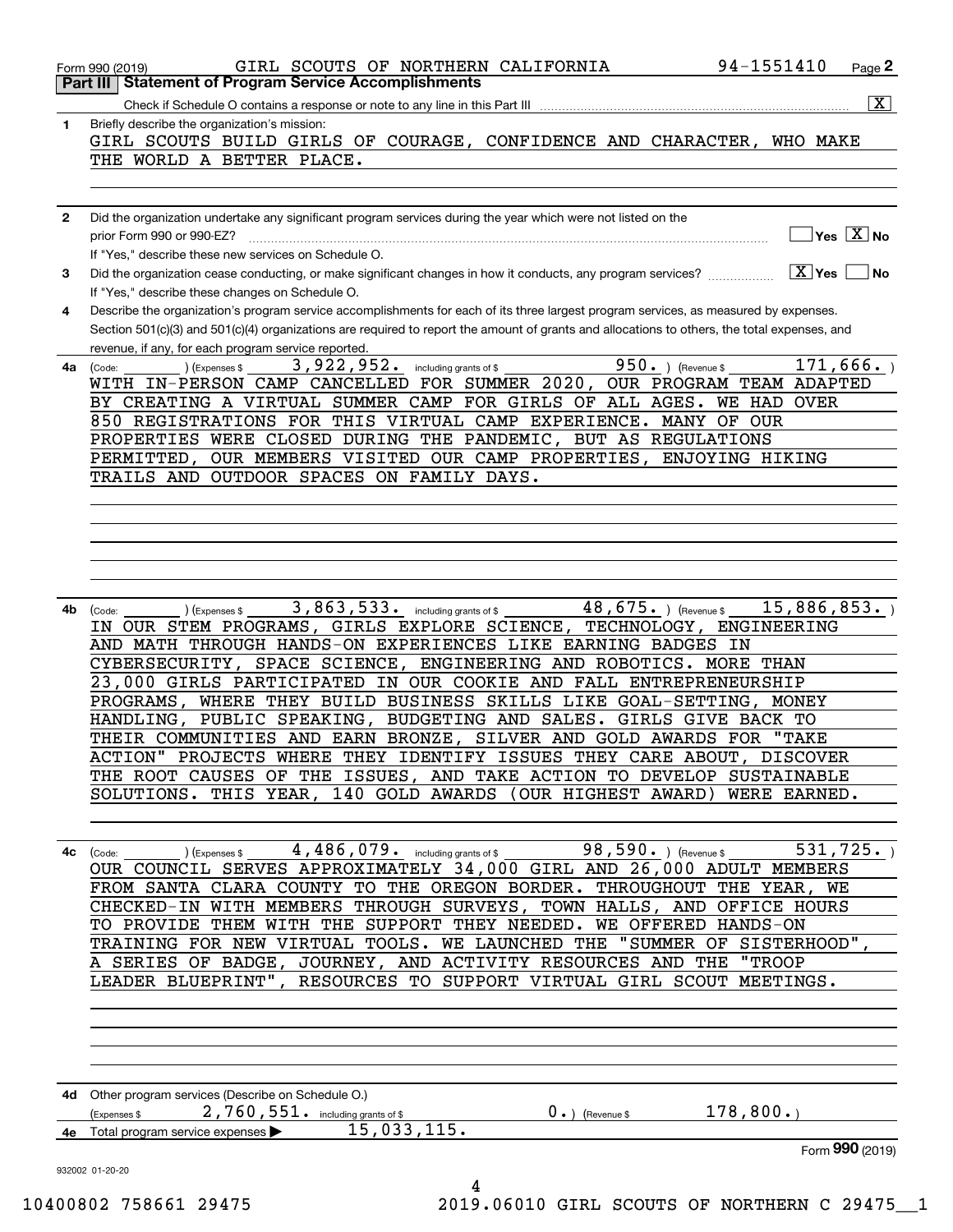| Form 990 (2019) |  |  |
|-----------------|--|--|

| Is the organization described in section $501(c)(3)$ or $4947(a)(1)$ (other than a private foundation)?<br>1<br>X<br>1.<br>$\overline{\mathbf{x}}$<br>$\overline{2}$<br>2<br>Did the organization engage in direct or indirect political campaign activities on behalf of or in opposition to candidates for<br>3<br>x<br>3<br>Section 501(c)(3) organizations. Did the organization engage in lobbying activities, or have a section 501(h) election in effect<br>4<br>x<br>4<br>Is the organization a section 501(c)(4), 501(c)(5), or 501(c)(6) organization that receives membership dues, assessments, or<br>5<br>x<br>5<br>Did the organization maintain any donor advised funds or any similar funds or accounts for which donors have the right to<br>6<br>x<br>provide advice on the distribution or investment of amounts in such funds or accounts? If "Yes," complete Schedule D, Part I<br>6<br>Did the organization receive or hold a conservation easement, including easements to preserve open space,<br>7<br>x<br>$\overline{7}$<br>Did the organization maintain collections of works of art, historical treasures, or other similar assets? If "Yes," complete<br>8<br>x<br>8<br>Did the organization report an amount in Part X, line 21, for escrow or custodial account liability, serve as a custodian for<br>9<br>amounts not listed in Part X; or provide credit counseling, debt management, credit repair, or debt negotiation services?<br>X<br>9<br>Did the organization, directly or through a related organization, hold assets in donor-restricted endowments<br>X<br>10<br>If the organization's answer to any of the following questions is "Yes," then complete Schedule D, Parts VI, VII, VIII, IX, or X<br>as applicable.<br>Did the organization report an amount for land, buildings, and equipment in Part X, line 10? If "Yes," complete Schedule D,<br>a<br>X<br>11a<br>Did the organization report an amount for investments - other securities in Part X, line 12, that is 5% or more of its total<br>b<br>x<br>11 <sub>b</sub><br>Did the organization report an amount for investments - program related in Part X, line 13, that is 5% or more of its total<br>c<br>x<br>11c<br>d Did the organization report an amount for other assets in Part X, line 15, that is 5% or more of its total assets reported in<br>x<br>11d<br>$\mathbf X$<br>11e<br>Did the organization report an amount for other liabilities in Part X, line 25? If "Yes," complete Schedule D, Part X<br>Did the organization's separate or consolidated financial statements for the tax year include a footnote that addresses<br>f<br>X<br>the organization's liability for uncertain tax positions under FIN 48 (ASC 740)? If "Yes," complete Schedule D, Part X<br>11f<br>12a Did the organization obtain separate, independent audited financial statements for the tax year? If "Yes," complete<br>X<br>12a<br><b>b</b> Was the organization included in consolidated, independent audited financial statements for the tax year?<br>If "Yes," and if the organization answered "No" to line 12a, then completing Schedule D, Parts XI and XII is optional<br>12D<br>ᅀ<br>X<br>13<br>13<br>X<br>Did the organization maintain an office, employees, or agents outside of the United States?<br>14a<br>14a<br>Did the organization have aggregate revenues or expenses of more than \$10,000 from grantmaking, fundraising, business,<br>b<br>investment, and program service activities outside the United States, or aggregate foreign investments valued at \$100,000<br>x<br>14b<br>Did the organization report on Part IX, column (A), line 3, more than \$5,000 of grants or other assistance to or for any<br>x<br>15<br>Did the organization report on Part IX, column (A), line 3, more than \$5,000 of aggregate grants or other assistance to<br>x<br>16<br>Did the organization report a total of more than \$15,000 of expenses for professional fundraising services on Part IX,<br>x<br>17<br>Did the organization report more than \$15,000 total of fundraising event gross income and contributions on Part VIII, lines<br>x<br>18<br>Did the organization report more than \$15,000 of gross income from gaming activities on Part VIII, line 9a? If "Yes."<br>x<br>19<br>$\mathbf X$<br>20a<br>20 <sub>b</sub><br>If "Yes" to line 20a, did the organization attach a copy of its audited financial statements to this return?<br>b<br>Did the organization report more than \$5,000 of grants or other assistance to any domestic organization or<br>21<br>x<br>21<br>Form 990 (2019)<br>932003 01-20-20 |     |  | Yes | No |
|----------------------------------------------------------------------------------------------------------------------------------------------------------------------------------------------------------------------------------------------------------------------------------------------------------------------------------------------------------------------------------------------------------------------------------------------------------------------------------------------------------------------------------------------------------------------------------------------------------------------------------------------------------------------------------------------------------------------------------------------------------------------------------------------------------------------------------------------------------------------------------------------------------------------------------------------------------------------------------------------------------------------------------------------------------------------------------------------------------------------------------------------------------------------------------------------------------------------------------------------------------------------------------------------------------------------------------------------------------------------------------------------------------------------------------------------------------------------------------------------------------------------------------------------------------------------------------------------------------------------------------------------------------------------------------------------------------------------------------------------------------------------------------------------------------------------------------------------------------------------------------------------------------------------------------------------------------------------------------------------------------------------------------------------------------------------------------------------------------------------------------------------------------------------------------------------------------------------------------------------------------------------------------------------------------------------------------------------------------------------------------------------------------------------------------------------------------------------------------------------------------------------------------------------------------------------------------------------------------------------------------------------------------------------------------------------------------------------------------------------------------------------------------------------------------------------------------------------------------------------------------------------------------------------------------------------------------------------------------------------------------------------------------------------------------------------------------------------------------------------------------------------------------------------------------------------------------------------------------------------------------------------------------------------------------------------------------------------------------------------------------------------------------------------------------------------------------------------------------------------------------------------------------------------------------------------------------------------------------------------------------------------------------------------------------------------------------------------------------------------------------------------------------------------------------------------------------------------------------------------------------------------------------------------------------------------------------------------------------------------------------------------------------------------------------------------------------------------------------------------------------------------------------------------------------------------------------------------------------------------------------------------------------------------------------------------------------------------------------------------------------------------------------------------------------------------------------------------------------------------------------------------------------------------------------------------------------------------------------------------------------------------------------|-----|--|-----|----|
|                                                                                                                                                                                                                                                                                                                                                                                                                                                                                                                                                                                                                                                                                                                                                                                                                                                                                                                                                                                                                                                                                                                                                                                                                                                                                                                                                                                                                                                                                                                                                                                                                                                                                                                                                                                                                                                                                                                                                                                                                                                                                                                                                                                                                                                                                                                                                                                                                                                                                                                                                                                                                                                                                                                                                                                                                                                                                                                                                                                                                                                                                                                                                                                                                                                                                                                                                                                                                                                                                                                                                                                                                                                                                                                                                                                                                                                                                                                                                                                                                                                                                                                                                                                                                                                                                                                                                                                                                                                                                                                                                                                                                                                          |     |  |     |    |
|                                                                                                                                                                                                                                                                                                                                                                                                                                                                                                                                                                                                                                                                                                                                                                                                                                                                                                                                                                                                                                                                                                                                                                                                                                                                                                                                                                                                                                                                                                                                                                                                                                                                                                                                                                                                                                                                                                                                                                                                                                                                                                                                                                                                                                                                                                                                                                                                                                                                                                                                                                                                                                                                                                                                                                                                                                                                                                                                                                                                                                                                                                                                                                                                                                                                                                                                                                                                                                                                                                                                                                                                                                                                                                                                                                                                                                                                                                                                                                                                                                                                                                                                                                                                                                                                                                                                                                                                                                                                                                                                                                                                                                                          |     |  |     |    |
|                                                                                                                                                                                                                                                                                                                                                                                                                                                                                                                                                                                                                                                                                                                                                                                                                                                                                                                                                                                                                                                                                                                                                                                                                                                                                                                                                                                                                                                                                                                                                                                                                                                                                                                                                                                                                                                                                                                                                                                                                                                                                                                                                                                                                                                                                                                                                                                                                                                                                                                                                                                                                                                                                                                                                                                                                                                                                                                                                                                                                                                                                                                                                                                                                                                                                                                                                                                                                                                                                                                                                                                                                                                                                                                                                                                                                                                                                                                                                                                                                                                                                                                                                                                                                                                                                                                                                                                                                                                                                                                                                                                                                                                          |     |  |     |    |
|                                                                                                                                                                                                                                                                                                                                                                                                                                                                                                                                                                                                                                                                                                                                                                                                                                                                                                                                                                                                                                                                                                                                                                                                                                                                                                                                                                                                                                                                                                                                                                                                                                                                                                                                                                                                                                                                                                                                                                                                                                                                                                                                                                                                                                                                                                                                                                                                                                                                                                                                                                                                                                                                                                                                                                                                                                                                                                                                                                                                                                                                                                                                                                                                                                                                                                                                                                                                                                                                                                                                                                                                                                                                                                                                                                                                                                                                                                                                                                                                                                                                                                                                                                                                                                                                                                                                                                                                                                                                                                                                                                                                                                                          |     |  |     |    |
|                                                                                                                                                                                                                                                                                                                                                                                                                                                                                                                                                                                                                                                                                                                                                                                                                                                                                                                                                                                                                                                                                                                                                                                                                                                                                                                                                                                                                                                                                                                                                                                                                                                                                                                                                                                                                                                                                                                                                                                                                                                                                                                                                                                                                                                                                                                                                                                                                                                                                                                                                                                                                                                                                                                                                                                                                                                                                                                                                                                                                                                                                                                                                                                                                                                                                                                                                                                                                                                                                                                                                                                                                                                                                                                                                                                                                                                                                                                                                                                                                                                                                                                                                                                                                                                                                                                                                                                                                                                                                                                                                                                                                                                          |     |  |     |    |
|                                                                                                                                                                                                                                                                                                                                                                                                                                                                                                                                                                                                                                                                                                                                                                                                                                                                                                                                                                                                                                                                                                                                                                                                                                                                                                                                                                                                                                                                                                                                                                                                                                                                                                                                                                                                                                                                                                                                                                                                                                                                                                                                                                                                                                                                                                                                                                                                                                                                                                                                                                                                                                                                                                                                                                                                                                                                                                                                                                                                                                                                                                                                                                                                                                                                                                                                                                                                                                                                                                                                                                                                                                                                                                                                                                                                                                                                                                                                                                                                                                                                                                                                                                                                                                                                                                                                                                                                                                                                                                                                                                                                                                                          |     |  |     |    |
|                                                                                                                                                                                                                                                                                                                                                                                                                                                                                                                                                                                                                                                                                                                                                                                                                                                                                                                                                                                                                                                                                                                                                                                                                                                                                                                                                                                                                                                                                                                                                                                                                                                                                                                                                                                                                                                                                                                                                                                                                                                                                                                                                                                                                                                                                                                                                                                                                                                                                                                                                                                                                                                                                                                                                                                                                                                                                                                                                                                                                                                                                                                                                                                                                                                                                                                                                                                                                                                                                                                                                                                                                                                                                                                                                                                                                                                                                                                                                                                                                                                                                                                                                                                                                                                                                                                                                                                                                                                                                                                                                                                                                                                          |     |  |     |    |
|                                                                                                                                                                                                                                                                                                                                                                                                                                                                                                                                                                                                                                                                                                                                                                                                                                                                                                                                                                                                                                                                                                                                                                                                                                                                                                                                                                                                                                                                                                                                                                                                                                                                                                                                                                                                                                                                                                                                                                                                                                                                                                                                                                                                                                                                                                                                                                                                                                                                                                                                                                                                                                                                                                                                                                                                                                                                                                                                                                                                                                                                                                                                                                                                                                                                                                                                                                                                                                                                                                                                                                                                                                                                                                                                                                                                                                                                                                                                                                                                                                                                                                                                                                                                                                                                                                                                                                                                                                                                                                                                                                                                                                                          |     |  |     |    |
|                                                                                                                                                                                                                                                                                                                                                                                                                                                                                                                                                                                                                                                                                                                                                                                                                                                                                                                                                                                                                                                                                                                                                                                                                                                                                                                                                                                                                                                                                                                                                                                                                                                                                                                                                                                                                                                                                                                                                                                                                                                                                                                                                                                                                                                                                                                                                                                                                                                                                                                                                                                                                                                                                                                                                                                                                                                                                                                                                                                                                                                                                                                                                                                                                                                                                                                                                                                                                                                                                                                                                                                                                                                                                                                                                                                                                                                                                                                                                                                                                                                                                                                                                                                                                                                                                                                                                                                                                                                                                                                                                                                                                                                          |     |  |     |    |
|                                                                                                                                                                                                                                                                                                                                                                                                                                                                                                                                                                                                                                                                                                                                                                                                                                                                                                                                                                                                                                                                                                                                                                                                                                                                                                                                                                                                                                                                                                                                                                                                                                                                                                                                                                                                                                                                                                                                                                                                                                                                                                                                                                                                                                                                                                                                                                                                                                                                                                                                                                                                                                                                                                                                                                                                                                                                                                                                                                                                                                                                                                                                                                                                                                                                                                                                                                                                                                                                                                                                                                                                                                                                                                                                                                                                                                                                                                                                                                                                                                                                                                                                                                                                                                                                                                                                                                                                                                                                                                                                                                                                                                                          |     |  |     |    |
|                                                                                                                                                                                                                                                                                                                                                                                                                                                                                                                                                                                                                                                                                                                                                                                                                                                                                                                                                                                                                                                                                                                                                                                                                                                                                                                                                                                                                                                                                                                                                                                                                                                                                                                                                                                                                                                                                                                                                                                                                                                                                                                                                                                                                                                                                                                                                                                                                                                                                                                                                                                                                                                                                                                                                                                                                                                                                                                                                                                                                                                                                                                                                                                                                                                                                                                                                                                                                                                                                                                                                                                                                                                                                                                                                                                                                                                                                                                                                                                                                                                                                                                                                                                                                                                                                                                                                                                                                                                                                                                                                                                                                                                          |     |  |     |    |
|                                                                                                                                                                                                                                                                                                                                                                                                                                                                                                                                                                                                                                                                                                                                                                                                                                                                                                                                                                                                                                                                                                                                                                                                                                                                                                                                                                                                                                                                                                                                                                                                                                                                                                                                                                                                                                                                                                                                                                                                                                                                                                                                                                                                                                                                                                                                                                                                                                                                                                                                                                                                                                                                                                                                                                                                                                                                                                                                                                                                                                                                                                                                                                                                                                                                                                                                                                                                                                                                                                                                                                                                                                                                                                                                                                                                                                                                                                                                                                                                                                                                                                                                                                                                                                                                                                                                                                                                                                                                                                                                                                                                                                                          |     |  |     |    |
|                                                                                                                                                                                                                                                                                                                                                                                                                                                                                                                                                                                                                                                                                                                                                                                                                                                                                                                                                                                                                                                                                                                                                                                                                                                                                                                                                                                                                                                                                                                                                                                                                                                                                                                                                                                                                                                                                                                                                                                                                                                                                                                                                                                                                                                                                                                                                                                                                                                                                                                                                                                                                                                                                                                                                                                                                                                                                                                                                                                                                                                                                                                                                                                                                                                                                                                                                                                                                                                                                                                                                                                                                                                                                                                                                                                                                                                                                                                                                                                                                                                                                                                                                                                                                                                                                                                                                                                                                                                                                                                                                                                                                                                          |     |  |     |    |
|                                                                                                                                                                                                                                                                                                                                                                                                                                                                                                                                                                                                                                                                                                                                                                                                                                                                                                                                                                                                                                                                                                                                                                                                                                                                                                                                                                                                                                                                                                                                                                                                                                                                                                                                                                                                                                                                                                                                                                                                                                                                                                                                                                                                                                                                                                                                                                                                                                                                                                                                                                                                                                                                                                                                                                                                                                                                                                                                                                                                                                                                                                                                                                                                                                                                                                                                                                                                                                                                                                                                                                                                                                                                                                                                                                                                                                                                                                                                                                                                                                                                                                                                                                                                                                                                                                                                                                                                                                                                                                                                                                                                                                                          |     |  |     |    |
|                                                                                                                                                                                                                                                                                                                                                                                                                                                                                                                                                                                                                                                                                                                                                                                                                                                                                                                                                                                                                                                                                                                                                                                                                                                                                                                                                                                                                                                                                                                                                                                                                                                                                                                                                                                                                                                                                                                                                                                                                                                                                                                                                                                                                                                                                                                                                                                                                                                                                                                                                                                                                                                                                                                                                                                                                                                                                                                                                                                                                                                                                                                                                                                                                                                                                                                                                                                                                                                                                                                                                                                                                                                                                                                                                                                                                                                                                                                                                                                                                                                                                                                                                                                                                                                                                                                                                                                                                                                                                                                                                                                                                                                          |     |  |     |    |
|                                                                                                                                                                                                                                                                                                                                                                                                                                                                                                                                                                                                                                                                                                                                                                                                                                                                                                                                                                                                                                                                                                                                                                                                                                                                                                                                                                                                                                                                                                                                                                                                                                                                                                                                                                                                                                                                                                                                                                                                                                                                                                                                                                                                                                                                                                                                                                                                                                                                                                                                                                                                                                                                                                                                                                                                                                                                                                                                                                                                                                                                                                                                                                                                                                                                                                                                                                                                                                                                                                                                                                                                                                                                                                                                                                                                                                                                                                                                                                                                                                                                                                                                                                                                                                                                                                                                                                                                                                                                                                                                                                                                                                                          |     |  |     |    |
|                                                                                                                                                                                                                                                                                                                                                                                                                                                                                                                                                                                                                                                                                                                                                                                                                                                                                                                                                                                                                                                                                                                                                                                                                                                                                                                                                                                                                                                                                                                                                                                                                                                                                                                                                                                                                                                                                                                                                                                                                                                                                                                                                                                                                                                                                                                                                                                                                                                                                                                                                                                                                                                                                                                                                                                                                                                                                                                                                                                                                                                                                                                                                                                                                                                                                                                                                                                                                                                                                                                                                                                                                                                                                                                                                                                                                                                                                                                                                                                                                                                                                                                                                                                                                                                                                                                                                                                                                                                                                                                                                                                                                                                          |     |  |     |    |
|                                                                                                                                                                                                                                                                                                                                                                                                                                                                                                                                                                                                                                                                                                                                                                                                                                                                                                                                                                                                                                                                                                                                                                                                                                                                                                                                                                                                                                                                                                                                                                                                                                                                                                                                                                                                                                                                                                                                                                                                                                                                                                                                                                                                                                                                                                                                                                                                                                                                                                                                                                                                                                                                                                                                                                                                                                                                                                                                                                                                                                                                                                                                                                                                                                                                                                                                                                                                                                                                                                                                                                                                                                                                                                                                                                                                                                                                                                                                                                                                                                                                                                                                                                                                                                                                                                                                                                                                                                                                                                                                                                                                                                                          | 10  |  |     |    |
|                                                                                                                                                                                                                                                                                                                                                                                                                                                                                                                                                                                                                                                                                                                                                                                                                                                                                                                                                                                                                                                                                                                                                                                                                                                                                                                                                                                                                                                                                                                                                                                                                                                                                                                                                                                                                                                                                                                                                                                                                                                                                                                                                                                                                                                                                                                                                                                                                                                                                                                                                                                                                                                                                                                                                                                                                                                                                                                                                                                                                                                                                                                                                                                                                                                                                                                                                                                                                                                                                                                                                                                                                                                                                                                                                                                                                                                                                                                                                                                                                                                                                                                                                                                                                                                                                                                                                                                                                                                                                                                                                                                                                                                          |     |  |     |    |
|                                                                                                                                                                                                                                                                                                                                                                                                                                                                                                                                                                                                                                                                                                                                                                                                                                                                                                                                                                                                                                                                                                                                                                                                                                                                                                                                                                                                                                                                                                                                                                                                                                                                                                                                                                                                                                                                                                                                                                                                                                                                                                                                                                                                                                                                                                                                                                                                                                                                                                                                                                                                                                                                                                                                                                                                                                                                                                                                                                                                                                                                                                                                                                                                                                                                                                                                                                                                                                                                                                                                                                                                                                                                                                                                                                                                                                                                                                                                                                                                                                                                                                                                                                                                                                                                                                                                                                                                                                                                                                                                                                                                                                                          | 11  |  |     |    |
|                                                                                                                                                                                                                                                                                                                                                                                                                                                                                                                                                                                                                                                                                                                                                                                                                                                                                                                                                                                                                                                                                                                                                                                                                                                                                                                                                                                                                                                                                                                                                                                                                                                                                                                                                                                                                                                                                                                                                                                                                                                                                                                                                                                                                                                                                                                                                                                                                                                                                                                                                                                                                                                                                                                                                                                                                                                                                                                                                                                                                                                                                                                                                                                                                                                                                                                                                                                                                                                                                                                                                                                                                                                                                                                                                                                                                                                                                                                                                                                                                                                                                                                                                                                                                                                                                                                                                                                                                                                                                                                                                                                                                                                          |     |  |     |    |
|                                                                                                                                                                                                                                                                                                                                                                                                                                                                                                                                                                                                                                                                                                                                                                                                                                                                                                                                                                                                                                                                                                                                                                                                                                                                                                                                                                                                                                                                                                                                                                                                                                                                                                                                                                                                                                                                                                                                                                                                                                                                                                                                                                                                                                                                                                                                                                                                                                                                                                                                                                                                                                                                                                                                                                                                                                                                                                                                                                                                                                                                                                                                                                                                                                                                                                                                                                                                                                                                                                                                                                                                                                                                                                                                                                                                                                                                                                                                                                                                                                                                                                                                                                                                                                                                                                                                                                                                                                                                                                                                                                                                                                                          |     |  |     |    |
|                                                                                                                                                                                                                                                                                                                                                                                                                                                                                                                                                                                                                                                                                                                                                                                                                                                                                                                                                                                                                                                                                                                                                                                                                                                                                                                                                                                                                                                                                                                                                                                                                                                                                                                                                                                                                                                                                                                                                                                                                                                                                                                                                                                                                                                                                                                                                                                                                                                                                                                                                                                                                                                                                                                                                                                                                                                                                                                                                                                                                                                                                                                                                                                                                                                                                                                                                                                                                                                                                                                                                                                                                                                                                                                                                                                                                                                                                                                                                                                                                                                                                                                                                                                                                                                                                                                                                                                                                                                                                                                                                                                                                                                          |     |  |     |    |
|                                                                                                                                                                                                                                                                                                                                                                                                                                                                                                                                                                                                                                                                                                                                                                                                                                                                                                                                                                                                                                                                                                                                                                                                                                                                                                                                                                                                                                                                                                                                                                                                                                                                                                                                                                                                                                                                                                                                                                                                                                                                                                                                                                                                                                                                                                                                                                                                                                                                                                                                                                                                                                                                                                                                                                                                                                                                                                                                                                                                                                                                                                                                                                                                                                                                                                                                                                                                                                                                                                                                                                                                                                                                                                                                                                                                                                                                                                                                                                                                                                                                                                                                                                                                                                                                                                                                                                                                                                                                                                                                                                                                                                                          |     |  |     |    |
|                                                                                                                                                                                                                                                                                                                                                                                                                                                                                                                                                                                                                                                                                                                                                                                                                                                                                                                                                                                                                                                                                                                                                                                                                                                                                                                                                                                                                                                                                                                                                                                                                                                                                                                                                                                                                                                                                                                                                                                                                                                                                                                                                                                                                                                                                                                                                                                                                                                                                                                                                                                                                                                                                                                                                                                                                                                                                                                                                                                                                                                                                                                                                                                                                                                                                                                                                                                                                                                                                                                                                                                                                                                                                                                                                                                                                                                                                                                                                                                                                                                                                                                                                                                                                                                                                                                                                                                                                                                                                                                                                                                                                                                          |     |  |     |    |
|                                                                                                                                                                                                                                                                                                                                                                                                                                                                                                                                                                                                                                                                                                                                                                                                                                                                                                                                                                                                                                                                                                                                                                                                                                                                                                                                                                                                                                                                                                                                                                                                                                                                                                                                                                                                                                                                                                                                                                                                                                                                                                                                                                                                                                                                                                                                                                                                                                                                                                                                                                                                                                                                                                                                                                                                                                                                                                                                                                                                                                                                                                                                                                                                                                                                                                                                                                                                                                                                                                                                                                                                                                                                                                                                                                                                                                                                                                                                                                                                                                                                                                                                                                                                                                                                                                                                                                                                                                                                                                                                                                                                                                                          |     |  |     |    |
|                                                                                                                                                                                                                                                                                                                                                                                                                                                                                                                                                                                                                                                                                                                                                                                                                                                                                                                                                                                                                                                                                                                                                                                                                                                                                                                                                                                                                                                                                                                                                                                                                                                                                                                                                                                                                                                                                                                                                                                                                                                                                                                                                                                                                                                                                                                                                                                                                                                                                                                                                                                                                                                                                                                                                                                                                                                                                                                                                                                                                                                                                                                                                                                                                                                                                                                                                                                                                                                                                                                                                                                                                                                                                                                                                                                                                                                                                                                                                                                                                                                                                                                                                                                                                                                                                                                                                                                                                                                                                                                                                                                                                                                          |     |  |     |    |
|                                                                                                                                                                                                                                                                                                                                                                                                                                                                                                                                                                                                                                                                                                                                                                                                                                                                                                                                                                                                                                                                                                                                                                                                                                                                                                                                                                                                                                                                                                                                                                                                                                                                                                                                                                                                                                                                                                                                                                                                                                                                                                                                                                                                                                                                                                                                                                                                                                                                                                                                                                                                                                                                                                                                                                                                                                                                                                                                                                                                                                                                                                                                                                                                                                                                                                                                                                                                                                                                                                                                                                                                                                                                                                                                                                                                                                                                                                                                                                                                                                                                                                                                                                                                                                                                                                                                                                                                                                                                                                                                                                                                                                                          |     |  |     |    |
|                                                                                                                                                                                                                                                                                                                                                                                                                                                                                                                                                                                                                                                                                                                                                                                                                                                                                                                                                                                                                                                                                                                                                                                                                                                                                                                                                                                                                                                                                                                                                                                                                                                                                                                                                                                                                                                                                                                                                                                                                                                                                                                                                                                                                                                                                                                                                                                                                                                                                                                                                                                                                                                                                                                                                                                                                                                                                                                                                                                                                                                                                                                                                                                                                                                                                                                                                                                                                                                                                                                                                                                                                                                                                                                                                                                                                                                                                                                                                                                                                                                                                                                                                                                                                                                                                                                                                                                                                                                                                                                                                                                                                                                          |     |  |     |    |
|                                                                                                                                                                                                                                                                                                                                                                                                                                                                                                                                                                                                                                                                                                                                                                                                                                                                                                                                                                                                                                                                                                                                                                                                                                                                                                                                                                                                                                                                                                                                                                                                                                                                                                                                                                                                                                                                                                                                                                                                                                                                                                                                                                                                                                                                                                                                                                                                                                                                                                                                                                                                                                                                                                                                                                                                                                                                                                                                                                                                                                                                                                                                                                                                                                                                                                                                                                                                                                                                                                                                                                                                                                                                                                                                                                                                                                                                                                                                                                                                                                                                                                                                                                                                                                                                                                                                                                                                                                                                                                                                                                                                                                                          |     |  |     |    |
|                                                                                                                                                                                                                                                                                                                                                                                                                                                                                                                                                                                                                                                                                                                                                                                                                                                                                                                                                                                                                                                                                                                                                                                                                                                                                                                                                                                                                                                                                                                                                                                                                                                                                                                                                                                                                                                                                                                                                                                                                                                                                                                                                                                                                                                                                                                                                                                                                                                                                                                                                                                                                                                                                                                                                                                                                                                                                                                                                                                                                                                                                                                                                                                                                                                                                                                                                                                                                                                                                                                                                                                                                                                                                                                                                                                                                                                                                                                                                                                                                                                                                                                                                                                                                                                                                                                                                                                                                                                                                                                                                                                                                                                          |     |  |     |    |
|                                                                                                                                                                                                                                                                                                                                                                                                                                                                                                                                                                                                                                                                                                                                                                                                                                                                                                                                                                                                                                                                                                                                                                                                                                                                                                                                                                                                                                                                                                                                                                                                                                                                                                                                                                                                                                                                                                                                                                                                                                                                                                                                                                                                                                                                                                                                                                                                                                                                                                                                                                                                                                                                                                                                                                                                                                                                                                                                                                                                                                                                                                                                                                                                                                                                                                                                                                                                                                                                                                                                                                                                                                                                                                                                                                                                                                                                                                                                                                                                                                                                                                                                                                                                                                                                                                                                                                                                                                                                                                                                                                                                                                                          |     |  |     |    |
|                                                                                                                                                                                                                                                                                                                                                                                                                                                                                                                                                                                                                                                                                                                                                                                                                                                                                                                                                                                                                                                                                                                                                                                                                                                                                                                                                                                                                                                                                                                                                                                                                                                                                                                                                                                                                                                                                                                                                                                                                                                                                                                                                                                                                                                                                                                                                                                                                                                                                                                                                                                                                                                                                                                                                                                                                                                                                                                                                                                                                                                                                                                                                                                                                                                                                                                                                                                                                                                                                                                                                                                                                                                                                                                                                                                                                                                                                                                                                                                                                                                                                                                                                                                                                                                                                                                                                                                                                                                                                                                                                                                                                                                          |     |  |     |    |
|                                                                                                                                                                                                                                                                                                                                                                                                                                                                                                                                                                                                                                                                                                                                                                                                                                                                                                                                                                                                                                                                                                                                                                                                                                                                                                                                                                                                                                                                                                                                                                                                                                                                                                                                                                                                                                                                                                                                                                                                                                                                                                                                                                                                                                                                                                                                                                                                                                                                                                                                                                                                                                                                                                                                                                                                                                                                                                                                                                                                                                                                                                                                                                                                                                                                                                                                                                                                                                                                                                                                                                                                                                                                                                                                                                                                                                                                                                                                                                                                                                                                                                                                                                                                                                                                                                                                                                                                                                                                                                                                                                                                                                                          |     |  |     |    |
|                                                                                                                                                                                                                                                                                                                                                                                                                                                                                                                                                                                                                                                                                                                                                                                                                                                                                                                                                                                                                                                                                                                                                                                                                                                                                                                                                                                                                                                                                                                                                                                                                                                                                                                                                                                                                                                                                                                                                                                                                                                                                                                                                                                                                                                                                                                                                                                                                                                                                                                                                                                                                                                                                                                                                                                                                                                                                                                                                                                                                                                                                                                                                                                                                                                                                                                                                                                                                                                                                                                                                                                                                                                                                                                                                                                                                                                                                                                                                                                                                                                                                                                                                                                                                                                                                                                                                                                                                                                                                                                                                                                                                                                          |     |  |     |    |
|                                                                                                                                                                                                                                                                                                                                                                                                                                                                                                                                                                                                                                                                                                                                                                                                                                                                                                                                                                                                                                                                                                                                                                                                                                                                                                                                                                                                                                                                                                                                                                                                                                                                                                                                                                                                                                                                                                                                                                                                                                                                                                                                                                                                                                                                                                                                                                                                                                                                                                                                                                                                                                                                                                                                                                                                                                                                                                                                                                                                                                                                                                                                                                                                                                                                                                                                                                                                                                                                                                                                                                                                                                                                                                                                                                                                                                                                                                                                                                                                                                                                                                                                                                                                                                                                                                                                                                                                                                                                                                                                                                                                                                                          |     |  |     |    |
|                                                                                                                                                                                                                                                                                                                                                                                                                                                                                                                                                                                                                                                                                                                                                                                                                                                                                                                                                                                                                                                                                                                                                                                                                                                                                                                                                                                                                                                                                                                                                                                                                                                                                                                                                                                                                                                                                                                                                                                                                                                                                                                                                                                                                                                                                                                                                                                                                                                                                                                                                                                                                                                                                                                                                                                                                                                                                                                                                                                                                                                                                                                                                                                                                                                                                                                                                                                                                                                                                                                                                                                                                                                                                                                                                                                                                                                                                                                                                                                                                                                                                                                                                                                                                                                                                                                                                                                                                                                                                                                                                                                                                                                          |     |  |     |    |
|                                                                                                                                                                                                                                                                                                                                                                                                                                                                                                                                                                                                                                                                                                                                                                                                                                                                                                                                                                                                                                                                                                                                                                                                                                                                                                                                                                                                                                                                                                                                                                                                                                                                                                                                                                                                                                                                                                                                                                                                                                                                                                                                                                                                                                                                                                                                                                                                                                                                                                                                                                                                                                                                                                                                                                                                                                                                                                                                                                                                                                                                                                                                                                                                                                                                                                                                                                                                                                                                                                                                                                                                                                                                                                                                                                                                                                                                                                                                                                                                                                                                                                                                                                                                                                                                                                                                                                                                                                                                                                                                                                                                                                                          |     |  |     |    |
|                                                                                                                                                                                                                                                                                                                                                                                                                                                                                                                                                                                                                                                                                                                                                                                                                                                                                                                                                                                                                                                                                                                                                                                                                                                                                                                                                                                                                                                                                                                                                                                                                                                                                                                                                                                                                                                                                                                                                                                                                                                                                                                                                                                                                                                                                                                                                                                                                                                                                                                                                                                                                                                                                                                                                                                                                                                                                                                                                                                                                                                                                                                                                                                                                                                                                                                                                                                                                                                                                                                                                                                                                                                                                                                                                                                                                                                                                                                                                                                                                                                                                                                                                                                                                                                                                                                                                                                                                                                                                                                                                                                                                                                          |     |  |     |    |
|                                                                                                                                                                                                                                                                                                                                                                                                                                                                                                                                                                                                                                                                                                                                                                                                                                                                                                                                                                                                                                                                                                                                                                                                                                                                                                                                                                                                                                                                                                                                                                                                                                                                                                                                                                                                                                                                                                                                                                                                                                                                                                                                                                                                                                                                                                                                                                                                                                                                                                                                                                                                                                                                                                                                                                                                                                                                                                                                                                                                                                                                                                                                                                                                                                                                                                                                                                                                                                                                                                                                                                                                                                                                                                                                                                                                                                                                                                                                                                                                                                                                                                                                                                                                                                                                                                                                                                                                                                                                                                                                                                                                                                                          |     |  |     |    |
|                                                                                                                                                                                                                                                                                                                                                                                                                                                                                                                                                                                                                                                                                                                                                                                                                                                                                                                                                                                                                                                                                                                                                                                                                                                                                                                                                                                                                                                                                                                                                                                                                                                                                                                                                                                                                                                                                                                                                                                                                                                                                                                                                                                                                                                                                                                                                                                                                                                                                                                                                                                                                                                                                                                                                                                                                                                                                                                                                                                                                                                                                                                                                                                                                                                                                                                                                                                                                                                                                                                                                                                                                                                                                                                                                                                                                                                                                                                                                                                                                                                                                                                                                                                                                                                                                                                                                                                                                                                                                                                                                                                                                                                          | 15  |  |     |    |
|                                                                                                                                                                                                                                                                                                                                                                                                                                                                                                                                                                                                                                                                                                                                                                                                                                                                                                                                                                                                                                                                                                                                                                                                                                                                                                                                                                                                                                                                                                                                                                                                                                                                                                                                                                                                                                                                                                                                                                                                                                                                                                                                                                                                                                                                                                                                                                                                                                                                                                                                                                                                                                                                                                                                                                                                                                                                                                                                                                                                                                                                                                                                                                                                                                                                                                                                                                                                                                                                                                                                                                                                                                                                                                                                                                                                                                                                                                                                                                                                                                                                                                                                                                                                                                                                                                                                                                                                                                                                                                                                                                                                                                                          |     |  |     |    |
|                                                                                                                                                                                                                                                                                                                                                                                                                                                                                                                                                                                                                                                                                                                                                                                                                                                                                                                                                                                                                                                                                                                                                                                                                                                                                                                                                                                                                                                                                                                                                                                                                                                                                                                                                                                                                                                                                                                                                                                                                                                                                                                                                                                                                                                                                                                                                                                                                                                                                                                                                                                                                                                                                                                                                                                                                                                                                                                                                                                                                                                                                                                                                                                                                                                                                                                                                                                                                                                                                                                                                                                                                                                                                                                                                                                                                                                                                                                                                                                                                                                                                                                                                                                                                                                                                                                                                                                                                                                                                                                                                                                                                                                          | 16  |  |     |    |
|                                                                                                                                                                                                                                                                                                                                                                                                                                                                                                                                                                                                                                                                                                                                                                                                                                                                                                                                                                                                                                                                                                                                                                                                                                                                                                                                                                                                                                                                                                                                                                                                                                                                                                                                                                                                                                                                                                                                                                                                                                                                                                                                                                                                                                                                                                                                                                                                                                                                                                                                                                                                                                                                                                                                                                                                                                                                                                                                                                                                                                                                                                                                                                                                                                                                                                                                                                                                                                                                                                                                                                                                                                                                                                                                                                                                                                                                                                                                                                                                                                                                                                                                                                                                                                                                                                                                                                                                                                                                                                                                                                                                                                                          |     |  |     |    |
|                                                                                                                                                                                                                                                                                                                                                                                                                                                                                                                                                                                                                                                                                                                                                                                                                                                                                                                                                                                                                                                                                                                                                                                                                                                                                                                                                                                                                                                                                                                                                                                                                                                                                                                                                                                                                                                                                                                                                                                                                                                                                                                                                                                                                                                                                                                                                                                                                                                                                                                                                                                                                                                                                                                                                                                                                                                                                                                                                                                                                                                                                                                                                                                                                                                                                                                                                                                                                                                                                                                                                                                                                                                                                                                                                                                                                                                                                                                                                                                                                                                                                                                                                                                                                                                                                                                                                                                                                                                                                                                                                                                                                                                          | 17  |  |     |    |
|                                                                                                                                                                                                                                                                                                                                                                                                                                                                                                                                                                                                                                                                                                                                                                                                                                                                                                                                                                                                                                                                                                                                                                                                                                                                                                                                                                                                                                                                                                                                                                                                                                                                                                                                                                                                                                                                                                                                                                                                                                                                                                                                                                                                                                                                                                                                                                                                                                                                                                                                                                                                                                                                                                                                                                                                                                                                                                                                                                                                                                                                                                                                                                                                                                                                                                                                                                                                                                                                                                                                                                                                                                                                                                                                                                                                                                                                                                                                                                                                                                                                                                                                                                                                                                                                                                                                                                                                                                                                                                                                                                                                                                                          |     |  |     |    |
|                                                                                                                                                                                                                                                                                                                                                                                                                                                                                                                                                                                                                                                                                                                                                                                                                                                                                                                                                                                                                                                                                                                                                                                                                                                                                                                                                                                                                                                                                                                                                                                                                                                                                                                                                                                                                                                                                                                                                                                                                                                                                                                                                                                                                                                                                                                                                                                                                                                                                                                                                                                                                                                                                                                                                                                                                                                                                                                                                                                                                                                                                                                                                                                                                                                                                                                                                                                                                                                                                                                                                                                                                                                                                                                                                                                                                                                                                                                                                                                                                                                                                                                                                                                                                                                                                                                                                                                                                                                                                                                                                                                                                                                          | 18  |  |     |    |
|                                                                                                                                                                                                                                                                                                                                                                                                                                                                                                                                                                                                                                                                                                                                                                                                                                                                                                                                                                                                                                                                                                                                                                                                                                                                                                                                                                                                                                                                                                                                                                                                                                                                                                                                                                                                                                                                                                                                                                                                                                                                                                                                                                                                                                                                                                                                                                                                                                                                                                                                                                                                                                                                                                                                                                                                                                                                                                                                                                                                                                                                                                                                                                                                                                                                                                                                                                                                                                                                                                                                                                                                                                                                                                                                                                                                                                                                                                                                                                                                                                                                                                                                                                                                                                                                                                                                                                                                                                                                                                                                                                                                                                                          |     |  |     |    |
|                                                                                                                                                                                                                                                                                                                                                                                                                                                                                                                                                                                                                                                                                                                                                                                                                                                                                                                                                                                                                                                                                                                                                                                                                                                                                                                                                                                                                                                                                                                                                                                                                                                                                                                                                                                                                                                                                                                                                                                                                                                                                                                                                                                                                                                                                                                                                                                                                                                                                                                                                                                                                                                                                                                                                                                                                                                                                                                                                                                                                                                                                                                                                                                                                                                                                                                                                                                                                                                                                                                                                                                                                                                                                                                                                                                                                                                                                                                                                                                                                                                                                                                                                                                                                                                                                                                                                                                                                                                                                                                                                                                                                                                          | 19  |  |     |    |
|                                                                                                                                                                                                                                                                                                                                                                                                                                                                                                                                                                                                                                                                                                                                                                                                                                                                                                                                                                                                                                                                                                                                                                                                                                                                                                                                                                                                                                                                                                                                                                                                                                                                                                                                                                                                                                                                                                                                                                                                                                                                                                                                                                                                                                                                                                                                                                                                                                                                                                                                                                                                                                                                                                                                                                                                                                                                                                                                                                                                                                                                                                                                                                                                                                                                                                                                                                                                                                                                                                                                                                                                                                                                                                                                                                                                                                                                                                                                                                                                                                                                                                                                                                                                                                                                                                                                                                                                                                                                                                                                                                                                                                                          |     |  |     |    |
|                                                                                                                                                                                                                                                                                                                                                                                                                                                                                                                                                                                                                                                                                                                                                                                                                                                                                                                                                                                                                                                                                                                                                                                                                                                                                                                                                                                                                                                                                                                                                                                                                                                                                                                                                                                                                                                                                                                                                                                                                                                                                                                                                                                                                                                                                                                                                                                                                                                                                                                                                                                                                                                                                                                                                                                                                                                                                                                                                                                                                                                                                                                                                                                                                                                                                                                                                                                                                                                                                                                                                                                                                                                                                                                                                                                                                                                                                                                                                                                                                                                                                                                                                                                                                                                                                                                                                                                                                                                                                                                                                                                                                                                          | 20a |  |     |    |
|                                                                                                                                                                                                                                                                                                                                                                                                                                                                                                                                                                                                                                                                                                                                                                                                                                                                                                                                                                                                                                                                                                                                                                                                                                                                                                                                                                                                                                                                                                                                                                                                                                                                                                                                                                                                                                                                                                                                                                                                                                                                                                                                                                                                                                                                                                                                                                                                                                                                                                                                                                                                                                                                                                                                                                                                                                                                                                                                                                                                                                                                                                                                                                                                                                                                                                                                                                                                                                                                                                                                                                                                                                                                                                                                                                                                                                                                                                                                                                                                                                                                                                                                                                                                                                                                                                                                                                                                                                                                                                                                                                                                                                                          |     |  |     |    |
|                                                                                                                                                                                                                                                                                                                                                                                                                                                                                                                                                                                                                                                                                                                                                                                                                                                                                                                                                                                                                                                                                                                                                                                                                                                                                                                                                                                                                                                                                                                                                                                                                                                                                                                                                                                                                                                                                                                                                                                                                                                                                                                                                                                                                                                                                                                                                                                                                                                                                                                                                                                                                                                                                                                                                                                                                                                                                                                                                                                                                                                                                                                                                                                                                                                                                                                                                                                                                                                                                                                                                                                                                                                                                                                                                                                                                                                                                                                                                                                                                                                                                                                                                                                                                                                                                                                                                                                                                                                                                                                                                                                                                                                          |     |  |     |    |
|                                                                                                                                                                                                                                                                                                                                                                                                                                                                                                                                                                                                                                                                                                                                                                                                                                                                                                                                                                                                                                                                                                                                                                                                                                                                                                                                                                                                                                                                                                                                                                                                                                                                                                                                                                                                                                                                                                                                                                                                                                                                                                                                                                                                                                                                                                                                                                                                                                                                                                                                                                                                                                                                                                                                                                                                                                                                                                                                                                                                                                                                                                                                                                                                                                                                                                                                                                                                                                                                                                                                                                                                                                                                                                                                                                                                                                                                                                                                                                                                                                                                                                                                                                                                                                                                                                                                                                                                                                                                                                                                                                                                                                                          |     |  |     |    |

5

932003 01-20-20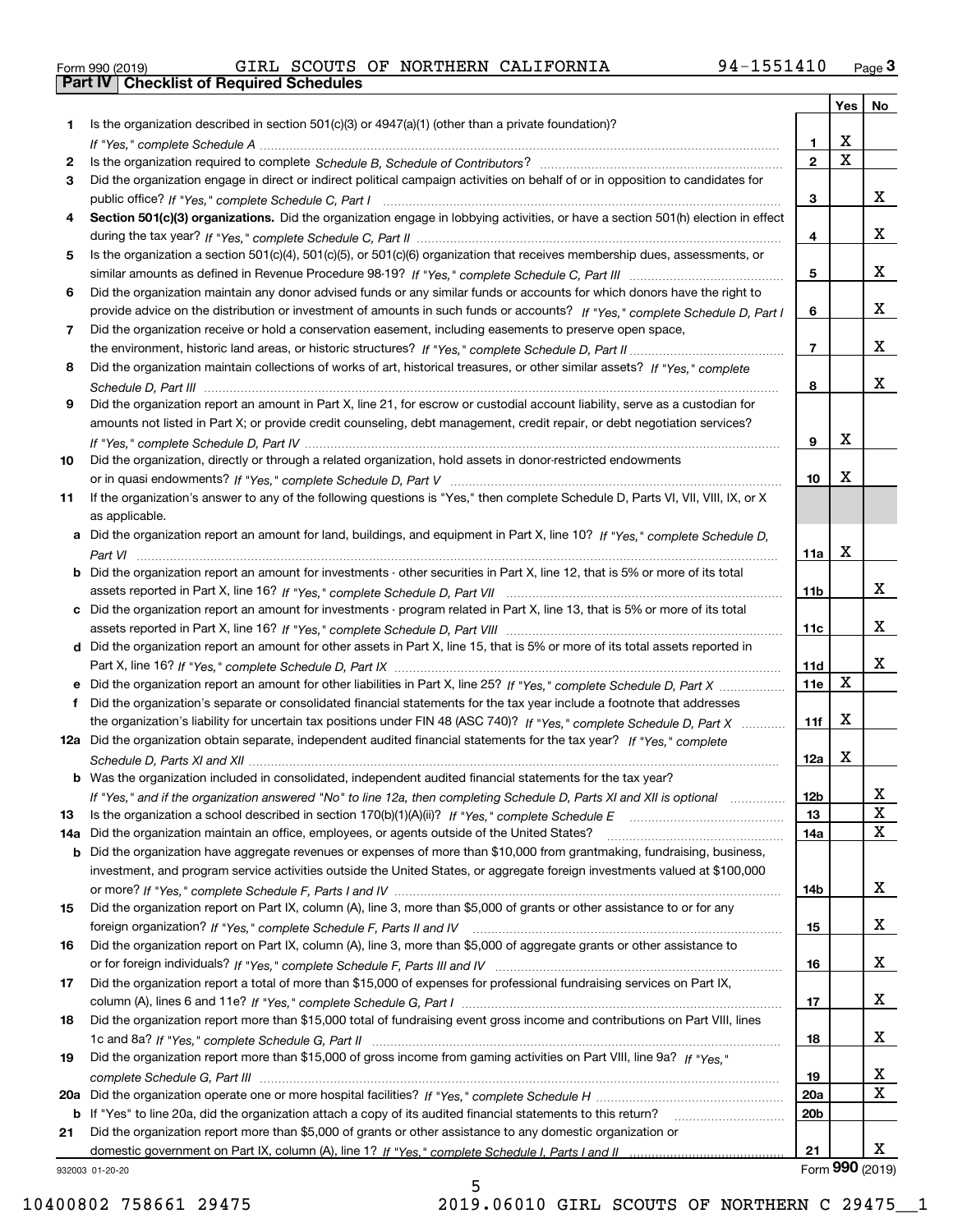*(continued)*

| Did the organization report more than \$5,000 of grants or other assistance to or for domestic individuals on<br>22<br>X<br>22<br>Did the organization answer "Yes" to Part VII, Section A, line 3, 4, or 5 about compensation of the organization's current<br>23<br>and former officers, directors, trustees, key employees, and highest compensated employees? If "Yes," complete<br>X<br>23<br>24a Did the organization have a tax-exempt bond issue with an outstanding principal amount of more than \$100,000 as of the<br>last day of the year, that was issued after December 31, 2002? If "Yes," answer lines 24b through 24d and complete<br>x<br>24a<br><b>b</b> Did the organization invest any proceeds of tax-exempt bonds beyond a temporary period exception?<br>24b<br>c Did the organization maintain an escrow account other than a refunding escrow at any time during the year to defease<br>24c<br>24d<br>25a Section 501(c)(3), 501(c)(4), and 501(c)(29) organizations. Did the organization engage in an excess benefit<br>x<br>25a<br><b>b</b> Is the organization aware that it engaged in an excess benefit transaction with a disqualified person in a prior year, and<br>that the transaction has not been reported on any of the organization's prior Forms 990 or 990-EZ? If "Yes," complete<br>x<br>25 <sub>b</sub><br>Schedule L, Part I<br>Did the organization report any amount on Part X, line 5 or 22, for receivables from or payables to any current<br>26<br>or former officer, director, trustee, key employee, creator or founder, substantial contributor, or 35%<br>x<br>26<br>Did the organization provide a grant or other assistance to any current or former officer, director, trustee, key employee,<br>27<br>creator or founder, substantial contributor or employee thereof, a grant selection committee member, or to a 35% controlled<br>х<br>entity (including an employee thereof) or family member of any of these persons? If "Yes," complete Schedule L, Part III<br>27<br>Was the organization a party to a business transaction with one of the following parties (see Schedule L, Part IV<br>28<br>instructions, for applicable filing thresholds, conditions, and exceptions):<br>a A current or former officer, director, trustee, key employee, creator or founder, or substantial contributor? If<br>x<br>28a<br>$\overline{\mathbf{X}}$<br>28 <sub>b</sub><br>c A 35% controlled entity of one or more individuals and/or organizations described in lines 28a or 28b? If<br>x<br>28c<br>X<br>29<br>29<br>Did the organization receive contributions of art, historical treasures, or other similar assets, or qualified conservation<br>30<br>x<br>30<br>$\overline{\mathbf{x}}$<br>31<br>Did the organization liquidate, terminate, or dissolve and cease operations? If "Yes," complete Schedule N, Part I<br>31<br>Did the organization sell, exchange, dispose of, or transfer more than 25% of its net assets? If "Yes," complete<br>32<br>X<br>32<br>Schedule N, Part II<br>Did the organization own 100% of an entity disregarded as separate from the organization under Regulations<br>33<br>X<br>33<br>Was the organization related to any tax-exempt or taxable entity? If "Yes," complete Schedule R, Part II, III, or IV, and<br>34<br>X<br>34<br>X<br>35a Did the organization have a controlled entity within the meaning of section 512(b)(13)?<br><b>35a</b><br>b If "Yes" to line 35a, did the organization receive any payment from or engage in any transaction with a controlled entity<br>35b<br>Section 501(c)(3) organizations. Did the organization make any transfers to an exempt non-charitable related organization?<br>36<br>x<br>36<br>Did the organization conduct more than 5% of its activities through an entity that is not a related organization<br>37<br>x<br>37<br>and that is treated as a partnership for federal income tax purposes? If "Yes," complete Schedule R, Part VI<br>Did the organization complete Schedule O and provide explanations in Schedule O for Part VI, lines 11b and 19?<br>38<br>X<br>Note: All Form 990 filers are required to complete Schedule O<br>38<br><b>Statements Regarding Other IRS Filings and Tax Compliance</b><br><b>Part V</b><br>Check if Schedule O contains a response or note to any line in this Part V<br>Yes<br>No<br>99<br>1a Enter the number reported in Box 3 of Form 1096. Enter -0- if not applicable<br>1a<br>0<br>1b<br>c Did the organization comply with backup withholding rules for reportable payments to vendors and reportable gaming<br>X<br>(gambling) winnings to prize winners?<br>1c<br>932004 01-20-20<br>6 |  |  | Yes   No |
|--------------------------------------------------------------------------------------------------------------------------------------------------------------------------------------------------------------------------------------------------------------------------------------------------------------------------------------------------------------------------------------------------------------------------------------------------------------------------------------------------------------------------------------------------------------------------------------------------------------------------------------------------------------------------------------------------------------------------------------------------------------------------------------------------------------------------------------------------------------------------------------------------------------------------------------------------------------------------------------------------------------------------------------------------------------------------------------------------------------------------------------------------------------------------------------------------------------------------------------------------------------------------------------------------------------------------------------------------------------------------------------------------------------------------------------------------------------------------------------------------------------------------------------------------------------------------------------------------------------------------------------------------------------------------------------------------------------------------------------------------------------------------------------------------------------------------------------------------------------------------------------------------------------------------------------------------------------------------------------------------------------------------------------------------------------------------------------------------------------------------------------------------------------------------------------------------------------------------------------------------------------------------------------------------------------------------------------------------------------------------------------------------------------------------------------------------------------------------------------------------------------------------------------------------------------------------------------------------------------------------------------------------------------------------------------------------------------------------------------------------------------------------------------------------------------------------------------------------------------------------------------------------------------------------------------------------------------------------------------------------------------------------------------------------------------------------------------------------------------------------------------------------------------------------------------------------------------------------------------------------------------------------------------------------------------------------------------------------------------------------------------------------------------------------------------------------------------------------------------------------------------------------------------------------------------------------------------------------------------------------------------------------------------------------------------------------------------------------------------------------------------------------------------------------------------------------------------------------------------------------------------------------------------------------------------------------------------------------------------------------------------------------------------------------------------------------------------------------------------------------------------------------------------------------------------------------------------------------------------------------------------------------------------------------------------------------------------------------------------------------------------------------------------------------------------------------------------------------------------------------------------------------------------------------------------------------------------------------------------------------------------------------------------------------------------------------|--|--|----------|
|                                                                                                                                                                                                                                                                                                                                                                                                                                                                                                                                                                                                                                                                                                                                                                                                                                                                                                                                                                                                                                                                                                                                                                                                                                                                                                                                                                                                                                                                                                                                                                                                                                                                                                                                                                                                                                                                                                                                                                                                                                                                                                                                                                                                                                                                                                                                                                                                                                                                                                                                                                                                                                                                                                                                                                                                                                                                                                                                                                                                                                                                                                                                                                                                                                                                                                                                                                                                                                                                                                                                                                                                                                                                                                                                                                                                                                                                                                                                                                                                                                                                                                                                                                                                                                                                                                                                                                                                                                                                                                                                                                                                                                                                                                  |  |  |          |
|                                                                                                                                                                                                                                                                                                                                                                                                                                                                                                                                                                                                                                                                                                                                                                                                                                                                                                                                                                                                                                                                                                                                                                                                                                                                                                                                                                                                                                                                                                                                                                                                                                                                                                                                                                                                                                                                                                                                                                                                                                                                                                                                                                                                                                                                                                                                                                                                                                                                                                                                                                                                                                                                                                                                                                                                                                                                                                                                                                                                                                                                                                                                                                                                                                                                                                                                                                                                                                                                                                                                                                                                                                                                                                                                                                                                                                                                                                                                                                                                                                                                                                                                                                                                                                                                                                                                                                                                                                                                                                                                                                                                                                                                                                  |  |  |          |
| Form 990 (2019)                                                                                                                                                                                                                                                                                                                                                                                                                                                                                                                                                                                                                                                                                                                                                                                                                                                                                                                                                                                                                                                                                                                                                                                                                                                                                                                                                                                                                                                                                                                                                                                                                                                                                                                                                                                                                                                                                                                                                                                                                                                                                                                                                                                                                                                                                                                                                                                                                                                                                                                                                                                                                                                                                                                                                                                                                                                                                                                                                                                                                                                                                                                                                                                                                                                                                                                                                                                                                                                                                                                                                                                                                                                                                                                                                                                                                                                                                                                                                                                                                                                                                                                                                                                                                                                                                                                                                                                                                                                                                                                                                                                                                                                                                  |  |  |          |
|                                                                                                                                                                                                                                                                                                                                                                                                                                                                                                                                                                                                                                                                                                                                                                                                                                                                                                                                                                                                                                                                                                                                                                                                                                                                                                                                                                                                                                                                                                                                                                                                                                                                                                                                                                                                                                                                                                                                                                                                                                                                                                                                                                                                                                                                                                                                                                                                                                                                                                                                                                                                                                                                                                                                                                                                                                                                                                                                                                                                                                                                                                                                                                                                                                                                                                                                                                                                                                                                                                                                                                                                                                                                                                                                                                                                                                                                                                                                                                                                                                                                                                                                                                                                                                                                                                                                                                                                                                                                                                                                                                                                                                                                                                  |  |  |          |
|                                                                                                                                                                                                                                                                                                                                                                                                                                                                                                                                                                                                                                                                                                                                                                                                                                                                                                                                                                                                                                                                                                                                                                                                                                                                                                                                                                                                                                                                                                                                                                                                                                                                                                                                                                                                                                                                                                                                                                                                                                                                                                                                                                                                                                                                                                                                                                                                                                                                                                                                                                                                                                                                                                                                                                                                                                                                                                                                                                                                                                                                                                                                                                                                                                                                                                                                                                                                                                                                                                                                                                                                                                                                                                                                                                                                                                                                                                                                                                                                                                                                                                                                                                                                                                                                                                                                                                                                                                                                                                                                                                                                                                                                                                  |  |  |          |
|                                                                                                                                                                                                                                                                                                                                                                                                                                                                                                                                                                                                                                                                                                                                                                                                                                                                                                                                                                                                                                                                                                                                                                                                                                                                                                                                                                                                                                                                                                                                                                                                                                                                                                                                                                                                                                                                                                                                                                                                                                                                                                                                                                                                                                                                                                                                                                                                                                                                                                                                                                                                                                                                                                                                                                                                                                                                                                                                                                                                                                                                                                                                                                                                                                                                                                                                                                                                                                                                                                                                                                                                                                                                                                                                                                                                                                                                                                                                                                                                                                                                                                                                                                                                                                                                                                                                                                                                                                                                                                                                                                                                                                                                                                  |  |  |          |
|                                                                                                                                                                                                                                                                                                                                                                                                                                                                                                                                                                                                                                                                                                                                                                                                                                                                                                                                                                                                                                                                                                                                                                                                                                                                                                                                                                                                                                                                                                                                                                                                                                                                                                                                                                                                                                                                                                                                                                                                                                                                                                                                                                                                                                                                                                                                                                                                                                                                                                                                                                                                                                                                                                                                                                                                                                                                                                                                                                                                                                                                                                                                                                                                                                                                                                                                                                                                                                                                                                                                                                                                                                                                                                                                                                                                                                                                                                                                                                                                                                                                                                                                                                                                                                                                                                                                                                                                                                                                                                                                                                                                                                                                                                  |  |  |          |
|                                                                                                                                                                                                                                                                                                                                                                                                                                                                                                                                                                                                                                                                                                                                                                                                                                                                                                                                                                                                                                                                                                                                                                                                                                                                                                                                                                                                                                                                                                                                                                                                                                                                                                                                                                                                                                                                                                                                                                                                                                                                                                                                                                                                                                                                                                                                                                                                                                                                                                                                                                                                                                                                                                                                                                                                                                                                                                                                                                                                                                                                                                                                                                                                                                                                                                                                                                                                                                                                                                                                                                                                                                                                                                                                                                                                                                                                                                                                                                                                                                                                                                                                                                                                                                                                                                                                                                                                                                                                                                                                                                                                                                                                                                  |  |  |          |
|                                                                                                                                                                                                                                                                                                                                                                                                                                                                                                                                                                                                                                                                                                                                                                                                                                                                                                                                                                                                                                                                                                                                                                                                                                                                                                                                                                                                                                                                                                                                                                                                                                                                                                                                                                                                                                                                                                                                                                                                                                                                                                                                                                                                                                                                                                                                                                                                                                                                                                                                                                                                                                                                                                                                                                                                                                                                                                                                                                                                                                                                                                                                                                                                                                                                                                                                                                                                                                                                                                                                                                                                                                                                                                                                                                                                                                                                                                                                                                                                                                                                                                                                                                                                                                                                                                                                                                                                                                                                                                                                                                                                                                                                                                  |  |  |          |
|                                                                                                                                                                                                                                                                                                                                                                                                                                                                                                                                                                                                                                                                                                                                                                                                                                                                                                                                                                                                                                                                                                                                                                                                                                                                                                                                                                                                                                                                                                                                                                                                                                                                                                                                                                                                                                                                                                                                                                                                                                                                                                                                                                                                                                                                                                                                                                                                                                                                                                                                                                                                                                                                                                                                                                                                                                                                                                                                                                                                                                                                                                                                                                                                                                                                                                                                                                                                                                                                                                                                                                                                                                                                                                                                                                                                                                                                                                                                                                                                                                                                                                                                                                                                                                                                                                                                                                                                                                                                                                                                                                                                                                                                                                  |  |  |          |
|                                                                                                                                                                                                                                                                                                                                                                                                                                                                                                                                                                                                                                                                                                                                                                                                                                                                                                                                                                                                                                                                                                                                                                                                                                                                                                                                                                                                                                                                                                                                                                                                                                                                                                                                                                                                                                                                                                                                                                                                                                                                                                                                                                                                                                                                                                                                                                                                                                                                                                                                                                                                                                                                                                                                                                                                                                                                                                                                                                                                                                                                                                                                                                                                                                                                                                                                                                                                                                                                                                                                                                                                                                                                                                                                                                                                                                                                                                                                                                                                                                                                                                                                                                                                                                                                                                                                                                                                                                                                                                                                                                                                                                                                                                  |  |  |          |
|                                                                                                                                                                                                                                                                                                                                                                                                                                                                                                                                                                                                                                                                                                                                                                                                                                                                                                                                                                                                                                                                                                                                                                                                                                                                                                                                                                                                                                                                                                                                                                                                                                                                                                                                                                                                                                                                                                                                                                                                                                                                                                                                                                                                                                                                                                                                                                                                                                                                                                                                                                                                                                                                                                                                                                                                                                                                                                                                                                                                                                                                                                                                                                                                                                                                                                                                                                                                                                                                                                                                                                                                                                                                                                                                                                                                                                                                                                                                                                                                                                                                                                                                                                                                                                                                                                                                                                                                                                                                                                                                                                                                                                                                                                  |  |  |          |
|                                                                                                                                                                                                                                                                                                                                                                                                                                                                                                                                                                                                                                                                                                                                                                                                                                                                                                                                                                                                                                                                                                                                                                                                                                                                                                                                                                                                                                                                                                                                                                                                                                                                                                                                                                                                                                                                                                                                                                                                                                                                                                                                                                                                                                                                                                                                                                                                                                                                                                                                                                                                                                                                                                                                                                                                                                                                                                                                                                                                                                                                                                                                                                                                                                                                                                                                                                                                                                                                                                                                                                                                                                                                                                                                                                                                                                                                                                                                                                                                                                                                                                                                                                                                                                                                                                                                                                                                                                                                                                                                                                                                                                                                                                  |  |  |          |
|                                                                                                                                                                                                                                                                                                                                                                                                                                                                                                                                                                                                                                                                                                                                                                                                                                                                                                                                                                                                                                                                                                                                                                                                                                                                                                                                                                                                                                                                                                                                                                                                                                                                                                                                                                                                                                                                                                                                                                                                                                                                                                                                                                                                                                                                                                                                                                                                                                                                                                                                                                                                                                                                                                                                                                                                                                                                                                                                                                                                                                                                                                                                                                                                                                                                                                                                                                                                                                                                                                                                                                                                                                                                                                                                                                                                                                                                                                                                                                                                                                                                                                                                                                                                                                                                                                                                                                                                                                                                                                                                                                                                                                                                                                  |  |  |          |
|                                                                                                                                                                                                                                                                                                                                                                                                                                                                                                                                                                                                                                                                                                                                                                                                                                                                                                                                                                                                                                                                                                                                                                                                                                                                                                                                                                                                                                                                                                                                                                                                                                                                                                                                                                                                                                                                                                                                                                                                                                                                                                                                                                                                                                                                                                                                                                                                                                                                                                                                                                                                                                                                                                                                                                                                                                                                                                                                                                                                                                                                                                                                                                                                                                                                                                                                                                                                                                                                                                                                                                                                                                                                                                                                                                                                                                                                                                                                                                                                                                                                                                                                                                                                                                                                                                                                                                                                                                                                                                                                                                                                                                                                                                  |  |  |          |
|                                                                                                                                                                                                                                                                                                                                                                                                                                                                                                                                                                                                                                                                                                                                                                                                                                                                                                                                                                                                                                                                                                                                                                                                                                                                                                                                                                                                                                                                                                                                                                                                                                                                                                                                                                                                                                                                                                                                                                                                                                                                                                                                                                                                                                                                                                                                                                                                                                                                                                                                                                                                                                                                                                                                                                                                                                                                                                                                                                                                                                                                                                                                                                                                                                                                                                                                                                                                                                                                                                                                                                                                                                                                                                                                                                                                                                                                                                                                                                                                                                                                                                                                                                                                                                                                                                                                                                                                                                                                                                                                                                                                                                                                                                  |  |  |          |
|                                                                                                                                                                                                                                                                                                                                                                                                                                                                                                                                                                                                                                                                                                                                                                                                                                                                                                                                                                                                                                                                                                                                                                                                                                                                                                                                                                                                                                                                                                                                                                                                                                                                                                                                                                                                                                                                                                                                                                                                                                                                                                                                                                                                                                                                                                                                                                                                                                                                                                                                                                                                                                                                                                                                                                                                                                                                                                                                                                                                                                                                                                                                                                                                                                                                                                                                                                                                                                                                                                                                                                                                                                                                                                                                                                                                                                                                                                                                                                                                                                                                                                                                                                                                                                                                                                                                                                                                                                                                                                                                                                                                                                                                                                  |  |  |          |
|                                                                                                                                                                                                                                                                                                                                                                                                                                                                                                                                                                                                                                                                                                                                                                                                                                                                                                                                                                                                                                                                                                                                                                                                                                                                                                                                                                                                                                                                                                                                                                                                                                                                                                                                                                                                                                                                                                                                                                                                                                                                                                                                                                                                                                                                                                                                                                                                                                                                                                                                                                                                                                                                                                                                                                                                                                                                                                                                                                                                                                                                                                                                                                                                                                                                                                                                                                                                                                                                                                                                                                                                                                                                                                                                                                                                                                                                                                                                                                                                                                                                                                                                                                                                                                                                                                                                                                                                                                                                                                                                                                                                                                                                                                  |  |  |          |
|                                                                                                                                                                                                                                                                                                                                                                                                                                                                                                                                                                                                                                                                                                                                                                                                                                                                                                                                                                                                                                                                                                                                                                                                                                                                                                                                                                                                                                                                                                                                                                                                                                                                                                                                                                                                                                                                                                                                                                                                                                                                                                                                                                                                                                                                                                                                                                                                                                                                                                                                                                                                                                                                                                                                                                                                                                                                                                                                                                                                                                                                                                                                                                                                                                                                                                                                                                                                                                                                                                                                                                                                                                                                                                                                                                                                                                                                                                                                                                                                                                                                                                                                                                                                                                                                                                                                                                                                                                                                                                                                                                                                                                                                                                  |  |  |          |
|                                                                                                                                                                                                                                                                                                                                                                                                                                                                                                                                                                                                                                                                                                                                                                                                                                                                                                                                                                                                                                                                                                                                                                                                                                                                                                                                                                                                                                                                                                                                                                                                                                                                                                                                                                                                                                                                                                                                                                                                                                                                                                                                                                                                                                                                                                                                                                                                                                                                                                                                                                                                                                                                                                                                                                                                                                                                                                                                                                                                                                                                                                                                                                                                                                                                                                                                                                                                                                                                                                                                                                                                                                                                                                                                                                                                                                                                                                                                                                                                                                                                                                                                                                                                                                                                                                                                                                                                                                                                                                                                                                                                                                                                                                  |  |  |          |
|                                                                                                                                                                                                                                                                                                                                                                                                                                                                                                                                                                                                                                                                                                                                                                                                                                                                                                                                                                                                                                                                                                                                                                                                                                                                                                                                                                                                                                                                                                                                                                                                                                                                                                                                                                                                                                                                                                                                                                                                                                                                                                                                                                                                                                                                                                                                                                                                                                                                                                                                                                                                                                                                                                                                                                                                                                                                                                                                                                                                                                                                                                                                                                                                                                                                                                                                                                                                                                                                                                                                                                                                                                                                                                                                                                                                                                                                                                                                                                                                                                                                                                                                                                                                                                                                                                                                                                                                                                                                                                                                                                                                                                                                                                  |  |  |          |
|                                                                                                                                                                                                                                                                                                                                                                                                                                                                                                                                                                                                                                                                                                                                                                                                                                                                                                                                                                                                                                                                                                                                                                                                                                                                                                                                                                                                                                                                                                                                                                                                                                                                                                                                                                                                                                                                                                                                                                                                                                                                                                                                                                                                                                                                                                                                                                                                                                                                                                                                                                                                                                                                                                                                                                                                                                                                                                                                                                                                                                                                                                                                                                                                                                                                                                                                                                                                                                                                                                                                                                                                                                                                                                                                                                                                                                                                                                                                                                                                                                                                                                                                                                                                                                                                                                                                                                                                                                                                                                                                                                                                                                                                                                  |  |  |          |
|                                                                                                                                                                                                                                                                                                                                                                                                                                                                                                                                                                                                                                                                                                                                                                                                                                                                                                                                                                                                                                                                                                                                                                                                                                                                                                                                                                                                                                                                                                                                                                                                                                                                                                                                                                                                                                                                                                                                                                                                                                                                                                                                                                                                                                                                                                                                                                                                                                                                                                                                                                                                                                                                                                                                                                                                                                                                                                                                                                                                                                                                                                                                                                                                                                                                                                                                                                                                                                                                                                                                                                                                                                                                                                                                                                                                                                                                                                                                                                                                                                                                                                                                                                                                                                                                                                                                                                                                                                                                                                                                                                                                                                                                                                  |  |  |          |
|                                                                                                                                                                                                                                                                                                                                                                                                                                                                                                                                                                                                                                                                                                                                                                                                                                                                                                                                                                                                                                                                                                                                                                                                                                                                                                                                                                                                                                                                                                                                                                                                                                                                                                                                                                                                                                                                                                                                                                                                                                                                                                                                                                                                                                                                                                                                                                                                                                                                                                                                                                                                                                                                                                                                                                                                                                                                                                                                                                                                                                                                                                                                                                                                                                                                                                                                                                                                                                                                                                                                                                                                                                                                                                                                                                                                                                                                                                                                                                                                                                                                                                                                                                                                                                                                                                                                                                                                                                                                                                                                                                                                                                                                                                  |  |  |          |
|                                                                                                                                                                                                                                                                                                                                                                                                                                                                                                                                                                                                                                                                                                                                                                                                                                                                                                                                                                                                                                                                                                                                                                                                                                                                                                                                                                                                                                                                                                                                                                                                                                                                                                                                                                                                                                                                                                                                                                                                                                                                                                                                                                                                                                                                                                                                                                                                                                                                                                                                                                                                                                                                                                                                                                                                                                                                                                                                                                                                                                                                                                                                                                                                                                                                                                                                                                                                                                                                                                                                                                                                                                                                                                                                                                                                                                                                                                                                                                                                                                                                                                                                                                                                                                                                                                                                                                                                                                                                                                                                                                                                                                                                                                  |  |  |          |
|                                                                                                                                                                                                                                                                                                                                                                                                                                                                                                                                                                                                                                                                                                                                                                                                                                                                                                                                                                                                                                                                                                                                                                                                                                                                                                                                                                                                                                                                                                                                                                                                                                                                                                                                                                                                                                                                                                                                                                                                                                                                                                                                                                                                                                                                                                                                                                                                                                                                                                                                                                                                                                                                                                                                                                                                                                                                                                                                                                                                                                                                                                                                                                                                                                                                                                                                                                                                                                                                                                                                                                                                                                                                                                                                                                                                                                                                                                                                                                                                                                                                                                                                                                                                                                                                                                                                                                                                                                                                                                                                                                                                                                                                                                  |  |  |          |
|                                                                                                                                                                                                                                                                                                                                                                                                                                                                                                                                                                                                                                                                                                                                                                                                                                                                                                                                                                                                                                                                                                                                                                                                                                                                                                                                                                                                                                                                                                                                                                                                                                                                                                                                                                                                                                                                                                                                                                                                                                                                                                                                                                                                                                                                                                                                                                                                                                                                                                                                                                                                                                                                                                                                                                                                                                                                                                                                                                                                                                                                                                                                                                                                                                                                                                                                                                                                                                                                                                                                                                                                                                                                                                                                                                                                                                                                                                                                                                                                                                                                                                                                                                                                                                                                                                                                                                                                                                                                                                                                                                                                                                                                                                  |  |  |          |
|                                                                                                                                                                                                                                                                                                                                                                                                                                                                                                                                                                                                                                                                                                                                                                                                                                                                                                                                                                                                                                                                                                                                                                                                                                                                                                                                                                                                                                                                                                                                                                                                                                                                                                                                                                                                                                                                                                                                                                                                                                                                                                                                                                                                                                                                                                                                                                                                                                                                                                                                                                                                                                                                                                                                                                                                                                                                                                                                                                                                                                                                                                                                                                                                                                                                                                                                                                                                                                                                                                                                                                                                                                                                                                                                                                                                                                                                                                                                                                                                                                                                                                                                                                                                                                                                                                                                                                                                                                                                                                                                                                                                                                                                                                  |  |  |          |
|                                                                                                                                                                                                                                                                                                                                                                                                                                                                                                                                                                                                                                                                                                                                                                                                                                                                                                                                                                                                                                                                                                                                                                                                                                                                                                                                                                                                                                                                                                                                                                                                                                                                                                                                                                                                                                                                                                                                                                                                                                                                                                                                                                                                                                                                                                                                                                                                                                                                                                                                                                                                                                                                                                                                                                                                                                                                                                                                                                                                                                                                                                                                                                                                                                                                                                                                                                                                                                                                                                                                                                                                                                                                                                                                                                                                                                                                                                                                                                                                                                                                                                                                                                                                                                                                                                                                                                                                                                                                                                                                                                                                                                                                                                  |  |  |          |
|                                                                                                                                                                                                                                                                                                                                                                                                                                                                                                                                                                                                                                                                                                                                                                                                                                                                                                                                                                                                                                                                                                                                                                                                                                                                                                                                                                                                                                                                                                                                                                                                                                                                                                                                                                                                                                                                                                                                                                                                                                                                                                                                                                                                                                                                                                                                                                                                                                                                                                                                                                                                                                                                                                                                                                                                                                                                                                                                                                                                                                                                                                                                                                                                                                                                                                                                                                                                                                                                                                                                                                                                                                                                                                                                                                                                                                                                                                                                                                                                                                                                                                                                                                                                                                                                                                                                                                                                                                                                                                                                                                                                                                                                                                  |  |  |          |
|                                                                                                                                                                                                                                                                                                                                                                                                                                                                                                                                                                                                                                                                                                                                                                                                                                                                                                                                                                                                                                                                                                                                                                                                                                                                                                                                                                                                                                                                                                                                                                                                                                                                                                                                                                                                                                                                                                                                                                                                                                                                                                                                                                                                                                                                                                                                                                                                                                                                                                                                                                                                                                                                                                                                                                                                                                                                                                                                                                                                                                                                                                                                                                                                                                                                                                                                                                                                                                                                                                                                                                                                                                                                                                                                                                                                                                                                                                                                                                                                                                                                                                                                                                                                                                                                                                                                                                                                                                                                                                                                                                                                                                                                                                  |  |  |          |
|                                                                                                                                                                                                                                                                                                                                                                                                                                                                                                                                                                                                                                                                                                                                                                                                                                                                                                                                                                                                                                                                                                                                                                                                                                                                                                                                                                                                                                                                                                                                                                                                                                                                                                                                                                                                                                                                                                                                                                                                                                                                                                                                                                                                                                                                                                                                                                                                                                                                                                                                                                                                                                                                                                                                                                                                                                                                                                                                                                                                                                                                                                                                                                                                                                                                                                                                                                                                                                                                                                                                                                                                                                                                                                                                                                                                                                                                                                                                                                                                                                                                                                                                                                                                                                                                                                                                                                                                                                                                                                                                                                                                                                                                                                  |  |  |          |
|                                                                                                                                                                                                                                                                                                                                                                                                                                                                                                                                                                                                                                                                                                                                                                                                                                                                                                                                                                                                                                                                                                                                                                                                                                                                                                                                                                                                                                                                                                                                                                                                                                                                                                                                                                                                                                                                                                                                                                                                                                                                                                                                                                                                                                                                                                                                                                                                                                                                                                                                                                                                                                                                                                                                                                                                                                                                                                                                                                                                                                                                                                                                                                                                                                                                                                                                                                                                                                                                                                                                                                                                                                                                                                                                                                                                                                                                                                                                                                                                                                                                                                                                                                                                                                                                                                                                                                                                                                                                                                                                                                                                                                                                                                  |  |  |          |
|                                                                                                                                                                                                                                                                                                                                                                                                                                                                                                                                                                                                                                                                                                                                                                                                                                                                                                                                                                                                                                                                                                                                                                                                                                                                                                                                                                                                                                                                                                                                                                                                                                                                                                                                                                                                                                                                                                                                                                                                                                                                                                                                                                                                                                                                                                                                                                                                                                                                                                                                                                                                                                                                                                                                                                                                                                                                                                                                                                                                                                                                                                                                                                                                                                                                                                                                                                                                                                                                                                                                                                                                                                                                                                                                                                                                                                                                                                                                                                                                                                                                                                                                                                                                                                                                                                                                                                                                                                                                                                                                                                                                                                                                                                  |  |  |          |
|                                                                                                                                                                                                                                                                                                                                                                                                                                                                                                                                                                                                                                                                                                                                                                                                                                                                                                                                                                                                                                                                                                                                                                                                                                                                                                                                                                                                                                                                                                                                                                                                                                                                                                                                                                                                                                                                                                                                                                                                                                                                                                                                                                                                                                                                                                                                                                                                                                                                                                                                                                                                                                                                                                                                                                                                                                                                                                                                                                                                                                                                                                                                                                                                                                                                                                                                                                                                                                                                                                                                                                                                                                                                                                                                                                                                                                                                                                                                                                                                                                                                                                                                                                                                                                                                                                                                                                                                                                                                                                                                                                                                                                                                                                  |  |  |          |
|                                                                                                                                                                                                                                                                                                                                                                                                                                                                                                                                                                                                                                                                                                                                                                                                                                                                                                                                                                                                                                                                                                                                                                                                                                                                                                                                                                                                                                                                                                                                                                                                                                                                                                                                                                                                                                                                                                                                                                                                                                                                                                                                                                                                                                                                                                                                                                                                                                                                                                                                                                                                                                                                                                                                                                                                                                                                                                                                                                                                                                                                                                                                                                                                                                                                                                                                                                                                                                                                                                                                                                                                                                                                                                                                                                                                                                                                                                                                                                                                                                                                                                                                                                                                                                                                                                                                                                                                                                                                                                                                                                                                                                                                                                  |  |  |          |
|                                                                                                                                                                                                                                                                                                                                                                                                                                                                                                                                                                                                                                                                                                                                                                                                                                                                                                                                                                                                                                                                                                                                                                                                                                                                                                                                                                                                                                                                                                                                                                                                                                                                                                                                                                                                                                                                                                                                                                                                                                                                                                                                                                                                                                                                                                                                                                                                                                                                                                                                                                                                                                                                                                                                                                                                                                                                                                                                                                                                                                                                                                                                                                                                                                                                                                                                                                                                                                                                                                                                                                                                                                                                                                                                                                                                                                                                                                                                                                                                                                                                                                                                                                                                                                                                                                                                                                                                                                                                                                                                                                                                                                                                                                  |  |  |          |
|                                                                                                                                                                                                                                                                                                                                                                                                                                                                                                                                                                                                                                                                                                                                                                                                                                                                                                                                                                                                                                                                                                                                                                                                                                                                                                                                                                                                                                                                                                                                                                                                                                                                                                                                                                                                                                                                                                                                                                                                                                                                                                                                                                                                                                                                                                                                                                                                                                                                                                                                                                                                                                                                                                                                                                                                                                                                                                                                                                                                                                                                                                                                                                                                                                                                                                                                                                                                                                                                                                                                                                                                                                                                                                                                                                                                                                                                                                                                                                                                                                                                                                                                                                                                                                                                                                                                                                                                                                                                                                                                                                                                                                                                                                  |  |  |          |
|                                                                                                                                                                                                                                                                                                                                                                                                                                                                                                                                                                                                                                                                                                                                                                                                                                                                                                                                                                                                                                                                                                                                                                                                                                                                                                                                                                                                                                                                                                                                                                                                                                                                                                                                                                                                                                                                                                                                                                                                                                                                                                                                                                                                                                                                                                                                                                                                                                                                                                                                                                                                                                                                                                                                                                                                                                                                                                                                                                                                                                                                                                                                                                                                                                                                                                                                                                                                                                                                                                                                                                                                                                                                                                                                                                                                                                                                                                                                                                                                                                                                                                                                                                                                                                                                                                                                                                                                                                                                                                                                                                                                                                                                                                  |  |  |          |
|                                                                                                                                                                                                                                                                                                                                                                                                                                                                                                                                                                                                                                                                                                                                                                                                                                                                                                                                                                                                                                                                                                                                                                                                                                                                                                                                                                                                                                                                                                                                                                                                                                                                                                                                                                                                                                                                                                                                                                                                                                                                                                                                                                                                                                                                                                                                                                                                                                                                                                                                                                                                                                                                                                                                                                                                                                                                                                                                                                                                                                                                                                                                                                                                                                                                                                                                                                                                                                                                                                                                                                                                                                                                                                                                                                                                                                                                                                                                                                                                                                                                                                                                                                                                                                                                                                                                                                                                                                                                                                                                                                                                                                                                                                  |  |  |          |
|                                                                                                                                                                                                                                                                                                                                                                                                                                                                                                                                                                                                                                                                                                                                                                                                                                                                                                                                                                                                                                                                                                                                                                                                                                                                                                                                                                                                                                                                                                                                                                                                                                                                                                                                                                                                                                                                                                                                                                                                                                                                                                                                                                                                                                                                                                                                                                                                                                                                                                                                                                                                                                                                                                                                                                                                                                                                                                                                                                                                                                                                                                                                                                                                                                                                                                                                                                                                                                                                                                                                                                                                                                                                                                                                                                                                                                                                                                                                                                                                                                                                                                                                                                                                                                                                                                                                                                                                                                                                                                                                                                                                                                                                                                  |  |  |          |
|                                                                                                                                                                                                                                                                                                                                                                                                                                                                                                                                                                                                                                                                                                                                                                                                                                                                                                                                                                                                                                                                                                                                                                                                                                                                                                                                                                                                                                                                                                                                                                                                                                                                                                                                                                                                                                                                                                                                                                                                                                                                                                                                                                                                                                                                                                                                                                                                                                                                                                                                                                                                                                                                                                                                                                                                                                                                                                                                                                                                                                                                                                                                                                                                                                                                                                                                                                                                                                                                                                                                                                                                                                                                                                                                                                                                                                                                                                                                                                                                                                                                                                                                                                                                                                                                                                                                                                                                                                                                                                                                                                                                                                                                                                  |  |  |          |
|                                                                                                                                                                                                                                                                                                                                                                                                                                                                                                                                                                                                                                                                                                                                                                                                                                                                                                                                                                                                                                                                                                                                                                                                                                                                                                                                                                                                                                                                                                                                                                                                                                                                                                                                                                                                                                                                                                                                                                                                                                                                                                                                                                                                                                                                                                                                                                                                                                                                                                                                                                                                                                                                                                                                                                                                                                                                                                                                                                                                                                                                                                                                                                                                                                                                                                                                                                                                                                                                                                                                                                                                                                                                                                                                                                                                                                                                                                                                                                                                                                                                                                                                                                                                                                                                                                                                                                                                                                                                                                                                                                                                                                                                                                  |  |  |          |
|                                                                                                                                                                                                                                                                                                                                                                                                                                                                                                                                                                                                                                                                                                                                                                                                                                                                                                                                                                                                                                                                                                                                                                                                                                                                                                                                                                                                                                                                                                                                                                                                                                                                                                                                                                                                                                                                                                                                                                                                                                                                                                                                                                                                                                                                                                                                                                                                                                                                                                                                                                                                                                                                                                                                                                                                                                                                                                                                                                                                                                                                                                                                                                                                                                                                                                                                                                                                                                                                                                                                                                                                                                                                                                                                                                                                                                                                                                                                                                                                                                                                                                                                                                                                                                                                                                                                                                                                                                                                                                                                                                                                                                                                                                  |  |  |          |
|                                                                                                                                                                                                                                                                                                                                                                                                                                                                                                                                                                                                                                                                                                                                                                                                                                                                                                                                                                                                                                                                                                                                                                                                                                                                                                                                                                                                                                                                                                                                                                                                                                                                                                                                                                                                                                                                                                                                                                                                                                                                                                                                                                                                                                                                                                                                                                                                                                                                                                                                                                                                                                                                                                                                                                                                                                                                                                                                                                                                                                                                                                                                                                                                                                                                                                                                                                                                                                                                                                                                                                                                                                                                                                                                                                                                                                                                                                                                                                                                                                                                                                                                                                                                                                                                                                                                                                                                                                                                                                                                                                                                                                                                                                  |  |  |          |
|                                                                                                                                                                                                                                                                                                                                                                                                                                                                                                                                                                                                                                                                                                                                                                                                                                                                                                                                                                                                                                                                                                                                                                                                                                                                                                                                                                                                                                                                                                                                                                                                                                                                                                                                                                                                                                                                                                                                                                                                                                                                                                                                                                                                                                                                                                                                                                                                                                                                                                                                                                                                                                                                                                                                                                                                                                                                                                                                                                                                                                                                                                                                                                                                                                                                                                                                                                                                                                                                                                                                                                                                                                                                                                                                                                                                                                                                                                                                                                                                                                                                                                                                                                                                                                                                                                                                                                                                                                                                                                                                                                                                                                                                                                  |  |  |          |
|                                                                                                                                                                                                                                                                                                                                                                                                                                                                                                                                                                                                                                                                                                                                                                                                                                                                                                                                                                                                                                                                                                                                                                                                                                                                                                                                                                                                                                                                                                                                                                                                                                                                                                                                                                                                                                                                                                                                                                                                                                                                                                                                                                                                                                                                                                                                                                                                                                                                                                                                                                                                                                                                                                                                                                                                                                                                                                                                                                                                                                                                                                                                                                                                                                                                                                                                                                                                                                                                                                                                                                                                                                                                                                                                                                                                                                                                                                                                                                                                                                                                                                                                                                                                                                                                                                                                                                                                                                                                                                                                                                                                                                                                                                  |  |  |          |
|                                                                                                                                                                                                                                                                                                                                                                                                                                                                                                                                                                                                                                                                                                                                                                                                                                                                                                                                                                                                                                                                                                                                                                                                                                                                                                                                                                                                                                                                                                                                                                                                                                                                                                                                                                                                                                                                                                                                                                                                                                                                                                                                                                                                                                                                                                                                                                                                                                                                                                                                                                                                                                                                                                                                                                                                                                                                                                                                                                                                                                                                                                                                                                                                                                                                                                                                                                                                                                                                                                                                                                                                                                                                                                                                                                                                                                                                                                                                                                                                                                                                                                                                                                                                                                                                                                                                                                                                                                                                                                                                                                                                                                                                                                  |  |  |          |
|                                                                                                                                                                                                                                                                                                                                                                                                                                                                                                                                                                                                                                                                                                                                                                                                                                                                                                                                                                                                                                                                                                                                                                                                                                                                                                                                                                                                                                                                                                                                                                                                                                                                                                                                                                                                                                                                                                                                                                                                                                                                                                                                                                                                                                                                                                                                                                                                                                                                                                                                                                                                                                                                                                                                                                                                                                                                                                                                                                                                                                                                                                                                                                                                                                                                                                                                                                                                                                                                                                                                                                                                                                                                                                                                                                                                                                                                                                                                                                                                                                                                                                                                                                                                                                                                                                                                                                                                                                                                                                                                                                                                                                                                                                  |  |  |          |
|                                                                                                                                                                                                                                                                                                                                                                                                                                                                                                                                                                                                                                                                                                                                                                                                                                                                                                                                                                                                                                                                                                                                                                                                                                                                                                                                                                                                                                                                                                                                                                                                                                                                                                                                                                                                                                                                                                                                                                                                                                                                                                                                                                                                                                                                                                                                                                                                                                                                                                                                                                                                                                                                                                                                                                                                                                                                                                                                                                                                                                                                                                                                                                                                                                                                                                                                                                                                                                                                                                                                                                                                                                                                                                                                                                                                                                                                                                                                                                                                                                                                                                                                                                                                                                                                                                                                                                                                                                                                                                                                                                                                                                                                                                  |  |  |          |
|                                                                                                                                                                                                                                                                                                                                                                                                                                                                                                                                                                                                                                                                                                                                                                                                                                                                                                                                                                                                                                                                                                                                                                                                                                                                                                                                                                                                                                                                                                                                                                                                                                                                                                                                                                                                                                                                                                                                                                                                                                                                                                                                                                                                                                                                                                                                                                                                                                                                                                                                                                                                                                                                                                                                                                                                                                                                                                                                                                                                                                                                                                                                                                                                                                                                                                                                                                                                                                                                                                                                                                                                                                                                                                                                                                                                                                                                                                                                                                                                                                                                                                                                                                                                                                                                                                                                                                                                                                                                                                                                                                                                                                                                                                  |  |  |          |
|                                                                                                                                                                                                                                                                                                                                                                                                                                                                                                                                                                                                                                                                                                                                                                                                                                                                                                                                                                                                                                                                                                                                                                                                                                                                                                                                                                                                                                                                                                                                                                                                                                                                                                                                                                                                                                                                                                                                                                                                                                                                                                                                                                                                                                                                                                                                                                                                                                                                                                                                                                                                                                                                                                                                                                                                                                                                                                                                                                                                                                                                                                                                                                                                                                                                                                                                                                                                                                                                                                                                                                                                                                                                                                                                                                                                                                                                                                                                                                                                                                                                                                                                                                                                                                                                                                                                                                                                                                                                                                                                                                                                                                                                                                  |  |  |          |
|                                                                                                                                                                                                                                                                                                                                                                                                                                                                                                                                                                                                                                                                                                                                                                                                                                                                                                                                                                                                                                                                                                                                                                                                                                                                                                                                                                                                                                                                                                                                                                                                                                                                                                                                                                                                                                                                                                                                                                                                                                                                                                                                                                                                                                                                                                                                                                                                                                                                                                                                                                                                                                                                                                                                                                                                                                                                                                                                                                                                                                                                                                                                                                                                                                                                                                                                                                                                                                                                                                                                                                                                                                                                                                                                                                                                                                                                                                                                                                                                                                                                                                                                                                                                                                                                                                                                                                                                                                                                                                                                                                                                                                                                                                  |  |  |          |
|                                                                                                                                                                                                                                                                                                                                                                                                                                                                                                                                                                                                                                                                                                                                                                                                                                                                                                                                                                                                                                                                                                                                                                                                                                                                                                                                                                                                                                                                                                                                                                                                                                                                                                                                                                                                                                                                                                                                                                                                                                                                                                                                                                                                                                                                                                                                                                                                                                                                                                                                                                                                                                                                                                                                                                                                                                                                                                                                                                                                                                                                                                                                                                                                                                                                                                                                                                                                                                                                                                                                                                                                                                                                                                                                                                                                                                                                                                                                                                                                                                                                                                                                                                                                                                                                                                                                                                                                                                                                                                                                                                                                                                                                                                  |  |  |          |
|                                                                                                                                                                                                                                                                                                                                                                                                                                                                                                                                                                                                                                                                                                                                                                                                                                                                                                                                                                                                                                                                                                                                                                                                                                                                                                                                                                                                                                                                                                                                                                                                                                                                                                                                                                                                                                                                                                                                                                                                                                                                                                                                                                                                                                                                                                                                                                                                                                                                                                                                                                                                                                                                                                                                                                                                                                                                                                                                                                                                                                                                                                                                                                                                                                                                                                                                                                                                                                                                                                                                                                                                                                                                                                                                                                                                                                                                                                                                                                                                                                                                                                                                                                                                                                                                                                                                                                                                                                                                                                                                                                                                                                                                                                  |  |  |          |
|                                                                                                                                                                                                                                                                                                                                                                                                                                                                                                                                                                                                                                                                                                                                                                                                                                                                                                                                                                                                                                                                                                                                                                                                                                                                                                                                                                                                                                                                                                                                                                                                                                                                                                                                                                                                                                                                                                                                                                                                                                                                                                                                                                                                                                                                                                                                                                                                                                                                                                                                                                                                                                                                                                                                                                                                                                                                                                                                                                                                                                                                                                                                                                                                                                                                                                                                                                                                                                                                                                                                                                                                                                                                                                                                                                                                                                                                                                                                                                                                                                                                                                                                                                                                                                                                                                                                                                                                                                                                                                                                                                                                                                                                                                  |  |  |          |
|                                                                                                                                                                                                                                                                                                                                                                                                                                                                                                                                                                                                                                                                                                                                                                                                                                                                                                                                                                                                                                                                                                                                                                                                                                                                                                                                                                                                                                                                                                                                                                                                                                                                                                                                                                                                                                                                                                                                                                                                                                                                                                                                                                                                                                                                                                                                                                                                                                                                                                                                                                                                                                                                                                                                                                                                                                                                                                                                                                                                                                                                                                                                                                                                                                                                                                                                                                                                                                                                                                                                                                                                                                                                                                                                                                                                                                                                                                                                                                                                                                                                                                                                                                                                                                                                                                                                                                                                                                                                                                                                                                                                                                                                                                  |  |  |          |
|                                                                                                                                                                                                                                                                                                                                                                                                                                                                                                                                                                                                                                                                                                                                                                                                                                                                                                                                                                                                                                                                                                                                                                                                                                                                                                                                                                                                                                                                                                                                                                                                                                                                                                                                                                                                                                                                                                                                                                                                                                                                                                                                                                                                                                                                                                                                                                                                                                                                                                                                                                                                                                                                                                                                                                                                                                                                                                                                                                                                                                                                                                                                                                                                                                                                                                                                                                                                                                                                                                                                                                                                                                                                                                                                                                                                                                                                                                                                                                                                                                                                                                                                                                                                                                                                                                                                                                                                                                                                                                                                                                                                                                                                                                  |  |  |          |

10400802 758661 29475 2019.06010 GIRL SCOUTS OF NORTHERN C 29475\_\_1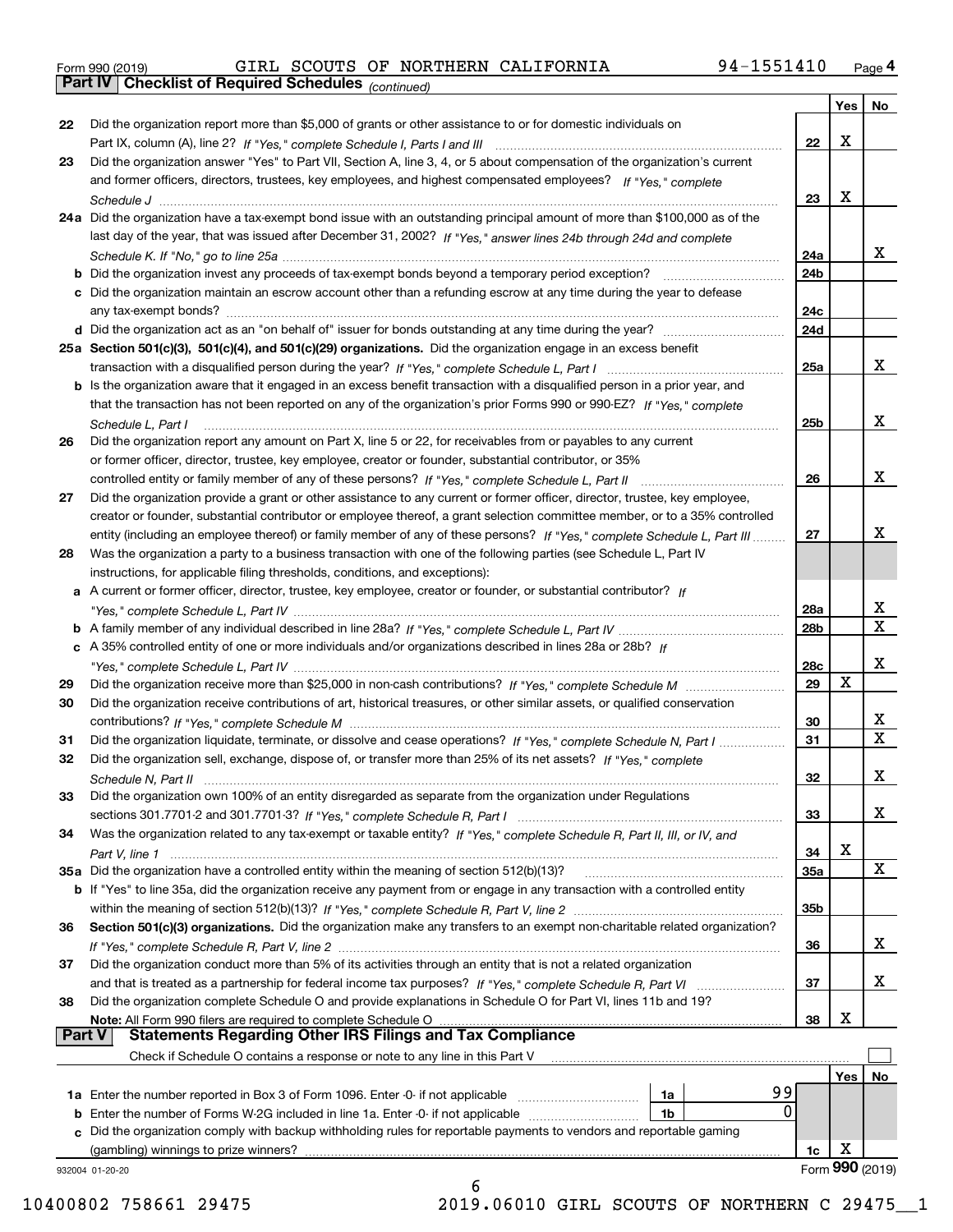|        | 94-1551410<br>GIRL SCOUTS OF NORTHERN CALIFORNIA<br>Form 990 (2019)                                                                                                                                                                  |                |     | $_{\text{Page}}$ 5 |  |  |  |  |  |  |  |
|--------|--------------------------------------------------------------------------------------------------------------------------------------------------------------------------------------------------------------------------------------|----------------|-----|--------------------|--|--|--|--|--|--|--|
| Part V | Statements Regarding Other IRS Filings and Tax Compliance (continued)                                                                                                                                                                |                |     |                    |  |  |  |  |  |  |  |
|        |                                                                                                                                                                                                                                      |                | Yes | No                 |  |  |  |  |  |  |  |
|        | 2a Enter the number of employees reported on Form W-3, Transmittal of Wage and Tax Statements,                                                                                                                                       |                |     |                    |  |  |  |  |  |  |  |
|        | 392<br>filed for the calendar year ending with or within the year covered by this return<br>2a                                                                                                                                       |                |     |                    |  |  |  |  |  |  |  |
|        |                                                                                                                                                                                                                                      |                |     |                    |  |  |  |  |  |  |  |
|        |                                                                                                                                                                                                                                      |                |     |                    |  |  |  |  |  |  |  |
| За     | Did the organization have unrelated business gross income of \$1,000 or more during the year?                                                                                                                                        | 3a             |     | x                  |  |  |  |  |  |  |  |
|        |                                                                                                                                                                                                                                      | 3 <sub>b</sub> |     |                    |  |  |  |  |  |  |  |
|        | 4a At any time during the calendar year, did the organization have an interest in, or a signature or other authority over, a                                                                                                         |                |     |                    |  |  |  |  |  |  |  |
|        |                                                                                                                                                                                                                                      | 4a             |     | х                  |  |  |  |  |  |  |  |
|        | <b>b</b> If "Yes," enter the name of the foreign country $\blacktriangleright$                                                                                                                                                       |                |     |                    |  |  |  |  |  |  |  |
|        | See instructions for filing requirements for FinCEN Form 114, Report of Foreign Bank and Financial Accounts (FBAR).                                                                                                                  |                |     |                    |  |  |  |  |  |  |  |
| 5a     | Was the organization a party to a prohibited tax shelter transaction at any time during the tax year?                                                                                                                                | 5а             |     | х                  |  |  |  |  |  |  |  |
| b      |                                                                                                                                                                                                                                      | 5 <sub>b</sub> |     | X                  |  |  |  |  |  |  |  |
| с      |                                                                                                                                                                                                                                      | 5c             |     |                    |  |  |  |  |  |  |  |
|        | 6a Does the organization have annual gross receipts that are normally greater than \$100,000, and did the organization solicit                                                                                                       |                |     |                    |  |  |  |  |  |  |  |
|        | any contributions that were not tax deductible as charitable contributions?                                                                                                                                                          | 6a             |     | x                  |  |  |  |  |  |  |  |
|        | <b>b</b> If "Yes," did the organization include with every solicitation an express statement that such contributions or gifts                                                                                                        |                |     |                    |  |  |  |  |  |  |  |
|        | were not tax deductible?                                                                                                                                                                                                             | 6b             |     |                    |  |  |  |  |  |  |  |
| 7      | Organizations that may receive deductible contributions under section 170(c).                                                                                                                                                        |                |     |                    |  |  |  |  |  |  |  |
| а      | Did the organization receive a payment in excess of \$75 made partly as a contribution and partly for goods and services provided to the payor?                                                                                      | 7a             | х   |                    |  |  |  |  |  |  |  |
| b      | If "Yes," did the organization notify the donor of the value of the goods or services provided?                                                                                                                                      | 7b             | X   |                    |  |  |  |  |  |  |  |
| с      | Did the organization sell, exchange, or otherwise dispose of tangible personal property for which it was required                                                                                                                    |                |     |                    |  |  |  |  |  |  |  |
|        |                                                                                                                                                                                                                                      | 7c             |     | х                  |  |  |  |  |  |  |  |
|        | 7d<br>d If "Yes," indicate the number of Forms 8282 filed during the year manufactured in the second of the second structure of Forms 8282 filed during the year manufactured in the Second Structure of the Second Structure of the |                |     | х                  |  |  |  |  |  |  |  |
| е      |                                                                                                                                                                                                                                      |                |     |                    |  |  |  |  |  |  |  |
| f      | Did the organization, during the year, pay premiums, directly or indirectly, on a personal benefit contract?                                                                                                                         | 7f             |     | х                  |  |  |  |  |  |  |  |
| g      | If the organization received a contribution of qualified intellectual property, did the organization file Form 8899 as required?                                                                                                     |                |     |                    |  |  |  |  |  |  |  |
| h      | If the organization received a contribution of cars, boats, airplanes, or other vehicles, did the organization file a Form 1098-C?                                                                                                   |                |     |                    |  |  |  |  |  |  |  |
| 8      | Sponsoring organizations maintaining donor advised funds. Did a donor advised fund maintained by the                                                                                                                                 |                |     |                    |  |  |  |  |  |  |  |
|        | sponsoring organization have excess business holdings at any time during the year?                                                                                                                                                   | 8              |     |                    |  |  |  |  |  |  |  |
| 9      | Sponsoring organizations maintaining donor advised funds.                                                                                                                                                                            |                |     |                    |  |  |  |  |  |  |  |
| а      | Did the sponsoring organization make any taxable distributions under section 4966?                                                                                                                                                   | 9а             |     |                    |  |  |  |  |  |  |  |
| b      | Did the sponsoring organization make a distribution to a donor, donor advisor, or related person?                                                                                                                                    | 9b             |     |                    |  |  |  |  |  |  |  |
| 10     | Section 501(c)(7) organizations. Enter:                                                                                                                                                                                              |                |     |                    |  |  |  |  |  |  |  |
| а      | 10a<br>Initiation fees and capital contributions included on Part VIII, line 12 [111] [11] [12] [11] [12] [11] [12] [                                                                                                                |                |     |                    |  |  |  |  |  |  |  |
|        | 10b <br>Gross receipts, included on Form 990, Part VIII, line 12, for public use of club facilities                                                                                                                                  |                |     |                    |  |  |  |  |  |  |  |
| 11     | Section 501(c)(12) organizations. Enter:                                                                                                                                                                                             |                |     |                    |  |  |  |  |  |  |  |
| a      | Gross income from members or shareholders<br>11a                                                                                                                                                                                     |                |     |                    |  |  |  |  |  |  |  |
| b      | Gross income from other sources (Do not net amounts due or paid to other sources against                                                                                                                                             |                |     |                    |  |  |  |  |  |  |  |
|        | 11 <sub>b</sub>                                                                                                                                                                                                                      |                |     |                    |  |  |  |  |  |  |  |
|        | 12a Section 4947(a)(1) non-exempt charitable trusts. Is the organization filing Form 990 in lieu of Form 1041?                                                                                                                       | 12a            |     |                    |  |  |  |  |  |  |  |
|        | 12b<br><b>b</b> If "Yes," enter the amount of tax-exempt interest received or accrued during the year <i>manument</i>                                                                                                                |                |     |                    |  |  |  |  |  |  |  |
| 13     | Section 501(c)(29) qualified nonprofit health insurance issuers.                                                                                                                                                                     |                |     |                    |  |  |  |  |  |  |  |
|        | a Is the organization licensed to issue qualified health plans in more than one state?                                                                                                                                               | <b>13a</b>     |     |                    |  |  |  |  |  |  |  |
|        | Note: See the instructions for additional information the organization must report on Schedule O.                                                                                                                                    |                |     |                    |  |  |  |  |  |  |  |
| b      | Enter the amount of reserves the organization is required to maintain by the states in which the                                                                                                                                     |                |     |                    |  |  |  |  |  |  |  |
|        | 13 <sub>b</sub>                                                                                                                                                                                                                      |                |     |                    |  |  |  |  |  |  |  |
| с      | 13c                                                                                                                                                                                                                                  | 14a            |     | x                  |  |  |  |  |  |  |  |
| 14a    | Did the organization receive any payments for indoor tanning services during the tax year?                                                                                                                                           |                |     |                    |  |  |  |  |  |  |  |
|        | <b>b</b> If "Yes," has it filed a Form 720 to report these payments? If "No," provide an explanation on Schedule O                                                                                                                   | 14b            |     |                    |  |  |  |  |  |  |  |
| 15     | Is the organization subject to the section 4960 tax on payment(s) of more than \$1,000,000 in remuneration or                                                                                                                        |                |     | х                  |  |  |  |  |  |  |  |
|        |                                                                                                                                                                                                                                      | 15             |     |                    |  |  |  |  |  |  |  |
| 16     | If "Yes," see instructions and file Form 4720, Schedule N.                                                                                                                                                                           |                |     | х                  |  |  |  |  |  |  |  |
|        | Is the organization an educational institution subject to the section 4968 excise tax on net investment income?<br>If "Yes," complete Form 4720, Schedule O.                                                                         | 16             |     |                    |  |  |  |  |  |  |  |
|        |                                                                                                                                                                                                                                      |                |     |                    |  |  |  |  |  |  |  |

Form (2019) **990**

932005 01-20-20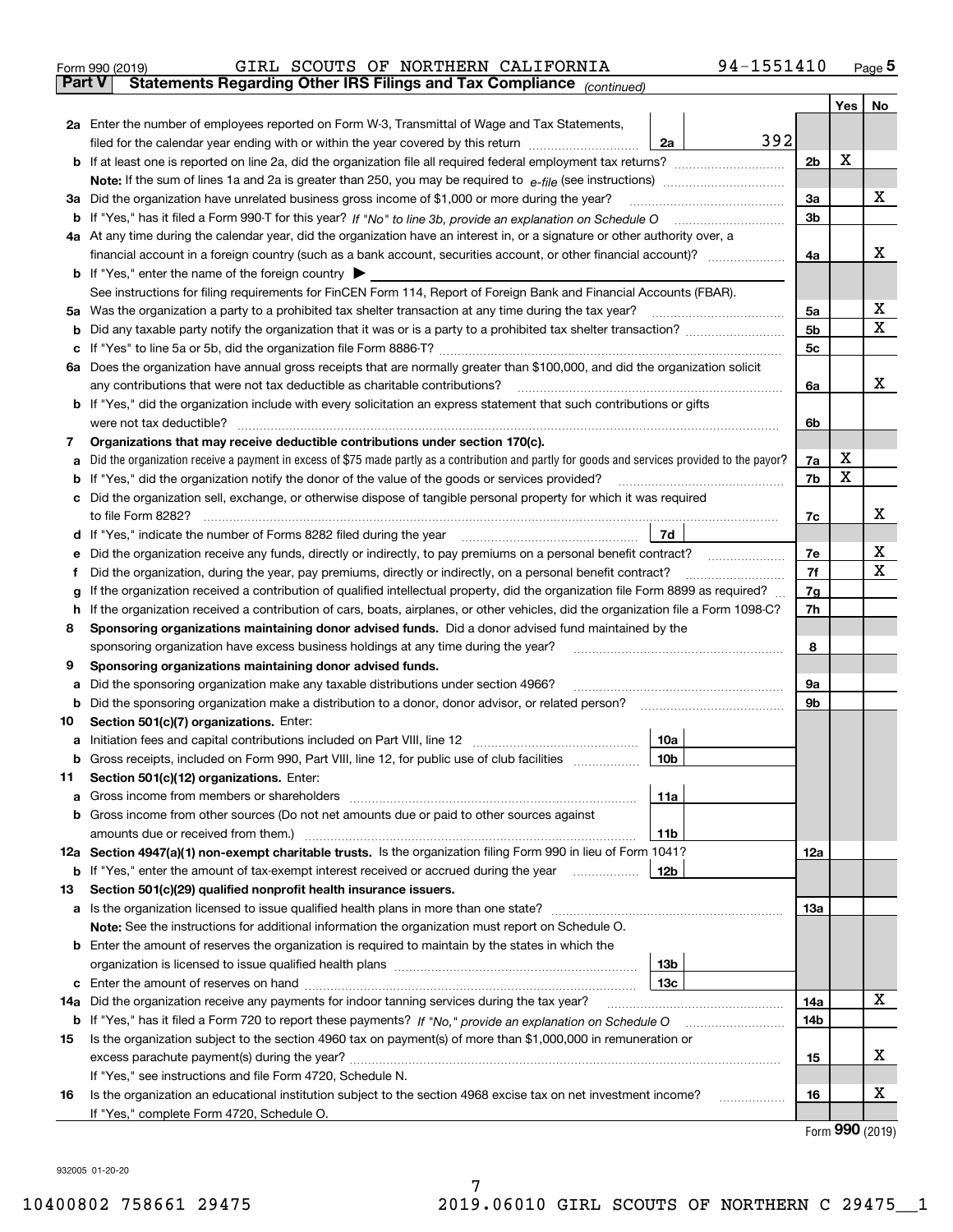|  | Form 990 (2019) |
|--|-----------------|
|  |                 |

GIRL SCOUTS OF NORTHERN CALIFORNIA 94-1551410

*For each "Yes" response to lines 2 through 7b below, and for a "No" response to line 8a, 8b, or 10b below, describe the circumstances, processes, or changes on Schedule O. See instructions.* Form 990 (2019) **CIRL SCOUTS OF NORTHERN CALIFORNIA** 94-1551410 Page 6<br>**Part VI Governance, Management, and Disclosure** *For each "Yes" response to lines 2 through 7b below, and for a "No" response* 

|    |                                                                                                                                                                               |       |    |                 | Yes   No    |             |
|----|-------------------------------------------------------------------------------------------------------------------------------------------------------------------------------|-------|----|-----------------|-------------|-------------|
|    | <b>1a</b> Enter the number of voting members of the governing body at the end of the tax year                                                                                 | 1a    | 21 |                 |             |             |
|    | If there are material differences in voting rights among members of the governing body, or if the governing                                                                   |       |    |                 |             |             |
|    | body delegated broad authority to an executive committee or similar committee, explain on Schedule O.                                                                         |       |    |                 |             |             |
|    | <b>b</b> Enter the number of voting members included on line 1a, above, who are independent <i>manumum</i>                                                                    | 1b    | 21 |                 |             |             |
| 2  | Did any officer, director, trustee, or key employee have a family relationship or a business relationship with any other                                                      |       |    |                 |             |             |
|    | officer, director, trustee, or key employee?                                                                                                                                  |       |    | $\mathbf{2}$    |             | X           |
| 3  | Did the organization delegate control over management duties customarily performed by or under the direct supervision                                                         |       |    |                 |             |             |
|    |                                                                                                                                                                               |       |    | 3               |             | X           |
| 4  | Did the organization make any significant changes to its governing documents since the prior Form 990 was filed?                                                              |       |    | $\overline{4}$  |             | $\mathbf X$ |
| 5  |                                                                                                                                                                               |       |    | 5               |             | $\mathbf X$ |
| 6  | Did the organization have members or stockholders?                                                                                                                            |       |    | 6               | $\mathbf X$ |             |
| 7a | Did the organization have members, stockholders, or other persons who had the power to elect or appoint one or                                                                |       |    |                 |             |             |
|    |                                                                                                                                                                               |       |    | 7a              | Х           |             |
|    | <b>b</b> Are any governance decisions of the organization reserved to (or subject to approval by) members, stockholders, or                                                   |       |    |                 |             |             |
|    | persons other than the governing body?                                                                                                                                        |       |    | 7b              | Х           |             |
| 8  | Did the organization contemporaneously document the meetings held or written actions undertaken during the year by the following:                                             |       |    |                 |             |             |
| a  |                                                                                                                                                                               |       |    | 8a              | X           |             |
|    |                                                                                                                                                                               |       |    | 8b              | X           |             |
|    |                                                                                                                                                                               |       |    |                 |             |             |
| 9  | Is there any officer, director, trustee, or key employee listed in Part VII, Section A, who cannot be reached at the                                                          |       |    |                 |             | x           |
|    |                                                                                                                                                                               |       |    | 9               |             |             |
|    | Section B. Policies (This Section B requests information about policies not required by the Internal Revenue Code.)                                                           |       |    |                 |             |             |
|    |                                                                                                                                                                               |       |    |                 | Yes         | No          |
|    |                                                                                                                                                                               |       |    | 10a             | Х           |             |
|    | <b>b</b> If "Yes," did the organization have written policies and procedures governing the activities of such chapters, affiliates,                                           |       |    |                 |             |             |
|    |                                                                                                                                                                               |       |    | 10 <sub>b</sub> | X           |             |
|    | 11a Has the organization provided a complete copy of this Form 990 to all members of its governing body before filing the form?                                               |       |    | 11a             |             | X           |
|    | <b>b</b> Describe in Schedule O the process, if any, used by the organization to review this Form 990.                                                                        |       |    |                 |             |             |
|    |                                                                                                                                                                               |       |    | 12a             | X           |             |
| b  |                                                                                                                                                                               |       |    | 12 <sub>b</sub> |             | X           |
|    | c Did the organization regularly and consistently monitor and enforce compliance with the policy? If "Yes." describe                                                          |       |    |                 |             |             |
|    | in Schedule O how this was done manufactured and continuum control of the Schedule O how this was done manufactured and continuum control of the Schedule O how this was done |       |    | 12c             | х           |             |
| 13 |                                                                                                                                                                               |       |    | 13              | X           |             |
| 14 | Did the organization have a written document retention and destruction policy? manufactured and the organization have a written document retention and destruction policy?    |       |    | 14              | X           |             |
| 15 | Did the process for determining compensation of the following persons include a review and approval by independent                                                            |       |    |                 |             |             |
|    | persons, comparability data, and contemporaneous substantiation of the deliberation and decision?                                                                             |       |    |                 |             |             |
|    |                                                                                                                                                                               |       |    | 15a             | X           |             |
|    |                                                                                                                                                                               |       |    | 15 <sub>b</sub> | X           |             |
|    | If "Yes" to line 15a or 15b, describe the process in Schedule O (see instructions).                                                                                           |       |    |                 |             |             |
|    |                                                                                                                                                                               |       |    |                 |             |             |
|    | 16a Did the organization invest in, contribute assets to, or participate in a joint venture or similar arrangement with a                                                     |       |    |                 |             | X           |
|    | taxable entity during the year?                                                                                                                                               |       |    | 16a             |             |             |
|    | <b>b</b> If "Yes," did the organization follow a written policy or procedure requiring the organization to evaluate its participation                                         |       |    |                 |             |             |
|    | in joint venture arrangements under applicable federal tax law, and take steps to safequard the organization's                                                                |       |    |                 |             |             |
|    | exempt status with respect to such arrangements?                                                                                                                              |       |    | 16 <sub>b</sub> |             |             |
|    | <b>Section C. Disclosure</b>                                                                                                                                                  |       |    |                 |             |             |
| 17 | List the states with which a copy of this Form 990 is required to be filed $\blacktriangleright$ CA                                                                           |       |    |                 |             |             |
| 18 | Section 6104 requires an organization to make its Forms 1023 (1024 or 1024-A, if applicable), 990, and 990-T (Section 501(c)(3)s only) available                              |       |    |                 |             |             |
|    | for public inspection. Indicate how you made these available. Check all that apply.                                                                                           |       |    |                 |             |             |
|    | $\lfloor x \rfloor$ Own website<br>$\lfloor x \rfloor$ Upon request<br>Another's website<br>Other (explain on Schedule O)                                                     |       |    |                 |             |             |
| 19 | Describe on Schedule O whether (and if so, how) the organization made its governing documents, conflict of interest policy, and financial                                     |       |    |                 |             |             |
|    | statements available to the public during the tax year.                                                                                                                       |       |    |                 |             |             |
| 20 | State the name, address, and telephone number of the person who possesses the organization's books and records                                                                |       |    |                 |             |             |
|    | LEINANI MALIG - (510)<br>$562 - 8470$                                                                                                                                         |       |    |                 |             |             |
|    |                                                                                                                                                                               |       |    |                 |             |             |
|    | 1650 HARBOR BAY PARKWAY, SUITE 100, ALAMEDA,<br>CA                                                                                                                            | 94502 |    |                 |             |             |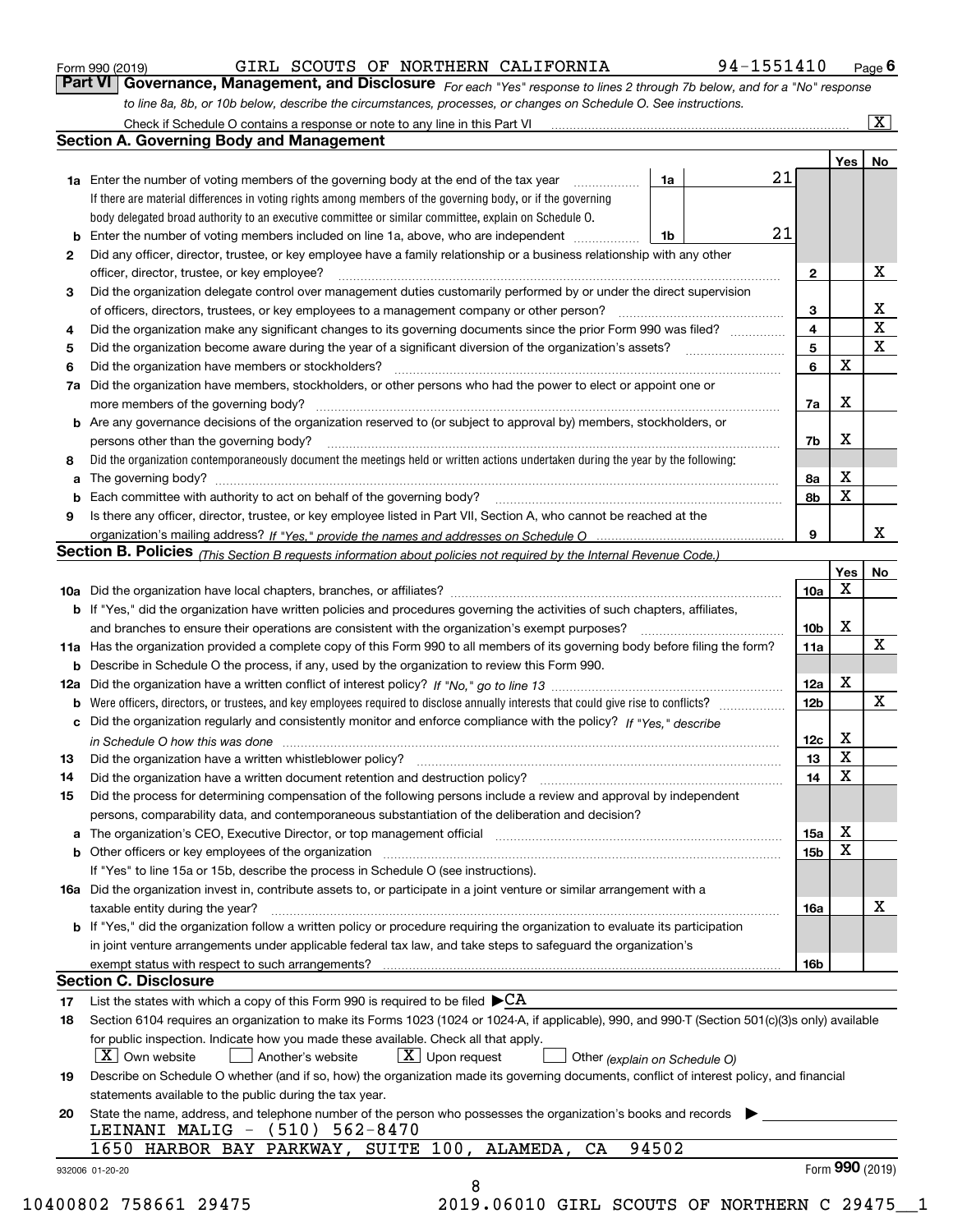$\mathcal{L}^{\text{max}}$ 

| Form 990 (2019) |                                               |  |  | GIRL SCOUTS OF NORTHERN CALIFORNIA                                                         | 94-1551410 | Page 7 |
|-----------------|-----------------------------------------------|--|--|--------------------------------------------------------------------------------------------|------------|--------|
|                 |                                               |  |  | Part VII Compensation of Officers, Directors, Trustees, Key Employees, Highest Compensated |            |        |
|                 | <b>Employees, and Independent Contractors</b> |  |  |                                                                                            |            |        |

Check if Schedule O contains a response or note to any line in this Part VII

**Section A. Officers, Directors, Trustees, Key Employees, and Highest Compensated Employees**

**1a**  Complete this table for all persons required to be listed. Report compensation for the calendar year ending with or within the organization's tax year. **•** List all of the organization's current officers, directors, trustees (whether individuals or organizations), regardless of amount of compensation.

Enter -0- in columns (D), (E), and (F) if no compensation was paid.

 $\bullet$  List all of the organization's  $\,$ current key employees, if any. See instructions for definition of "key employee."

**•** List the organization's five current highest compensated employees (other than an officer, director, trustee, or key employee) who received reportable compensation (Box 5 of Form W-2 and/or Box 7 of Form 1099-MISC) of more than \$100,000 from the organization and any related organizations.

**•** List all of the organization's former officers, key employees, and highest compensated employees who received more than \$100,000 of reportable compensation from the organization and any related organizations.

**former directors or trustees**  ¥ List all of the organization's that received, in the capacity as a former director or trustee of the organization, more than \$10,000 of reportable compensation from the organization and any related organizations.

See instructions for the order in which to list the persons above.

Check this box if neither the organization nor any related organization compensated any current officer, director, or trustee.  $\mathcal{L}^{\text{max}}$ 

| (A)                             | (B)                      |                                |                       | (C)         |              |                                  |        | (D)             | (E)                | (F)                         |
|---------------------------------|--------------------------|--------------------------------|-----------------------|-------------|--------------|----------------------------------|--------|-----------------|--------------------|-----------------------------|
| Name and title                  | Average                  |                                |                       | Position    |              | (do not check more than one      |        | Reportable      | Reportable         | Estimated                   |
|                                 | hours per                |                                |                       |             |              | box, unless person is both an    |        | compensation    | compensation       | amount of                   |
|                                 | week                     |                                |                       |             |              | officer and a director/trustee)  |        | from            | from related       | other                       |
|                                 | (list any                |                                |                       |             |              |                                  |        | the             | organizations      | compensation                |
|                                 | hours for                |                                |                       |             |              |                                  |        | organization    | (W-2/1099-MISC)    | from the                    |
|                                 | related<br>organizations |                                |                       |             |              |                                  |        | (W-2/1099-MISC) |                    | organization<br>and related |
|                                 | below                    |                                |                       |             |              |                                  |        |                 |                    | organizations               |
|                                 | line)                    | Individual trustee or director | Institutional trustee | Officer     | Key employee | Highest compensated<br> employee | Former |                 |                    |                             |
| ELLEN RICHEY<br>(1)             | $\overline{4.00}$        |                                |                       |             |              |                                  |        |                 |                    |                             |
| PRESIDENT                       |                          | $\overline{\mathbf{X}}$        |                       | $\mathbf X$ |              |                                  |        | 0.              | 0.                 | 0.                          |
| SANDY SHIRAI<br>(2)             | 2.00                     |                                |                       |             |              |                                  |        |                 |                    |                             |
| FIRST VICE PRESIDENT            |                          | X                              |                       | $\mathbf X$ |              |                                  |        | 0.              | 0.                 | 0.                          |
| SUZANNE BELL<br>(3)             | 2.00                     |                                |                       |             |              |                                  |        |                 |                    |                             |
| SECOND VICE PRESIDENT           |                          | X                              |                       | $\mathbf X$ |              |                                  |        | 0.              | 0.                 | 0.                          |
| ELLEN BERMINGHAM<br>(4)         | 2.00                     |                                |                       |             |              |                                  |        |                 |                    |                             |
| THIRD VICE PRESIDENT            |                          | X                              |                       | $\mathbf X$ |              |                                  |        | 0.              | 0.                 | $\mathbf 0$ .               |
| ZAIN OKE<br>(5)                 | 2.00                     |                                |                       |             |              |                                  |        |                 |                    |                             |
| <b>TREASURER</b>                |                          | X                              |                       | $\mathbf X$ |              |                                  |        | 0.              | 0.                 | $0$ .                       |
| KAREN DERR GILBERT<br>(6)       | 2.00                     |                                |                       |             |              |                                  |        |                 |                    |                             |
| <b>SECRETARY</b>                |                          | X                              |                       | $\mathbf X$ |              |                                  |        | 0.              | 0.                 | $0$ .                       |
| TINA AMBER<br>(7)               | 2.00                     |                                |                       |             |              |                                  |        |                 |                    |                             |
| DIRECTOR-AT-LARGE               |                          | X                              |                       |             |              |                                  |        | 0.              | 0.                 | $\mathbf 0$ .               |
| <b>JANA BARSTEN</b><br>(8)      | 2.00                     |                                |                       |             |              |                                  |        |                 |                    |                             |
| DIRECTOR-AT-LARGE               |                          | X                              |                       |             |              |                                  |        | 0.              | 0.                 | $\mathbf 0$ .               |
| DIANA BELL<br>(9)               | 2.00                     |                                |                       |             |              |                                  |        |                 |                    |                             |
| DIRECTOR-AT-LARGE (THRU 4/2020) |                          | X                              |                       |             |              |                                  |        | 0.              | 0.                 | $0$ .                       |
| (10) KATHY BLOCH                | 2.00                     |                                |                       |             |              |                                  |        |                 |                    |                             |
| DIRECTOR-AT-LARGE               |                          | X                              |                       |             |              |                                  |        | 0.              | 0.                 | $\mathbf 0$ .               |
| (11) GINGER BRYANT              | 2.00                     |                                |                       |             |              |                                  |        |                 |                    |                             |
| DIRECTOR-AT-LARGE               |                          | X                              |                       |             |              |                                  |        | 0.              | 0.                 | 0.                          |
| (12) LINDA CHONG                | 2.00                     |                                |                       |             |              |                                  |        |                 |                    |                             |
| DIRECTOR-AT-LARGE               |                          | X                              |                       |             |              |                                  |        | 0.              | 0.                 | 0.                          |
| (13) CHARMAINE CLAY             | 2.00                     |                                |                       |             |              |                                  |        |                 |                    |                             |
| DIRECTOR-AT-LARGE (FROM 4/2020) |                          | X                              |                       |             |              |                                  |        | 0.              | 0.                 | 0.                          |
| (14) MARY CRANSTON              | 2.00                     |                                |                       |             |              |                                  |        |                 |                    |                             |
| DIRECTOR-AT-LARGE               |                          | $\mathbf X$                    |                       |             |              |                                  |        | 0.              | $\mathbf 0$ .      | 0.                          |
| (15) RAJIV DHOLAKIA             | 2.00                     |                                |                       |             |              |                                  |        |                 |                    |                             |
| DIRECTOR-AT-LARGE               |                          | X                              |                       |             |              |                                  |        | 0.              | $\boldsymbol{0}$ . | 0.                          |
| (16) CAROLINE GAFFNEY           | 2.00                     |                                |                       |             |              |                                  |        |                 |                    |                             |
| DIRECTOR-AT-LARGE (THRU 4/2020) |                          | $\mathbf X$                    |                       |             |              |                                  |        | 0.              | $\mathfrak o$ .    | 0.                          |
| (17) AMY LOVE                   | 2.00                     |                                |                       |             |              |                                  |        |                 |                    |                             |
| DIRECTOR-AT-LARGE (FROM 4/2020) |                          | X                              |                       |             |              |                                  |        | 0.              | $\mathbf 0$ .      | 0.                          |
| 932007 01-20-20                 |                          |                                |                       |             |              |                                  |        |                 |                    | Form 990 (2019)             |

932007 01-20-20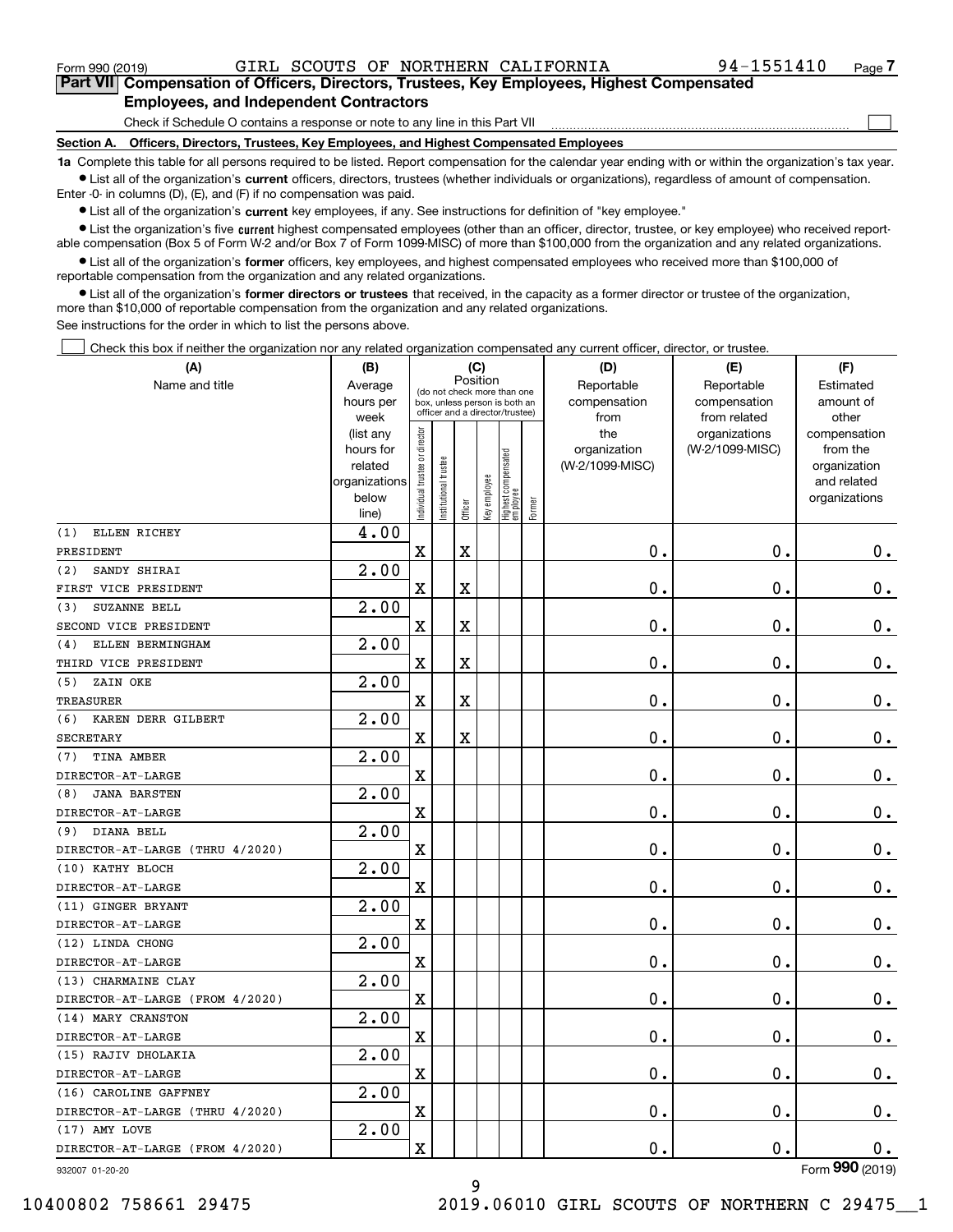|  | Form 990 (2019) |
|--|-----------------|
|  |                 |

Form 990 (2019) GIRL SCOUTS OF NORTHERN CALIFORNIA 94-1551410 Page

**8** 94-1551410

| <b>Part VII</b>                                                                                                                           | Section A. Officers, Directors, Trustees, Key Employees, and Highest Compensated Employees (continued) |                                |                                                              |         |              |                                  |                        |                          |                 |                  |                         |               |
|-------------------------------------------------------------------------------------------------------------------------------------------|--------------------------------------------------------------------------------------------------------|--------------------------------|--------------------------------------------------------------|---------|--------------|----------------------------------|------------------------|--------------------------|-----------------|------------------|-------------------------|---------------|
| (A)                                                                                                                                       | (B)                                                                                                    |                                |                                                              | (C)     |              |                                  |                        | (D)                      | (E)             |                  | (F)                     |               |
| Name and title                                                                                                                            | Average                                                                                                |                                |                                                              |         | Position     |                                  |                        | Reportable               | Reportable      |                  | Estimated               |               |
|                                                                                                                                           | hours per                                                                                              |                                | (do not check more than one<br>box, unless person is both an |         |              |                                  |                        | compensation             | compensation    |                  | amount of               |               |
|                                                                                                                                           | week                                                                                                   |                                | officer and a director/trustee)                              |         |              |                                  |                        | from                     | from related    |                  | other                   |               |
|                                                                                                                                           | (list any                                                                                              |                                |                                                              |         |              |                                  |                        | the                      | organizations   |                  | compensation            |               |
|                                                                                                                                           | hours for                                                                                              |                                |                                                              |         |              |                                  |                        | organization             | (W-2/1099-MISC) |                  | from the                |               |
|                                                                                                                                           | related                                                                                                | Individual trustee or director | Institutional trustee                                        |         |              | Highest compensated<br> employee |                        | (W-2/1099-MISC)          |                 |                  | organization            |               |
|                                                                                                                                           | organizations                                                                                          |                                |                                                              |         | Key employee |                                  |                        |                          |                 |                  | and related             |               |
|                                                                                                                                           | below<br>line)                                                                                         |                                |                                                              | Officer |              |                                  | Former                 |                          |                 |                  | organizations           |               |
|                                                                                                                                           |                                                                                                        |                                |                                                              |         |              |                                  |                        |                          |                 |                  |                         |               |
| (18) PEG MCALLISTER                                                                                                                       | $\overline{2.00}$                                                                                      |                                |                                                              |         |              |                                  |                        |                          |                 |                  |                         |               |
| DIRECTOR-AT-LARGE                                                                                                                         |                                                                                                        | $\mathbf X$                    |                                                              |         |              |                                  |                        | $\mathbf 0$ .            |                 | 0.               |                         | $0$ .         |
| (19) LESLIE MILLER                                                                                                                        | 2.00                                                                                                   |                                |                                                              |         |              |                                  |                        |                          |                 |                  |                         |               |
| DIRECTOR-AT-LARGE                                                                                                                         |                                                                                                        | $\mathbf X$                    |                                                              |         |              |                                  |                        | $\mathbf 0$ .            |                 | 0.               |                         | 0.            |
| (20) DEBRA ROSSI                                                                                                                          | 2.00                                                                                                   |                                |                                                              |         |              |                                  |                        |                          |                 |                  |                         |               |
| DIRECTOR-AT-LARGE (THRU 4/2020)                                                                                                           |                                                                                                        | $\mathbf X$                    |                                                              |         |              |                                  |                        | $\mathbf 0$ .            |                 | $\mathbf 0$ .    |                         | 0.            |
| (21) NEERACHA TAYCHAKHOONAVUDH                                                                                                            | 2.00                                                                                                   |                                |                                                              |         |              |                                  |                        |                          |                 |                  |                         |               |
| DIRECTOR-AT-LARGE                                                                                                                         |                                                                                                        | $\mathbf X$                    |                                                              |         |              |                                  |                        | $\mathbf 0$ .            |                 | $\mathbf 0$ .    |                         | 0.            |
| (22) TRACY TEALE                                                                                                                          | 2.00                                                                                                   |                                |                                                              |         |              |                                  |                        |                          |                 |                  |                         |               |
| DIRECTOR-AT-LARGE                                                                                                                         |                                                                                                        | $\mathbf X$                    |                                                              |         |              |                                  |                        | $\mathbf 0$ .            |                 | $\mathbf 0$ .    |                         | 0.            |
| (23) LISA VIOLET                                                                                                                          | 2.00                                                                                                   |                                |                                                              |         |              |                                  |                        |                          |                 |                  |                         |               |
| DIRECTOR-AT-LARGE                                                                                                                         |                                                                                                        | $\mathbf X$                    |                                                              |         |              |                                  |                        | $\mathbf 0$ .            |                 | $\mathbf 0$ .    |                         | $\mathbf 0$ . |
| (24) MARCIE VU                                                                                                                            | 2.00                                                                                                   |                                |                                                              |         |              |                                  |                        |                          |                 |                  |                         |               |
| DIRECTOR-AT-LARGE                                                                                                                         |                                                                                                        | $\mathbf X$                    |                                                              |         |              |                                  |                        | 0.                       |                 | $\mathbf 0$ .    |                         | 0.            |
| (25) MARINA PARK SUTTON                                                                                                                   | 37.50                                                                                                  |                                |                                                              |         |              |                                  |                        |                          |                 |                  |                         |               |
| CHIEF EXECUTIVE OFFICER                                                                                                                   |                                                                                                        |                                |                                                              | X       |              |                                  |                        | 344,054.                 |                 | 0.               | 38, 200.                |               |
| (26) LEINANI MALIG                                                                                                                        | 37.50                                                                                                  |                                |                                                              |         |              |                                  |                        |                          |                 |                  |                         |               |
| CHIEF FINANCIAL OFFICER                                                                                                                   |                                                                                                        |                                |                                                              | X       |              |                                  |                        | 176, 161.                |                 | $0$ .            |                         |               |
|                                                                                                                                           |                                                                                                        |                                |                                                              |         |              |                                  |                        | 520, 215.                |                 | $\overline{0}$ . | $\frac{13,663}{51,863}$ |               |
| 1b Subtotal<br>0.                                                                                                                         |                                                                                                        |                                |                                                              |         |              |                                  | $\overline{212,776}$ . |                          |                 |                  |                         |               |
| 783, 372.<br>c Total from continuation sheets to Part VII, Section A [111] [12] Total from continuation sheets to Part VII, Section A     |                                                                                                        |                                |                                                              |         |              |                                  |                        |                          |                 |                  |                         |               |
|                                                                                                                                           |                                                                                                        |                                |                                                              |         |              |                                  |                        | 1,303,587.               |                 | $\overline{0}$ . | 264,639.                |               |
| Total number of individuals (including but not limited to those listed above) who received more than \$100,000 of reportable<br>2         |                                                                                                        |                                |                                                              |         |              |                                  |                        |                          |                 |                  |                         |               |
| compensation from the organization $\blacktriangleright$                                                                                  |                                                                                                        |                                |                                                              |         |              |                                  |                        |                          |                 |                  |                         | 10            |
|                                                                                                                                           |                                                                                                        |                                |                                                              |         |              |                                  |                        |                          |                 |                  | Yes                     | No            |
| Did the organization list any former officer, director, trustee, key employee, or highest compensated employee on<br>3                    |                                                                                                        |                                |                                                              |         |              |                                  |                        |                          |                 |                  |                         |               |
|                                                                                                                                           |                                                                                                        |                                |                                                              |         |              |                                  |                        |                          |                 |                  | 3                       | х             |
| For any individual listed on line 1a, is the sum of reportable compensation and other compensation from the organization<br>4             |                                                                                                        |                                |                                                              |         |              |                                  |                        |                          |                 |                  |                         |               |
|                                                                                                                                           |                                                                                                        |                                |                                                              |         |              |                                  |                        |                          |                 |                  | X<br>4                  |               |
| Did any person listed on line 1a receive or accrue compensation from any unrelated organization or individual for services<br>5           |                                                                                                        |                                |                                                              |         |              |                                  |                        |                          |                 |                  |                         |               |
|                                                                                                                                           |                                                                                                        |                                |                                                              |         |              |                                  |                        |                          |                 |                  | 5                       | X             |
| <b>Section B. Independent Contractors</b>                                                                                                 |                                                                                                        |                                |                                                              |         |              |                                  |                        |                          |                 |                  |                         |               |
| Complete this table for your five highest compensated independent contractors that received more than \$100,000 of compensation from<br>1 |                                                                                                        |                                |                                                              |         |              |                                  |                        |                          |                 |                  |                         |               |
| the organization. Report compensation for the calendar year ending with or within the organization's tax year.                            |                                                                                                        |                                |                                                              |         |              |                                  |                        |                          |                 |                  |                         |               |
| (A)                                                                                                                                       |                                                                                                        |                                |                                                              |         |              |                                  |                        | (B)                      |                 |                  | (C)                     |               |
| Name and business address                                                                                                                 |                                                                                                        |                                |                                                              |         |              |                                  |                        | Description of services  |                 |                  | Compensation            |               |
| AUTOMATION SERVICES GROUP, INC., 712                                                                                                      |                                                                                                        |                                |                                                              |         |              |                                  |                        |                          |                 |                  |                         |               |
| BANCROFT ROAD #249, WALNUT CREEK, CA 94598                                                                                                |                                                                                                        |                                |                                                              |         |              |                                  |                        | IT CONSULTING            |                 |                  | 581,738.                |               |
| BBC CONSTRUCTION, INC.                                                                                                                    |                                                                                                        |                                |                                                              |         |              |                                  |                        |                          |                 |                  |                         |               |
| 1115 SECOND STREET, SAN RAFAEL, CA 94901                                                                                                  |                                                                                                        |                                |                                                              |         |              |                                  |                        | CONSTRUCTION             |                 |                  | 466,701.                |               |
| TASTEBUDS FOOD SERVICE, 150 S. PINE ISLAND                                                                                                |                                                                                                        |                                |                                                              |         |              |                                  |                        |                          |                 |                  |                         |               |
| RD #300, PLANTATION, FL 33324                                                                                                             |                                                                                                        |                                |                                                              |         |              |                                  |                        | FOOD SERVICE             |                 |                  | 377,544.                |               |
| ONE WORK PLACE, 2500                                                                                                                      | DE LA CRUZ BLVD,<br><b>FURNITURE &amp;</b>                                                             |                                |                                                              |         |              |                                  |                        |                          |                 |                  |                         |               |
| SANTA CLARA, CA 95050<br><b>INSTALLATION</b><br>298,675.                                                                                  |                                                                                                        |                                |                                                              |         |              |                                  |                        |                          |                 |                  |                         |               |
| ADVANTAGE MICROSYSTEMS                                                                                                                    |                                                                                                        |                                |                                                              |         |              |                                  |                        |                          |                 |                  |                         |               |
| 2110<br>MOUNTAIN BLVD, OAKLAND, CA 94611                                                                                                  |                                                                                                        |                                |                                                              |         |              |                                  |                        | <b>SERVER MONITORING</b> |                 |                  | 165,641.                |               |
| 2                                                                                                                                         |                                                                                                        |                                |                                                              |         |              |                                  |                        |                          |                 |                  |                         |               |
| Total number of independent contractors (including but not limited to those listed above) who received more than                          |                                                                                                        |                                |                                                              |         |              |                                  |                        |                          |                 |                  |                         |               |

\$100,000 of compensation from the organization | 8

SEE PART VII, SECTION A CONTINUATION SHEETS

Form (2019) **990**

932008 01-20-20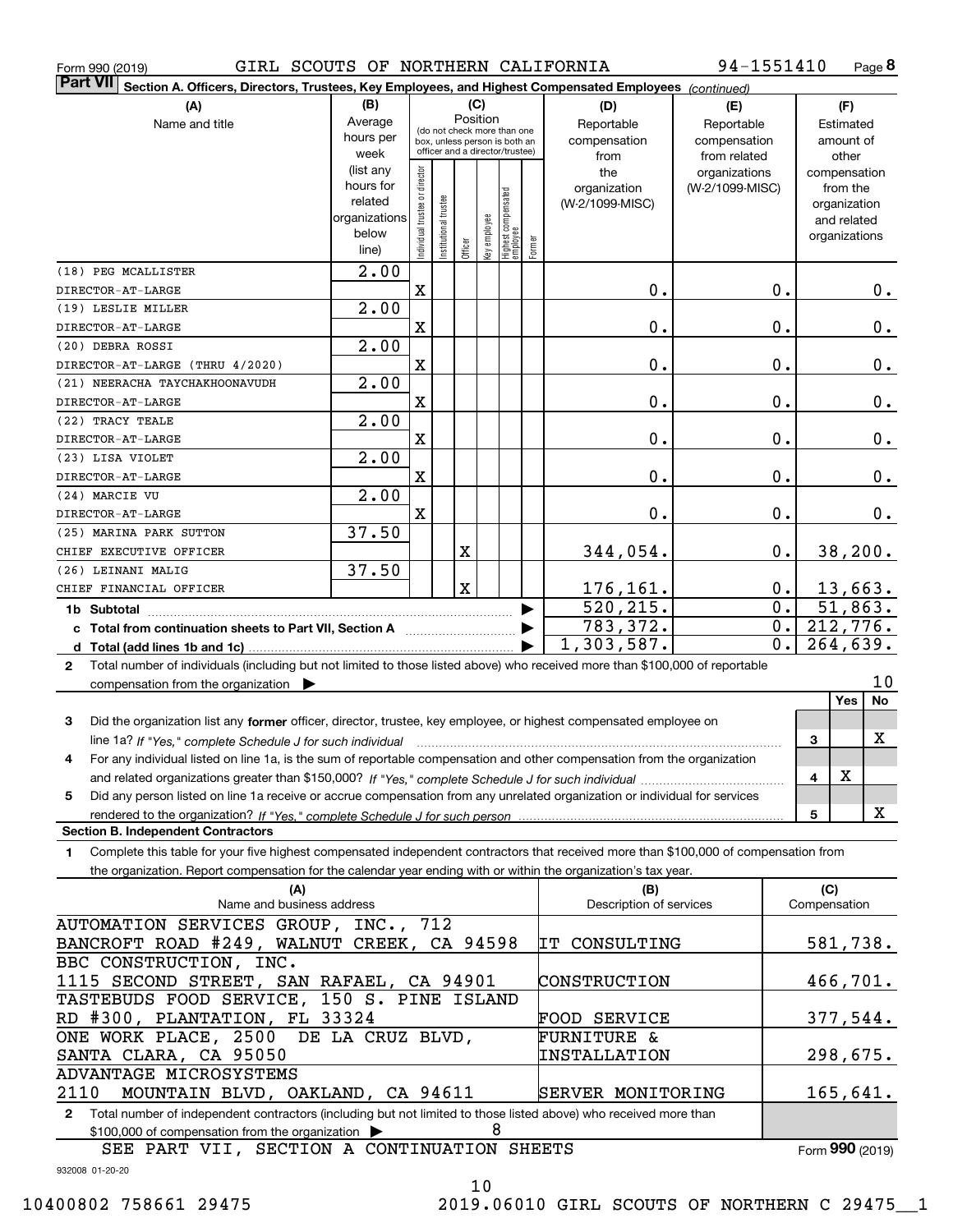| GIRL SCOUTS OF NORTHERN CALIFORNIA<br>Form 990                                                                               |                   |                                |                       |          |              |                              |        |                     | 94-1551410                       |                          |
|------------------------------------------------------------------------------------------------------------------------------|-------------------|--------------------------------|-----------------------|----------|--------------|------------------------------|--------|---------------------|----------------------------------|--------------------------|
| <b>Part VII</b><br>Section A.<br>Officers, Directors, Trustees, Key Employees, and Highest Compensated Employees (continued) |                   |                                |                       |          |              |                              |        |                     |                                  |                          |
| (A)                                                                                                                          | (B)               |                                |                       |          | (C)          |                              |        | (D)                 | (E)                              | (F)                      |
| Name and title                                                                                                               | Average           |                                |                       | Position |              |                              |        | Reportable          | Reportable                       | Estimated                |
|                                                                                                                              | hours             |                                |                       |          |              | (check all that apply)       |        | compensation        | compensation                     | amount of                |
|                                                                                                                              | per               |                                |                       |          |              |                              |        | from                | from related                     | other                    |
|                                                                                                                              | week<br>(list any |                                |                       |          |              |                              |        | the<br>organization | organizations<br>(W-2/1099-MISC) | compensation<br>from the |
|                                                                                                                              | hours for         |                                |                       |          |              |                              |        | (W-2/1099-MISC)     |                                  | organization             |
|                                                                                                                              | related           |                                |                       |          |              |                              |        |                     |                                  | and related              |
|                                                                                                                              | organizations     | Individual trustee or director | Institutional trustee |          | Key employee | Highest compensated employee |        |                     |                                  | organizations            |
|                                                                                                                              | below             |                                |                       | Officer  |              |                              | Former |                     |                                  |                          |
|                                                                                                                              | line)             |                                |                       |          |              |                              |        |                     |                                  |                          |
| (27) LILLIAN SAMUEL                                                                                                          | 37.50             |                                |                       |          |              |                              |        |                     |                                  |                          |
| CHIEF DEVELOPMENT OFFICER                                                                                                    |                   |                                |                       |          | $\mathbf X$  |                              |        | 179,780.            | $0$ .                            | <u>15,882.</u>           |
| (28) MICHELLE M MCCORMICK                                                                                                    | 37.50             |                                |                       |          |              |                              |        |                     |                                  |                          |
| CHIEF MISSION DELIVERY                                                                                                       |                   |                                |                       |          |              | X                            |        | 110,932.            | $\mathbf 0$ .                    | 150,128.                 |
| (29) HEATHER BURLEW HAYDEN<br>CHIEF MEMBERSHIP MARKETING                                                                     | 37.50             |                                |                       |          |              | $\overline{\textbf{X}}$      |        |                     | 0.                               |                          |
| (30) CHRISTINE ALFLEN                                                                                                        | 37.50             |                                |                       |          |              |                              |        | 142,533.            |                                  | 15, 258.                 |
| SR DIR PRODUCT PROGRAM                                                                                                       |                   |                                |                       |          |              | X                            |        | 125, 135.           | 0.                               |                          |
| (31) CINNAMON DANIEL                                                                                                         | 37.50             |                                |                       |          |              |                              |        |                     |                                  | <u>14,053.</u>           |
| DIR, EVALUATION AND STRATEGY                                                                                                 |                   |                                |                       |          |              | X                            |        | 109,512.            | 0.                               | 12,822.                  |
| (32) MARIKA BERGSUND                                                                                                         | 37.50             |                                |                       |          |              |                              |        |                     |                                  |                          |
| SR DIR, MEMBERSHIP                                                                                                           |                   |                                |                       |          |              | X                            |        | 115,480.            | 0.                               | 4,633.                   |
|                                                                                                                              |                   |                                |                       |          |              |                              |        |                     |                                  |                          |
|                                                                                                                              |                   |                                |                       |          |              |                              |        |                     |                                  |                          |
|                                                                                                                              |                   |                                |                       |          |              |                              |        |                     |                                  |                          |
|                                                                                                                              |                   |                                |                       |          |              |                              |        |                     |                                  |                          |
|                                                                                                                              |                   |                                |                       |          |              |                              |        |                     |                                  |                          |
|                                                                                                                              |                   |                                |                       |          |              |                              |        |                     |                                  |                          |
|                                                                                                                              |                   |                                |                       |          |              |                              |        |                     |                                  |                          |
|                                                                                                                              |                   |                                |                       |          |              |                              |        |                     |                                  |                          |
|                                                                                                                              |                   |                                |                       |          |              |                              |        |                     |                                  |                          |
|                                                                                                                              |                   |                                |                       |          |              |                              |        |                     |                                  |                          |
|                                                                                                                              |                   |                                |                       |          |              |                              |        |                     |                                  |                          |
|                                                                                                                              |                   |                                |                       |          |              |                              |        |                     |                                  |                          |
|                                                                                                                              |                   |                                |                       |          |              |                              |        |                     |                                  |                          |
|                                                                                                                              |                   |                                |                       |          |              |                              |        |                     |                                  |                          |
|                                                                                                                              |                   |                                |                       |          |              |                              |        |                     |                                  |                          |
|                                                                                                                              |                   |                                |                       |          |              |                              |        |                     |                                  |                          |
|                                                                                                                              |                   |                                |                       |          |              |                              |        |                     |                                  |                          |
|                                                                                                                              |                   |                                |                       |          |              |                              |        |                     |                                  |                          |
|                                                                                                                              |                   |                                |                       |          |              |                              |        |                     |                                  |                          |
|                                                                                                                              |                   |                                |                       |          |              |                              |        |                     |                                  |                          |
|                                                                                                                              |                   |                                |                       |          |              |                              |        |                     |                                  |                          |
|                                                                                                                              |                   |                                |                       |          |              |                              |        |                     |                                  |                          |
|                                                                                                                              |                   |                                |                       |          |              |                              |        |                     |                                  |                          |
|                                                                                                                              |                   |                                |                       |          |              |                              |        |                     |                                  |                          |
|                                                                                                                              |                   |                                |                       |          |              |                              |        |                     |                                  |                          |
|                                                                                                                              |                   |                                |                       |          |              |                              |        |                     |                                  |                          |
| Total to Part VII, Section A, line 1c                                                                                        |                   |                                |                       |          |              |                              |        | 783,372.            |                                  | 212,776.                 |

932201 04-01-19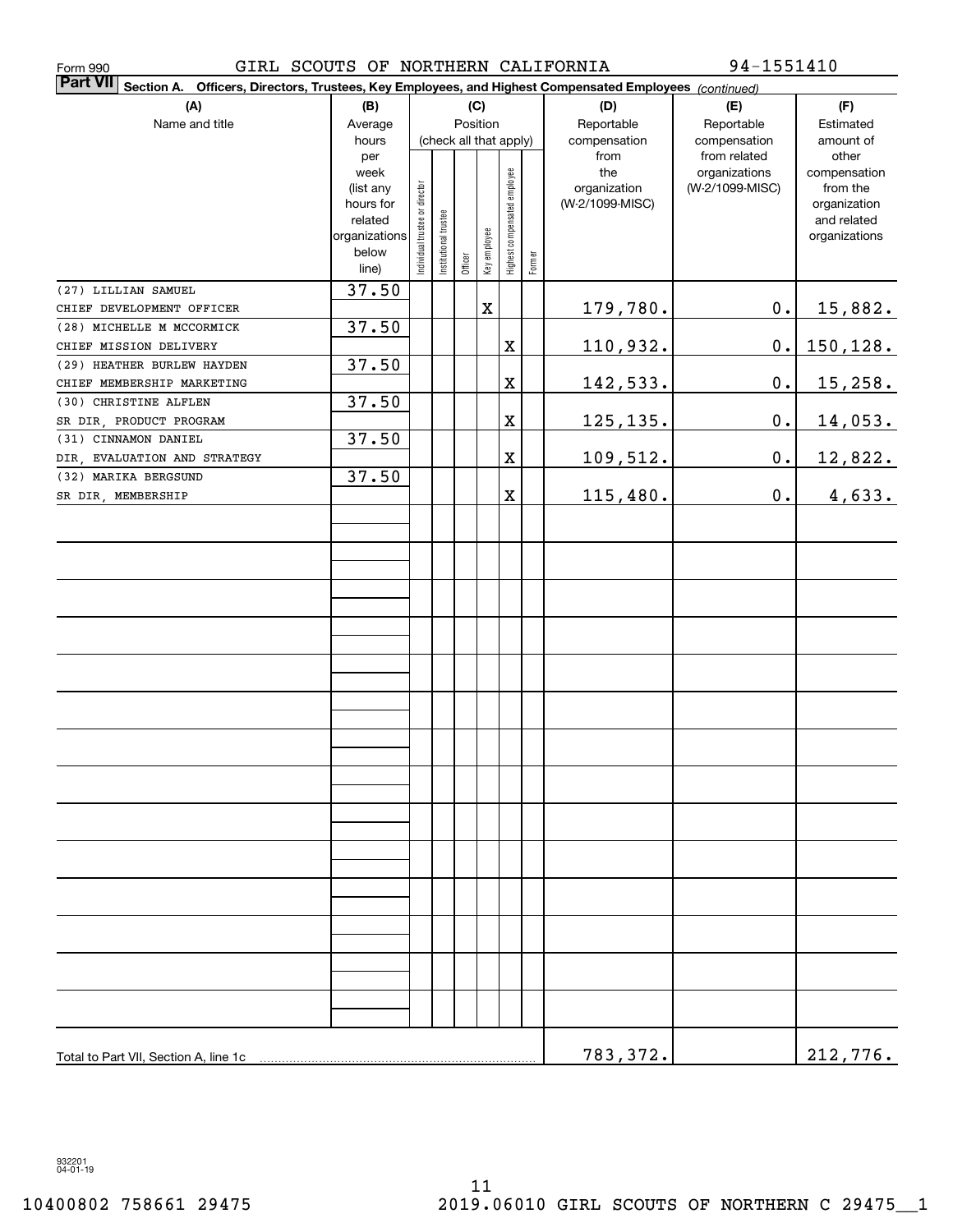| <b>Part VIII</b>                                          |    |      | <b>Statement of Revenue</b>                                                   |    |                    |                |                      |                      |                                              |                                      |                                                                 |
|-----------------------------------------------------------|----|------|-------------------------------------------------------------------------------|----|--------------------|----------------|----------------------|----------------------|----------------------------------------------|--------------------------------------|-----------------------------------------------------------------|
|                                                           |    |      | Check if Schedule O contains a response or note to any line in this Part VIII |    |                    |                |                      |                      |                                              |                                      |                                                                 |
|                                                           |    |      |                                                                               |    |                    |                |                      | (A)<br>Total revenue | (B)<br>Related or exempt<br>function revenue | (C)<br>Unrelated<br>business revenue | (D)<br>Revenue excluded<br>from tax under<br>sections 512 - 514 |
|                                                           |    |      | <b>1 a</b> Federated campaigns                                                |    | 1a                 |                | 6,945.               |                      |                                              |                                      |                                                                 |
|                                                           |    | b    | Membership dues                                                               |    | 1 <sub>b</sub>     |                |                      |                      |                                              |                                      |                                                                 |
|                                                           |    | c    | Fundraising events                                                            |    | 1 <sub>c</sub>     |                | 2,345.               |                      |                                              |                                      |                                                                 |
|                                                           |    |      | d Related organizations                                                       |    | 1 <sub>d</sub>     |                | 57,407.              |                      |                                              |                                      |                                                                 |
|                                                           |    |      | Government grants (contributions)                                             |    | 1e                 |                | 80,309.              |                      |                                              |                                      |                                                                 |
|                                                           |    |      | All other contributions, gifts, grants, and                                   |    |                    |                |                      |                      |                                              |                                      |                                                                 |
|                                                           |    |      | similar amounts not included above                                            |    | 1f                 |                | 1,692,925.           |                      |                                              |                                      |                                                                 |
| Contributions, Gifts, Grants<br>and Other Similar Amounts |    |      | Noncash contributions included in lines 1a-1f                                 |    | $1g$ $\frac{1}{3}$ |                | 139,390.             |                      |                                              |                                      |                                                                 |
|                                                           |    |      |                                                                               |    |                    |                |                      | 1,839,931.           |                                              |                                      |                                                                 |
|                                                           |    |      |                                                                               |    |                    |                | <b>Business Code</b> |                      |                                              |                                      |                                                                 |
|                                                           |    | 2a   | COUNCIL SERVICE FEE                                                           |    |                    |                | 900099               | 513,100.             | 513,100.                                     |                                      |                                                                 |
|                                                           |    | b    | PROGRAM INCOME                                                                |    |                    |                | 900099               | 221,072.             | 221,072.                                     |                                      |                                                                 |
|                                                           |    |      | RENTAL INCOME - CAMPS                                                         |    |                    |                | 900099               | 95,198.              | 95,198.                                      |                                      |                                                                 |
|                                                           |    |      | OUTDOOR PROGRAM SERVICE INCOME                                                |    |                    |                | 900099               | 66,759.              | 66,759.                                      |                                      |                                                                 |
| Program Service<br>Revenue                                |    |      | OTHER PROGRAM SERVICES                                                        |    |                    |                | 900099               | 25,269.              | 25,269.                                      |                                      |                                                                 |
|                                                           |    | f    | All other program service revenue                                             |    |                    |                |                      |                      |                                              |                                      |                                                                 |
|                                                           |    |      |                                                                               |    |                    |                |                      | 921,398.             |                                              |                                      |                                                                 |
|                                                           | 3  |      | Investment income (including dividends, interest, and                         |    |                    |                |                      | 457,209.             |                                              |                                      | 457,209.                                                        |
|                                                           |    |      |                                                                               |    |                    |                |                      |                      |                                              |                                      |                                                                 |
|                                                           | 4  |      | Income from investment of tax-exempt bond proceeds                            |    |                    |                |                      |                      |                                              |                                      |                                                                 |
|                                                           | 5  |      |                                                                               |    | (i) Real           |                | (ii) Personal        |                      |                                              |                                      |                                                                 |
|                                                           |    | 6а   | Gross rents                                                                   | 6а | 92,282.            |                |                      |                      |                                              |                                      |                                                                 |
|                                                           |    | b    | .<br>Less: rental expenses                                                    | 6b |                    | 2,112.         |                      |                      |                                              |                                      |                                                                 |
|                                                           |    | с    | Rental income or (loss)                                                       | 6c | 90,170.            |                |                      |                      |                                              |                                      |                                                                 |
|                                                           |    |      | d Net rental income or (loss)                                                 |    |                    |                |                      | 90,170.              |                                              |                                      | 90,170.                                                         |
|                                                           |    |      | 7 a Gross amount from sales of                                                |    | (i) Securities     |                | (ii) Other           |                      |                                              |                                      |                                                                 |
|                                                           |    |      | assets other than inventory                                                   | 7a | 2,831,748.         |                |                      |                      |                                              |                                      |                                                                 |
|                                                           |    |      | <b>b</b> Less: cost or other basis                                            |    |                    |                |                      |                      |                                              |                                      |                                                                 |
|                                                           |    |      | and sales expenses                                                            | 7b | 2,840,708.         |                | 212,218.             |                      |                                              |                                      |                                                                 |
| Revenue                                                   |    |      | c Gain or (loss)                                                              | 7c | $-8,960.$          |                | $-212, 218.$         |                      |                                              |                                      |                                                                 |
|                                                           |    |      |                                                                               |    |                    |                |                      | $-221,178.$          |                                              |                                      | $-221,178.$                                                     |
|                                                           |    |      | 8 a Gross income from fundraising events (not                                 |    |                    |                |                      |                      |                                              |                                      |                                                                 |
| <b>Other</b>                                              |    |      | including \$                                                                  |    | $2,345.$ of        |                |                      |                      |                                              |                                      |                                                                 |
|                                                           |    |      | contributions reported on line 1c). See                                       |    |                    |                |                      |                      |                                              |                                      |                                                                 |
|                                                           |    |      |                                                                               |    |                    | 8a             | $\mathfrak o$ .      |                      |                                              |                                      |                                                                 |
|                                                           |    |      | <b>b</b> Less: direct expenses <i>manually contained</i>                      |    |                    | 8b             | 1,525.               |                      |                                              |                                      |                                                                 |
|                                                           |    |      | c Net income or (loss) from fundraising events                                |    |                    |                |                      | $-1,525.$            |                                              |                                      | $-1,525.$                                                       |
|                                                           |    |      | 9 a Gross income from gaming activities. See                                  |    |                    |                |                      |                      |                                              |                                      |                                                                 |
|                                                           |    |      |                                                                               |    |                    | 9a             |                      |                      |                                              |                                      |                                                                 |
|                                                           |    |      | <b>b</b> Less: direct expenses                                                |    |                    | 9 <sub>b</sub> |                      |                      |                                              |                                      |                                                                 |
|                                                           |    |      | c Net income or (loss) from gaming activities                                 |    |                    |                |                      |                      |                                              |                                      |                                                                 |
|                                                           |    |      | 10 a Gross sales of inventory, less returns                                   |    |                    |                |                      |                      |                                              |                                      |                                                                 |
|                                                           |    |      |                                                                               |    |                    |                | 10a 26, 227, 717.    |                      |                                              |                                      |                                                                 |
|                                                           |    |      | <b>b</b> Less: cost of goods sold                                             |    |                    |                | 10b 10, 457, 989.    |                      |                                              |                                      |                                                                 |
|                                                           |    |      | c Net income or (loss) from sales of inventory                                |    |                    |                | <b>Business Code</b> | 15,769,728.          | 15,769,728.                                  |                                      |                                                                 |
|                                                           |    |      | GROWTH SUPPORT                                                                |    |                    |                | 900099               | 45,500.              | 45,500.                                      |                                      |                                                                 |
|                                                           |    | 11 a | COMMISSION                                                                    |    |                    |                | 900099               | 19,439.              | 19,439.                                      |                                      |                                                                 |
|                                                           |    | b    | OTHER MISCELLANEOUS INCOME                                                    |    |                    |                | 900099               | 12,979.              | 12,979.                                      |                                      |                                                                 |
| Miscellaneous<br>Revenue                                  |    |      |                                                                               |    |                    |                |                      |                      |                                              |                                      |                                                                 |
|                                                           |    |      |                                                                               |    |                    |                |                      | 77,918.              |                                              |                                      |                                                                 |
|                                                           | 12 |      | Total revenue. See instructions                                               |    |                    |                |                      | 18,933,651.          | 16,769,044.                                  | 0.                                   | 324,676.                                                        |
| 932009 01-20-20                                           |    |      |                                                                               |    |                    |                |                      |                      |                                              |                                      | Form 990 (2019)                                                 |

12

Form 990 (2019) GIRL SCOUTS OF NORTHERN CALIFORNIA 94-1551410 Page

GIRL SCOUTS OF NORTHERN CALIFORNIA

**9** 94-1551410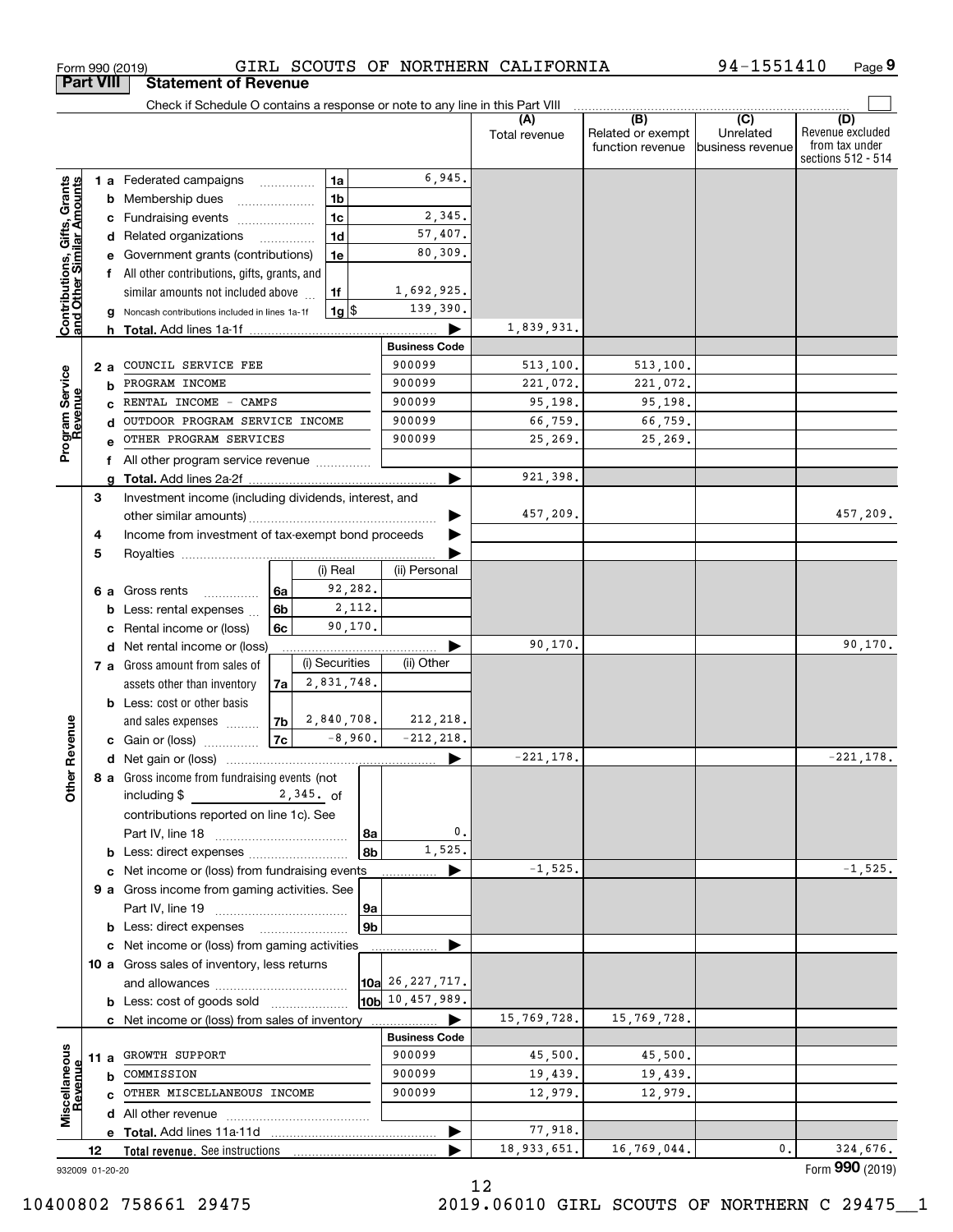Form 990 (2019) Page **Part IX Statement of Functional Expenses** GIRL SCOUTS OF NORTHERN CALIFORNIA 94-1551410

*Section 501(c)(3) and 501(c)(4) organizations must complete all columns. All other organizations must complete column (A).*

|              | Do not include amounts reported on lines 6b,<br>7b, 8b, 9b, and 10b of Part VIII.                  | (A)<br>Total expenses   | (B)<br>Program service<br>expenses | (C)<br>Management and<br>general expenses | (D)<br>Fundraising<br>expenses |  |  |  |  |  |  |
|--------------|----------------------------------------------------------------------------------------------------|-------------------------|------------------------------------|-------------------------------------------|--------------------------------|--|--|--|--|--|--|
| 1.           | Grants and other assistance to domestic organizations                                              |                         |                                    |                                           |                                |  |  |  |  |  |  |
|              | and domestic governments. See Part IV, line 21                                                     | 3,525.                  | 3,525.                             |                                           |                                |  |  |  |  |  |  |
| $\mathbf{2}$ | Grants and other assistance to domestic                                                            |                         |                                    |                                           |                                |  |  |  |  |  |  |
|              | individuals. See Part IV, line 22                                                                  | 144,690.                | 144,690.                           |                                           |                                |  |  |  |  |  |  |
| 3            | Grants and other assistance to foreign                                                             |                         |                                    |                                           |                                |  |  |  |  |  |  |
|              | organizations, foreign governments, and foreign                                                    |                         |                                    |                                           |                                |  |  |  |  |  |  |
|              | individuals. See Part IV, lines 15 and 16                                                          |                         |                                    |                                           |                                |  |  |  |  |  |  |
| 4            | Benefits paid to or for members                                                                    |                         |                                    |                                           |                                |  |  |  |  |  |  |
| 5            | Compensation of current officers, directors,                                                       |                         |                                    |                                           |                                |  |  |  |  |  |  |
|              | trustees, and key employees                                                                        | 788,031.                | 104,039.                           | 378,596.                                  | 305, 396.                      |  |  |  |  |  |  |
| 6            | Compensation not included above to disqualified                                                    |                         |                                    |                                           |                                |  |  |  |  |  |  |
|              | persons (as defined under section 4958(f)(1)) and                                                  |                         |                                    |                                           |                                |  |  |  |  |  |  |
|              | persons described in section $4958(c)(3)(B)$                                                       |                         |                                    |                                           |                                |  |  |  |  |  |  |
| 7            | Other salaries and wages                                                                           | 8,945,804.              | 6,890,746.                         | 1,542,490.                                | 512, 568.                      |  |  |  |  |  |  |
| 8            | Pension plan accruals and contributions (include                                                   |                         |                                    |                                           |                                |  |  |  |  |  |  |
|              | section 401(k) and 403(b) employer contributions)                                                  | 1, 133, 466.            | 872,129.                           | 199,724.                                  | 61,613.                        |  |  |  |  |  |  |
| 9            |                                                                                                    | $\overline{1,307,523.}$ | 962,007.                           | 253,029.                                  | 92,487.                        |  |  |  |  |  |  |
| 10           |                                                                                                    | 666,354.                | 482,550.                           | 131,885.                                  | 51,919.                        |  |  |  |  |  |  |
| 11           | Fees for services (nonemployees):                                                                  |                         |                                    |                                           |                                |  |  |  |  |  |  |
| a            |                                                                                                    |                         |                                    |                                           |                                |  |  |  |  |  |  |
| b            |                                                                                                    | 2,862.                  |                                    | 2,862.                                    |                                |  |  |  |  |  |  |
| c            |                                                                                                    | 75,050.                 |                                    | 75,050.                                   |                                |  |  |  |  |  |  |
| d            |                                                                                                    |                         |                                    |                                           |                                |  |  |  |  |  |  |
| е            | Professional fundraising services. See Part IV, line 17                                            |                         |                                    |                                           |                                |  |  |  |  |  |  |
| f            | Investment management fees                                                                         | 550.                    |                                    | 550.                                      |                                |  |  |  |  |  |  |
| g            | Other. (If line 11g amount exceeds 10% of line 25,                                                 |                         |                                    |                                           |                                |  |  |  |  |  |  |
|              | column (A) amount, list line 11g expenses on Sch O.)                                               | 1,223,696.              | 923, 200.                          | 204,942.                                  | 95,554.                        |  |  |  |  |  |  |
| 12           |                                                                                                    | 21,582.                 | 21,582.                            |                                           |                                |  |  |  |  |  |  |
| 13           |                                                                                                    | 1,920,805.              | 1,807,491.                         | 65,901.                                   | 47,413.                        |  |  |  |  |  |  |
| 14           |                                                                                                    |                         |                                    |                                           |                                |  |  |  |  |  |  |
| 15           |                                                                                                    |                         |                                    |                                           |                                |  |  |  |  |  |  |
| 16           |                                                                                                    | 1,229,222.              | 992,736.                           | 167,886.                                  | 68,600.                        |  |  |  |  |  |  |
| 17           | Travel                                                                                             | 212,850.                | 200, 115.                          | 9,484.                                    | 3,251.                         |  |  |  |  |  |  |
| 18           | Payments of travel or entertainment expenses                                                       |                         |                                    |                                           |                                |  |  |  |  |  |  |
|              | for any federal, state, or local public officials                                                  |                         |                                    |                                           |                                |  |  |  |  |  |  |
| 19           | Conferences, conventions, and meetings                                                             | 66,864.                 | 54, 517.                           | 7,738.                                    | 4,609.                         |  |  |  |  |  |  |
| 20           | Interest                                                                                           | 1,739.                  | 934.                               | 805.                                      |                                |  |  |  |  |  |  |
| 21           |                                                                                                    |                         |                                    |                                           |                                |  |  |  |  |  |  |
| 22           | Depreciation, depletion, and amortization                                                          | 965,701.                | 928,362.                           | 26,508.                                   | 10,831.                        |  |  |  |  |  |  |
| 23           | Insurance                                                                                          | 371,366.                | 359,395.                           | 8, 213.                                   | 3,758.                         |  |  |  |  |  |  |
| 24           | Other expenses. Itemize expenses not covered<br>above (List miscellaneous expenses on line 24e. If |                         |                                    |                                           |                                |  |  |  |  |  |  |
|              | line 24e amount exceeds 10% of line 25, column (A)                                                 |                         |                                    |                                           |                                |  |  |  |  |  |  |
|              | amount, list line 24e expenses on Schedule 0.)                                                     |                         | 209,979.                           | 69,947.                                   | 27,086.                        |  |  |  |  |  |  |
| a            | EQUIPMENT EXPENSE                                                                                  | 307,012.<br>61,666.     | 61,666.                            |                                           |                                |  |  |  |  |  |  |
| b            | <b>TREEWORK</b><br>STAFF RECOGNITION                                                               | 8,458.                  |                                    | 8,458.                                    |                                |  |  |  |  |  |  |
| c            | RECRUITMENT                                                                                        | 7,100.                  | 3,528.                             | 3,572.                                    |                                |  |  |  |  |  |  |
| d            |                                                                                                    | 10,705.                 | 9,924.                             | $\overline{781}$ .                        |                                |  |  |  |  |  |  |
|              | e All other expenses<br>Total functional expenses. Add lines 1 through 24e                         | 19,476,621.             | 15,033,115.                        | 3, 158, 421.                              | 1,285,085.                     |  |  |  |  |  |  |
| 25<br>26     | Joint costs. Complete this line only if the organization                                           |                         |                                    |                                           |                                |  |  |  |  |  |  |
|              | reported in column (B) joint costs from a combined                                                 |                         |                                    |                                           |                                |  |  |  |  |  |  |
|              | educational campaign and fundraising solicitation.                                                 |                         |                                    |                                           |                                |  |  |  |  |  |  |
|              | Check here $\blacktriangleright$<br>if following SOP 98-2 (ASC 958-720)                            |                         |                                    |                                           |                                |  |  |  |  |  |  |

13

932010 01-20-20

Form (2019) **990**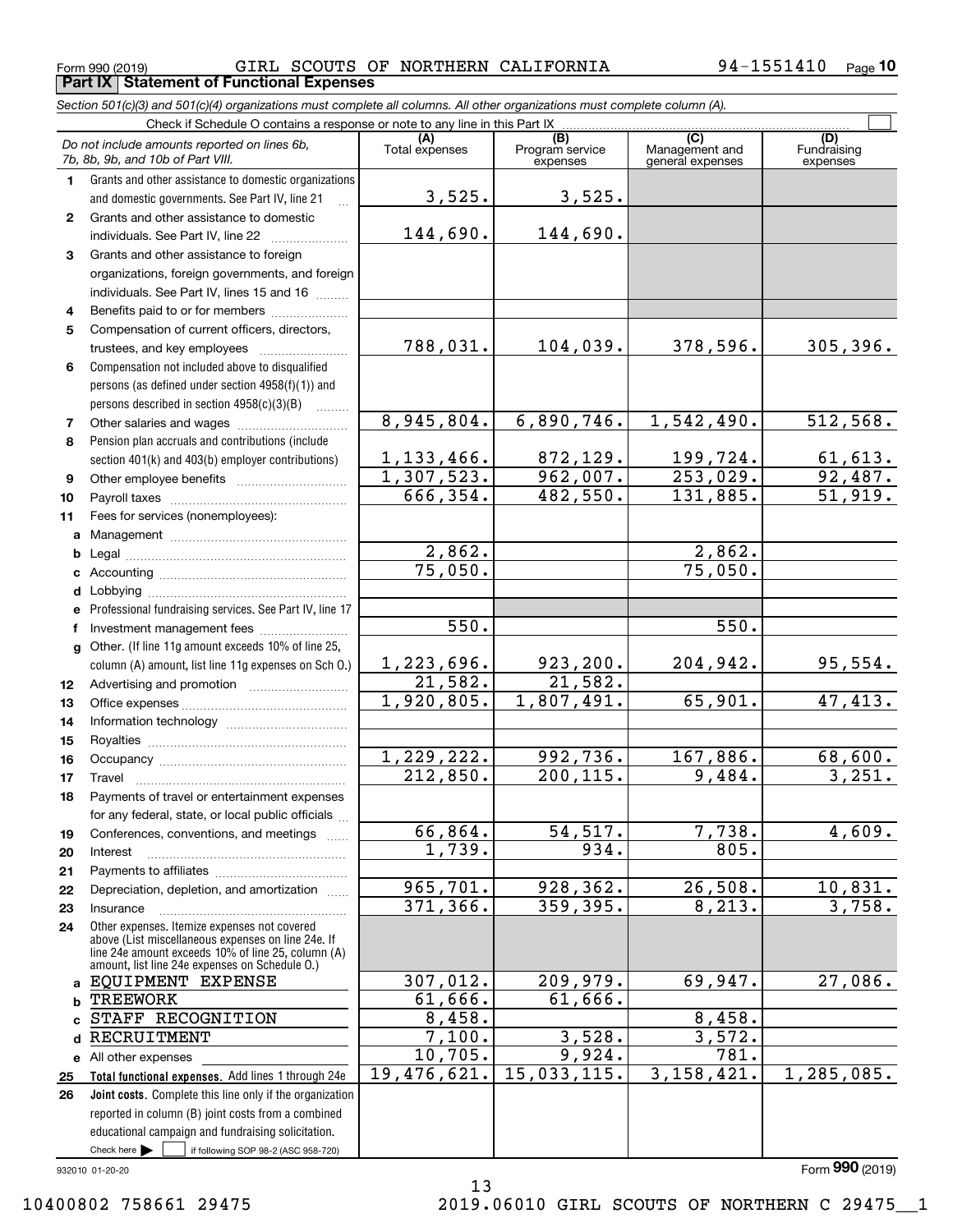| Asset                | 8  |                                                                                                                                                                                                                                |  |                    |                         | 548,313.  | 8               | 325, 390.                   |
|----------------------|----|--------------------------------------------------------------------------------------------------------------------------------------------------------------------------------------------------------------------------------|--|--------------------|-------------------------|-----------|-----------------|-----------------------------|
|                      | 9  | Prepaid expenses and deferred charges                                                                                                                                                                                          |  |                    |                         | 542,818.  | 9               | 503,699.                    |
|                      |    | 10a Land, buildings, and equipment: cost or other                                                                                                                                                                              |  |                    |                         |           |                 |                             |
|                      |    | basis. Complete Part VI of Schedule D  10a                                                                                                                                                                                     |  | <u>27,559,107.</u> |                         |           |                 |                             |
|                      |    |                                                                                                                                                                                                                                |  | 15, 213, 241.      | 12, 260, 977.           |           | 10 <sub>c</sub> | 12, 345, 866.               |
|                      | 11 |                                                                                                                                                                                                                                |  |                    | 8,637,931.              |           | 11              | 9,239,222.                  |
|                      | 12 |                                                                                                                                                                                                                                |  |                    |                         |           | 12              |                             |
|                      | 13 | Investments - program-related. See Part IV, line 11                                                                                                                                                                            |  |                    |                         |           | 13              |                             |
|                      | 14 |                                                                                                                                                                                                                                |  |                    |                         |           | 14              |                             |
|                      | 15 |                                                                                                                                                                                                                                |  |                    |                         |           | 15              |                             |
|                      | 16 |                                                                                                                                                                                                                                |  |                    | 37,639,213.             |           | 16              | $\overline{39}$ , 226, 992. |
|                      | 17 |                                                                                                                                                                                                                                |  |                    | 1,826,600.              |           | 17              | 1,899,696.                  |
|                      | 18 |                                                                                                                                                                                                                                |  |                    |                         |           | 18              |                             |
|                      | 19 | Deferred revenue information and contact the contract of the contract of the contract of the contract of the contract of the contract of the contract of the contract of the contract of the contract of the contract of the c |  |                    |                         | 653, 426. | 19              | 287,390.                    |
|                      | 20 |                                                                                                                                                                                                                                |  |                    |                         |           | 20              |                             |
|                      | 21 | Escrow or custodial account liability. Complete Part IV of Schedule D                                                                                                                                                          |  |                    |                         | 114,864.  | 21              | 195,358.                    |
|                      | 22 | Loans and other payables to any current or former officer, director,                                                                                                                                                           |  |                    |                         |           |                 |                             |
|                      |    | trustee, key employee, creator or founder, substantial contributor, or 35%                                                                                                                                                     |  |                    |                         |           |                 |                             |
| Liabilities          |    | controlled entity or family member of any of these persons                                                                                                                                                                     |  |                    |                         |           | 22              |                             |
|                      | 23 | Secured mortgages and notes payable to unrelated third parties                                                                                                                                                                 |  |                    |                         | 23        |                 |                             |
|                      | 24 |                                                                                                                                                                                                                                |  |                    |                         | $0$ .     | 24              | 2,157,291.                  |
|                      | 25 | Other liabilities (including federal income tax, payables to related third                                                                                                                                                     |  |                    |                         |           |                 |                             |
|                      |    | parties, and other liabilities not included on lines 17-24). Complete Part X                                                                                                                                                   |  |                    |                         |           |                 |                             |
|                      |    | of Schedule D                                                                                                                                                                                                                  |  |                    |                         | 243,033.  | 25              | 190,810.                    |
|                      | 26 |                                                                                                                                                                                                                                |  |                    | 2,837,923.              |           | 26              | 4,730,545.                  |
|                      |    | Organizations that follow FASB ASC 958, check here $\blacktriangleright \lfloor X \rfloor$                                                                                                                                     |  |                    |                         |           |                 |                             |
| <b>Fund Balances</b> |    | and complete lines 27, 28, 32, and 33.                                                                                                                                                                                         |  |                    |                         |           |                 |                             |
|                      | 27 |                                                                                                                                                                                                                                |  |                    | 29, 474, 780.           |           | 27              | 28,640,038.                 |
|                      | 28 |                                                                                                                                                                                                                                |  |                    | $\overline{5,326},510.$ |           | 28              | 5,856,409.                  |
|                      |    | Organizations that do not follow FASB ASC 958, check here ▶ □                                                                                                                                                                  |  |                    |                         |           |                 |                             |
|                      |    | and complete lines 29 through 33.                                                                                                                                                                                              |  |                    |                         |           |                 |                             |
|                      | 29 |                                                                                                                                                                                                                                |  |                    |                         |           | 29              |                             |
| <b>Net Assets or</b> | 30 | Paid-in or capital surplus, or land, building, or equipment fund                                                                                                                                                               |  |                    |                         |           | 30              |                             |
|                      | 31 | Retained earnings, endowment, accumulated income, or other funds                                                                                                                                                               |  | 1.1.1.1.1.1.1.1.1  |                         |           | 31              |                             |
|                      | 32 |                                                                                                                                                                                                                                |  |                    | 34,801,290.             |           | 32              | 34,496,447.                 |
|                      | 33 |                                                                                                                                                                                                                                |  |                    | 37,639,213.             |           | 33              | 39,226,992.                 |
|                      |    |                                                                                                                                                                                                                                |  |                    |                         |           |                 | Form 990 (2019)             |

14

Cash - non-interest-bearing ~~~~~~~~~~~~~~~~~~~~~~~~~ Savings and temporary cash investments ~~~~~~~~~~~~~~~~~~ Pledges and grants receivable, net  $\ldots$  **multimes contained and grants receivable**, net **multimes contained and grants receivable**, net **multimes contained and grants receivable** Accounts receivable, net ~~~~~~~~~~~~~~~~~~~~~~~~~~ Loans and other receivables from any current or former officer, director,

trustee, key employee, creator or founder, substantial contributor, or 35% controlled entity or family member of any of these persons ~~~~~~~~~

under section 4958(f)(1)), and persons described in section  $4958(c)(3)(B)$  ...... Notes and loans receivable, net ~~~~~~~~~~~~~~~~~~~~~~~

Check if Schedule O contains a response or note to any line in this Part X

**6**Loans and other receivables from other disqualified persons (as defined

**11**

 $\mathcal{L}^{\text{max}}$ 

**(A) (B)**

Beginning of year | | End of year

 $1,680,422.$   $1 \mid 5,381,823.$ 

 $12,412,596.$   $2 \mid 10,492,036.$ 

 $205,959.$  4 139,230.  $1,350,197.$  3 799,726.

**5**

**67**

**78**

**Assets**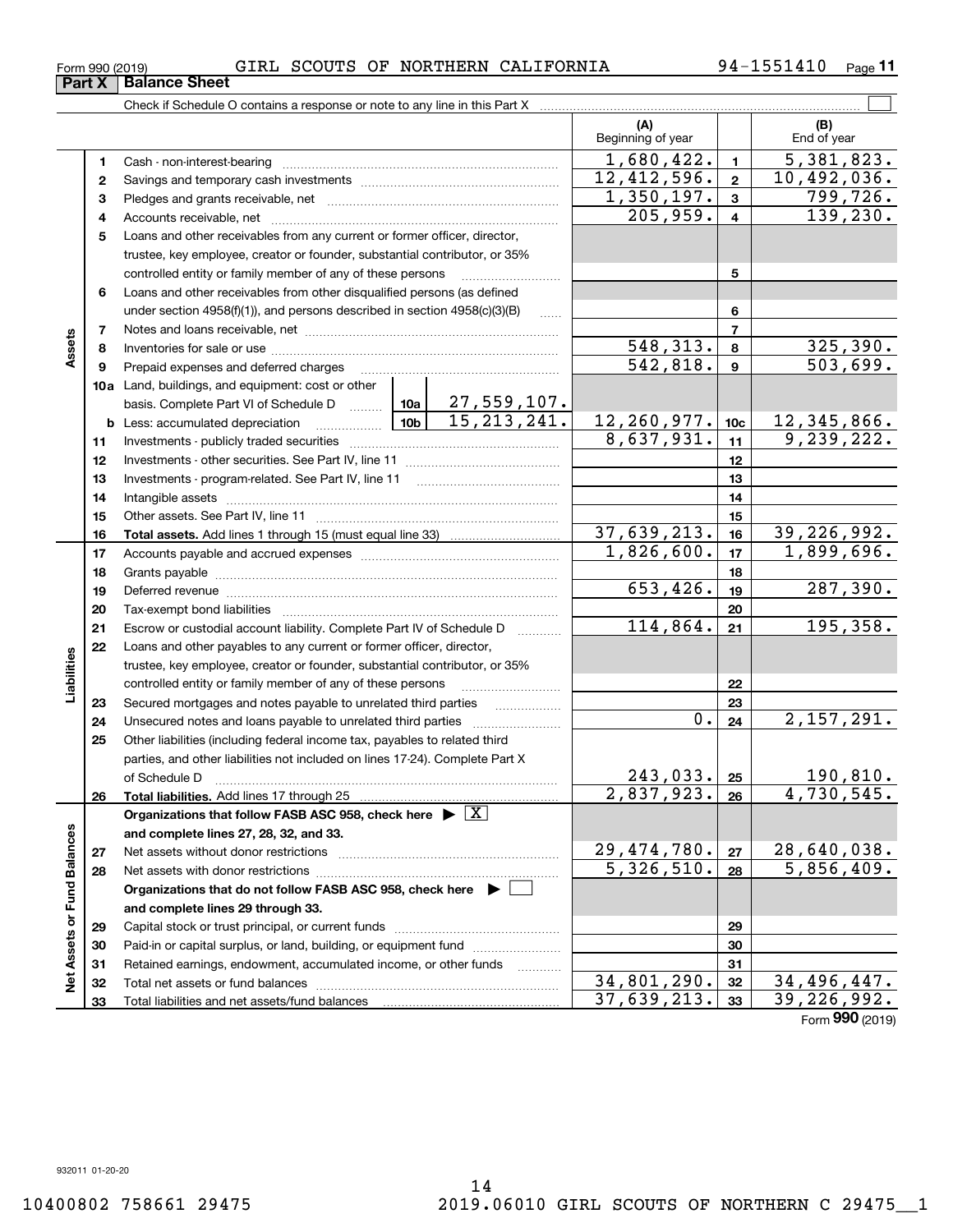|    | GIRL SCOUTS OF NORTHERN CALIFORNIA<br>Form 990 (2019)                                                                                                                                                                          |                         | 94-1551410     |             | Page $12$        |
|----|--------------------------------------------------------------------------------------------------------------------------------------------------------------------------------------------------------------------------------|-------------------------|----------------|-------------|------------------|
|    | Part XI<br><b>Reconciliation of Net Assets</b>                                                                                                                                                                                 |                         |                |             |                  |
|    |                                                                                                                                                                                                                                |                         |                |             |                  |
|    |                                                                                                                                                                                                                                |                         |                |             |                  |
| 1  |                                                                                                                                                                                                                                | 1                       | 18,933,651.    |             |                  |
| 2  |                                                                                                                                                                                                                                | $\mathbf{2}$            | 19,476,621.    |             |                  |
| 3  | Revenue less expenses. Subtract line 2 from line 1                                                                                                                                                                             | 3                       |                | $-542,970.$ |                  |
| 4  | Net assets or fund balances at beginning of year (must equal Part X, line 32, column (A)) [[[[[[[[[[[[[[[[[[[                                                                                                                  | $\overline{\mathbf{4}}$ | 34,801,290.    |             |                  |
| 5  |                                                                                                                                                                                                                                | 5                       |                | 238, 127.   |                  |
| 6  |                                                                                                                                                                                                                                | 6                       |                |             |                  |
| 7  | Investment expenses www.communication.com/www.communication.com/www.communication.com/www.communication.com                                                                                                                    | $\overline{7}$          |                |             |                  |
| 8  | Prior period adjustments material contents and content of the content of the content of the content of the content of the content of the content of the content of the content of the content of the content of the content of | 8                       |                |             |                  |
| 9  | Other changes in net assets or fund balances (explain on Schedule O)                                                                                                                                                           | 9                       |                |             | $\overline{0}$ . |
| 10 | Net assets or fund balances at end of year. Combine lines 3 through 9 (must equal Part X, line 32,                                                                                                                             |                         |                |             |                  |
|    |                                                                                                                                                                                                                                | 10                      | 34,496,447.    |             |                  |
|    | Part XII Financial Statements and Reporting                                                                                                                                                                                    |                         |                |             |                  |
|    |                                                                                                                                                                                                                                |                         |                |             |                  |
|    |                                                                                                                                                                                                                                |                         |                | <b>Yes</b>  | <b>No</b>        |
| 1  | $\boxed{\mathbf{X}}$ Accrual<br>Accounting method used to prepare the Form 990: <u>[</u> Cash<br>Other                                                                                                                         |                         |                |             |                  |
|    | If the organization changed its method of accounting from a prior year or checked "Other," explain in Schedule O.                                                                                                              |                         |                |             |                  |
|    | 2a Were the organization's financial statements compiled or reviewed by an independent accountant?                                                                                                                             |                         | 2a             |             | $\mathbf X$      |
|    | If "Yes," check a box below to indicate whether the financial statements for the year were compiled or reviewed on a                                                                                                           |                         |                |             |                  |
|    | separate basis, consolidated basis, or both:                                                                                                                                                                                   |                         |                |             |                  |
|    | Separate basis<br><b>Consolidated basis</b><br>Both consolidated and separate basis                                                                                                                                            |                         |                |             |                  |
|    | <b>b</b> Were the organization's financial statements audited by an independent accountant?                                                                                                                                    |                         | 2 <sub>b</sub> | $\mathbf X$ |                  |
|    | If "Yes," check a box below to indicate whether the financial statements for the year were audited on a separate basis,                                                                                                        |                         |                |             |                  |
|    | consolidated basis, or both:                                                                                                                                                                                                   |                         |                |             |                  |
|    | $\boxed{\textbf{X}}$ Separate basis<br>Consolidated basis<br>Both consolidated and separate basis                                                                                                                              |                         |                |             |                  |
|    | c If "Yes" to line 2a or 2b, does the organization have a committee that assumes responsibility for oversight of the audit,                                                                                                    |                         |                |             |                  |
|    |                                                                                                                                                                                                                                |                         | 2c             | х           |                  |
|    | If the organization changed either its oversight process or selection process during the tax year, explain on Schedule O.                                                                                                      |                         |                |             |                  |
|    | 3a As a result of a federal award, was the organization required to undergo an audit or audits as set forth in the Single Audit                                                                                                |                         |                |             |                  |
|    |                                                                                                                                                                                                                                |                         | 3a             |             | x                |
|    | b If "Yes," did the organization undergo the required audit or audits? If the organization did not undergo the required audit                                                                                                  |                         |                |             |                  |
|    |                                                                                                                                                                                                                                |                         | 3b             | nnn.        |                  |

Form (2019) **990**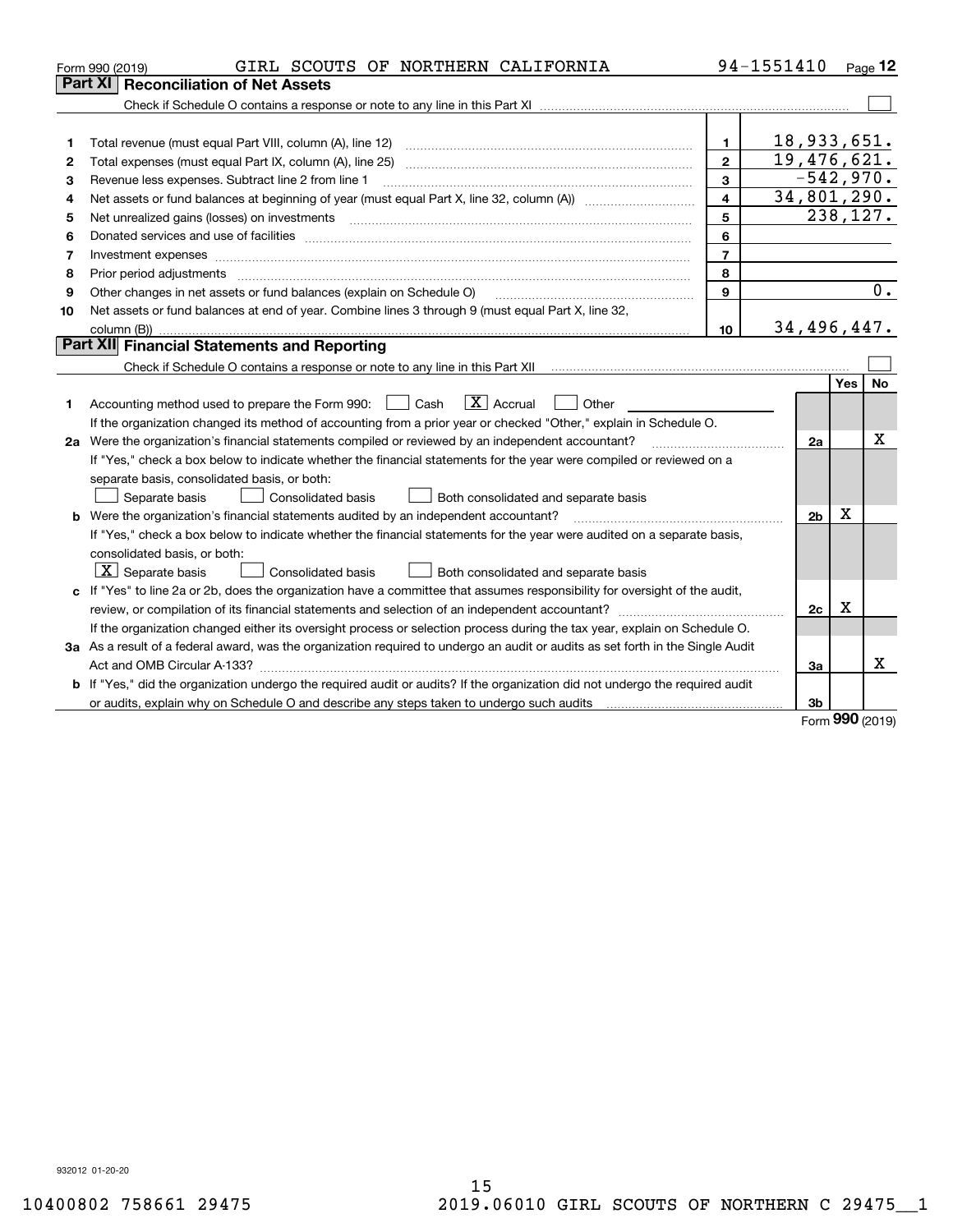| <b>SCHEDULE A</b> |
|-------------------|
|-------------------|

Department of the Treasury

**(Form 990 or 990-EZ)**

# **Public Charity Status and Public Support**

**Complete if the organization is a section 501(c)(3) organization or a section 4947(a)(1) nonexempt charitable trust. | Attach to Form 990 or Form 990-EZ.** 

|  | www.irs.gov/Form990 for instructions and the latest information. |  |
|--|------------------------------------------------------------------|--|
|  |                                                                  |  |

| OMB No 1545-0047                    |
|-------------------------------------|
| 2019                                |
| <b>Open to Public</b><br>Inspection |

|        |                                                                                                                               | Internal Revenue Service                                                                                                       |                                               |                                                                                    | $\blacktriangleright$ Go to www.irs.gov/Form990 for instructions and the latest information.                                                  |                                    |                                 |                            |  |  | <b>Inspection</b>                     |  |
|--------|-------------------------------------------------------------------------------------------------------------------------------|--------------------------------------------------------------------------------------------------------------------------------|-----------------------------------------------|------------------------------------------------------------------------------------|-----------------------------------------------------------------------------------------------------------------------------------------------|------------------------------------|---------------------------------|----------------------------|--|--|---------------------------------------|--|
|        |                                                                                                                               | Name of the organization                                                                                                       |                                               |                                                                                    |                                                                                                                                               |                                    |                                 |                            |  |  | <b>Employer identification number</b> |  |
|        |                                                                                                                               |                                                                                                                                |                                               |                                                                                    | GIRL SCOUTS OF NORTHERN CALIFORNIA                                                                                                            |                                    |                                 |                            |  |  | 94-1551410                            |  |
| Part I |                                                                                                                               |                                                                                                                                |                                               |                                                                                    | Reason for Public Charity Status (All organizations must complete this part.) See instructions.                                               |                                    |                                 |                            |  |  |                                       |  |
|        |                                                                                                                               |                                                                                                                                |                                               |                                                                                    | The organization is not a private foundation because it is: (For lines 1 through 12, check only one box.)                                     |                                    |                                 |                            |  |  |                                       |  |
| 1.     |                                                                                                                               |                                                                                                                                |                                               |                                                                                    | A church, convention of churches, or association of churches described in section 170(b)(1)(A)(i).                                            |                                    |                                 |                            |  |  |                                       |  |
| 2      |                                                                                                                               |                                                                                                                                |                                               |                                                                                    | A school described in section 170(b)(1)(A)(ii). (Attach Schedule E (Form 990 or 990-EZ).)                                                     |                                    |                                 |                            |  |  |                                       |  |
| 3      |                                                                                                                               |                                                                                                                                |                                               |                                                                                    | A hospital or a cooperative hospital service organization described in section 170(b)(1)(A)(iii).                                             |                                    |                                 |                            |  |  |                                       |  |
| 4      |                                                                                                                               |                                                                                                                                |                                               |                                                                                    | A medical research organization operated in conjunction with a hospital described in section 170(b)(1)(A)(iii). Enter the hospital's name,    |                                    |                                 |                            |  |  |                                       |  |
|        |                                                                                                                               | city, and state:                                                                                                               |                                               |                                                                                    |                                                                                                                                               |                                    |                                 |                            |  |  |                                       |  |
| 5.     |                                                                                                                               |                                                                                                                                |                                               |                                                                                    | An organization operated for the benefit of a college or university owned or operated by a governmental unit described in                     |                                    |                                 |                            |  |  |                                       |  |
|        |                                                                                                                               |                                                                                                                                |                                               | section 170(b)(1)(A)(iv). (Complete Part II.)                                      |                                                                                                                                               |                                    |                                 |                            |  |  |                                       |  |
| 6      |                                                                                                                               |                                                                                                                                |                                               |                                                                                    | A federal, state, or local government or governmental unit described in section 170(b)(1)(A)(v).                                              |                                    |                                 |                            |  |  |                                       |  |
| 7      |                                                                                                                               |                                                                                                                                |                                               |                                                                                    | An organization that normally receives a substantial part of its support from a governmental unit or from the general public described in     |                                    |                                 |                            |  |  |                                       |  |
|        |                                                                                                                               |                                                                                                                                |                                               | section 170(b)(1)(A)(vi). (Complete Part II.)                                      |                                                                                                                                               |                                    |                                 |                            |  |  |                                       |  |
| 8      |                                                                                                                               |                                                                                                                                |                                               |                                                                                    | A community trust described in section 170(b)(1)(A)(vi). (Complete Part II.)                                                                  |                                    |                                 |                            |  |  |                                       |  |
| 9      | An agricultural research organization described in section 170(b)(1)(A)(ix) operated in conjunction with a land-grant college |                                                                                                                                |                                               |                                                                                    |                                                                                                                                               |                                    |                                 |                            |  |  |                                       |  |
|        |                                                                                                                               | or university or a non-land-grant college of agriculture (see instructions). Enter the name, city, and state of the college or |                                               |                                                                                    |                                                                                                                                               |                                    |                                 |                            |  |  |                                       |  |
|        |                                                                                                                               | university:                                                                                                                    |                                               |                                                                                    |                                                                                                                                               |                                    |                                 |                            |  |  |                                       |  |
| 10     | $\lfloor x \rfloor$                                                                                                           |                                                                                                                                |                                               |                                                                                    | An organization that normally receives: (1) more than 33 1/3% of its support from contributions, membership fees, and gross receipts from     |                                    |                                 |                            |  |  |                                       |  |
|        |                                                                                                                               |                                                                                                                                |                                               |                                                                                    | activities related to its exempt functions - subject to certain exceptions, and (2) no more than 33 1/3% of its support from gross investment |                                    |                                 |                            |  |  |                                       |  |
|        |                                                                                                                               |                                                                                                                                |                                               |                                                                                    | income and unrelated business taxable income (less section 511 tax) from businesses acquired by the organization after June 30, 1975.         |                                    |                                 |                            |  |  |                                       |  |
|        |                                                                                                                               |                                                                                                                                |                                               | See section 509(a)(2). (Complete Part III.)                                        |                                                                                                                                               |                                    |                                 |                            |  |  |                                       |  |
| 11     |                                                                                                                               |                                                                                                                                |                                               |                                                                                    | An organization organized and operated exclusively to test for public safety. See section 509(a)(4).                                          |                                    |                                 |                            |  |  |                                       |  |
| 12     |                                                                                                                               |                                                                                                                                |                                               |                                                                                    | An organization organized and operated exclusively for the benefit of, to perform the functions of, or to carry out the purposes of one or    |                                    |                                 |                            |  |  |                                       |  |
|        |                                                                                                                               |                                                                                                                                |                                               |                                                                                    | more publicly supported organizations described in section 509(a)(1) or section 509(a)(2). See section 509(a)(3). Check the box in            |                                    |                                 |                            |  |  |                                       |  |
|        |                                                                                                                               |                                                                                                                                |                                               |                                                                                    | lines 12a through 12d that describes the type of supporting organization and complete lines 12e, 12f, and 12g.                                |                                    |                                 |                            |  |  |                                       |  |
| а      |                                                                                                                               |                                                                                                                                |                                               |                                                                                    | Type I. A supporting organization operated, supervised, or controlled by its supported organization(s), typically by giving                   |                                    |                                 |                            |  |  |                                       |  |
|        |                                                                                                                               |                                                                                                                                |                                               |                                                                                    | the supported organization(s) the power to regularly appoint or elect a majority of the directors or trustees of the supporting               |                                    |                                 |                            |  |  |                                       |  |
|        |                                                                                                                               |                                                                                                                                |                                               | organization. You must complete Part IV, Sections A and B.                         |                                                                                                                                               |                                    |                                 |                            |  |  |                                       |  |
| b      |                                                                                                                               |                                                                                                                                |                                               |                                                                                    | Type II. A supporting organization supervised or controlled in connection with its supported organization(s), by having                       |                                    |                                 |                            |  |  |                                       |  |
|        |                                                                                                                               |                                                                                                                                |                                               |                                                                                    | control or management of the supporting organization vested in the same persons that control or manage the supported                          |                                    |                                 |                            |  |  |                                       |  |
|        |                                                                                                                               |                                                                                                                                |                                               | organization(s). You must complete Part IV, Sections A and C.                      |                                                                                                                                               |                                    |                                 |                            |  |  |                                       |  |
|        |                                                                                                                               |                                                                                                                                |                                               |                                                                                    | Type III functionally integrated. A supporting organization operated in connection with, and functionally integrated with,                    |                                    |                                 |                            |  |  |                                       |  |
| с      |                                                                                                                               |                                                                                                                                |                                               |                                                                                    |                                                                                                                                               |                                    |                                 |                            |  |  |                                       |  |
|        |                                                                                                                               |                                                                                                                                |                                               |                                                                                    | its supported organization(s) (see instructions). You must complete Part IV, Sections A, D, and E.                                            |                                    |                                 |                            |  |  |                                       |  |
| d      |                                                                                                                               |                                                                                                                                |                                               |                                                                                    | Type III non-functionally integrated. A supporting organization operated in connection with its supported organization(s)                     |                                    |                                 |                            |  |  |                                       |  |
|        |                                                                                                                               |                                                                                                                                |                                               |                                                                                    | that is not functionally integrated. The organization generally must satisfy a distribution requirement and an attentiveness                  |                                    |                                 |                            |  |  |                                       |  |
|        |                                                                                                                               |                                                                                                                                |                                               |                                                                                    | requirement (see instructions). You must complete Part IV, Sections A and D, and Part V.                                                      |                                    |                                 |                            |  |  |                                       |  |
| е      |                                                                                                                               |                                                                                                                                |                                               |                                                                                    | Check this box if the organization received a written determination from the IRS that it is a Type I, Type II, Type III                       |                                    |                                 |                            |  |  |                                       |  |
|        |                                                                                                                               |                                                                                                                                |                                               |                                                                                    | functionally integrated, or Type III non-functionally integrated supporting organization.                                                     |                                    |                                 |                            |  |  |                                       |  |
|        |                                                                                                                               |                                                                                                                                | f Enter the number of supported organizations |                                                                                    |                                                                                                                                               |                                    |                                 |                            |  |  |                                       |  |
|        |                                                                                                                               | (i) Name of supported                                                                                                          |                                               | Provide the following information about the supported organization(s).<br>(ii) EIN | (iii) Type of organization                                                                                                                    |                                    | (iv) Is the organization listed | (v) Amount of monetary     |  |  | (vi) Amount of other                  |  |
|        |                                                                                                                               | organization                                                                                                                   |                                               |                                                                                    | (described on lines 1-10                                                                                                                      | in your governing document?<br>Yes | No                              | support (see instructions) |  |  | support (see instructions)            |  |
|        |                                                                                                                               |                                                                                                                                |                                               |                                                                                    | above (see instructions))                                                                                                                     |                                    |                                 |                            |  |  |                                       |  |
|        |                                                                                                                               |                                                                                                                                |                                               |                                                                                    |                                                                                                                                               |                                    |                                 |                            |  |  |                                       |  |
|        |                                                                                                                               |                                                                                                                                |                                               |                                                                                    |                                                                                                                                               |                                    |                                 |                            |  |  |                                       |  |
|        |                                                                                                                               |                                                                                                                                |                                               |                                                                                    |                                                                                                                                               |                                    |                                 |                            |  |  |                                       |  |
|        |                                                                                                                               |                                                                                                                                |                                               |                                                                                    |                                                                                                                                               |                                    |                                 |                            |  |  |                                       |  |
|        |                                                                                                                               |                                                                                                                                |                                               |                                                                                    |                                                                                                                                               |                                    |                                 |                            |  |  |                                       |  |
|        |                                                                                                                               |                                                                                                                                |                                               |                                                                                    |                                                                                                                                               |                                    |                                 |                            |  |  |                                       |  |
|        |                                                                                                                               |                                                                                                                                |                                               |                                                                                    |                                                                                                                                               |                                    |                                 |                            |  |  |                                       |  |
|        |                                                                                                                               |                                                                                                                                |                                               |                                                                                    |                                                                                                                                               |                                    |                                 |                            |  |  |                                       |  |
|        |                                                                                                                               |                                                                                                                                |                                               |                                                                                    |                                                                                                                                               |                                    |                                 |                            |  |  |                                       |  |
|        |                                                                                                                               |                                                                                                                                |                                               |                                                                                    |                                                                                                                                               |                                    |                                 |                            |  |  |                                       |  |
| Total  |                                                                                                                               |                                                                                                                                |                                               |                                                                                    |                                                                                                                                               |                                    |                                 |                            |  |  |                                       |  |

LHA For Paperwork Reduction Act Notice, see the Instructions for Form 990 or 990-EZ. 932021 09-25-19 Schedule A (Form 990 or 990-EZ) 2019 16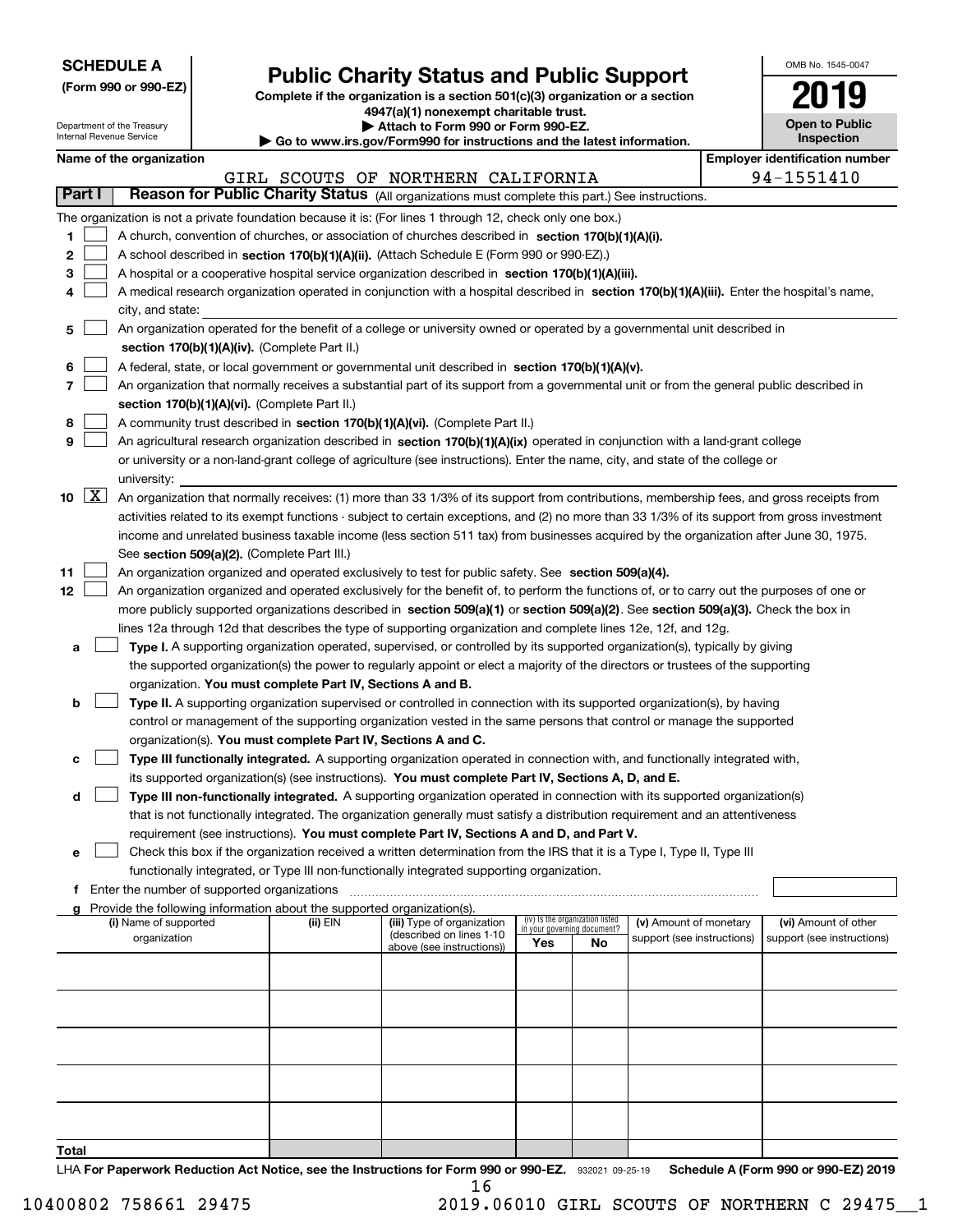#### Schedule A (Form 990 or 990-EZ) 2019 Page GIRL SCOUTS OF NORTHERN CALIFORNIA 94-1551410 **Part II Support Schedule for Organizations Described in Sections 170(b)(1)(A)(iv) and 170(b)(1)(A)(vi)**

(Complete only if you checked the box on line 5, 7, or 8 of Part I or if the organization failed to qualify under Part III. If the organization fails to qualify under the tests listed below, please complete Part III.)

|    | <b>Section A. Public Support</b>                                                                                                               |            |            |            |            |          |           |
|----|------------------------------------------------------------------------------------------------------------------------------------------------|------------|------------|------------|------------|----------|-----------|
|    | Calendar year (or fiscal year beginning in) $\blacktriangleright$                                                                              | (a) 2015   | $(b)$ 2016 | $(c)$ 2017 | $(d)$ 2018 | (e) 2019 | (f) Total |
|    | <b>1</b> Gifts, grants, contributions, and                                                                                                     |            |            |            |            |          |           |
|    | membership fees received. (Do not                                                                                                              |            |            |            |            |          |           |
|    | include any "unusual grants.")                                                                                                                 |            |            |            |            |          |           |
|    | 2 Tax revenues levied for the organ-                                                                                                           |            |            |            |            |          |           |
|    | ization's benefit and either paid to                                                                                                           |            |            |            |            |          |           |
|    | or expended on its behalf                                                                                                                      |            |            |            |            |          |           |
|    | 3 The value of services or facilities                                                                                                          |            |            |            |            |          |           |
|    | furnished by a governmental unit to                                                                                                            |            |            |            |            |          |           |
|    | the organization without charge                                                                                                                |            |            |            |            |          |           |
|    | <b>4 Total.</b> Add lines 1 through 3                                                                                                          |            |            |            |            |          |           |
| 5. | The portion of total contributions                                                                                                             |            |            |            |            |          |           |
|    | by each person (other than a                                                                                                                   |            |            |            |            |          |           |
|    | governmental unit or publicly                                                                                                                  |            |            |            |            |          |           |
|    | supported organization) included                                                                                                               |            |            |            |            |          |           |
|    | on line 1 that exceeds 2% of the                                                                                                               |            |            |            |            |          |           |
|    | amount shown on line 11,                                                                                                                       |            |            |            |            |          |           |
|    | column (f)                                                                                                                                     |            |            |            |            |          |           |
|    | 6 Public support. Subtract line 5 from line 4.                                                                                                 |            |            |            |            |          |           |
|    | <b>Section B. Total Support</b>                                                                                                                |            |            |            |            |          |           |
|    | Calendar year (or fiscal year beginning in) $\blacktriangleright$                                                                              | (a) $2015$ | $(b)$ 2016 | $(c)$ 2017 | $(d)$ 2018 | (e) 2019 | (f) Total |
|    | 7 Amounts from line 4                                                                                                                          |            |            |            |            |          |           |
| 8  | Gross income from interest,                                                                                                                    |            |            |            |            |          |           |
|    | dividends, payments received on                                                                                                                |            |            |            |            |          |           |
|    | securities loans, rents, royalties,                                                                                                            |            |            |            |            |          |           |
|    | and income from similar sources                                                                                                                |            |            |            |            |          |           |
| 9  | Net income from unrelated business                                                                                                             |            |            |            |            |          |           |
|    | activities, whether or not the                                                                                                                 |            |            |            |            |          |           |
|    | business is regularly carried on                                                                                                               |            |            |            |            |          |           |
|    | <b>10</b> Other income. Do not include gain                                                                                                    |            |            |            |            |          |           |
|    | or loss from the sale of capital                                                                                                               |            |            |            |            |          |           |
|    | assets (Explain in Part VI.)                                                                                                                   |            |            |            |            |          |           |
|    | <b>11 Total support.</b> Add lines 7 through 10                                                                                                |            |            |            |            |          |           |
|    | <b>12</b> Gross receipts from related activities, etc. (see instructions)                                                                      |            |            |            |            | 12       |           |
|    | 13 First five years. If the Form 990 is for the organization's first, second, third, fourth, or fifth tax year as a section 501(c)(3)          |            |            |            |            |          |           |
|    | organization, check this box and stop here                                                                                                     |            |            |            |            |          |           |
|    | Section C. Computation of Public Support Percentage                                                                                            |            |            |            |            |          |           |
|    | 14 Public support percentage for 2019 (line 6, column (f) divided by line 11, column (f)                                                       |            |            |            |            | 14       | %         |
|    |                                                                                                                                                |            |            |            |            | 15       | $\%$      |
|    | 16a 33 1/3% support test - 2019. If the organization did not check the box on line 13, and line 14 is 33 1/3% or more, check this box and      |            |            |            |            |          |           |
|    | stop here. The organization qualifies as a publicly supported organization                                                                     |            |            |            |            |          |           |
|    | b 33 1/3% support test - 2018. If the organization did not check a box on line 13 or 16a, and line 15 is 33 1/3% or more, check this box       |            |            |            |            |          |           |
|    | and stop here. The organization qualifies as a publicly supported organization                                                                 |            |            |            |            |          |           |
|    | 17a 10% -facts-and-circumstances test - 2019. If the organization did not check a box on line 13, 16a, or 16b, and line 14 is 10% or more,     |            |            |            |            |          |           |
|    | and if the organization meets the "facts-and-circumstances" test, check this box and stop here. Explain in Part VI how the organization        |            |            |            |            |          |           |
|    | meets the "facts-and-circumstances" test. The organization qualifies as a publicly supported organization                                      |            |            |            |            |          |           |
|    | <b>b 10% -facts-and-circumstances test - 2018.</b> If the organization did not check a box on line 13, 16a, 16b, or 17a, and line 15 is 10% or |            |            |            |            |          |           |
|    | more, and if the organization meets the "facts-and-circumstances" test, check this box and stop here. Explain in Part VI how the               |            |            |            |            |          |           |
|    | organization meets the "facts-and-circumstances" test. The organization qualifies as a publicly supported organization                         |            |            |            |            |          |           |
|    | 18 Private foundation. If the organization did not check a box on line 13, 16a, 16b, 17a, or 17b, check this box and see instructions          |            |            |            |            |          |           |
|    |                                                                                                                                                |            |            |            |            |          |           |

**Schedule A (Form 990 or 990-EZ) 2019**

932022 09-25-19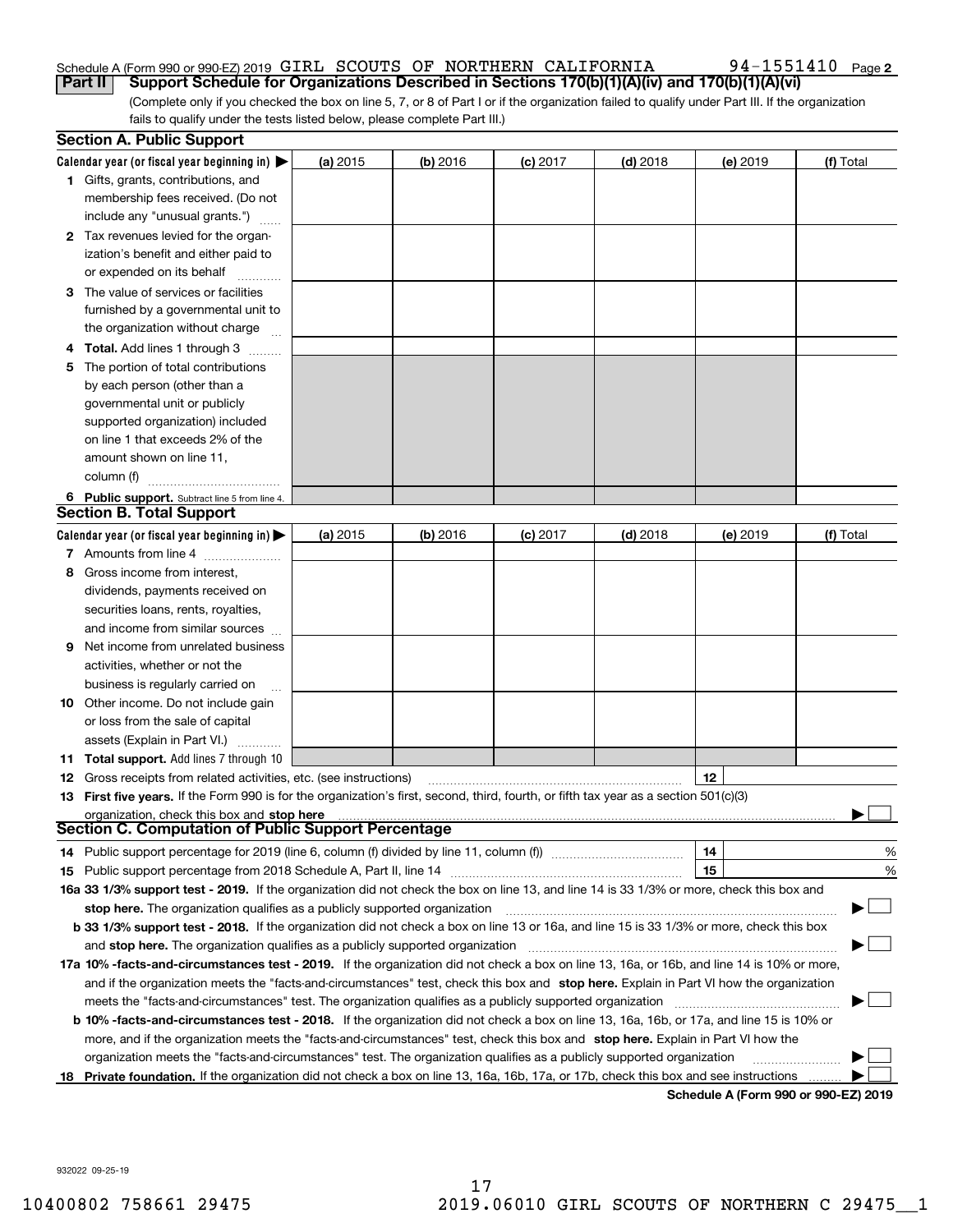#### Schedule A (Form 990 or 990-EZ) 2019 Page GIRL SCOUTS OF NORTHERN CALIFORNIA 94-1551410 **Part III Support Schedule for Organizations Described in Section 509(a)(2)**

(Complete only if you checked the box on line 10 of Part I or if the organization failed to qualify under Part II. If the organization fails to qualify under the tests listed below, please complete Part II.)

#### **8 Public support.** (Subtract line 7c from line 6.) **b** Amounts included on lines 2 and 3 received from other than disqualified persons that exceed the greater of \$5,000 or 1% of the amount on line 13 for the year  $\ldots$ ............... **13 Total support.** (Add lines 9, 10c, 11, and 12.) 932023 09-25-19 **Calendar year (or fiscal year beginning in) | Calendar year (or fiscal year beginning in) | (a)** 2015 **| (b)** 2016 **| (c)** 2017 **| (d)** 2018 **| (e)** 2019 **| (f) 1**Gifts, grants, contributions, and **2** Gross receipts from admissions, **3** Gross receipts from activities that **4**Tax revenues levied for the organ-**5** The value of services or facilities **6 Total.** Add lines 1 through 5  $\ldots$ ... **7a**Amounts included on lines 1, 2, and **c** Add lines 7a and 7b  $\ldots$   $\ldots$   $\ldots$  ... **(a)** 2015 **| (b)** 2016 **| (c)** 2017 **| (d)** 2018 **| (e)** 2019 **| (f) 9** Amounts from line 6  $^{10}$ **10a**Gross income from interest, **b** Unrelated business taxable income **c** Add lines 10a and 10b  $^{100}$ **11** Net income from unrelated business **12** Other income. Do not include gain **14 First five years.** If the Form 990 is for the organization's first, second, third, fourth, or fifth tax year as a section 501(c)(3) organization, **check this box and stop here with the construction of the construction of the check this box and stop here** with the check of the check of the check this box and stop here with the check of the check of the check of the c **1516151617**18 Investment income percentage from 2018 Schedule A, Part III, line 17 *www.communitionalism*.com **19a 33 1/3% support tests - 2019.** If the organization did not check the box on line 14, and line 15 is more than 33 1/3%, and line 17 is not **20Private foundation.**  If the organization did not check a box on line 14, 19a, or 19b, check this box and see instructions | Investment income percentage for 2019 (line 10c, column (f), divided by line 13, column (f)) **1718b33 1/3% support tests - 2018.**  If the organization did not check a box on line 14 or line 19a, and line 16 is more than 33 1/3%, and more than 33 1/3%, check this box and stop here. The organization qualifies as a publicly supported organization *manimumment* line 18 is not more than 33 1/3%, check this box and stop here. The organization qualifies as a publicly supported organization  $\Box$ **Schedule A (Form 990 or 990-EZ) 2019** (less section 511 taxes) from businesses acquired after June 30, 1975 (a) 2015 15 **| (b)** 2016 **| (c)** 2017 **| (d)** 2018 **| (e)** 2019 **| (f)** Total membership fees received. (Do not include any "unusual grants.") merchandise sold or services performed, or facilities furnished in any activity that is related to the organization's tax-exempt purpose are not an unrelated trade or business under section 513  $\quad$ ization's benefit and either paid to or expended on its behalf ~~~~furnished by a governmental unit to the organization without charge 3 received from disqualified persons (a) 2015 15 **| (b)** 2016 **| (c)** 2017 **| (d)** 2018 **| (e)** 2019 **| (f)** Total dividends, payments received on securities loans, rents, royalties, and income from similar sources activities not included in line 10b, whether or not the business is regularly carried on or loss from the sale of capital assets (Explain in Part VI.) ........... Public support percentage for 2019 (line 8, column (f), divided by line 13, column (f)) Public support percentage from 2018 Schedule A, Part III, line 15 % 96.94 % 97.02 % 1.75 % 1.69 **Section A. Public Support Section B. Total Support Section C. Computation of Public Support Percentage Section D. Computation of Investment Income Percentage**  $\mathcal{L}^{\text{max}}$  $\boxed{\text{X}}$  $\mathcal{L}^{\text{max}}$  $\mathcal{L}^{\text{max}}$ 1881859. 2548069. 1800607. 4547353. 1839931.12617819. 28487766.28391120.30069646.29299633.27227033.143475198 30369625.30939189.31870253.33846986.29066964.156093017 30369625.30939189.31870253.33846986.29066964.156093017 36,191. 118,573. 68,712. 1630905. 205,225. 2059606. 0. 36,191. 118,573. 68,712. 1630905. 205,225. 2059606. 154033411 487,556. 524,511. 527,838. 697,569. 549,491. 2786965. 487,556. 524,511. 527,838. 697,569. 549,491. 2786965. 9,298. 1,240. 10,538. 30866479.B1464940.B2398091.B4544555.29616455.158890520 18

10400802 758661 29475 2019.06010 GIRL SCOUTS OF NORTHERN C 29475\_\_1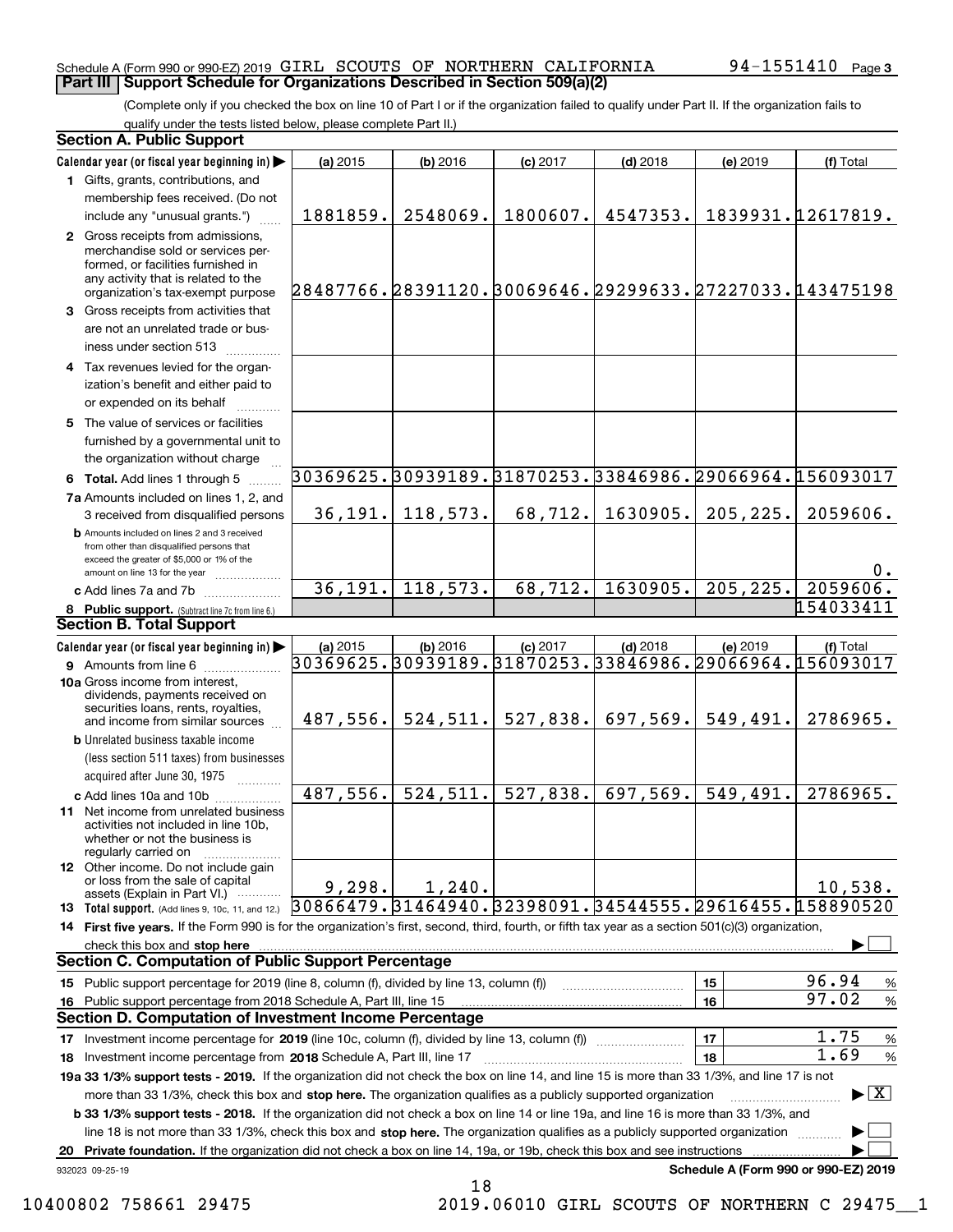**1**

**2**

**3a**

**3b**

**3c**

**4a**

**4b**

**4c**

**5a**

**5b5c**

**6**

**7**

**YesNo**

# **Part IV Supporting Organizations**

(Complete only if you checked a box in line 12 on Part I. If you checked 12a of Part I, complete Sections A and B. If you checked 12b of Part I, complete Sections A and C. If you checked 12c of Part I, complete Sections A, D, and E. If you checked 12d of Part I, complete Sections A and D, and complete Part V.)

#### **Section A. All Supporting Organizations**

- **1** Are all of the organization's supported organizations listed by name in the organization's governing documents? If "No," describe in **Part VI** how the supported organizations are designated. If designated by *class or purpose, describe the designation. If historic and continuing relationship, explain.*
- **2** Did the organization have any supported organization that does not have an IRS determination of status under section 509(a)(1) or (2)? If "Yes," explain in Part VI how the organization determined that the supported *organization was described in section 509(a)(1) or (2).*
- **3a** Did the organization have a supported organization described in section 501(c)(4), (5), or (6)? If "Yes," answer *(b) and (c) below.*
- **b** Did the organization confirm that each supported organization qualified under section 501(c)(4), (5), or (6) and satisfied the public support tests under section 509(a)(2)? If "Yes," describe in **Part VI** when and how the *organization made the determination.*
- **c**Did the organization ensure that all support to such organizations was used exclusively for section 170(c)(2)(B) purposes? If "Yes," explain in **Part VI** what controls the organization put in place to ensure such use.
- **4a***If* Was any supported organization not organized in the United States ("foreign supported organization")? *"Yes," and if you checked 12a or 12b in Part I, answer (b) and (c) below.*
- **b** Did the organization have ultimate control and discretion in deciding whether to make grants to the foreign supported organization? If "Yes," describe in **Part VI** how the organization had such control and discretion *despite being controlled or supervised by or in connection with its supported organizations.*
- **c** Did the organization support any foreign supported organization that does not have an IRS determination under sections 501(c)(3) and 509(a)(1) or (2)? If "Yes," explain in **Part VI** what controls the organization used *to ensure that all support to the foreign supported organization was used exclusively for section 170(c)(2)(B) purposes.*
- **5a** Did the organization add, substitute, or remove any supported organizations during the tax year? If "Yes," answer (b) and (c) below (if applicable). Also, provide detail in **Part VI,** including (i) the names and EIN *numbers of the supported organizations added, substituted, or removed; (ii) the reasons for each such action; (iii) the authority under the organization's organizing document authorizing such action; and (iv) how the action was accomplished (such as by amendment to the organizing document).*
- **b** Type I or Type II only. Was any added or substituted supported organization part of a class already designated in the organization's organizing document?
- **cSubstitutions only.**  Was the substitution the result of an event beyond the organization's control?
- **6** Did the organization provide support (whether in the form of grants or the provision of services or facilities) to **Part VI.** *If "Yes," provide detail in* support or benefit one or more of the filing organization's supported organizations? anyone other than (i) its supported organizations, (ii) individuals that are part of the charitable class benefited by one or more of its supported organizations, or (iii) other supporting organizations that also
- **7**Did the organization provide a grant, loan, compensation, or other similar payment to a substantial contributor *If "Yes," complete Part I of Schedule L (Form 990 or 990-EZ).* regard to a substantial contributor? (as defined in section 4958(c)(3)(C)), a family member of a substantial contributor, or a 35% controlled entity with
- **8** Did the organization make a loan to a disqualified person (as defined in section 4958) not described in line 7? *If "Yes," complete Part I of Schedule L (Form 990 or 990-EZ).*
- **9a** Was the organization controlled directly or indirectly at any time during the tax year by one or more in section 509(a)(1) or (2))? If "Yes," *provide detail in* <code>Part VI.</code> disqualified persons as defined in section 4946 (other than foundation managers and organizations described
- **b** Did one or more disqualified persons (as defined in line 9a) hold a controlling interest in any entity in which the supporting organization had an interest? If "Yes," provide detail in P**art VI**.
- **c**Did a disqualified person (as defined in line 9a) have an ownership interest in, or derive any personal benefit from, assets in which the supporting organization also had an interest? If "Yes," provide detail in P**art VI.**
- **10a** Was the organization subject to the excess business holdings rules of section 4943 because of section supporting organizations)? If "Yes," answer 10b below. 4943(f) (regarding certain Type II supporting organizations, and all Type III non-functionally integrated
- **b** Did the organization have any excess business holdings in the tax year? (Use Schedule C, Form 4720, to *determine whether the organization had excess business holdings.)*

932024 09-25-19



**Schedule A (Form 990 or 990-EZ) 2019**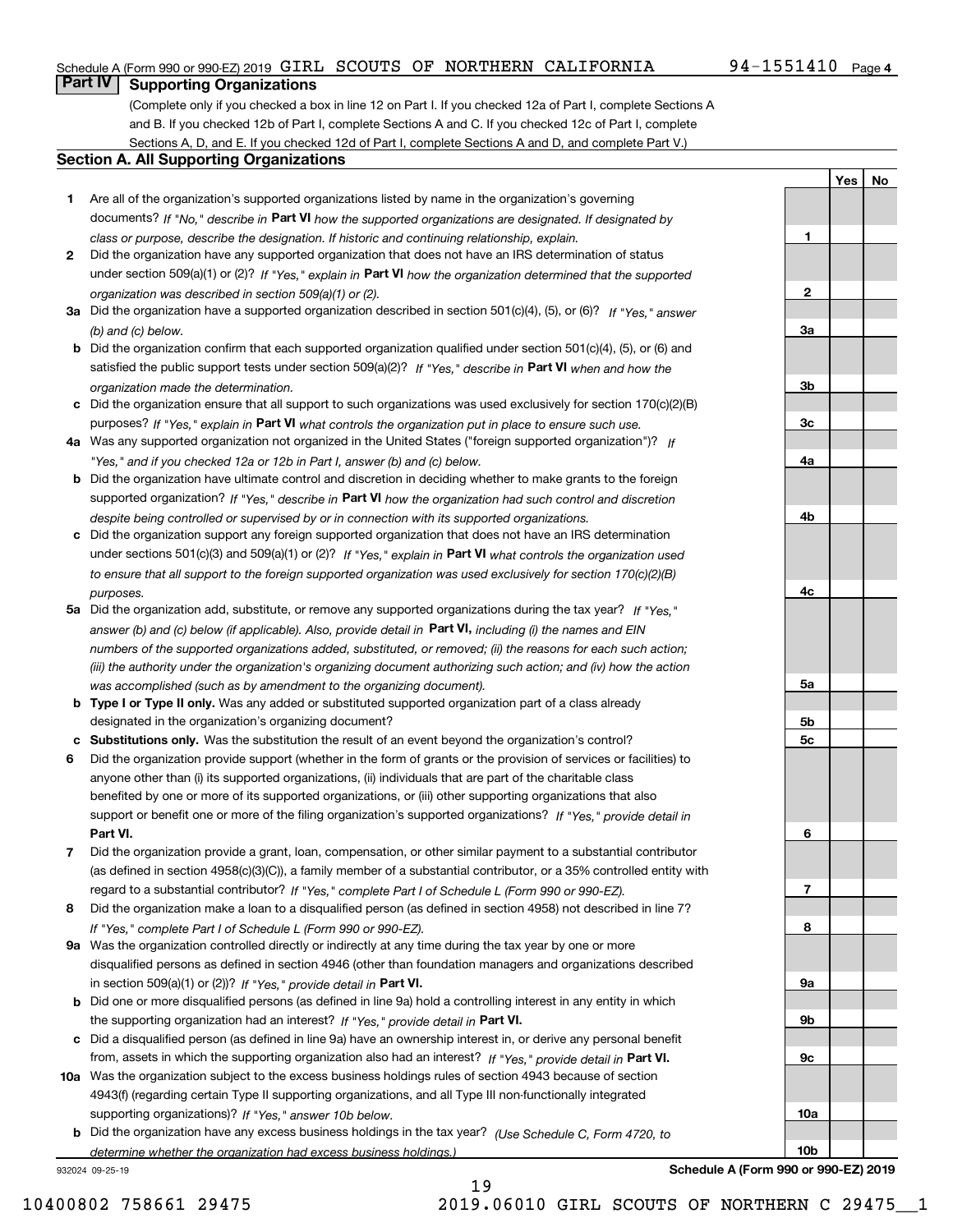#### Schedule A (Form 990 or 990-EZ) 2019 GIRL SCOUTS OF NORTHERN CALIFORNIA 94-1551410 Page 5 **Part IV Supporting Organizations** *(continued)* GIRL SCOUTS OF NORTHERN CALIFORNIA 94-1551410

|    |                                                                                                                                                                                                             |                 | Yes | No |
|----|-------------------------------------------------------------------------------------------------------------------------------------------------------------------------------------------------------------|-----------------|-----|----|
| 11 | Has the organization accepted a gift or contribution from any of the following persons?                                                                                                                     |                 |     |    |
|    | a A person who directly or indirectly controls, either alone or together with persons described in (b) and (c)                                                                                              |                 |     |    |
|    | below, the governing body of a supported organization?                                                                                                                                                      | 11a             |     |    |
|    | <b>b</b> A family member of a person described in (a) above?                                                                                                                                                | 11 <sub>b</sub> |     |    |
|    | A 35% controlled entity of a person described in (a) or (b) above? If "Yes" to a, b, or c, provide detail in Part VI.                                                                                       | 11c             |     |    |
|    | <b>Section B. Type I Supporting Organizations</b>                                                                                                                                                           |                 |     |    |
|    |                                                                                                                                                                                                             |                 | Yes | No |
| 1  | Did the directors, trustees, or membership of one or more supported organizations have the power to                                                                                                         |                 |     |    |
|    | regularly appoint or elect at least a majority of the organization's directors or trustees at all times during the                                                                                          |                 |     |    |
|    | tax year? If "No," describe in Part VI how the supported organization(s) effectively operated, supervised, or                                                                                               |                 |     |    |
|    | controlled the organization's activities. If the organization had more than one supported organization,                                                                                                     |                 |     |    |
|    | describe how the powers to appoint and/or remove directors or trustees were allocated among the supported                                                                                                   |                 |     |    |
|    | organizations and what conditions or restrictions, if any, applied to such powers during the tax year.                                                                                                      | 1               |     |    |
| 2  | Did the organization operate for the benefit of any supported organization other than the supported                                                                                                         |                 |     |    |
|    | organization(s) that operated, supervised, or controlled the supporting organization? If "Yes," explain in                                                                                                  |                 |     |    |
|    | Part VI how providing such benefit carried out the purposes of the supported organization(s) that operated,                                                                                                 |                 |     |    |
|    | supervised, or controlled the supporting organization.                                                                                                                                                      | 2               |     |    |
|    | <b>Section C. Type II Supporting Organizations</b>                                                                                                                                                          |                 |     |    |
|    |                                                                                                                                                                                                             |                 | Yes | No |
| 1. | Were a majority of the organization's directors or trustees during the tax year also a majority of the directors                                                                                            |                 |     |    |
|    | or trustees of each of the organization's supported organization(s)? If "No," describe in Part VI how control                                                                                               |                 |     |    |
|    | or management of the supporting organization was vested in the same persons that controlled or managed                                                                                                      |                 |     |    |
|    | the supported organization(s).                                                                                                                                                                              | 1               |     |    |
|    | <b>Section D. All Type III Supporting Organizations</b>                                                                                                                                                     |                 |     |    |
|    |                                                                                                                                                                                                             |                 | Yes | No |
| 1  | Did the organization provide to each of its supported organizations, by the last day of the fifth month of the                                                                                              |                 |     |    |
|    | organization's tax year, (i) a written notice describing the type and amount of support provided during the prior tax                                                                                       |                 |     |    |
|    | year, (ii) a copy of the Form 990 that was most recently filed as of the date of notification, and (iii) copies of the                                                                                      |                 |     |    |
|    | organization's governing documents in effect on the date of notification, to the extent not previously provided?                                                                                            | 1               |     |    |
| 2  | Were any of the organization's officers, directors, or trustees either (i) appointed or elected by the supported                                                                                            |                 |     |    |
|    | organization(s) or (ii) serving on the governing body of a supported organization? If "No," explain in Part VI how                                                                                          |                 |     |    |
|    | the organization maintained a close and continuous working relationship with the supported organization(s).                                                                                                 | 2               |     |    |
| 3  | By reason of the relationship described in (2), did the organization's supported organizations have a                                                                                                       |                 |     |    |
|    | significant voice in the organization's investment policies and in directing the use of the organization's                                                                                                  |                 |     |    |
|    | income or assets at all times during the tax year? If "Yes," describe in Part VI the role the organization's                                                                                                |                 |     |    |
|    | supported organizations played in this regard.<br>Section E. Type III Functionally Integrated Supporting Organizations                                                                                      | 3               |     |    |
| 1  |                                                                                                                                                                                                             |                 |     |    |
| а  | Check the box next to the method that the organization used to satisfy the Integral Part Test during the year (see instructions).<br>The organization satisfied the Activities Test. Complete line 2 below. |                 |     |    |
| b  | The organization is the parent of each of its supported organizations. Complete line 3 below.                                                                                                               |                 |     |    |
| c  | The organization supported a governmental entity. Describe in Part VI how you supported a government entity (see instructions).                                                                             |                 |     |    |
| 2  | Activities Test. Answer (a) and (b) below.                                                                                                                                                                  |                 | Yes | No |
| а  | Did substantially all of the organization's activities during the tax year directly further the exempt purposes of                                                                                          |                 |     |    |
|    | the supported organization(s) to which the organization was responsive? If "Yes," then in Part VI identify                                                                                                  |                 |     |    |
|    | those supported organizations and explain how these activities directly furthered their exempt purposes,                                                                                                    |                 |     |    |
|    | how the organization was responsive to those supported organizations, and how the organization determined                                                                                                   |                 |     |    |
|    | that these activities constituted substantially all of its activities.                                                                                                                                      | 2a              |     |    |
|    | <b>b</b> Did the activities described in (a) constitute activities that, but for the organization's involvement, one or more                                                                                |                 |     |    |
|    | of the organization's supported organization(s) would have been engaged in? If "Yes," explain in Part VI the                                                                                                |                 |     |    |
|    | reasons for the organization's position that its supported organization(s) would have engaged in these                                                                                                      |                 |     |    |
|    | activities but for the organization's involvement.                                                                                                                                                          | 2b              |     |    |
| З  | Parent of Supported Organizations. Answer (a) and (b) below.                                                                                                                                                |                 |     |    |
| а  | Did the organization have the power to regularly appoint or elect a majority of the officers, directors, or                                                                                                 |                 |     |    |
|    | trustees of each of the supported organizations? Provide details in Part VI.                                                                                                                                | За              |     |    |
|    | <b>b</b> Did the organization exercise a substantial degree of direction over the policies, programs, and activities of each                                                                                |                 |     |    |
|    | of its supported organizations? If "Yes," describe in Part VI the role played by the organization in this regard.                                                                                           | 3b              |     |    |

20

932025 09-25-19

**Schedule A (Form 990 or 990-EZ) 2019**

10400802 758661 29475 2019.06010 GIRL SCOUTS OF NORTHERN C 29475\_\_1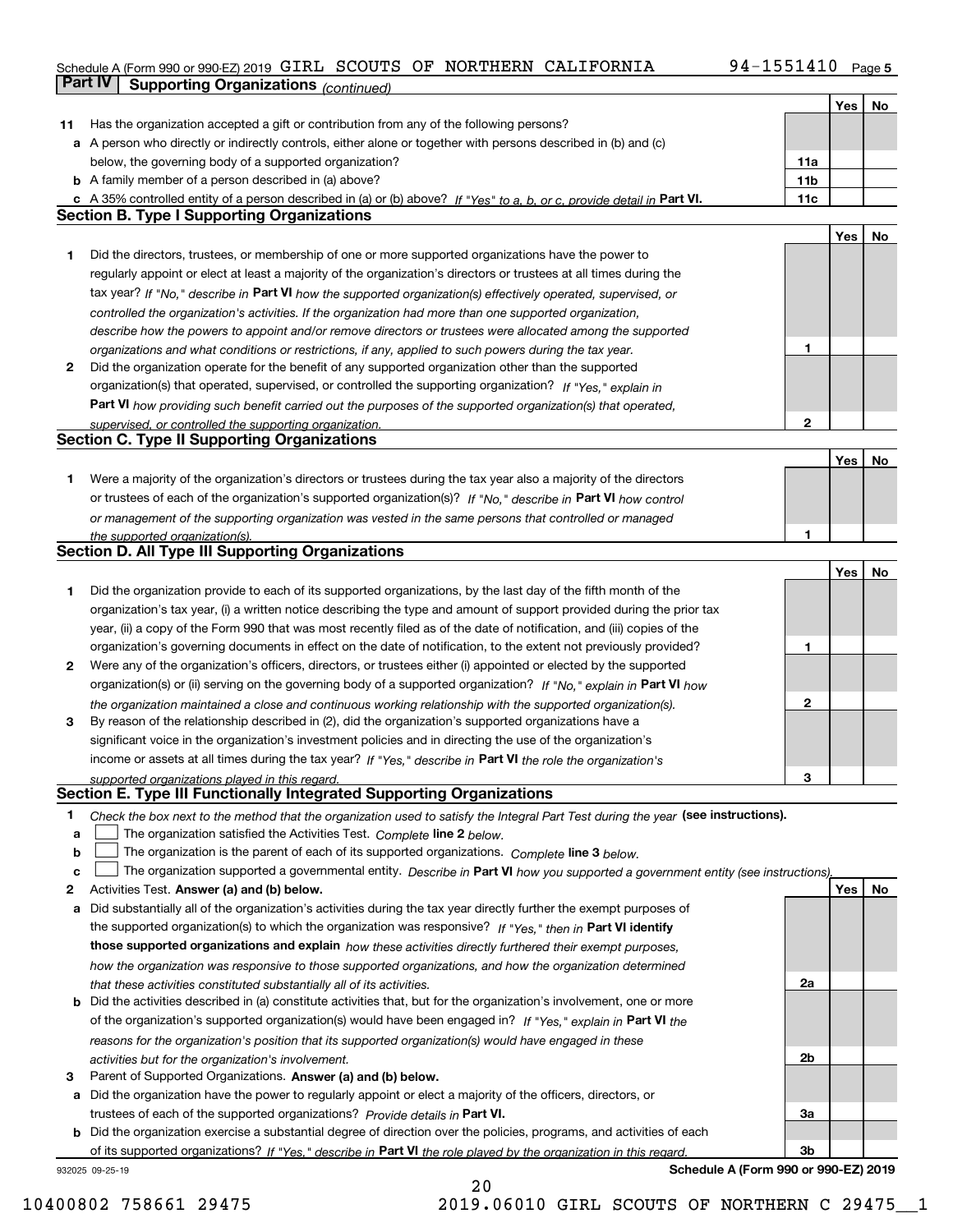#### Schedule A (Form 990 or 990-EZ) 2019 Page GIRL SCOUTS OF NORTHERN CALIFORNIA 94-1551410 **Part V Type III Non-Functionally Integrated 509(a)(3) Supporting Organizations**

# 1 Check here if the organization satisfied the Integral Part Test as a qualifying trust on Nov. 20, 1970 (explain in Part VI). See instructions. All other Type III non-functionally integrated supporting organizations must complete Sections A through E.

| Section A - Adjusted Net Income |                                                                              | (A) Prior Year | (B) Current Year<br>(optional) |                                |
|---------------------------------|------------------------------------------------------------------------------|----------------|--------------------------------|--------------------------------|
| 1.                              | Net short-term capital gain                                                  | 1              |                                |                                |
| 2                               | Recoveries of prior-year distributions                                       | $\mathbf{2}$   |                                |                                |
| 3                               | Other gross income (see instructions)                                        | 3              |                                |                                |
| 4                               | Add lines 1 through 3.                                                       | 4              |                                |                                |
| 5                               | Depreciation and depletion                                                   | 5              |                                |                                |
| 6                               | Portion of operating expenses paid or incurred for production or             |                |                                |                                |
|                                 | collection of gross income or for management, conservation, or               |                |                                |                                |
|                                 | maintenance of property held for production of income (see instructions)     | 6              |                                |                                |
| 7                               | Other expenses (see instructions)                                            | $\overline{7}$ |                                |                                |
| 8                               | Adjusted Net Income (subtract lines 5, 6, and 7 from line 4)                 | 8              |                                |                                |
|                                 | <b>Section B - Minimum Asset Amount</b>                                      |                | (A) Prior Year                 | (B) Current Year<br>(optional) |
| 1                               | Aggregate fair market value of all non-exempt-use assets (see                |                |                                |                                |
|                                 | instructions for short tax year or assets held for part of year):            |                |                                |                                |
|                                 | a Average monthly value of securities                                        | 1a             |                                |                                |
|                                 | <b>b</b> Average monthly cash balances                                       | 1 <sub>b</sub> |                                |                                |
|                                 | c Fair market value of other non-exempt-use assets                           | 1c             |                                |                                |
|                                 | d Total (add lines 1a, 1b, and 1c)                                           | 1d             |                                |                                |
|                                 | <b>e</b> Discount claimed for blockage or other                              |                |                                |                                |
|                                 | factors (explain in detail in <b>Part VI</b> ):                              |                |                                |                                |
| 2                               | Acquisition indebtedness applicable to non-exempt-use assets                 | $\mathbf{2}$   |                                |                                |
| 3                               | Subtract line 2 from line 1d.                                                | 3              |                                |                                |
| 4                               | Cash deemed held for exempt use. Enter 1-1/2% of line 3 (for greater amount, |                |                                |                                |
|                                 | see instructions).                                                           | 4              |                                |                                |
| 5                               | Net value of non-exempt-use assets (subtract line 4 from line 3)             | 5              |                                |                                |
| 6                               | Multiply line 5 by .035.                                                     | 6              |                                |                                |
| 7                               | Recoveries of prior-year distributions                                       | $\overline{7}$ |                                |                                |
| 8                               | <b>Minimum Asset Amount</b> (add line 7 to line 6)                           | 8              |                                |                                |
|                                 | <b>Section C - Distributable Amount</b>                                      |                |                                | <b>Current Year</b>            |
| 1                               | Adjusted net income for prior year (from Section A, line 8, Column A)        | 1              |                                |                                |
| $\mathbf{2}$                    | Enter 85% of line 1.                                                         | $\overline{2}$ |                                |                                |
| 3                               | Minimum asset amount for prior year (from Section B, line 8, Column A)       | 3              |                                |                                |
| 4                               | Enter greater of line 2 or line 3.                                           | 4              |                                |                                |
| 5                               | Income tax imposed in prior year                                             | 5              |                                |                                |
| 6                               | <b>Distributable Amount.</b> Subtract line 5 from line 4, unless subject to  |                |                                |                                |
|                                 | emergency temporary reduction (see instructions).                            | 6              |                                |                                |
|                                 |                                                                              |                |                                |                                |

**7**Check here if the current year is the organization's first as a non-functionally integrated Type III supporting organization (see instructions).

**Schedule A (Form 990 or 990-EZ) 2019**

932026 09-25-19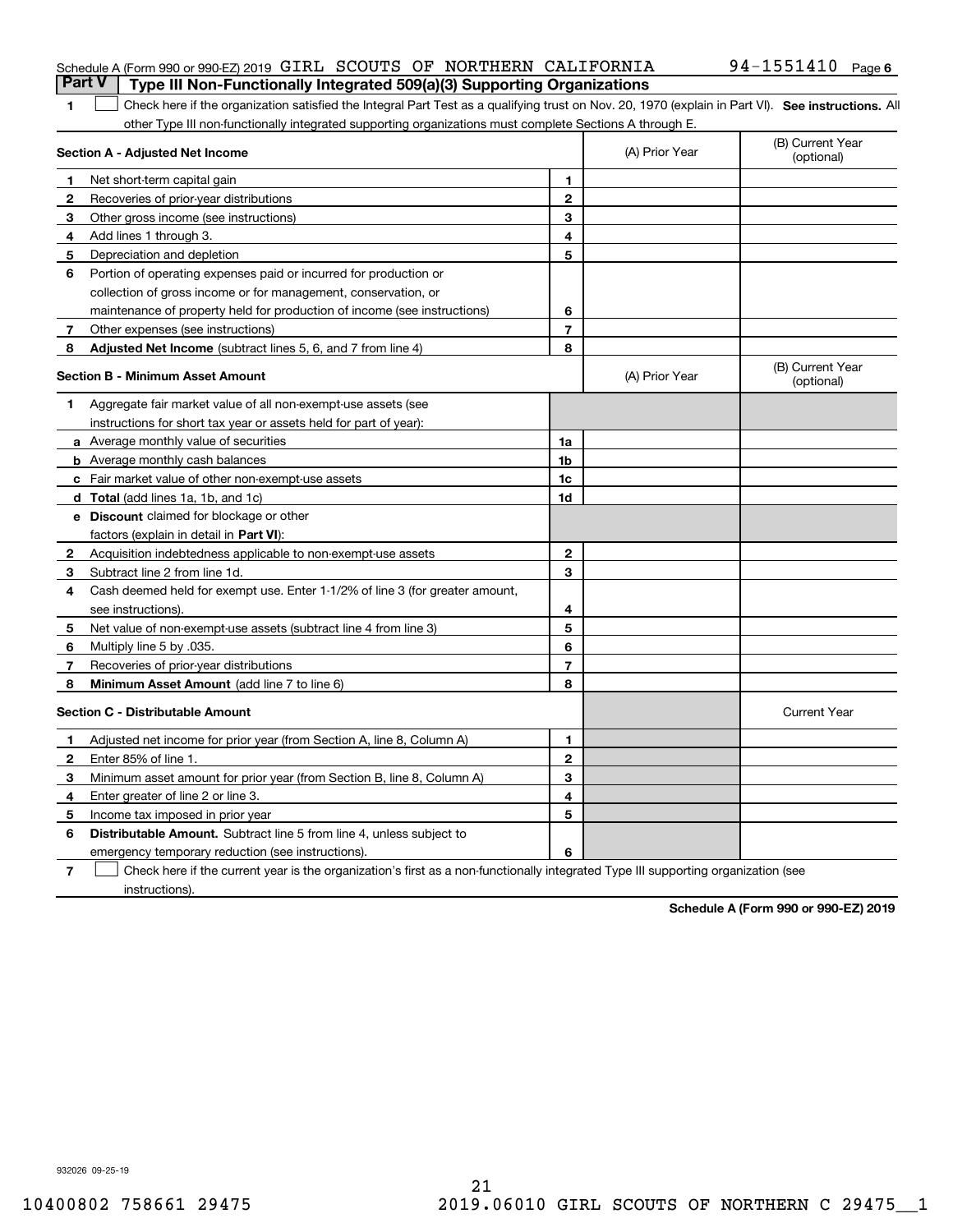#### Schedule A (Form 990 or 990-EZ) 2019 Page GIRL SCOUTS OF NORTHERN CALIFORNIA 94-1551410

| <b>Part V</b> | Type III Non-Functionally Integrated 509(a)(3) Supporting Organizations                    |                             | (continued)                    |                                         |
|---------------|--------------------------------------------------------------------------------------------|-----------------------------|--------------------------------|-----------------------------------------|
|               | <b>Section D - Distributions</b>                                                           |                             |                                | <b>Current Year</b>                     |
| 1             | Amounts paid to supported organizations to accomplish exempt purposes                      |                             |                                |                                         |
| 2             | Amounts paid to perform activity that directly furthers exempt purposes of supported       |                             |                                |                                         |
|               | organizations, in excess of income from activity                                           |                             |                                |                                         |
| 3             | Administrative expenses paid to accomplish exempt purposes of supported organizations      |                             |                                |                                         |
| 4             | Amounts paid to acquire exempt-use assets                                                  |                             |                                |                                         |
| 5             | Qualified set-aside amounts (prior IRS approval required)                                  |                             |                                |                                         |
| 6             | Other distributions (describe in Part VI). See instructions.                               |                             |                                |                                         |
| 7             | <b>Total annual distributions.</b> Add lines 1 through 6.                                  |                             |                                |                                         |
| 8             | Distributions to attentive supported organizations to which the organization is responsive |                             |                                |                                         |
|               | (provide details in Part VI). See instructions.                                            |                             |                                |                                         |
| 9             | Distributable amount for 2019 from Section C, line 6                                       |                             |                                |                                         |
| 10            | Line 8 amount divided by line 9 amount                                                     |                             |                                |                                         |
|               |                                                                                            | (i)                         | (ii)                           | (iii)                                   |
|               | <b>Section E - Distribution Allocations</b> (see instructions)                             | <b>Excess Distributions</b> | Underdistributions<br>Pre-2019 | <b>Distributable</b><br>Amount for 2019 |
| 1             | Distributable amount for 2019 from Section C, line 6                                       |                             |                                |                                         |
| 2             | Underdistributions, if any, for years prior to 2019 (reason-                               |                             |                                |                                         |
|               | able cause required- explain in Part VI). See instructions.                                |                             |                                |                                         |
| З             | Excess distributions carryover, if any, to 2019                                            |                             |                                |                                         |
|               | <b>a</b> From 2014                                                                         |                             |                                |                                         |
|               | <b>b</b> From 2015                                                                         |                             |                                |                                         |
|               | $c$ From 2016                                                                              |                             |                                |                                         |
|               | d From 2017                                                                                |                             |                                |                                         |
|               | e From 2018                                                                                |                             |                                |                                         |
|               | Total of lines 3a through e                                                                |                             |                                |                                         |
| g             | Applied to underdistributions of prior years                                               |                             |                                |                                         |
|               | <b>h</b> Applied to 2019 distributable amount                                              |                             |                                |                                         |
|               | Carryover from 2014 not applied (see instructions)                                         |                             |                                |                                         |
|               | Remainder. Subtract lines 3g, 3h, and 3i from 3f.                                          |                             |                                |                                         |
| 4             | Distributions for 2019 from Section D,                                                     |                             |                                |                                         |
|               | line $7:$                                                                                  |                             |                                |                                         |
|               | <b>a</b> Applied to underdistributions of prior years                                      |                             |                                |                                         |
|               | <b>b</b> Applied to 2019 distributable amount                                              |                             |                                |                                         |
|               | c Remainder. Subtract lines 4a and 4b from 4.                                              |                             |                                |                                         |
| 5             | Remaining underdistributions for years prior to 2019, if                                   |                             |                                |                                         |
|               | any. Subtract lines 3g and 4a from line 2. For result greater                              |                             |                                |                                         |
|               | than zero, explain in Part VI. See instructions.                                           |                             |                                |                                         |
| 6             | Remaining underdistributions for 2019. Subtract lines 3h                                   |                             |                                |                                         |
|               | and 4b from line 1. For result greater than zero, explain in                               |                             |                                |                                         |
|               |                                                                                            |                             |                                |                                         |
|               | Part VI. See instructions.                                                                 |                             |                                |                                         |
| 7             | Excess distributions carryover to 2020. Add lines 3j                                       |                             |                                |                                         |
|               | and 4c.                                                                                    |                             |                                |                                         |
| 8             | Breakdown of line 7:                                                                       |                             |                                |                                         |
|               | a Excess from 2015                                                                         |                             |                                |                                         |
|               | <b>b</b> Excess from 2016                                                                  |                             |                                |                                         |
|               | c Excess from 2017                                                                         |                             |                                |                                         |
|               | d Excess from 2018                                                                         |                             |                                |                                         |
|               | e Excess from 2019                                                                         |                             |                                |                                         |

**Schedule A (Form 990 or 990-EZ) 2019**

932027 09-25-19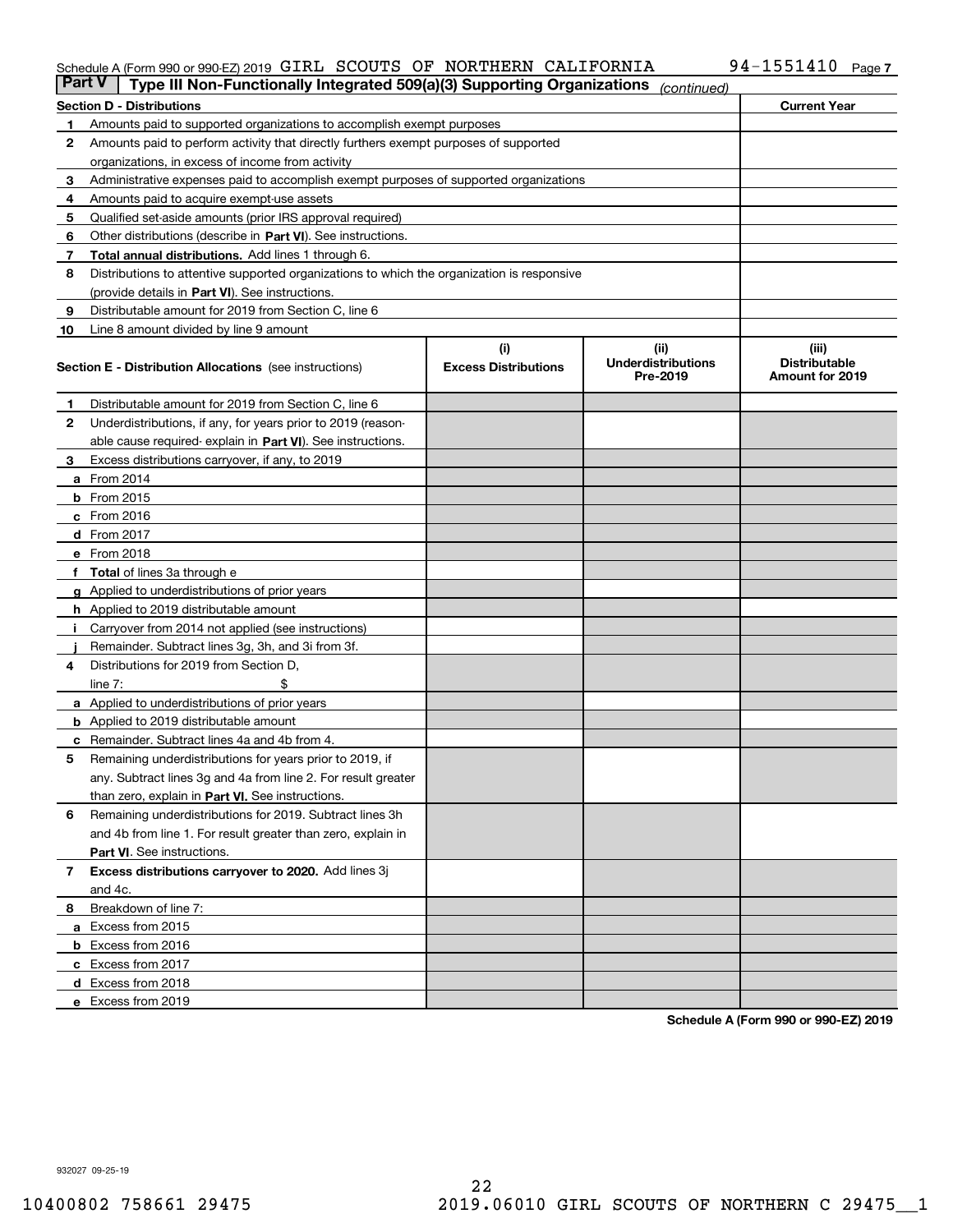|                     | 94-1551410<br>Schedule A (Form 990 or 990-EZ) 2019 GIRL SCOUTS OF NORTHERN CALIFORNIA<br>Page 8                                                                                                                                                                                                                                                                                                                                                                                                                                                                      |
|---------------------|----------------------------------------------------------------------------------------------------------------------------------------------------------------------------------------------------------------------------------------------------------------------------------------------------------------------------------------------------------------------------------------------------------------------------------------------------------------------------------------------------------------------------------------------------------------------|
| <b>Part VI</b>      | Supplemental Information. Provide the explanations required by Part II, line 10; Part II, line 17a or 17b; Part III, line 12;<br>Part IV, Section A, lines 1, 2, 3b, 3c, 4b, 4c, 5a, 6, 9a, 9b, 9c, 11a, 11b, and 11c; Part IV, Section B, lines 1 and 2; Part IV, Section C,<br>line 1; Part IV, Section D, lines 2 and 3; Part IV, Section E, lines 1c, 2a, 2b, 3a, and 3b; Part V, line 1; Part V, Section B, line 1e; Part V,<br>Section D, lines 5, 6, and 8; and Part V, Section E, lines 2, 5, and 6. Also complete this part for any additional information. |
| (See instructions.) |                                                                                                                                                                                                                                                                                                                                                                                                                                                                                                                                                                      |
|                     | SCHEDULE A, PART III, LINE 12, EXPLANATION FOR OTHER INCOME:                                                                                                                                                                                                                                                                                                                                                                                                                                                                                                         |
|                     | GROSS INCOME FROM FUNDRAISING EVENTS                                                                                                                                                                                                                                                                                                                                                                                                                                                                                                                                 |
| 2015 AMOUNT:<br>\$  | 2,713.                                                                                                                                                                                                                                                                                                                                                                                                                                                                                                                                                               |
| 2017 AMOUNT:<br>\$  | 0.                                                                                                                                                                                                                                                                                                                                                                                                                                                                                                                                                                   |
| 2018 AMOUNT:<br>\$  | 0.                                                                                                                                                                                                                                                                                                                                                                                                                                                                                                                                                                   |
| 2019 AMOUNT:<br>\$  | 0.                                                                                                                                                                                                                                                                                                                                                                                                                                                                                                                                                                   |
| GROSS               | INCOME FROM GAMING ACTIVITIES                                                                                                                                                                                                                                                                                                                                                                                                                                                                                                                                        |
| 2015 AMOUNT:<br>\$  | 6,585.                                                                                                                                                                                                                                                                                                                                                                                                                                                                                                                                                               |
| 2016 AMOUNT:<br>\$  | 1,240.                                                                                                                                                                                                                                                                                                                                                                                                                                                                                                                                                               |
| 2017 AMOUNT:<br>\$  | 0.                                                                                                                                                                                                                                                                                                                                                                                                                                                                                                                                                                   |
| 2018 AMOUNT:<br>\$  | 0.                                                                                                                                                                                                                                                                                                                                                                                                                                                                                                                                                                   |
| 2019 AMOUNT:<br>\$  | 0.                                                                                                                                                                                                                                                                                                                                                                                                                                                                                                                                                                   |
|                     |                                                                                                                                                                                                                                                                                                                                                                                                                                                                                                                                                                      |
|                     |                                                                                                                                                                                                                                                                                                                                                                                                                                                                                                                                                                      |
|                     |                                                                                                                                                                                                                                                                                                                                                                                                                                                                                                                                                                      |
|                     |                                                                                                                                                                                                                                                                                                                                                                                                                                                                                                                                                                      |
|                     |                                                                                                                                                                                                                                                                                                                                                                                                                                                                                                                                                                      |
|                     |                                                                                                                                                                                                                                                                                                                                                                                                                                                                                                                                                                      |
|                     |                                                                                                                                                                                                                                                                                                                                                                                                                                                                                                                                                                      |
|                     |                                                                                                                                                                                                                                                                                                                                                                                                                                                                                                                                                                      |
|                     |                                                                                                                                                                                                                                                                                                                                                                                                                                                                                                                                                                      |
|                     |                                                                                                                                                                                                                                                                                                                                                                                                                                                                                                                                                                      |
|                     |                                                                                                                                                                                                                                                                                                                                                                                                                                                                                                                                                                      |
|                     |                                                                                                                                                                                                                                                                                                                                                                                                                                                                                                                                                                      |
|                     |                                                                                                                                                                                                                                                                                                                                                                                                                                                                                                                                                                      |
|                     |                                                                                                                                                                                                                                                                                                                                                                                                                                                                                                                                                                      |

932028 09-25-19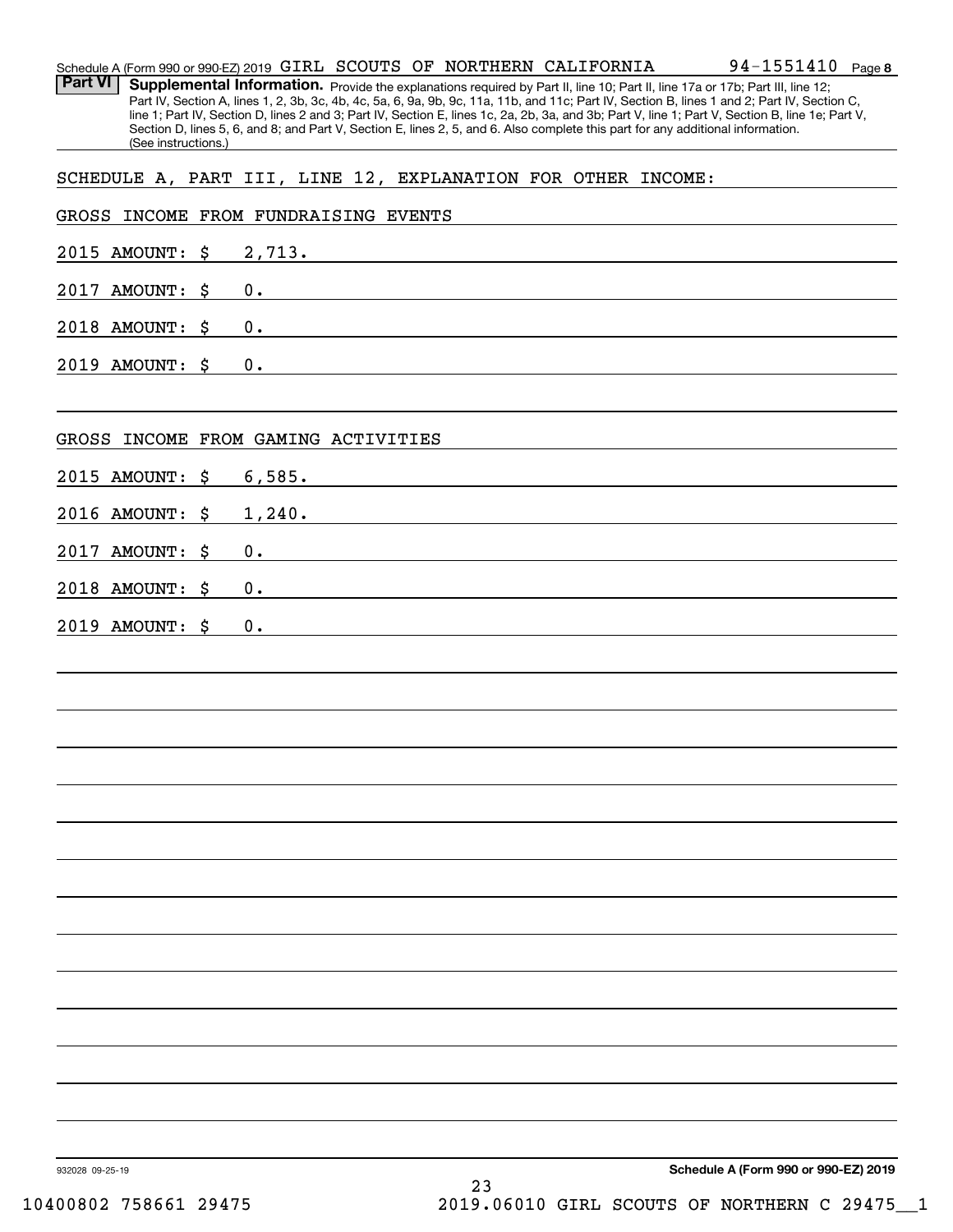Department of the Treasury Internal Revenue Service **(Form 990, 990-EZ, or 990-PF)**

Name of the organization

#### \*\* PUBLIC DISCLOSURE COPY \*\*

# **Schedule B Schedule of Contributors**

**| Attach to Form 990, Form 990-EZ, or Form 990-PF. | Go to www.irs.gov/Form990 for the latest information.** OMB No. 1545-0047

# **2019**

**Employer identification number**

|                                       |          | GIRL SCOUTS OF NORTHERN CALIFORNIA                          |  | 94-1551410 |
|---------------------------------------|----------|-------------------------------------------------------------|--|------------|
| <b>Organization type (check one):</b> |          |                                                             |  |            |
| Filers of:                            | Section: |                                                             |  |            |
| Form 990 or 990-EZ                    |          | $\boxed{\mathbf{X}}$ 501(c)( 3) (enter number) organization |  |            |

|             | 4947(a)(1) nonexempt charitable trust not treated as a private foundation |
|-------------|---------------------------------------------------------------------------|
|             | 527 political organization                                                |
| Form 990-PF | 501(c)(3) exempt private foundation                                       |
|             | 4947(a)(1) nonexempt charitable trust treated as a private foundation     |
|             | 501(c)(3) taxable private foundation                                      |

Check if your organization is covered by the **General Rule** or a **Special Rule. Note:**  Only a section 501(c)(7), (8), or (10) organization can check boxes for both the General Rule and a Special Rule. See instructions.

#### **General Rule**

 $\boxed{\textbf{X}}$  For an organization filing Form 990, 990-EZ, or 990-PF that received, during the year, contributions totaling \$5,000 or more (in money or property) from any one contributor. Complete Parts I and II. See instructions for determining a contributor's total contributions.

#### **Special Rules**

any one contributor, during the year, total contributions of the greater of  $\,$  (1) \$5,000; or **(2)** 2% of the amount on (i) Form 990, Part VIII, line 1h; For an organization described in section 501(c)(3) filing Form 990 or 990-EZ that met the 33 1/3% support test of the regulations under sections 509(a)(1) and 170(b)(1)(A)(vi), that checked Schedule A (Form 990 or 990-EZ), Part II, line 13, 16a, or 16b, and that received from or (ii) Form 990-EZ, line 1. Complete Parts I and II.  $\mathcal{L}^{\text{max}}$ 

year, total contributions of more than \$1,000 *exclusively* for religious, charitable, scientific, literary, or educational purposes, or for the For an organization described in section 501(c)(7), (8), or (10) filing Form 990 or 990-EZ that received from any one contributor, during the prevention of cruelty to children or animals. Complete Parts I, II, and III.  $\mathcal{L}^{\text{max}}$ 

purpose. Don't complete any of the parts unless the **General Rule** applies to this organization because it received *nonexclusively* year, contributions <sub>exclusively</sub> for religious, charitable, etc., purposes, but no such contributions totaled more than \$1,000. If this box is checked, enter here the total contributions that were received during the year for an  $\;$ exclusively religious, charitable, etc., For an organization described in section 501(c)(7), (8), or (10) filing Form 990 or 990-EZ that received from any one contributor, during the religious, charitable, etc., contributions totaling \$5,000 or more during the year  $\Box$ — $\Box$   $\Box$  $\mathcal{L}^{\text{max}}$ 

**Caution:**  An organization that isn't covered by the General Rule and/or the Special Rules doesn't file Schedule B (Form 990, 990-EZ, or 990-PF),  **must** but it answer "No" on Part IV, line 2, of its Form 990; or check the box on line H of its Form 990-EZ or on its Form 990-PF, Part I, line 2, to certify that it doesn't meet the filing requirements of Schedule B (Form 990, 990-EZ, or 990-PF).

**For Paperwork Reduction Act Notice, see the instructions for Form 990, 990-EZ, or 990-PF. Schedule B (Form 990, 990-EZ, or 990-PF) (2019)** LHA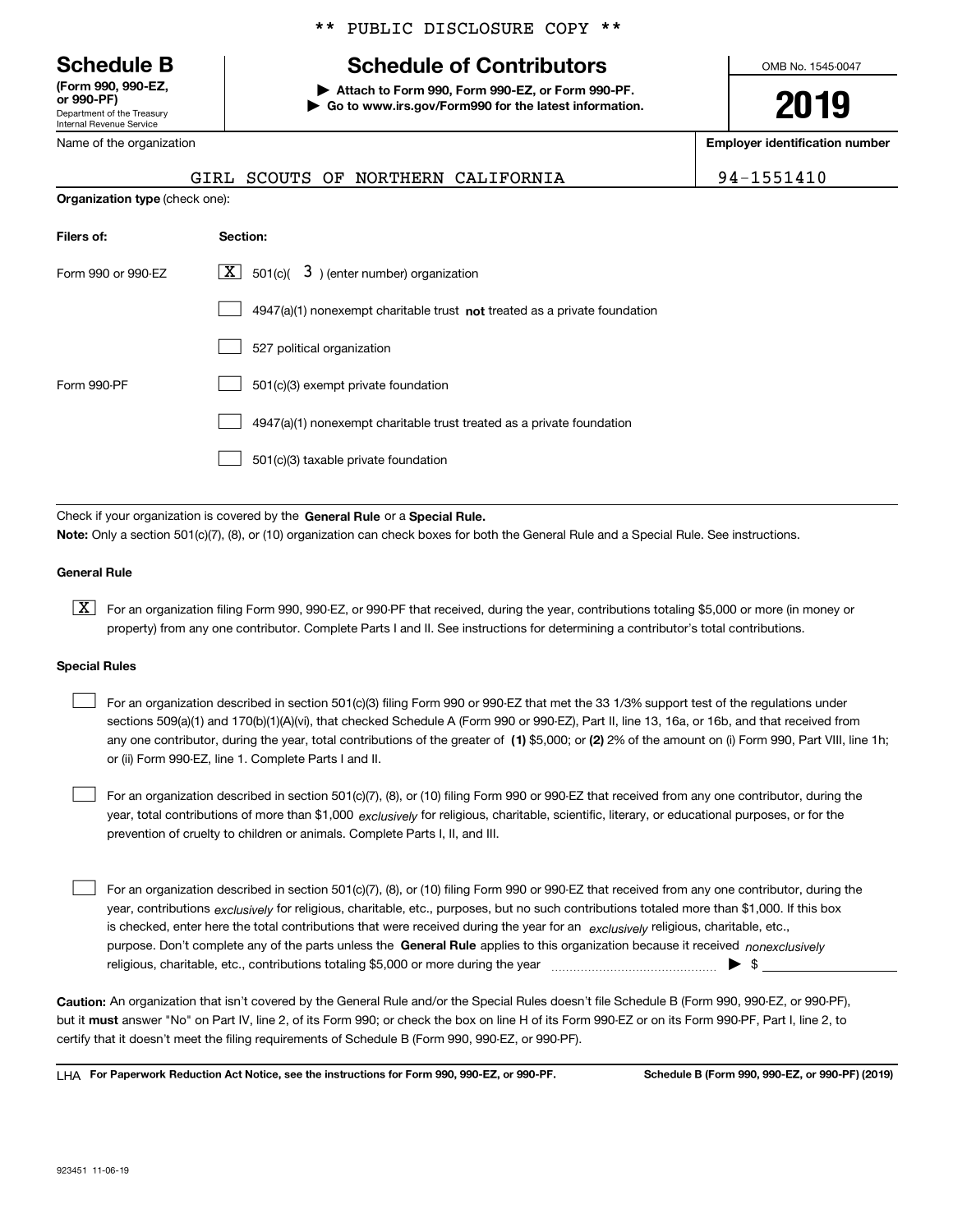# GIRL SCOUTS OF NORTHERN CALIFORNIA | 94-1551410

Chedule B (Form 990, 990-EZ, or 990-PF) (2019)<br> **2018 Columbusher SCOUTS OF NORTHERN CALIFORNIA**<br> **294-1551410**<br> **294-1551410**<br> **294-1551410** 

| (a)<br>No.      | (b)<br>Name, address, and ZIP + 4 | (c)<br><b>Total contributions</b> | (d)<br>Type of contribution                                                                                      |
|-----------------|-----------------------------------|-----------------------------------|------------------------------------------------------------------------------------------------------------------|
| 1               |                                   | 7,765.<br>$\$$                    | $\overline{\text{X}}$<br>Person<br>Payroll<br><b>Noncash</b><br>(Complete Part II for<br>noncash contributions.) |
| (a)<br>No.      | (b)<br>Name, address, and ZIP + 4 | (c)<br><b>Total contributions</b> | (d)<br>Type of contribution                                                                                      |
| 2               |                                   | 27, 158.<br>$\$$                  | x<br>Person<br>Payroll<br>Noncash<br>(Complete Part II for<br>noncash contributions.)                            |
| (a)<br>No.      | (b)<br>Name, address, and ZIP + 4 | (c)<br><b>Total contributions</b> | (d)<br>Type of contribution                                                                                      |
| 3               |                                   | 35,000.<br>\$                     | X<br>Person<br>Payroll<br>Noncash<br>(Complete Part II for<br>noncash contributions.)                            |
| (a)<br>No.      | (b)<br>Name, address, and ZIP + 4 | (c)<br><b>Total contributions</b> | (d)<br>Type of contribution                                                                                      |
| 4               |                                   | 5,500.<br>\$                      | х<br>Person<br>Payroll<br>Noncash<br>(Complete Part II for<br>noncash contributions.)                            |
| (a)<br>No.      | (b)<br>Name, address, and ZIP + 4 | (c)<br><b>Total contributions</b> | (d)<br>Type of contribution                                                                                      |
| 5               |                                   | 5,500.<br>\$                      | x<br>Person<br>Payroll<br>Noncash<br>(Complete Part II for<br>noncash contributions.)                            |
| (a)<br>No.      | (b)<br>Name, address, and ZIP + 4 | (c)<br><b>Total contributions</b> | (d)<br>Type of contribution                                                                                      |
| 6               |                                   | 27,500.<br>\$                     | x<br>Person<br>Payroll<br>Noncash<br>(Complete Part II for<br>noncash contributions.)                            |
| 923452 11-06-19 |                                   |                                   | Schedule B (Form 990, 990-EZ, or 990-PF) (2019)                                                                  |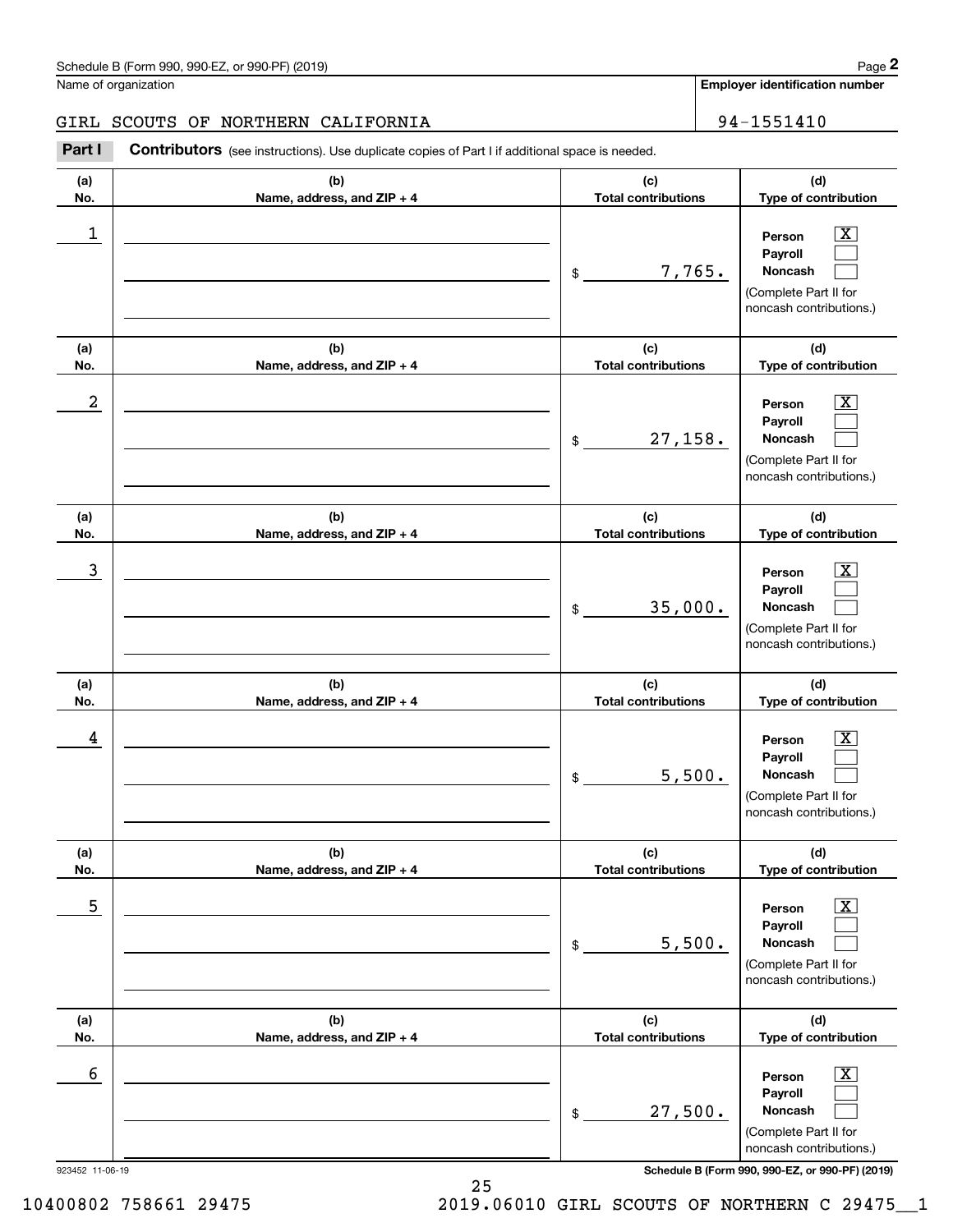# GIRL SCOUTS OF NORTHERN CALIFORNIA | 94-1551410

Chedule B (Form 990, 990-EZ, or 990-PF) (2019)<br> **2018 Columbusher SCOUTS OF NORTHERN CALIFORNIA**<br> **294-1551410**<br> **294-1551410**<br> **294-1551410** 

| (a)<br>No.                   | (b)<br>Name, address, and ZIP + 4 | (c)<br><b>Total contributions</b>           | (d)<br>Type of contribution                                                                                                                                                       |
|------------------------------|-----------------------------------|---------------------------------------------|-----------------------------------------------------------------------------------------------------------------------------------------------------------------------------------|
| 7                            |                                   | 56,000.<br>\$                               | $\overline{\mathbf{X}}$<br>Person<br>Payroll<br>Noncash<br>(Complete Part II for<br>noncash contributions.)                                                                       |
| (a)<br>No.                   | (b)<br>Name, address, and ZIP + 4 | (c)<br><b>Total contributions</b>           | (d)<br>Type of contribution                                                                                                                                                       |
| 8                            |                                   | 6,300.<br>\$                                | $\overline{\mathbf{x}}$<br>Person<br>Payroll<br>Noncash<br>(Complete Part II for<br>noncash contributions.)                                                                       |
| (a)<br>No.                   | (b)<br>Name, address, and ZIP + 4 | (c)<br><b>Total contributions</b>           | (d)<br>Type of contribution                                                                                                                                                       |
| 9                            |                                   | 8,600.<br>\$                                | $\boxed{\text{X}}$<br>Person<br>Payroll<br><b>Noncash</b><br>(Complete Part II for<br>noncash contributions.)                                                                     |
| (a)<br>No.                   | (b)<br>Name, address, and ZIP + 4 | (c)<br><b>Total contributions</b>           | (d)<br>Type of contribution                                                                                                                                                       |
| 10                           |                                   | 6,150.<br>\$                                | $\overline{\mathbf{x}}$<br>Person<br>Payroll<br>Noncash<br>(Complete Part II for<br>noncash contributions.)                                                                       |
| (a)<br>No.                   | (b)<br>Name, address, and ZIP + 4 | (c)<br><b>Total contributions</b>           | (d)<br>Type of contribution                                                                                                                                                       |
|                              |                                   |                                             |                                                                                                                                                                                   |
| 11                           |                                   | 44,577.<br>\$                               | $\boxed{\text{X}}$<br>Person<br>Payroll<br>Noncash<br>(Complete Part II for<br>noncash contributions.)                                                                            |
| (a)                          | (b)                               | (c)                                         | (d)                                                                                                                                                                               |
| No.<br>12<br>923452 11-06-19 | Name, address, and ZIP + 4        | <b>Total contributions</b><br>10,000.<br>\$ | Type of contribution<br>$\boxed{\text{X}}$<br>Person<br>Payroll<br>Noncash<br>(Complete Part II for<br>noncash contributions.)<br>Schedule B (Form 990, 990-EZ, or 990-PF) (2019) |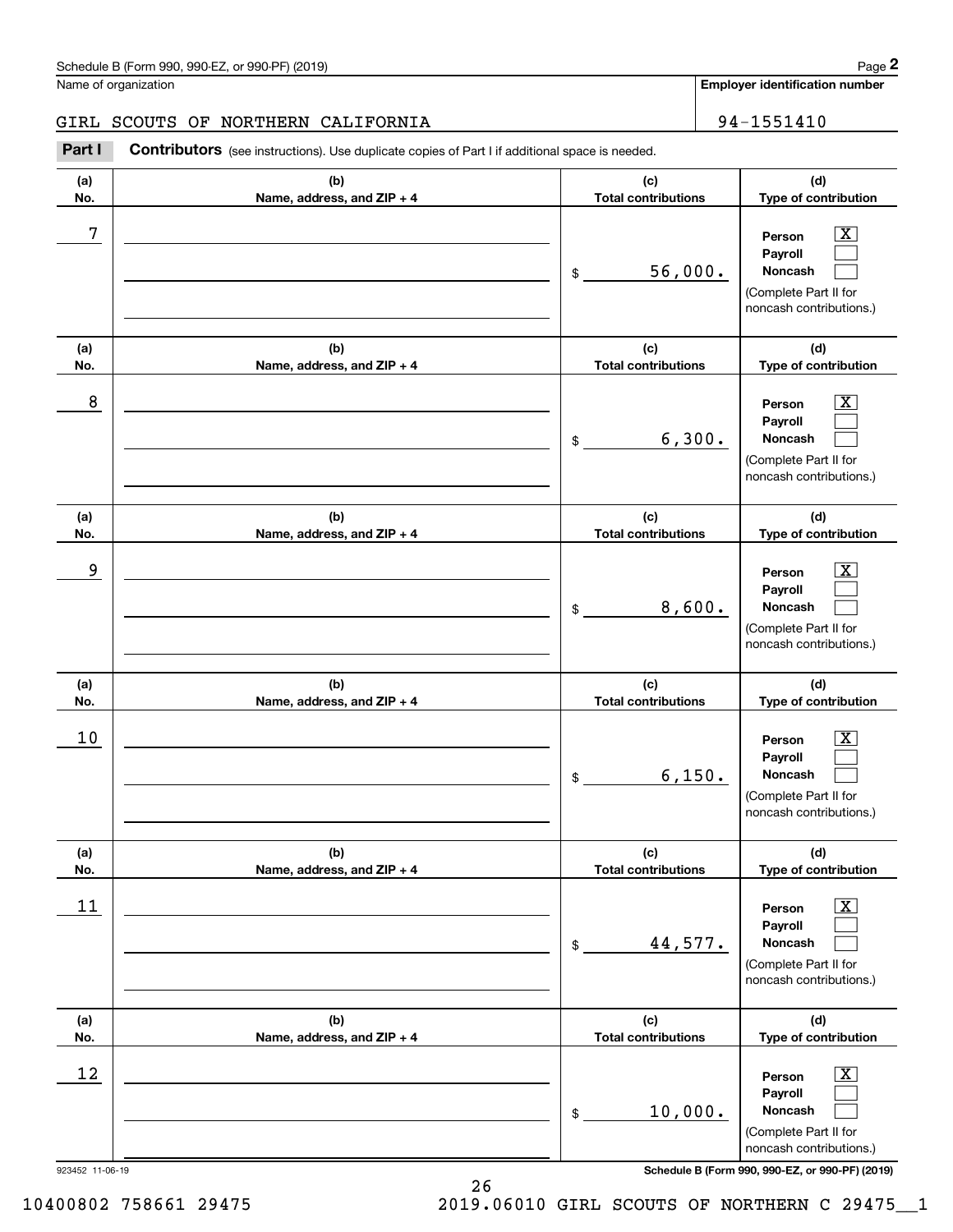# GIRL SCOUTS OF NORTHERN CALIFORNIA | 94-1551410

Chedule B (Form 990, 990-EZ, or 990-PF) (2019)<br> **2018 Columbusher SCOUTS OF NORTHERN CALIFORNIA**<br> **294-1551410**<br> **294-1551410**<br> **294-1551410** 

| (a)                          |                                   |                                                       |                                                                                                                                                                                      |
|------------------------------|-----------------------------------|-------------------------------------------------------|--------------------------------------------------------------------------------------------------------------------------------------------------------------------------------------|
| No.                          | (b)<br>Name, address, and ZIP + 4 | (c)<br><b>Total contributions</b>                     | (d)<br>Type of contribution                                                                                                                                                          |
| 13                           |                                   | 8,200.<br>$\frac{1}{2}$                               | $\overline{\text{X}}$<br>Person<br>Payroll<br>Noncash<br>(Complete Part II for<br>noncash contributions.)                                                                            |
| (a)<br>No.                   | (b)<br>Name, address, and ZIP + 4 | (c)<br><b>Total contributions</b>                     | (d)<br>Type of contribution                                                                                                                                                          |
| 14                           |                                   | 17,668.<br>$\frac{1}{2}$                              | $\overline{\text{X}}$<br>Person<br>Payroll<br>Noncash<br>(Complete Part II for<br>noncash contributions.)                                                                            |
| (a)                          | (b)                               | (c)                                                   | (d)                                                                                                                                                                                  |
| No.<br>15                    | Name, address, and ZIP + 4        | <b>Total contributions</b><br>5,940.<br>$\frac{1}{2}$ | Type of contribution<br>$\overline{\text{X}}$<br>Person<br>Payroll<br>Noncash<br>(Complete Part II for<br>noncash contributions.)                                                    |
| (a)<br>No.                   | (b)<br>Name, address, and ZIP + 4 | (c)<br><b>Total contributions</b>                     | (d)<br>Type of contribution                                                                                                                                                          |
| 16                           |                                   |                                                       | $\overline{\text{X}}$<br>Person<br>Payroll<br>Noncash                                                                                                                                |
|                              |                                   | 33,000.<br>$\frac{1}{2}$                              | (Complete Part II for<br>noncash contributions.)                                                                                                                                     |
| (a)                          | (b)                               | (c)                                                   | (d)                                                                                                                                                                                  |
| No.<br>17                    | Name, address, and ZIP + 4        | <b>Total contributions</b><br>65, 119.<br>\$          | Type of contribution<br>$\overline{\text{X}}$<br>Person<br>Payroll<br>Noncash<br>(Complete Part II for<br>noncash contributions.)                                                    |
| (a)                          | (b)                               | (c)                                                   | (d)                                                                                                                                                                                  |
| No.<br>18<br>923452 11-06-19 | Name, address, and ZIP + 4        | <b>Total contributions</b><br>5,000.<br>\$            | Type of contribution<br>$\overline{\text{X}}$<br>Person<br>Payroll<br>Noncash<br>(Complete Part II for<br>noncash contributions.)<br>Schedule B (Form 990, 990-EZ, or 990-PF) (2019) |

10400802 758661 29475 2019.06010 GIRL SCOUTS OF NORTHERN C 29475\_\_1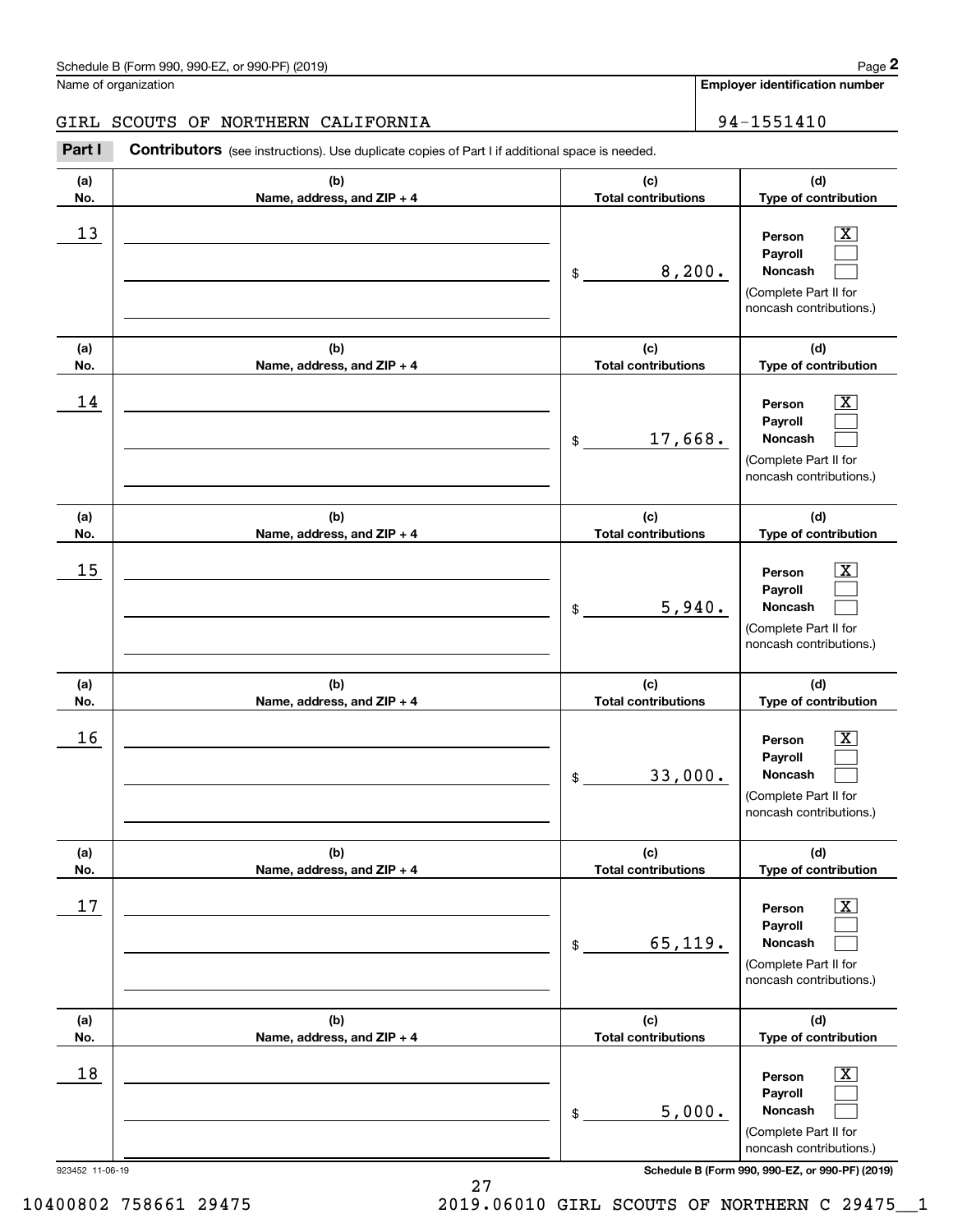# GIRL SCOUTS OF NORTHERN CALIFORNIA | 94-1551410

Chedule B (Form 990, 990-EZ, or 990-PF) (2019)<br> **2018 Columbusher SCOUTS OF NORTHERN CALIFORNIA**<br> **294-1551410**<br> **294-1551410**<br> **294-1551410** 

| (b)<br>(c)<br>(a)<br><b>Total contributions</b><br>No.<br>Name, address, and ZIP + 4<br>19<br>11,000.<br>\$<br>(c)<br>(b)<br>(a)<br><b>Total contributions</b><br>No.<br>Name, address, and ZIP + 4<br>20<br>6,000.<br>\$<br>(b)<br>(c)<br>(a)<br><b>Total contributions</b><br>No.<br>Name, address, and ZIP + 4<br>21<br>5,000.<br>\$<br>(c)<br>(a)<br>(b)<br><b>Total contributions</b><br>No.<br>Name, address, and ZIP + 4<br>22<br>10, 250.<br>\$<br>(b)<br>(c)<br>(a)<br>No.<br><b>Total contributions</b><br>Name, address, and ZIP + 4<br>23<br>18,100.<br>\$<br>(b)<br>(c)<br>(a)<br><b>Total contributions</b><br>No.<br>Name, address, and ZIP + 4<br>24<br>57,406.<br>\$ |  |                                                                                                                                                                |
|---------------------------------------------------------------------------------------------------------------------------------------------------------------------------------------------------------------------------------------------------------------------------------------------------------------------------------------------------------------------------------------------------------------------------------------------------------------------------------------------------------------------------------------------------------------------------------------------------------------------------------------------------------------------------------------|--|----------------------------------------------------------------------------------------------------------------------------------------------------------------|
|                                                                                                                                                                                                                                                                                                                                                                                                                                                                                                                                                                                                                                                                                       |  | (d)<br>Type of contribution                                                                                                                                    |
|                                                                                                                                                                                                                                                                                                                                                                                                                                                                                                                                                                                                                                                                                       |  | $\overline{\mathbf{x}}$<br>Person<br>Payroll<br>Noncash<br>(Complete Part II for<br>noncash contributions.)                                                    |
|                                                                                                                                                                                                                                                                                                                                                                                                                                                                                                                                                                                                                                                                                       |  | (d)<br>Type of contribution                                                                                                                                    |
|                                                                                                                                                                                                                                                                                                                                                                                                                                                                                                                                                                                                                                                                                       |  | $\overline{\mathbf{x}}$<br>Person<br>Payroll<br>Noncash<br>(Complete Part II for<br>noncash contributions.)                                                    |
|                                                                                                                                                                                                                                                                                                                                                                                                                                                                                                                                                                                                                                                                                       |  | (d)<br>Type of contribution                                                                                                                                    |
|                                                                                                                                                                                                                                                                                                                                                                                                                                                                                                                                                                                                                                                                                       |  | $\overline{\text{X}}$<br>Person<br>Payroll<br>Noncash<br>(Complete Part II for<br>noncash contributions.)                                                      |
|                                                                                                                                                                                                                                                                                                                                                                                                                                                                                                                                                                                                                                                                                       |  | (d)<br>Type of contribution                                                                                                                                    |
|                                                                                                                                                                                                                                                                                                                                                                                                                                                                                                                                                                                                                                                                                       |  | $\overline{\text{X}}$<br>Person<br>Payroll<br>Noncash<br>(Complete Part II for<br>noncash contributions.)                                                      |
|                                                                                                                                                                                                                                                                                                                                                                                                                                                                                                                                                                                                                                                                                       |  | (d)<br>Type of contribution                                                                                                                                    |
|                                                                                                                                                                                                                                                                                                                                                                                                                                                                                                                                                                                                                                                                                       |  | $\boxed{\text{X}}$<br>Person<br>Payroll<br>Noncash<br>(Complete Part II for<br>noncash contributions.)                                                         |
|                                                                                                                                                                                                                                                                                                                                                                                                                                                                                                                                                                                                                                                                                       |  | (d)<br>Type of contribution                                                                                                                                    |
| 923452 11-06-19                                                                                                                                                                                                                                                                                                                                                                                                                                                                                                                                                                                                                                                                       |  | $\overline{\mathbf{X}}$<br>Person<br>Payroll<br>Noncash<br>(Complete Part II for<br>noncash contributions.)<br>Schedule B (Form 990, 990-EZ, or 990-PF) (2019) |

28

10400802 758661 29475 2019.06010 GIRL SCOUTS OF NORTHERN C 29475\_\_1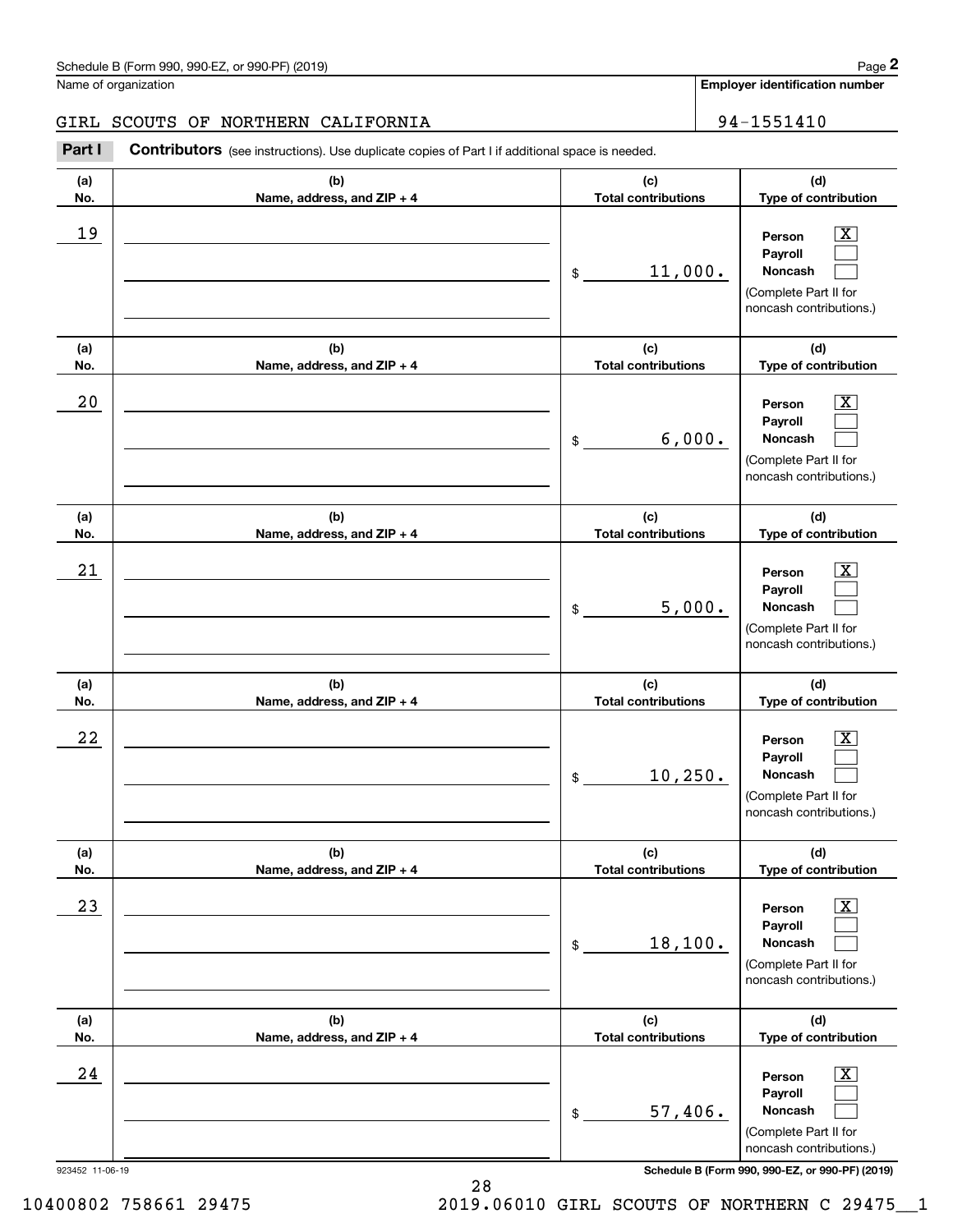# GIRL SCOUTS OF NORTHERN CALIFORNIA | 94-1551410

Chedule B (Form 990, 990-EZ, or 990-PF) (2019)<br> **2018 Columbusher SCOUTS OF NORTHERN CALIFORNIA**<br> **294-1551410**<br> **294-1551410**<br> **294-1551410** 

| 923452 11-06-19 |                                   |                                   | Schedule B (Form 990, 990-EZ, or 990-PF) (2019)                                                           |
|-----------------|-----------------------------------|-----------------------------------|-----------------------------------------------------------------------------------------------------------|
|                 |                                   |                                   | noncash contributions.)                                                                                   |
|                 |                                   | 5,000.<br>\$                      | Noncash<br>(Complete Part II for                                                                          |
| 30              |                                   |                                   | x<br>Person<br>Payroll                                                                                    |
| No.             | Name, address, and ZIP + 4        | <b>Total contributions</b>        | Type of contribution                                                                                      |
| (a)             | (b)                               | (c)                               | noncash contributions.)<br>(d)                                                                            |
|                 |                                   | 100,000.<br>\$                    | Noncash<br>(Complete Part II for                                                                          |
| 29              |                                   |                                   | х<br>Person<br>Payroll                                                                                    |
| (a)<br>No.      | (b)<br>Name, address, and ZIP + 4 | (c)<br><b>Total contributions</b> | (d)<br>Type of contribution                                                                               |
|                 |                                   |                                   | noncash contributions.)                                                                                   |
|                 |                                   | 40,000.<br>\$                     | Payroll<br>Noncash<br>(Complete Part II for                                                               |
| 28              |                                   |                                   | $\overline{\text{X}}$<br>Person                                                                           |
| (a)<br>No.      | (b)<br>Name, address, and ZIP + 4 | (c)<br><b>Total contributions</b> | (d)<br>Type of contribution                                                                               |
|                 |                                   | 10,000.<br>\$                     | (Complete Part II for<br>noncash contributions.)                                                          |
| 27              |                                   |                                   | $\overline{\text{X}}$<br>Person<br>Payroll<br>Noncash                                                     |
| (a)<br>No.      | (b)<br>Name, address, and ZIP + 4 | (c)<br><b>Total contributions</b> | (d)<br>Type of contribution                                                                               |
|                 |                                   | 87,108.<br>$\$$                   | Noncash<br>(Complete Part II for<br>noncash contributions.)                                               |
| 26              |                                   |                                   | $\overline{\textbf{x}}$<br>Person<br>Payroll                                                              |
| (a)<br>No.      | (b)<br>Name, address, and ZIP + 4 | (c)<br><b>Total contributions</b> | (d)<br>Type of contribution                                                                               |
| 25              |                                   | 41,935.<br>$\mathfrak{S}$         | Person<br>Payroll<br>Noncash<br>$\overline{\text{X}}$<br>(Complete Part II for<br>noncash contributions.) |
| No.             | Name, address, and ZIP + 4        | <b>Total contributions</b>        | Type of contribution                                                                                      |
| (a)             | (b)                               | (c)                               | (d)                                                                                                       |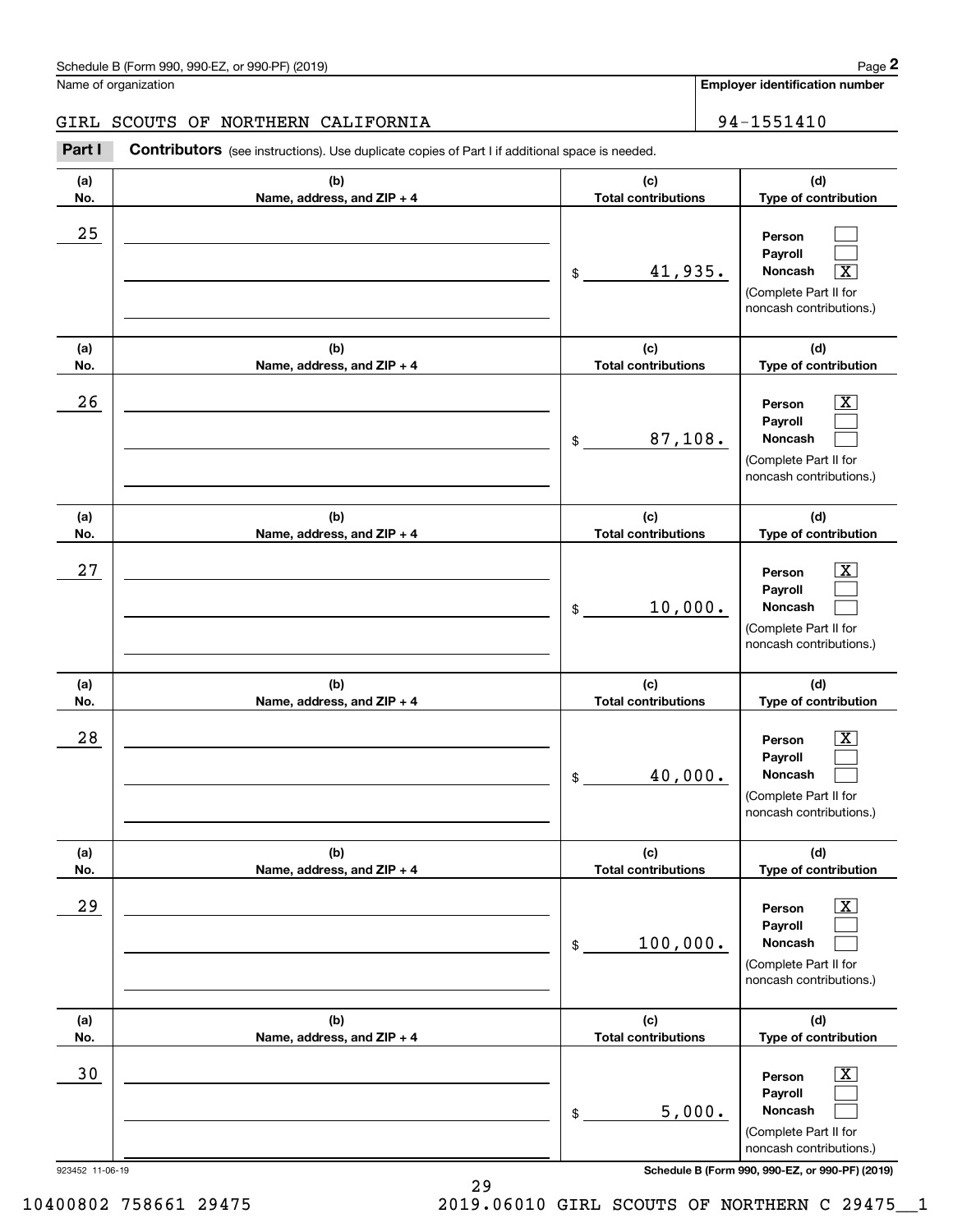# GIRL SCOUTS OF NORTHERN CALIFORNIA | 94-1551410

Chedule B (Form 990, 990-EZ, or 990-PF) (2019)<br> **2018 Columbusher SCOUTS OF NORTHERN CALIFORNIA**<br> **294-1551410**<br> **294-1551410**<br> **294-1551410** 

| 923452 11-06-19 |                                   |                                   | Schedule B (Form 990, 990-EZ, or 990-PF) (2019)                                                             |
|-----------------|-----------------------------------|-----------------------------------|-------------------------------------------------------------------------------------------------------------|
|                 |                                   |                                   | (Complete Part II for<br>noncash contributions.)                                                            |
| 36              |                                   | 5,000.<br>\$                      | x<br>Person<br>Payroll<br>Noncash                                                                           |
| No.             | Name, address, and ZIP + 4        | <b>Total contributions</b>        | Type of contribution                                                                                        |
| (a)             | (b)                               | (c)                               | (d)                                                                                                         |
|                 |                                   | 5,000.<br>\$                      | Noncash<br>(Complete Part II for<br>noncash contributions.)                                                 |
| 35              |                                   |                                   | х<br>Person<br>Payroll                                                                                      |
| (a)<br>No.      | (b)<br>Name, address, and ZIP + 4 | (c)<br><b>Total contributions</b> | (d)<br>Type of contribution                                                                                 |
|                 |                                   | 10,000.<br>\$                     | Payroll<br>Noncash<br>(Complete Part II for<br>noncash contributions.)                                      |
| 34              |                                   |                                   | x<br>Person                                                                                                 |
| (a)<br>No.      | (b)<br>Name, address, and ZIP + 4 | (c)<br><b>Total contributions</b> | (d)<br>Type of contribution                                                                                 |
| 33              |                                   | 5,000.<br>\$                      | x<br>Person<br>Payroll<br>Noncash<br>(Complete Part II for<br>noncash contributions.)                       |
| (a)<br>No.      | (b)<br>Name, address, and ZIP + 4 | (c)<br><b>Total contributions</b> | (d)<br>Type of contribution                                                                                 |
| 32              |                                   | 6,752.<br>\$                      | $\overline{\textbf{x}}$<br>Person<br>Payroll<br>Noncash<br>(Complete Part II for<br>noncash contributions.) |
| (a)<br>No.      | (b)<br>Name, address, and ZIP + 4 | (c)<br><b>Total contributions</b> | (d)<br>Type of contribution                                                                                 |
| 31              |                                   | 6,000.<br>$\$$                    | $\overline{\texttt{X}}$<br>Person<br>Payroll<br>Noncash<br>(Complete Part II for<br>noncash contributions.) |
| (a)<br>No.      | (b)<br>Name, address, and ZIP + 4 | (c)<br><b>Total contributions</b> | (d)<br>Type of contribution                                                                                 |
|                 |                                   |                                   |                                                                                                             |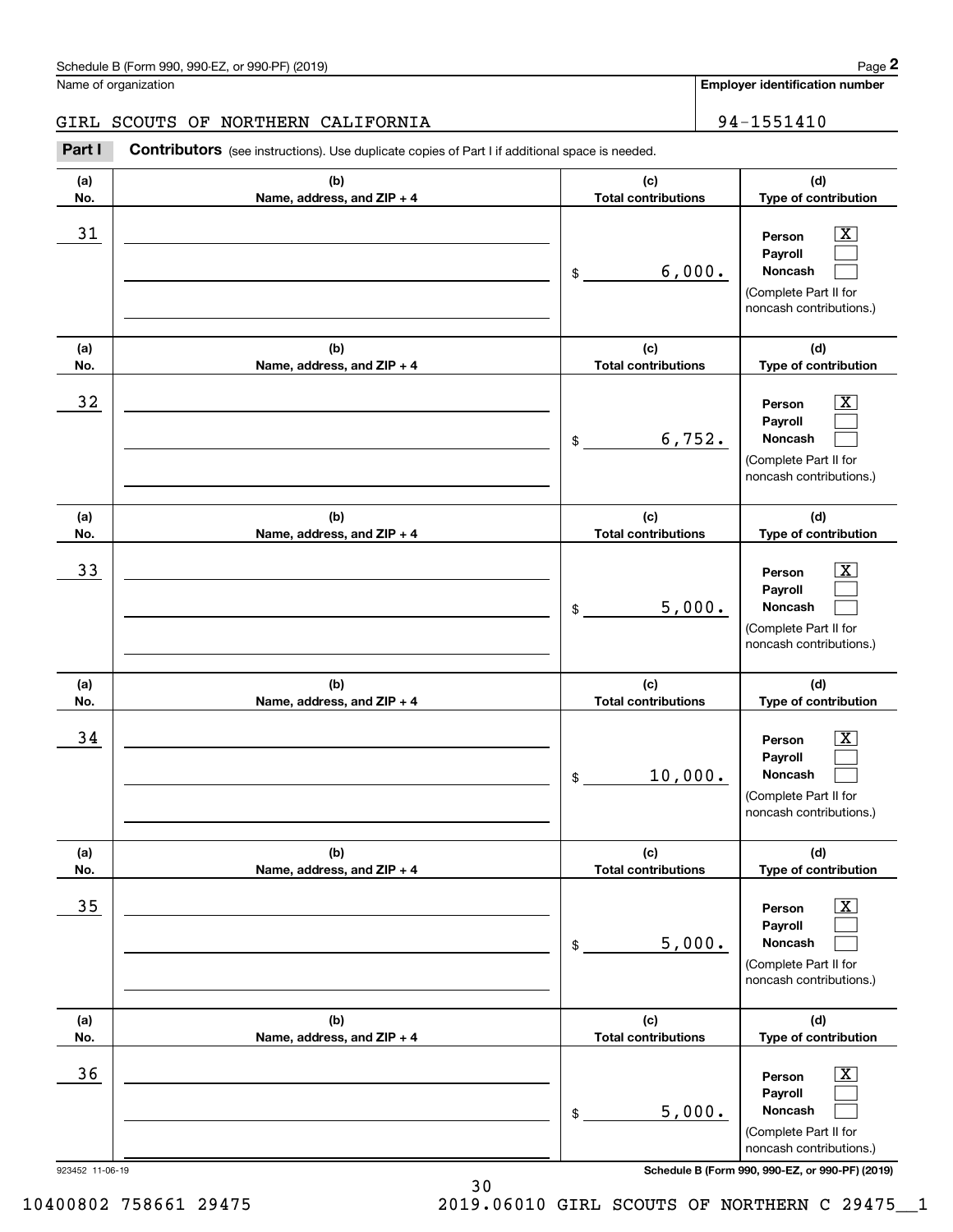# GIRL SCOUTS OF NORTHERN CALIFORNIA | 94-1551410

Chedule B (Form 990, 990-EZ, or 990-PF) (2019)<br> **2018 Columbusher SCOUTS OF NORTHERN CALIFORNIA**<br> **294-1551410**<br> **294-1551410**<br> **294-1551410** 

| (a)<br>No.            | (b)<br>Name, address, and ZIP + 4 | (c)<br><b>Total contributions</b> | (d)<br>Type of contribution                                                                                                                                  |  |
|-----------------------|-----------------------------------|-----------------------------------|--------------------------------------------------------------------------------------------------------------------------------------------------------------|--|
| 37                    |                                   | 12,975.<br>\$                     | $\overline{\text{X}}$<br>Person<br>Payroll<br>Noncash<br>(Complete Part II for<br>noncash contributions.)                                                    |  |
| (a)<br>No.            | (b)<br>Name, address, and ZIP + 4 | (c)<br><b>Total contributions</b> | (d)<br>Type of contribution                                                                                                                                  |  |
| 38                    |                                   | 5,234.<br>\$                      | $\overline{\text{X}}$<br>Person<br>Payroll<br>Noncash<br>(Complete Part II for<br>noncash contributions.)                                                    |  |
| (a)<br>No.            | (b)<br>Name, address, and ZIP + 4 | (c)<br><b>Total contributions</b> | (d)<br>Type of contribution                                                                                                                                  |  |
| 39                    |                                   | 5,000.<br>\$                      | $\overline{\text{X}}$<br>Person<br>Payroll<br><b>Noncash</b><br>(Complete Part II for<br>noncash contributions.)                                             |  |
| (a)<br>No.            | (b)<br>Name, address, and ZIP + 4 | (c)<br><b>Total contributions</b> | (d)<br>Type of contribution                                                                                                                                  |  |
| 40                    |                                   | 14,126.<br>\$                     | Person<br>Payroll<br>Noncash<br>$\overline{\texttt{X}}$<br>(Complete Part II for<br>noncash contributions.)                                                  |  |
| (a)<br>No.            | (b)<br>Name, address, and ZIP + 4 | (c)<br><b>Total contributions</b> | (d)<br>Type of contribution                                                                                                                                  |  |
| 41                    |                                   | 13,925.<br>\$                     | $\overline{\mathbf{X}}$<br>Person<br>Payroll<br>Noncash<br>$\overline{\text{X}}$<br>(Complete Part II for<br>noncash contributions.)                         |  |
| (a)<br>No.            | (b)<br>Name, address, and ZIP + 4 | (c)<br><b>Total contributions</b> | (d)<br>Type of contribution                                                                                                                                  |  |
| 42<br>923452 11-06-19 |                                   | 20,002.<br>\$                     | $\overline{\text{X}}$<br>Person<br>Payroll<br>Noncash<br>(Complete Part II for<br>noncash contributions.)<br>Schedule B (Form 990, 990-EZ, or 990-PF) (2019) |  |

10400802 758661 29475 2019.06010 GIRL SCOUTS OF NORTHERN C 29475\_\_1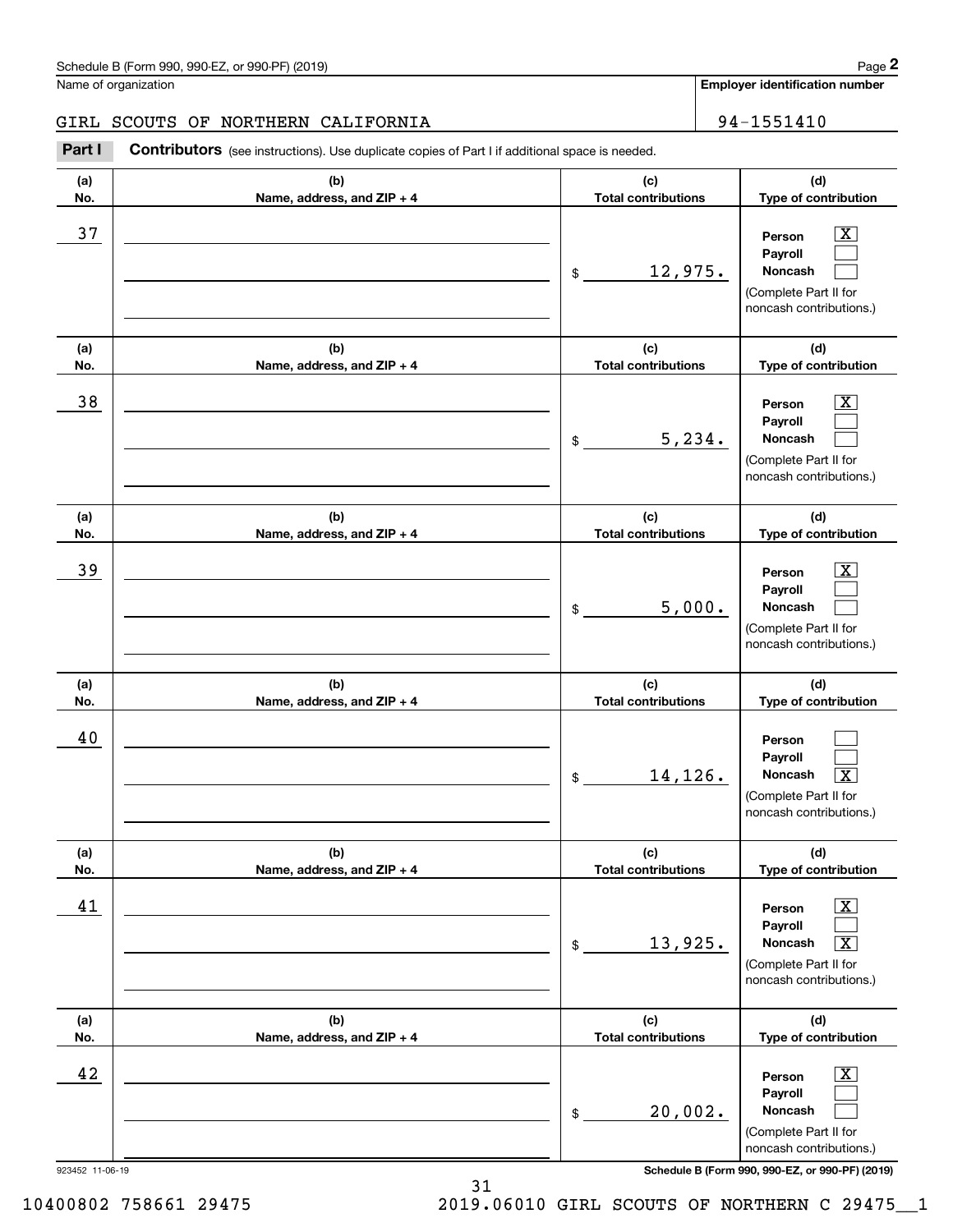# GIRL SCOUTS OF NORTHERN CALIFORNIA | 94-1551410

Chedule B (Form 990, 990-EZ, or 990-PF) (2019)<br> **2018 Columbusher SCOUTS OF NORTHERN CALIFORNIA**<br> **294-1551410**<br> **294-1551410**<br> **294-1551410** 

| (a)<br>No.      | (b)<br>Name, address, and ZIP + 4 | (c)<br><b>Total contributions</b>           | (d)<br>Type of contribution                                                                                                          |
|-----------------|-----------------------------------|---------------------------------------------|--------------------------------------------------------------------------------------------------------------------------------------|
| 43              |                                   | 35,868.<br>$\,$                             | $\overline{\text{X}}$<br>Person<br>Payroll<br>Noncash<br>$\overline{\texttt{X}}$<br>(Complete Part II for<br>noncash contributions.) |
| (a)<br>No.      | (b)<br>Name, address, and ZIP + 4 | (c)<br><b>Total contributions</b>           | (d)<br>Type of contribution                                                                                                          |
| 44              |                                   | 15,000.<br>$\,$                             | X,<br>Person<br>Payroll<br>Noncash<br>(Complete Part II for<br>noncash contributions.)                                               |
| (a)<br>No.      | (b)<br>Name, address, and ZIP + 4 | (c)<br><b>Total contributions</b>           | (d)<br>Type of contribution                                                                                                          |
| 45              |                                   | 10,000.<br>\$                               | X.<br>Person<br>Payroll<br>Noncash<br>(Complete Part II for<br>noncash contributions.)                                               |
| (a)<br>No.      | (b)<br>Name, address, and ZIP + 4 | (c)<br><b>Total contributions</b>           | (d)<br>Type of contribution                                                                                                          |
| 46              |                                   | 20,000.<br>\$                               | x<br>Person<br>Payroll<br>Noncash<br>(Complete Part II for<br>noncash contributions.)                                                |
| (a)<br>No.      | (b)<br>Name, address, and ZIP + 4 | (c)<br><b>Total contributions</b>           | (d)<br>Type of contribution                                                                                                          |
| 47              |                                   | 20,000.<br>\$                               | x<br>Person<br>Payroll<br>Noncash<br>(Complete Part II for<br>noncash contributions.)                                                |
| (a)             | (b)                               | (c)                                         | (d)                                                                                                                                  |
| No.<br>48       | Name, address, and ZIP + 4        | <b>Total contributions</b><br>10,000.<br>\$ | Type of contribution<br>x<br>Person<br>Payroll<br>Noncash<br>(Complete Part II for<br>noncash contributions.)                        |
| 923452 11-06-19 |                                   |                                             | Schedule B (Form 990, 990-EZ, or 990-PF) (2019)                                                                                      |

10400802 758661 29475 2019.06010 GIRL SCOUTS OF NORTHERN C 29475\_\_1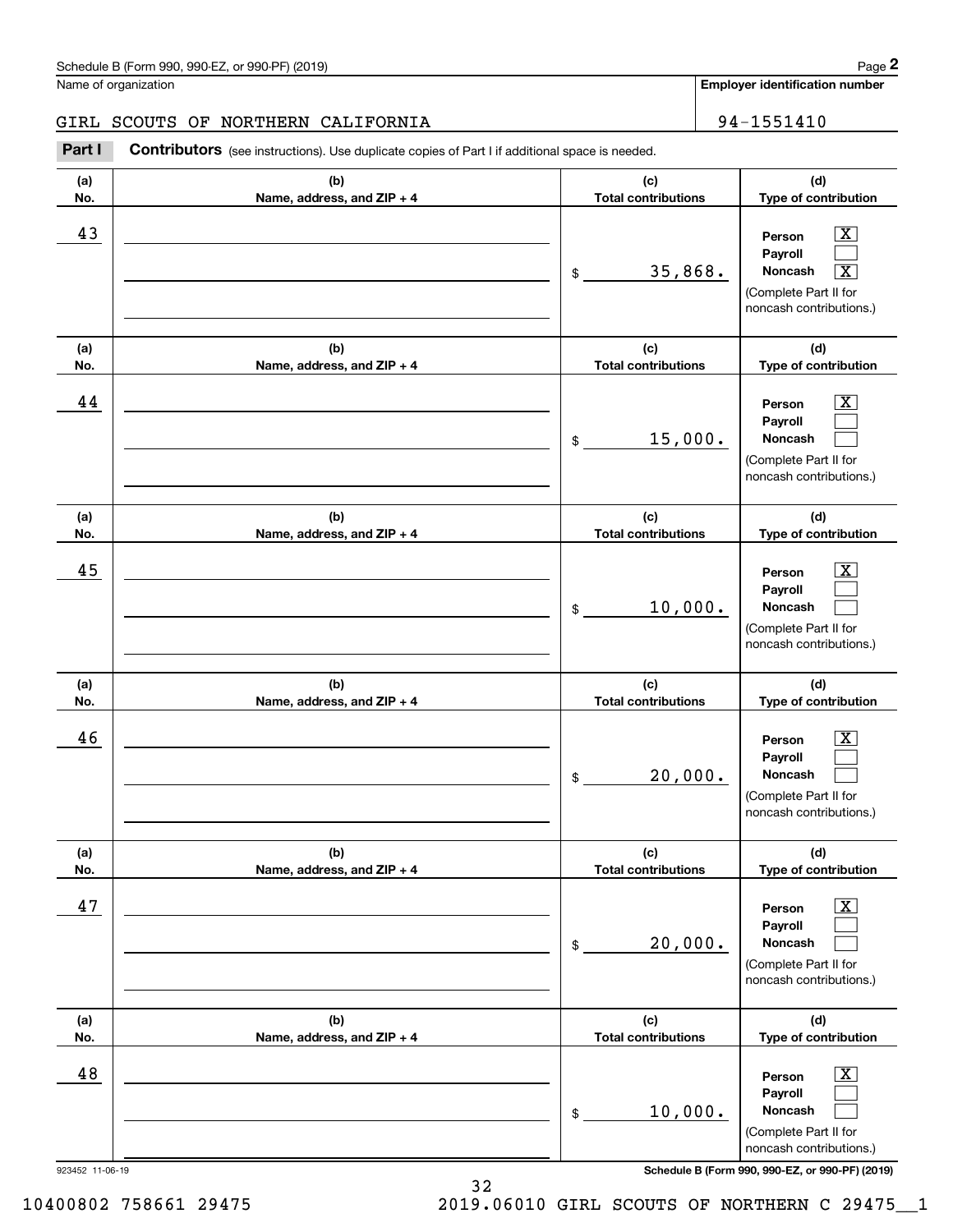# GIRL SCOUTS OF NORTHERN CALIFORNIA | 94-1551410

Chedule B (Form 990, 990-EZ, or 990-PF) (2019)<br> **2018 Columbusher SCOUTS OF NORTHERN CALIFORNIA**<br> **294-1551410**<br> **294-1551410**<br> **294-1551410** 

| (c)                               | (d)                                                                                                         |
|-----------------------------------|-------------------------------------------------------------------------------------------------------------|
| <b>Total contributions</b>        | Type of contribution                                                                                        |
| 5,000.<br>\$                      | $\overline{\text{X}}$<br>Person<br>Payroll<br>Noncash<br>(Complete Part II for<br>noncash contributions.)   |
| (c)<br><b>Total contributions</b> | (d)<br>Type of contribution                                                                                 |
| 6,027.<br>$\$$                    | Person<br>Payroll<br>$\overline{\texttt{x}}$<br>Noncash<br>(Complete Part II for<br>noncash contributions.) |
| (c)<br><b>Total contributions</b> | (d)<br>Type of contribution                                                                                 |
| 28,943.<br>\$                     | X<br>Person<br>Payroll<br>Noncash<br>(Complete Part II for<br>noncash contributions.)                       |
| (c)<br><b>Total contributions</b> | (d)<br>Type of contribution                                                                                 |
| 22,706.<br>\$                     | х<br>Person<br>Payroll<br>Noncash<br>(Complete Part II for<br>noncash contributions.)                       |
| (c)                               | (d)<br>Type of contribution                                                                                 |
| 9,623.<br>\$                      | x<br>Person<br>Payroll<br>Noncash<br>(Complete Part II for<br>noncash contributions.)                       |
| (c)                               | (d)<br>Type of contribution                                                                                 |
| 116,864.<br>$\$$                  | Х,<br>Person<br>Payroll<br>Noncash<br>(Complete Part II for<br>noncash contributions.)                      |
|                                   | <b>Total contributions</b><br><b>Total contributions</b><br>Schedule B (Form 990, 990-EZ, or 990-PF) (2019) |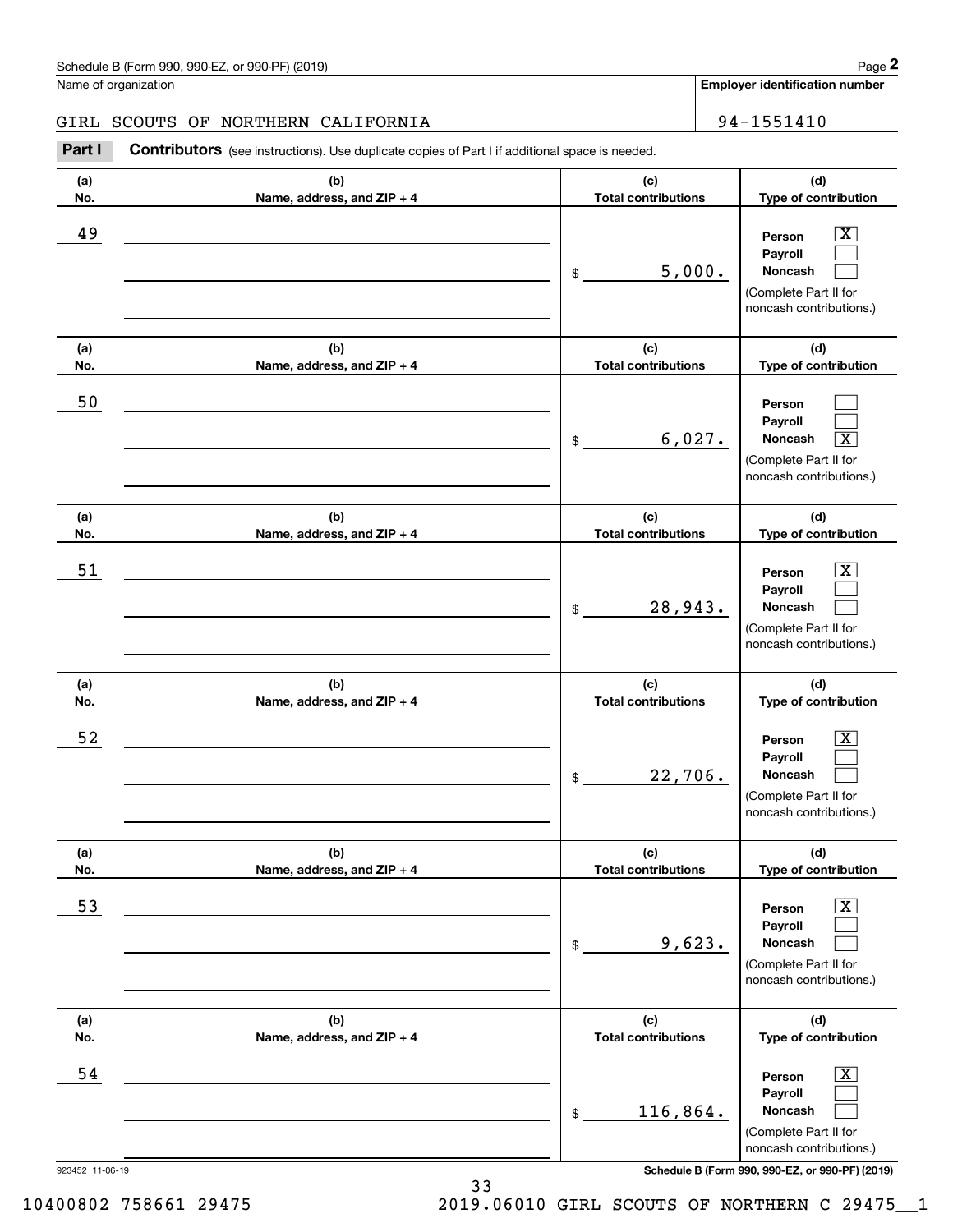# GIRL SCOUTS OF NORTHERN CALIFORNIA | 94-1551410

Chedule B (Form 990, 990-EZ, or 990-PF) (2019)<br> **2018 Columbusher SCOUTS OF NORTHERN CALIFORNIA**<br> **294-1551410**<br> **294-1551410**<br> **294-1551410** 

| (a)<br>No.            | (b)<br>Name, address, and ZIP + 4 | (c)<br><b>Total contributions</b> | (d)<br>Type of contribution                                                                                                                                  |  |
|-----------------------|-----------------------------------|-----------------------------------|--------------------------------------------------------------------------------------------------------------------------------------------------------------|--|
| 55                    |                                   | 20,000.<br>\$                     | $\overline{\text{X}}$<br>Person<br>Payroll<br>Noncash<br>(Complete Part II for<br>noncash contributions.)                                                    |  |
| (a)<br>No.            | (b)<br>Name, address, and ZIP + 4 | (c)<br><b>Total contributions</b> | (d)<br>Type of contribution                                                                                                                                  |  |
| 56                    |                                   | 9,100.<br>\$                      | $\overline{\text{X}}$<br>Person<br>Payroll<br>Noncash<br>(Complete Part II for<br>noncash contributions.)                                                    |  |
| (a)<br>No.            | (b)<br>Name, address, and ZIP + 4 | (c)<br><b>Total contributions</b> | (d)<br>Type of contribution                                                                                                                                  |  |
| 57                    |                                   | 6,000.<br>\$                      | $\overline{\text{X}}$<br>Person<br>Payroll<br><b>Noncash</b><br>(Complete Part II for<br>noncash contributions.)                                             |  |
| (a)<br>No.            | (b)<br>Name, address, and ZIP + 4 | (c)<br><b>Total contributions</b> | (d)<br>Type of contribution                                                                                                                                  |  |
| 58                    |                                   | 5,400.<br>\$                      | $\overline{\text{X}}$<br>Person<br>Payroll<br>Noncash<br>(Complete Part II for<br>noncash contributions.)                                                    |  |
| (a)<br>No.            | (b)<br>Name, address, and ZIP + 4 | (c)<br><b>Total contributions</b> | (d)<br>Type of contribution                                                                                                                                  |  |
| 59                    |                                   | 6,000.<br>\$                      | $\overline{\text{X}}$<br>Person<br>Payroll<br>Noncash<br>(Complete Part II for<br>noncash contributions.)                                                    |  |
| (a)<br>No.            | (b)<br>Name, address, and ZIP + 4 | (c)<br><b>Total contributions</b> | (d)<br>Type of contribution                                                                                                                                  |  |
| 60<br>923452 11-06-19 |                                   | 7,500.<br>\$                      | $\overline{\text{X}}$<br>Person<br>Payroll<br>Noncash<br>(Complete Part II for<br>noncash contributions.)<br>Schedule B (Form 990, 990-EZ, or 990-PF) (2019) |  |
|                       |                                   |                                   |                                                                                                                                                              |  |

10400802 758661 29475 2019.06010 GIRL SCOUTS OF NORTHERN C 29475\_\_1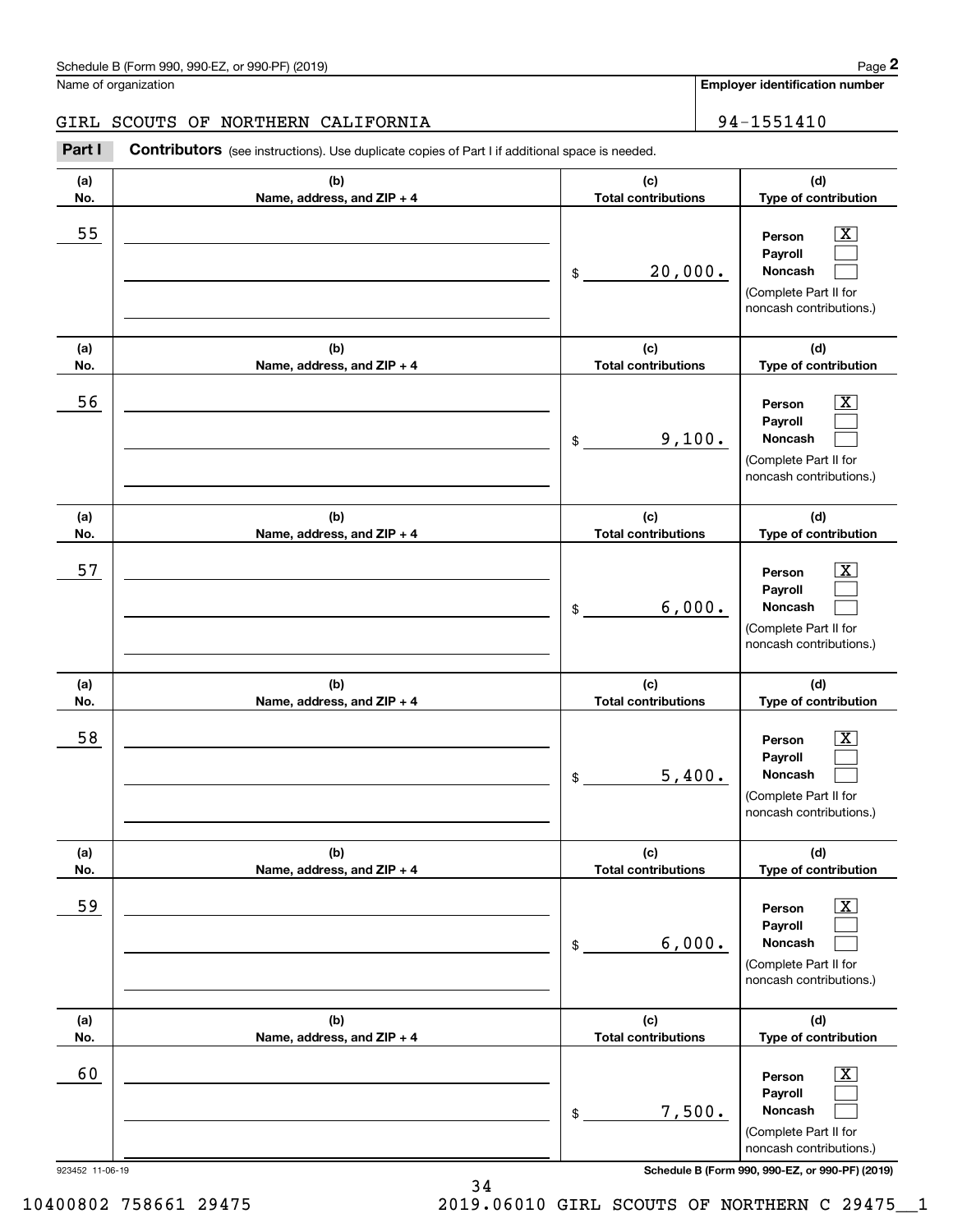# GIRL SCOUTS OF NORTHERN CALIFORNIA | 94-1551410

Chedule B (Form 990, 990-EZ, or 990-PF) (2019)<br> **2018 Columbusher SCOUTS OF NORTHERN CALIFORNIA**<br> **294-1551410**<br> **294-1551410**<br> **294-1551410** 

| 923452 11-06-19 |                                   |                                   | Schedule B (Form 990, 990-EZ, or 990-PF) (2019)                                                             |
|-----------------|-----------------------------------|-----------------------------------|-------------------------------------------------------------------------------------------------------------|
|                 |                                   |                                   | (Complete Part II for<br>noncash contributions.)                                                            |
| 66              |                                   | 5,101.<br>\$                      | Person<br>Payroll<br>Noncash<br>$\overline{\texttt{x}}$                                                     |
| No.             | Name, address, and ZIP + 4        | <b>Total contributions</b>        | Type of contribution                                                                                        |
| (a)             | (b)                               | (c)                               | (Complete Part II for<br>noncash contributions.)<br>(d)                                                     |
| 65              |                                   | 24,871.<br>\$                     | Person<br>Payroll<br>Noncash<br>$\overline{\texttt{x}}$                                                     |
| (a)<br>No.      | (b)<br>Name, address, and ZIP + 4 | (c)<br><b>Total contributions</b> | (d)<br>Type of contribution                                                                                 |
| 64              |                                   | 5,000.<br>\$                      | x<br>Person<br>Payroll<br>Noncash<br>(Complete Part II for<br>noncash contributions.)                       |
| (a)<br>No.      | (b)<br>Name, address, and ZIP + 4 | (c)<br><b>Total contributions</b> | (d)<br>Type of contribution                                                                                 |
| 63              |                                   | 15,000.<br>\$                     | x<br>Person<br>Payroll<br>Noncash<br>(Complete Part II for<br>noncash contributions.)                       |
| (a)<br>No.      | (b)<br>Name, address, and ZIP + 4 | (c)<br><b>Total contributions</b> | (d)<br>Type of contribution                                                                                 |
| 62              |                                   | 5,500.<br>\$                      | $\overline{\textbf{x}}$<br>Person<br>Payroll<br>Noncash<br>(Complete Part II for<br>noncash contributions.) |
| (a)<br>No.      | (b)<br>Name, address, and ZIP + 4 | (c)<br><b>Total contributions</b> | (d)<br>Type of contribution                                                                                 |
| 61              |                                   | 5,000.<br>\$                      | $\overline{\texttt{X}}$<br>Person<br>Payroll<br>Noncash<br>(Complete Part II for<br>noncash contributions.) |
| (a)<br>No.      | (b)<br>Name, address, and ZIP + 4 | (c)<br><b>Total contributions</b> | (d)<br>Type of contribution                                                                                 |
|                 |                                   |                                   |                                                                                                             |

10400802 758661 29475 2019.06010 GIRL SCOUTS OF NORTHERN C 29475\_\_1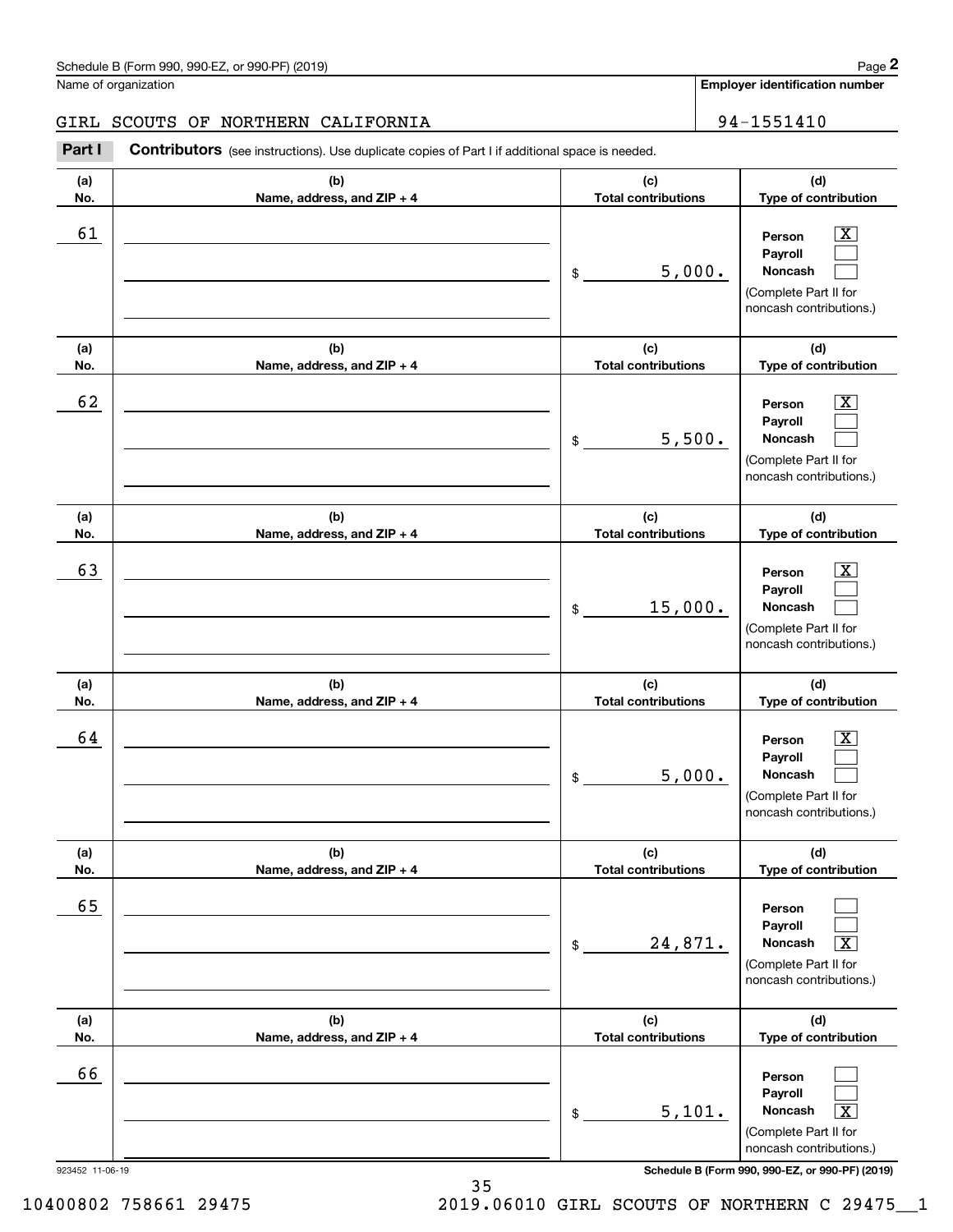# GIRL SCOUTS OF NORTHERN CALIFORNIA | 94-1551410

Chedule B (Form 990, 990-EZ, or 990-PF) (2019)<br> **2018 Columbusher SCOUTS OF NORTHERN CALIFORNIA**<br> **294-1551410**<br> **294-1551410**<br> **294-1551410** 

| (a)<br>No.      | (b)<br>Name, address, and ZIP + 4 | (c)<br><b>Total contributions</b> | (d)<br>Type of contribution                                                                                        |
|-----------------|-----------------------------------|-----------------------------------|--------------------------------------------------------------------------------------------------------------------|
| 67              |                                   | 75,000.<br>\$                     | $\overline{\texttt{x}}$<br>Person<br>Payroll<br><b>Noncash</b><br>(Complete Part II for<br>noncash contributions.) |
| (a)<br>No.      | (b)<br>Name, address, and ZIP + 4 | (c)<br><b>Total contributions</b> | (d)<br>Type of contribution                                                                                        |
|                 |                                   | \$                                | Person<br>Payroll<br>Noncash<br>(Complete Part II for<br>noncash contributions.)                                   |
| (a)<br>No.      | (b)<br>Name, address, and ZIP + 4 | (c)<br><b>Total contributions</b> | (d)<br>Type of contribution                                                                                        |
|                 |                                   | \$                                | Person<br>Payroll<br>Noncash<br>(Complete Part II for<br>noncash contributions.)                                   |
| (a)<br>No.      | (b)<br>Name, address, and ZIP + 4 | (c)<br><b>Total contributions</b> | (d)<br>Type of contribution                                                                                        |
|                 |                                   | \$                                | Person<br>Payroll<br>Noncash<br>(Complete Part II for<br>noncash contributions.)                                   |
| (a)<br>No.      | (b)<br>Name, address, and ZIP + 4 | (c)<br><b>Total contributions</b> | (d)<br>Type of contribution                                                                                        |
|                 |                                   | \$                                | Person<br>Payroll<br>Noncash<br>(Complete Part II for<br>noncash contributions.)                                   |
| (a)<br>No.      | (b)<br>Name, address, and ZIP + 4 | (c)<br><b>Total contributions</b> | (d)<br>Type of contribution                                                                                        |
|                 |                                   | \$                                | Person<br>Payroll<br>Noncash<br>(Complete Part II for<br>noncash contributions.)                                   |
| 923452 11-06-19 |                                   |                                   | Schedule B (Form 990, 990-EZ, or 990-PF) (2019)                                                                    |

10400802 758661 29475 2019.06010 GIRL SCOUTS OF NORTHERN C 29475\_\_1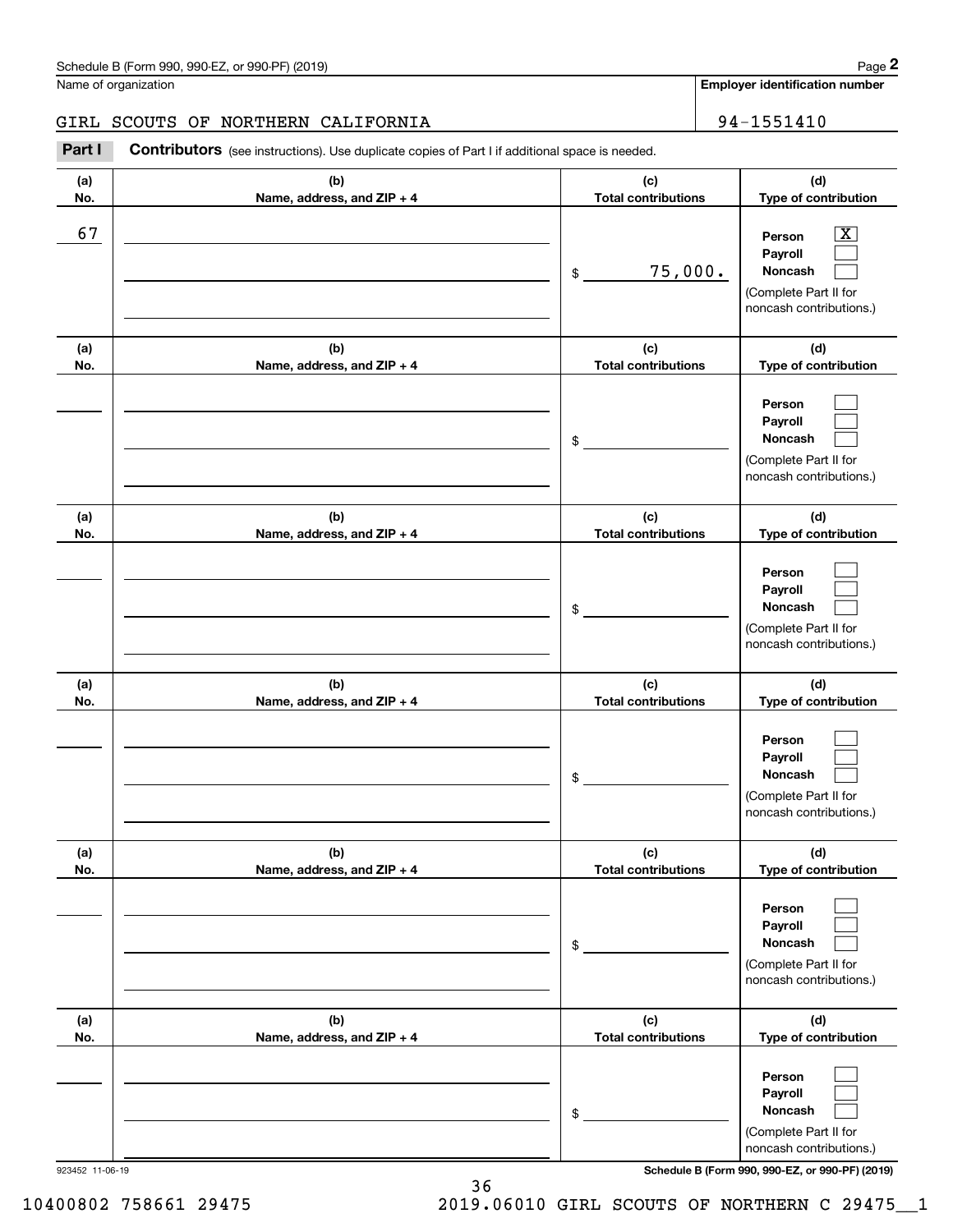GIRL SCOUTS OF NORTHERN CALIFORNIA | 94-1551410

Chedule B (Form 990, 990-EZ, or 990-PF) (2019)<br> **3Page 3** anne of organization<br> **3Part II** SCOUTS OF NORTHERN CALIFORNIA<br> **194-1551410**<br> **194-1551410** 

| (a)<br>No.<br>from<br>Part I | (b)<br>Description of noncash property given           | (c)<br>FMV (or estimate)<br>(See instructions.) | (d)<br>Date received                            |
|------------------------------|--------------------------------------------------------|-------------------------------------------------|-------------------------------------------------|
|                              | CHICO CENTER BUILDING                                  |                                                 |                                                 |
| 25                           |                                                        |                                                 |                                                 |
|                              |                                                        | 41,935.<br>$\frac{1}{2}$                        | 10/30/19                                        |
| (a)<br>No.<br>from<br>Part I | (b)<br>Description of noncash property given           | (c)<br>FMV (or estimate)<br>(See instructions.) | (d)<br>Date received                            |
|                              | 4 SHARES OF AMAZON.COM INC. STOCK                      |                                                 |                                                 |
| 40                           |                                                        |                                                 |                                                 |
|                              |                                                        | 14,126.<br>$\frac{1}{2}$                        | 09/03/20                                        |
| (a)<br>No.<br>from<br>Part I | (b)<br>Description of noncash property given           | (c)<br>FMV (or estimate)<br>(See instructions.) | (d)<br>Date received                            |
|                              | BACKPACKING EQUIPMENT                                  |                                                 |                                                 |
| 41                           |                                                        |                                                 |                                                 |
|                              |                                                        | 150.<br>$\mathsf{\$}$                           | 09/11/20                                        |
|                              |                                                        |                                                 |                                                 |
| (a)<br>No.<br>from<br>Part I | (b)<br>Description of noncash property given           | (c)<br>FMV (or estimate)<br>(See instructions.) | (d)<br>Date received                            |
|                              | 320 SHARES OF STATE STR CORP STOCK & 384 SHARES OF SEI |                                                 |                                                 |
| 43                           | INVESTMENT STOCK                                       |                                                 |                                                 |
|                              |                                                        | 30,868.<br>\$                                   | 09/08/20                                        |
| (a)<br>No.<br>from<br>Part I | (b)<br>Description of noncash property given           | (c)<br>FMV (or estimate)<br>(See instructions.) | (d)<br>Date received                            |
|                              | 61 FIRST AID KITS AND EMERGENCY WATER                  |                                                 |                                                 |
| 50                           |                                                        |                                                 |                                                 |
|                              |                                                        | 6,027.<br>\$                                    | 11/20/19                                        |
| (a)                          |                                                        | (c)                                             |                                                 |
| No.<br>from                  | (b)                                                    | FMV (or estimate)                               | (d)                                             |
| Part I                       | Description of noncash property given                  | (See instructions.)                             | Date received                                   |
|                              | 310 SHARES OF SIMPSON MANUFACTURING INC. STOCK         |                                                 |                                                 |
| 65                           |                                                        |                                                 |                                                 |
|                              |                                                        | 24,871.<br>\$                                   | 12/31/19                                        |
| 923453 11-06-19              |                                                        |                                                 | Schedule B (Form 990, 990-EZ, or 990-PF) (2019) |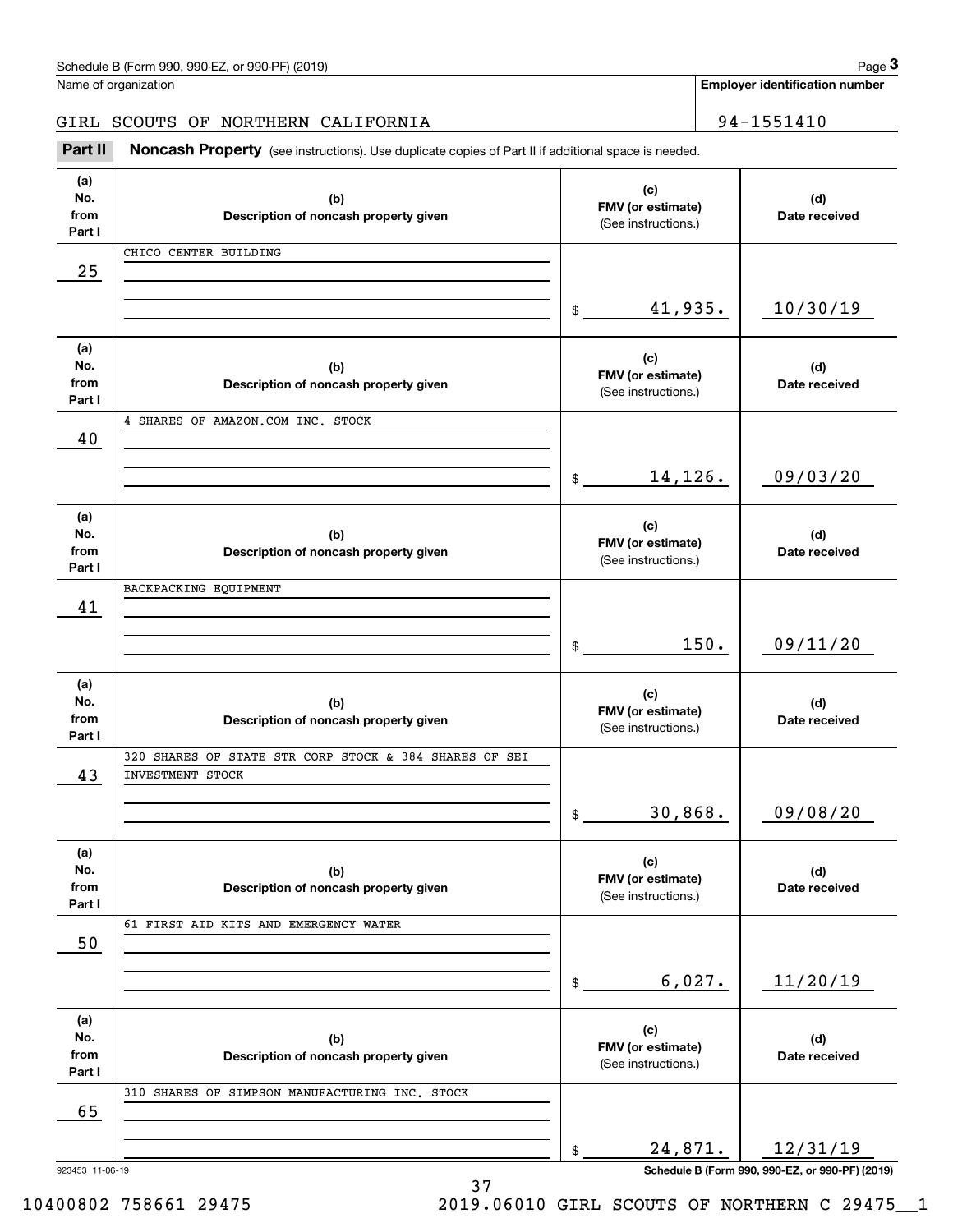# GIRL SCOUTS OF NORTHERN CALIFORNIA | 94-1551410

Chedule B (Form 990, 990-EZ, or 990-PF) (2019)<br> **3Page 3** anne of organization<br> **3Part II** SCOUTS OF NORTHERN CALIFORNIA<br> **194-1551410**<br> **194-1551410** 

| (a)<br>No.<br>from<br>Part I | (b)<br>Description of noncash property given     | (c)<br>FMV (or estimate)<br>(See instructions.) | (d)<br>Date received                            |
|------------------------------|--------------------------------------------------|-------------------------------------------------|-------------------------------------------------|
| 66                           | 180 SHARES OF ENTERPRISE PRODUCTS PARTNERS STOCK |                                                 |                                                 |
|                              |                                                  |                                                 |                                                 |
|                              |                                                  | 5,101.<br>$\frac{1}{2}$                         | 12/24/19                                        |
| (a)<br>No.<br>from<br>Part I | (b)<br>Description of noncash property given     | (c)<br>FMV (or estimate)<br>(See instructions.) | (d)<br>Date received                            |
|                              |                                                  |                                                 |                                                 |
|                              |                                                  |                                                 |                                                 |
|                              |                                                  | $$\overbrace{\hspace{2.5cm}}$                   |                                                 |
| (a)<br>No.<br>from<br>Part I | (b)<br>Description of noncash property given     | (c)<br>FMV (or estimate)<br>(See instructions.) | (d)<br>Date received                            |
|                              |                                                  |                                                 |                                                 |
|                              |                                                  |                                                 |                                                 |
|                              |                                                  | $$\overbrace{\hspace{2.5cm}}$                   |                                                 |
| (a)<br>No.<br>from<br>Part I | (b)<br>Description of noncash property given     | (c)<br>FMV (or estimate)<br>(See instructions.) | (d)<br>Date received                            |
|                              |                                                  |                                                 |                                                 |
|                              |                                                  |                                                 |                                                 |
|                              |                                                  | $$_$                                            |                                                 |
| (a)<br>No.<br>from<br>Part I | (b)<br>Description of noncash property given     | (c)<br>FMV (or estimate)<br>(See instructions.) | (d)<br>Date received                            |
|                              |                                                  |                                                 |                                                 |
|                              |                                                  |                                                 |                                                 |
|                              |                                                  | $$\mathbb{S}$$                                  |                                                 |
| (a)<br>No.<br>from<br>Part I | (b)<br>Description of noncash property given     | (c)<br>FMV (or estimate)<br>(See instructions.) | (d)<br>Date received                            |
|                              |                                                  |                                                 |                                                 |
|                              |                                                  |                                                 |                                                 |
| 923453 11-06-19              |                                                  | \$                                              | Schedule B (Form 990, 990-EZ, or 990-PF) (2019) |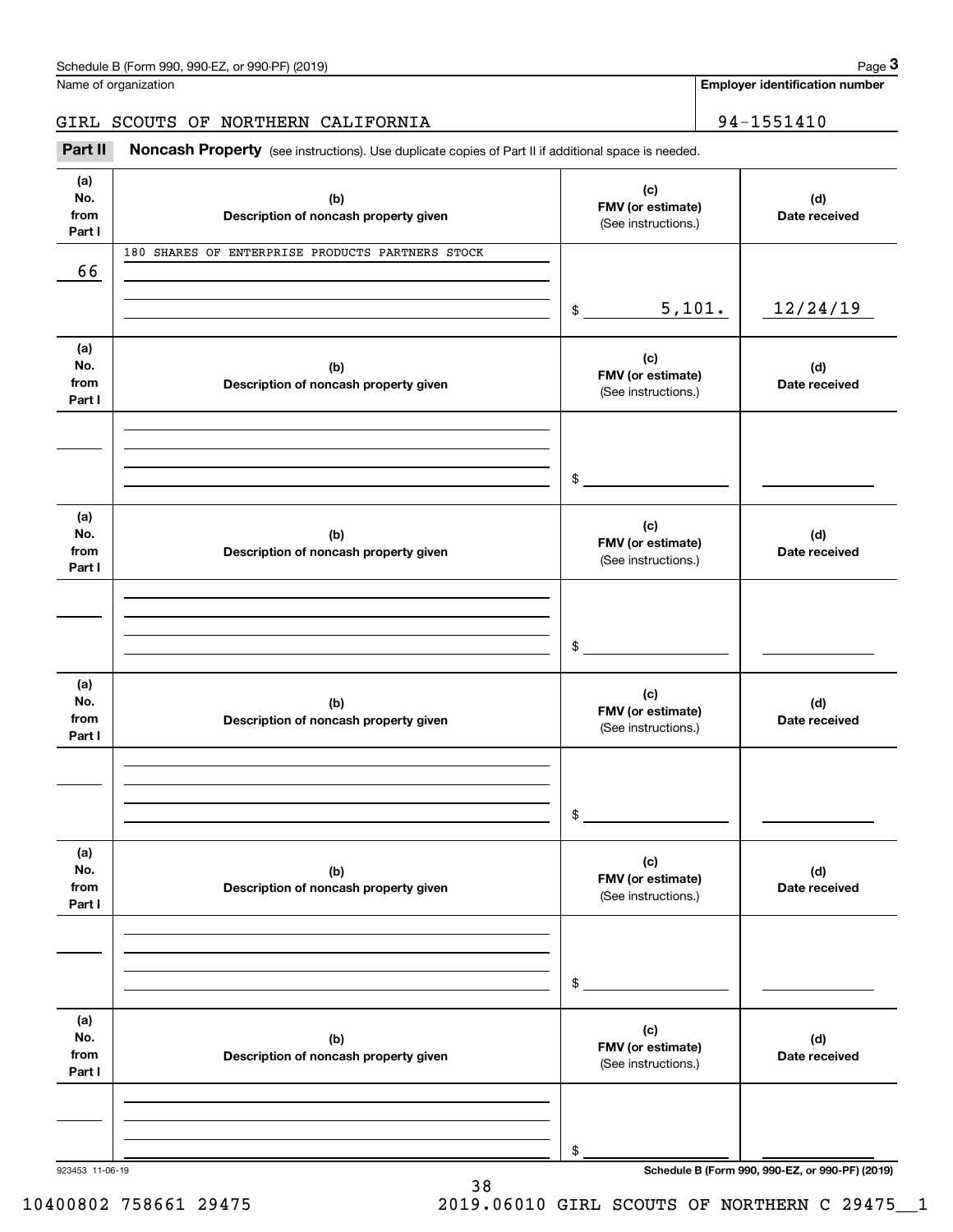|                           | Schedule B (Form 990, 990-EZ, or 990-PF) (2019)                                                                                                                                                                                                                                                                                                                     |                      | Page 4                                                                                                                                                         |  |  |
|---------------------------|---------------------------------------------------------------------------------------------------------------------------------------------------------------------------------------------------------------------------------------------------------------------------------------------------------------------------------------------------------------------|----------------------|----------------------------------------------------------------------------------------------------------------------------------------------------------------|--|--|
| Name of organization      |                                                                                                                                                                                                                                                                                                                                                                     |                      | <b>Employer identification number</b>                                                                                                                          |  |  |
|                           | GIRL SCOUTS OF NORTHERN CALIFORNIA                                                                                                                                                                                                                                                                                                                                  |                      | 94-1551410                                                                                                                                                     |  |  |
| <b>Part III</b>           | from any one contributor. Complete columns (a) through (e) and the following line entry. For organizations<br>completing Part III, enter the total of exclusively religious, charitable, etc., contributions of $$1,000$ or less for the year. (Enter this info. once.) $\blacktriangleright$ \$<br>Use duplicate copies of Part III if additional space is needed. |                      | Exclusively religious, charitable, etc., contributions to organizations described in section 501(c)(7), (8), or (10) that total more than \$1,000 for the year |  |  |
| (a) No.<br>from           |                                                                                                                                                                                                                                                                                                                                                                     |                      |                                                                                                                                                                |  |  |
| Part I                    | (b) Purpose of gift                                                                                                                                                                                                                                                                                                                                                 | (c) Use of gift      | (d) Description of how gift is held                                                                                                                            |  |  |
|                           |                                                                                                                                                                                                                                                                                                                                                                     | (e) Transfer of gift |                                                                                                                                                                |  |  |
|                           | Transferee's name, address, and ZIP + 4                                                                                                                                                                                                                                                                                                                             |                      | Relationship of transferor to transferee                                                                                                                       |  |  |
| (a) No.<br>from<br>Part I | (b) Purpose of gift                                                                                                                                                                                                                                                                                                                                                 | (c) Use of gift      | (d) Description of how gift is held                                                                                                                            |  |  |
|                           |                                                                                                                                                                                                                                                                                                                                                                     |                      |                                                                                                                                                                |  |  |
|                           | (e) Transfer of gift                                                                                                                                                                                                                                                                                                                                                |                      |                                                                                                                                                                |  |  |
|                           | Transferee's name, address, and ZIP + 4                                                                                                                                                                                                                                                                                                                             |                      | Relationship of transferor to transferee                                                                                                                       |  |  |
|                           |                                                                                                                                                                                                                                                                                                                                                                     |                      |                                                                                                                                                                |  |  |
| (a) No.<br>from<br>Part I | (b) Purpose of gift                                                                                                                                                                                                                                                                                                                                                 | (c) Use of gift      | (d) Description of how gift is held                                                                                                                            |  |  |
|                           |                                                                                                                                                                                                                                                                                                                                                                     |                      |                                                                                                                                                                |  |  |
|                           | (e) Transfer of gift                                                                                                                                                                                                                                                                                                                                                |                      |                                                                                                                                                                |  |  |
|                           | Transferee's name, address, and $ZIP + 4$                                                                                                                                                                                                                                                                                                                           |                      | Relationship of transferor to transferee                                                                                                                       |  |  |
|                           |                                                                                                                                                                                                                                                                                                                                                                     |                      |                                                                                                                                                                |  |  |
| (a) No.<br>from<br>Part I | (b) Purpose of gift                                                                                                                                                                                                                                                                                                                                                 | (c) Use of gift      | (d) Description of how gift is held                                                                                                                            |  |  |
|                           |                                                                                                                                                                                                                                                                                                                                                                     |                      |                                                                                                                                                                |  |  |
|                           |                                                                                                                                                                                                                                                                                                                                                                     | (e) Transfer of gift |                                                                                                                                                                |  |  |
|                           | Transferee's name, address, and ZIP + 4                                                                                                                                                                                                                                                                                                                             |                      | Relationship of transferor to transferee                                                                                                                       |  |  |
|                           |                                                                                                                                                                                                                                                                                                                                                                     |                      |                                                                                                                                                                |  |  |

39

**Schedule B (Form 990, 990-EZ, or 990-PF) (2019)**

10400802 758661 29475 2019.06010 GIRL SCOUTS OF NORTHERN C 29475\_\_1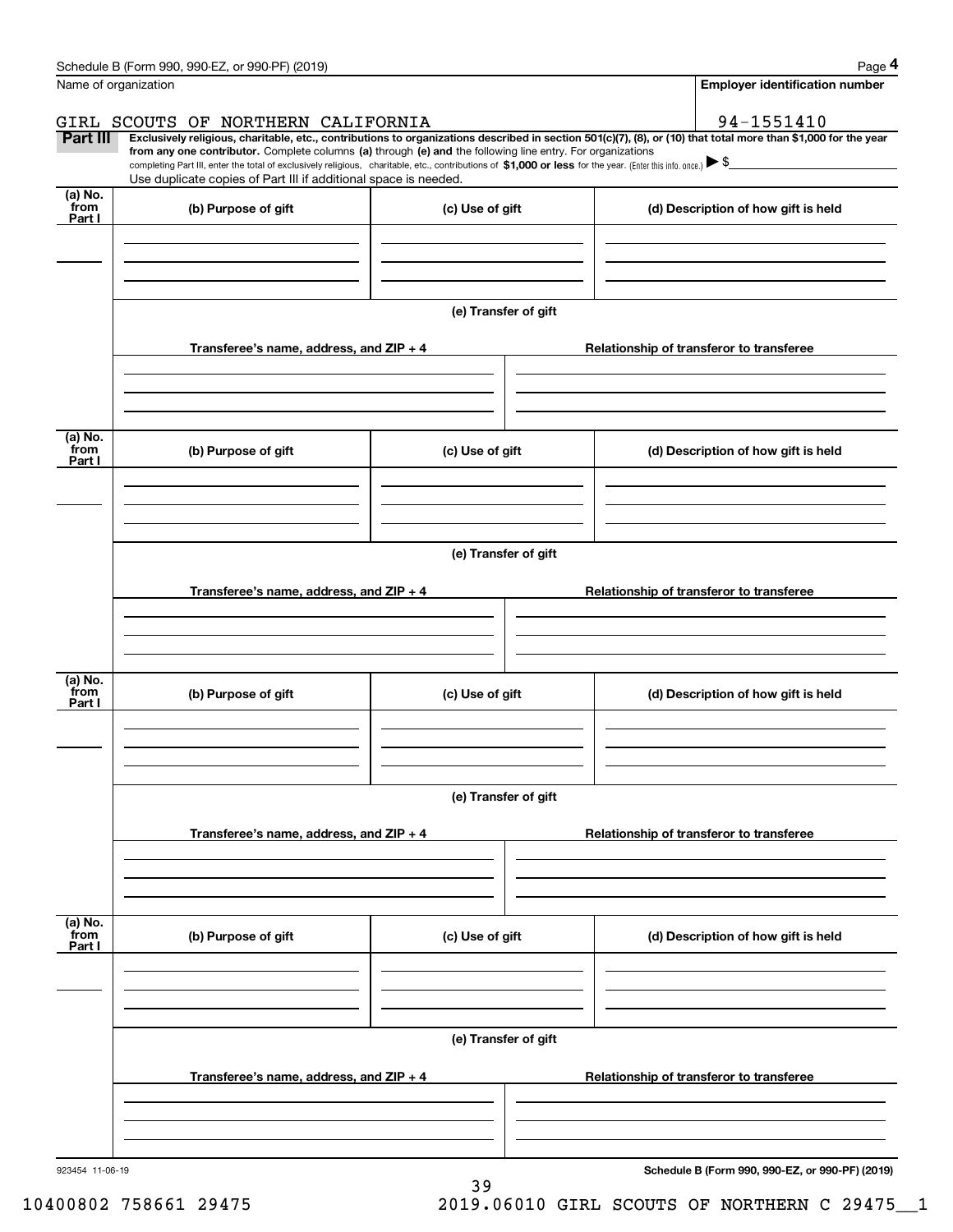| <b>SCHEDULE D</b> |
|-------------------|
|-------------------|

| (Form 990) |  |
|------------|--|
|------------|--|

# **SCHEDULE D Supplemental Financial Statements**

(Form 990)<br>
Pepartment of the Treasury<br>
Department of the Treasury<br>
Department of the Treasury<br>
Department of the Treasury<br> **Co to www.irs.gov/Form990 for instructions and the latest information.**<br> **Co to www.irs.gov/Form9** 



Department of the Treasury Internal Revenue Service

| ►Go to www.irs.gov/Form990 for instructions and the latest informa |  |  |  |
|--------------------------------------------------------------------|--|--|--|
|                                                                    |  |  |  |

|         | Name of the organization                                                                                                                       |                         | <b>Employer identification number</b>              |    |
|---------|------------------------------------------------------------------------------------------------------------------------------------------------|-------------------------|----------------------------------------------------|----|
|         | GIRL SCOUTS OF NORTHERN CALIFORNIA                                                                                                             |                         | 94-1551410                                         |    |
| Part I  | Organizations Maintaining Donor Advised Funds or Other Similar Funds or Accounts. Complete if the                                              |                         |                                                    |    |
|         | organization answered "Yes" on Form 990, Part IV, line 6.                                                                                      |                         |                                                    |    |
|         |                                                                                                                                                | (a) Donor advised funds | (b) Funds and other accounts                       |    |
| 1       |                                                                                                                                                |                         |                                                    |    |
| 2       | Aggregate value of contributions to (during year)                                                                                              |                         |                                                    |    |
| з       | Aggregate value of grants from (during year)                                                                                                   |                         |                                                    |    |
| 4       |                                                                                                                                                |                         |                                                    |    |
| 5       | Did the organization inform all donors and donor advisors in writing that the assets held in donor advised funds                               |                         |                                                    |    |
|         |                                                                                                                                                |                         | Yes                                                | No |
| 6       | Did the organization inform all grantees, donors, and donor advisors in writing that grant funds can be used only                              |                         |                                                    |    |
|         | for charitable purposes and not for the benefit of the donor or donor advisor, or for any other purpose conferring                             |                         |                                                    |    |
| Part II | impermissible private benefit?                                                                                                                 |                         | Yes                                                | No |
|         | Conservation Easements. Complete if the organization answered "Yes" on Form 990, Part IV, line 7.                                              |                         |                                                    |    |
| 1.      | Purpose(s) of conservation easements held by the organization (check all that apply).                                                          |                         |                                                    |    |
|         | Preservation of land for public use (for example, recreation or education)                                                                     |                         | Preservation of a historically important land area |    |
|         | Protection of natural habitat                                                                                                                  |                         | Preservation of a certified historic structure     |    |
|         | Preservation of open space                                                                                                                     |                         |                                                    |    |
| 2       | Complete lines 2a through 2d if the organization held a qualified conservation contribution in the form of a conservation easement on the last |                         |                                                    |    |
|         | day of the tax year.                                                                                                                           |                         | Held at the End of the Tax Year                    |    |
| a       |                                                                                                                                                |                         | 2a                                                 |    |
| b       | Total acreage restricted by conservation easements                                                                                             |                         | 2 <sub>b</sub>                                     |    |
| с       |                                                                                                                                                |                         | 2c                                                 |    |
|         | d Number of conservation easements included in (c) acquired after 7/25/06, and not on a historic structure                                     |                         |                                                    |    |
|         |                                                                                                                                                |                         | 2d                                                 |    |
| 3       | Number of conservation easements modified, transferred, released, extinguished, or terminated by the organization during the tax               |                         |                                                    |    |
|         | $year \blacktriangleright$                                                                                                                     |                         |                                                    |    |
| 4       | Number of states where property subject to conservation easement is located >                                                                  |                         |                                                    |    |
| 5       | Does the organization have a written policy regarding the periodic monitoring, inspection, handling of                                         |                         |                                                    |    |
|         | violations, and enforcement of the conservation easements it holds?                                                                            |                         | Yes                                                | No |
| 6       | Staff and volunteer hours devoted to monitoring, inspecting, handling of violations, and enforcing conservation easements during the year      |                         |                                                    |    |
|         |                                                                                                                                                |                         |                                                    |    |
| 7       | Amount of expenses incurred in monitoring, inspecting, handling of violations, and enforcing conservation easements during the year            |                         |                                                    |    |
|         | $\blacktriangleright$ \$                                                                                                                       |                         |                                                    |    |
| 8       | Does each conservation easement reported on line 2(d) above satisfy the requirements of section 170(h)(4)(B)(i)                                |                         |                                                    |    |
|         |                                                                                                                                                |                         | Yes                                                | No |
|         | In Part XIII, describe how the organization reports conservation easements in its revenue and expense statement and                            |                         |                                                    |    |
|         | balance sheet, and include, if applicable, the text of the footnote to the organization's financial statements that describes the              |                         |                                                    |    |
|         | organization's accounting for conservation easements.                                                                                          |                         |                                                    |    |
|         | Organizations Maintaining Collections of Art, Historical Treasures, or Other Similar Assets.<br>Part III                                       |                         |                                                    |    |
|         | Complete if the organization answered "Yes" on Form 990, Part IV, line 8.                                                                      |                         |                                                    |    |
|         | 1a If the organization elected, as permitted under FASB ASC 958, not to report in its revenue statement and balance sheet works                |                         |                                                    |    |
|         | of art, historical treasures, or other similar assets held for public exhibition, education, or research in furtherance of public              |                         |                                                    |    |
|         | service, provide in Part XIII the text of the footnote to its financial statements that describes these items.                                 |                         |                                                    |    |
|         | <b>b</b> If the organization elected, as permitted under FASB ASC 958, to report in its revenue statement and balance sheet works of           |                         |                                                    |    |
|         | art, historical treasures, or other similar assets held for public exhibition, education, or research in furtherance of public service,        |                         |                                                    |    |
|         | provide the following amounts relating to these items:                                                                                         |                         |                                                    |    |
|         | Revenue included on Form 990, Part VIII, line 1 manual content content content in the content of the set of th                                 |                         | \$                                                 |    |
|         | (ii) Assets included in Form 990, Part X                                                                                                       |                         | - \$                                               |    |
| 2       | If the organization received or held works of art, historical treasures, or other similar assets for financial gain, provide                   |                         |                                                    |    |
|         | the following amounts required to be reported under FASB ASC 958 relating to these items:                                                      |                         |                                                    |    |
|         |                                                                                                                                                |                         | -\$                                                |    |
|         | <b>b</b> Assets included in Form 990, Part X                                                                                                   |                         | $\blacktriangleright$ s                            |    |
|         | LHA For Paperwork Reduction Act Notice, see the Instructions for Form 990.                                                                     |                         | Schedule D (Form 990) 2019                         |    |
|         | 932051 10-02-19                                                                                                                                |                         |                                                    |    |
|         |                                                                                                                                                | 40                      |                                                    |    |

10400802 758661 29475 2019.06010 GIRL SCOUTS OF NORTHERN C 29475\_\_1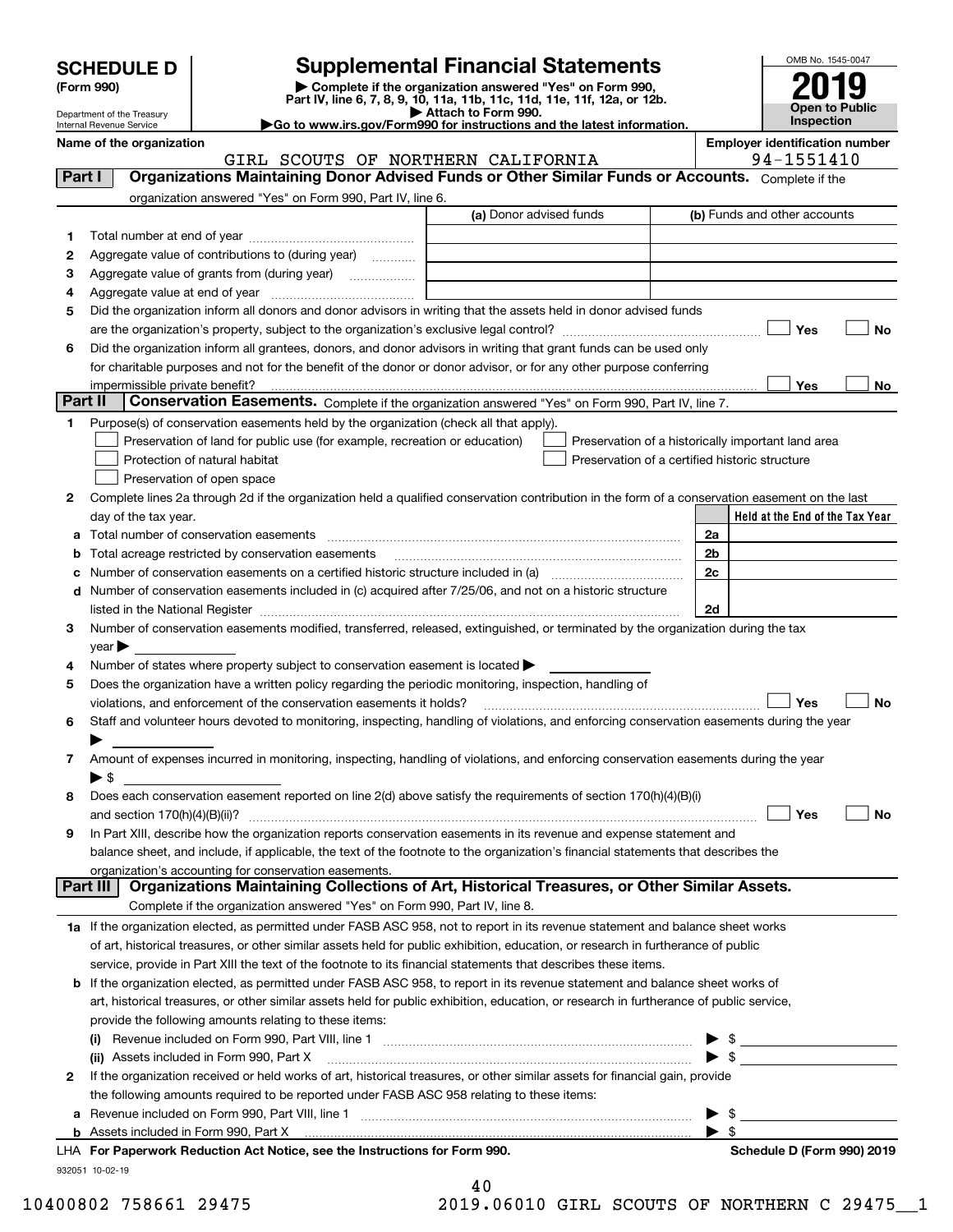|          | Schedule D (Form 990) 2019                                                                                                                                                                                                     | GIRL SCOUTS OF NORTHERN CALIFORNIA |                |                                                                                                                                                                                                                                |            |                 | 94-1551410                 |                    |                             |                       | Page 2            |
|----------|--------------------------------------------------------------------------------------------------------------------------------------------------------------------------------------------------------------------------------|------------------------------------|----------------|--------------------------------------------------------------------------------------------------------------------------------------------------------------------------------------------------------------------------------|------------|-----------------|----------------------------|--------------------|-----------------------------|-----------------------|-------------------|
| Part III | Organizations Maintaining Collections of Art, Historical Treasures, or Other Similar Assets (continued)                                                                                                                        |                                    |                |                                                                                                                                                                                                                                |            |                 |                            |                    |                             |                       |                   |
| 3        | Using the organization's acquisition, accession, and other records, check any of the following that make significant use of its                                                                                                |                                    |                |                                                                                                                                                                                                                                |            |                 |                            |                    |                             |                       |                   |
|          | collection items (check all that apply):                                                                                                                                                                                       |                                    |                |                                                                                                                                                                                                                                |            |                 |                            |                    |                             |                       |                   |
| а        | Public exhibition                                                                                                                                                                                                              | d                                  |                | Loan or exchange program                                                                                                                                                                                                       |            |                 |                            |                    |                             |                       |                   |
| b        | Scholarly research                                                                                                                                                                                                             | e                                  |                | Other and the control of the control of the control of the control of the control of the control of the control of the control of the control of the control of the control of the control of the control of the control of th |            |                 |                            |                    |                             |                       |                   |
| C        | Preservation for future generations                                                                                                                                                                                            |                                    |                |                                                                                                                                                                                                                                |            |                 |                            |                    |                             |                       |                   |
| 4        | Provide a description of the organization's collections and explain how they further the organization's exempt purpose in Part XIII.                                                                                           |                                    |                |                                                                                                                                                                                                                                |            |                 |                            |                    |                             |                       |                   |
| 5        | During the year, did the organization solicit or receive donations of art, historical treasures, or other similar assets                                                                                                       |                                    |                |                                                                                                                                                                                                                                |            |                 |                            |                    |                             |                       |                   |
|          |                                                                                                                                                                                                                                |                                    |                |                                                                                                                                                                                                                                |            |                 |                            |                    | Yes                         |                       | No                |
|          | Part IV<br>Escrow and Custodial Arrangements. Complete if the organization answered "Yes" on Form 990, Part IV, line 9, or                                                                                                     |                                    |                |                                                                                                                                                                                                                                |            |                 |                            |                    |                             |                       |                   |
|          | reported an amount on Form 990, Part X, line 21.                                                                                                                                                                               |                                    |                |                                                                                                                                                                                                                                |            |                 |                            |                    |                             |                       |                   |
|          | 1a Is the organization an agent, trustee, custodian or other intermediary for contributions or other assets not included                                                                                                       |                                    |                |                                                                                                                                                                                                                                |            |                 |                            |                    |                             |                       |                   |
|          |                                                                                                                                                                                                                                |                                    |                |                                                                                                                                                                                                                                |            |                 |                            |                    | Yes                         |                       | $\overline{X}$ No |
|          |                                                                                                                                                                                                                                |                                    |                |                                                                                                                                                                                                                                |            |                 |                            |                    |                             |                       |                   |
|          | b If "Yes," explain the arrangement in Part XIII and complete the following table:                                                                                                                                             |                                    |                |                                                                                                                                                                                                                                |            |                 |                            |                    |                             |                       |                   |
|          |                                                                                                                                                                                                                                |                                    |                |                                                                                                                                                                                                                                |            |                 |                            |                    | Amount                      |                       |                   |
| c        | Beginning balance material content and content and content and content and content and content and content and content and content and content and content and content and content and content and content and content and con |                                    |                |                                                                                                                                                                                                                                |            | 1c              |                            |                    |                             |                       |                   |
|          |                                                                                                                                                                                                                                |                                    |                |                                                                                                                                                                                                                                |            | 1d              |                            |                    |                             |                       |                   |
| е        | Distributions during the year manufactured and an account of the year manufactured and the year manufactured and the year manufactured and the year manufactured and the year manufactured and the year manufactured and the y |                                    |                |                                                                                                                                                                                                                                |            | 1e              |                            |                    |                             |                       |                   |
| f        | Ending balance manufactured and contract the contract of the contract of the contract of the contract of the contract of the contract of the contract of the contract of the contract of the contract of the contract of the c |                                    |                |                                                                                                                                                                                                                                |            |                 | 1f                         |                    |                             |                       |                   |
|          | 2a Did the organization include an amount on Form 990, Part X, line 21, for escrow or custodial account liability?                                                                                                             |                                    |                |                                                                                                                                                                                                                                |            |                 |                            | $\overline{X}$ Yes |                             |                       | No                |
| Part V   | <b>b</b> If "Yes," explain the arrangement in Part XIII. Check here if the explanation has been provided on Part XIII                                                                                                          |                                    |                |                                                                                                                                                                                                                                |            |                 |                            |                    |                             | $\overline{\text{X}}$ |                   |
|          | Endowment Funds. Complete if the organization answered "Yes" on Form 990, Part IV, line 10.                                                                                                                                    |                                    |                |                                                                                                                                                                                                                                |            |                 |                            |                    |                             |                       |                   |
|          |                                                                                                                                                                                                                                | (a) Current year                   | (b) Prior year | (c) Two years back                                                                                                                                                                                                             |            |                 | (d) Three years back       |                    | (e) Four years back         |                       |                   |
| 1a       | Beginning of year balance                                                                                                                                                                                                      | 1, 145, 283.                       | 1,158,222.     |                                                                                                                                                                                                                                | 1,124,882. |                 | 832,829.                   |                    |                             | 797,528.              |                   |
| b        |                                                                                                                                                                                                                                |                                    |                |                                                                                                                                                                                                                                |            |                 | 183, 121.                  |                    |                             |                       |                   |
| c        | Net investment earnings, gains, and losses                                                                                                                                                                                     | 111,416.                           | 20,726.        |                                                                                                                                                                                                                                | 61,058.    |                 | 132,604.                   |                    |                             |                       | 69,638.           |
| d        |                                                                                                                                                                                                                                |                                    |                |                                                                                                                                                                                                                                |            |                 |                            |                    |                             |                       |                   |
|          | <b>e</b> Other expenditures for facilities                                                                                                                                                                                     |                                    |                |                                                                                                                                                                                                                                |            |                 |                            |                    |                             |                       |                   |
|          | and programs                                                                                                                                                                                                                   | 37,036.                            | 33,665.        |                                                                                                                                                                                                                                | 27,718.    |                 | 23,672.                    |                    |                             |                       | 34,337.           |
|          |                                                                                                                                                                                                                                |                                    |                |                                                                                                                                                                                                                                |            |                 |                            |                    |                             |                       |                   |
| g        | End of year balance                                                                                                                                                                                                            | 1,219,663.                         | 1, 145, 283.   |                                                                                                                                                                                                                                | 1,158,222. |                 | 1,124,882.                 |                    |                             | 832,829.              |                   |
| 2        | Provide the estimated percentage of the current year end balance (line 1g, column (a)) held as:                                                                                                                                |                                    |                |                                                                                                                                                                                                                                |            |                 |                            |                    |                             |                       |                   |
| а        | Board designated or quasi-endowment                                                                                                                                                                                            |                                    | %              |                                                                                                                                                                                                                                |            |                 |                            |                    |                             |                       |                   |
| b        | 72.74<br>Permanent endowment                                                                                                                                                                                                   | %                                  |                |                                                                                                                                                                                                                                |            |                 |                            |                    |                             |                       |                   |
| c        | 27.26<br>Term endowment $\blacktriangleright$                                                                                                                                                                                  | %                                  |                |                                                                                                                                                                                                                                |            |                 |                            |                    |                             |                       |                   |
|          | The percentages on lines 2a, 2b, and 2c should equal 100%.                                                                                                                                                                     |                                    |                |                                                                                                                                                                                                                                |            |                 |                            |                    |                             |                       |                   |
|          | 3a Are there endowment funds not in the possession of the organization that are held and administered for the organization                                                                                                     |                                    |                |                                                                                                                                                                                                                                |            |                 |                            |                    |                             |                       |                   |
|          | by:                                                                                                                                                                                                                            |                                    |                |                                                                                                                                                                                                                                |            |                 |                            |                    |                             | Yes                   | No                |
|          | (i)                                                                                                                                                                                                                            |                                    |                |                                                                                                                                                                                                                                |            |                 |                            |                    | 3a(i)                       |                       | х                 |
|          |                                                                                                                                                                                                                                |                                    |                |                                                                                                                                                                                                                                |            |                 |                            |                    | 3a(ii)                      |                       | $\mathbf X$       |
|          |                                                                                                                                                                                                                                |                                    |                |                                                                                                                                                                                                                                |            |                 |                            |                    | 3 <sub>b</sub>              |                       |                   |
| 4        | Describe in Part XIII the intended uses of the organization's endowment funds.                                                                                                                                                 |                                    |                |                                                                                                                                                                                                                                |            |                 |                            |                    |                             |                       |                   |
|          | <b>Part VI</b><br>Land, Buildings, and Equipment.                                                                                                                                                                              |                                    |                |                                                                                                                                                                                                                                |            |                 |                            |                    |                             |                       |                   |
|          | Complete if the organization answered "Yes" on Form 990, Part IV, line 11a. See Form 990, Part X, line 10.                                                                                                                     |                                    |                |                                                                                                                                                                                                                                |            |                 |                            |                    |                             |                       |                   |
|          | Description of property                                                                                                                                                                                                        | (a) Cost or other                  |                | (b) Cost or other                                                                                                                                                                                                              |            | (c) Accumulated |                            |                    | (d) Book value              |                       |                   |
|          |                                                                                                                                                                                                                                | basis (investment)                 |                | basis (other)                                                                                                                                                                                                                  |            | depreciation    |                            |                    |                             |                       |                   |
|          |                                                                                                                                                                                                                                |                                    |                | 1,810,660.                                                                                                                                                                                                                     |            |                 |                            |                    | 1,810,660.                  |                       |                   |
| b        |                                                                                                                                                                                                                                |                                    |                | 22, 264, 394.                                                                                                                                                                                                                  |            |                 | 13,483,794.                |                    | 8,780,600.                  |                       |                   |
|          |                                                                                                                                                                                                                                |                                    |                | 222,870.                                                                                                                                                                                                                       |            |                 | 139,575.                   |                    |                             | 83,295.               |                   |
|          |                                                                                                                                                                                                                                |                                    |                | 1,541,922.                                                                                                                                                                                                                     |            |                 | 1,128,174.                 |                    |                             | 413,748.              |                   |
|          |                                                                                                                                                                                                                                |                                    |                | 1,719,261.                                                                                                                                                                                                                     |            |                 | 461,698.                   |                    | 1,257,563.                  |                       |                   |
|          |                                                                                                                                                                                                                                |                                    |                |                                                                                                                                                                                                                                |            |                 |                            |                    | $\overline{12}$ , 345, 866. |                       |                   |
|          |                                                                                                                                                                                                                                |                                    |                |                                                                                                                                                                                                                                |            |                 | Cabadule D (Faum 000) 0040 |                    |                             |                       |                   |

**Schedule D (Form 990) 2019**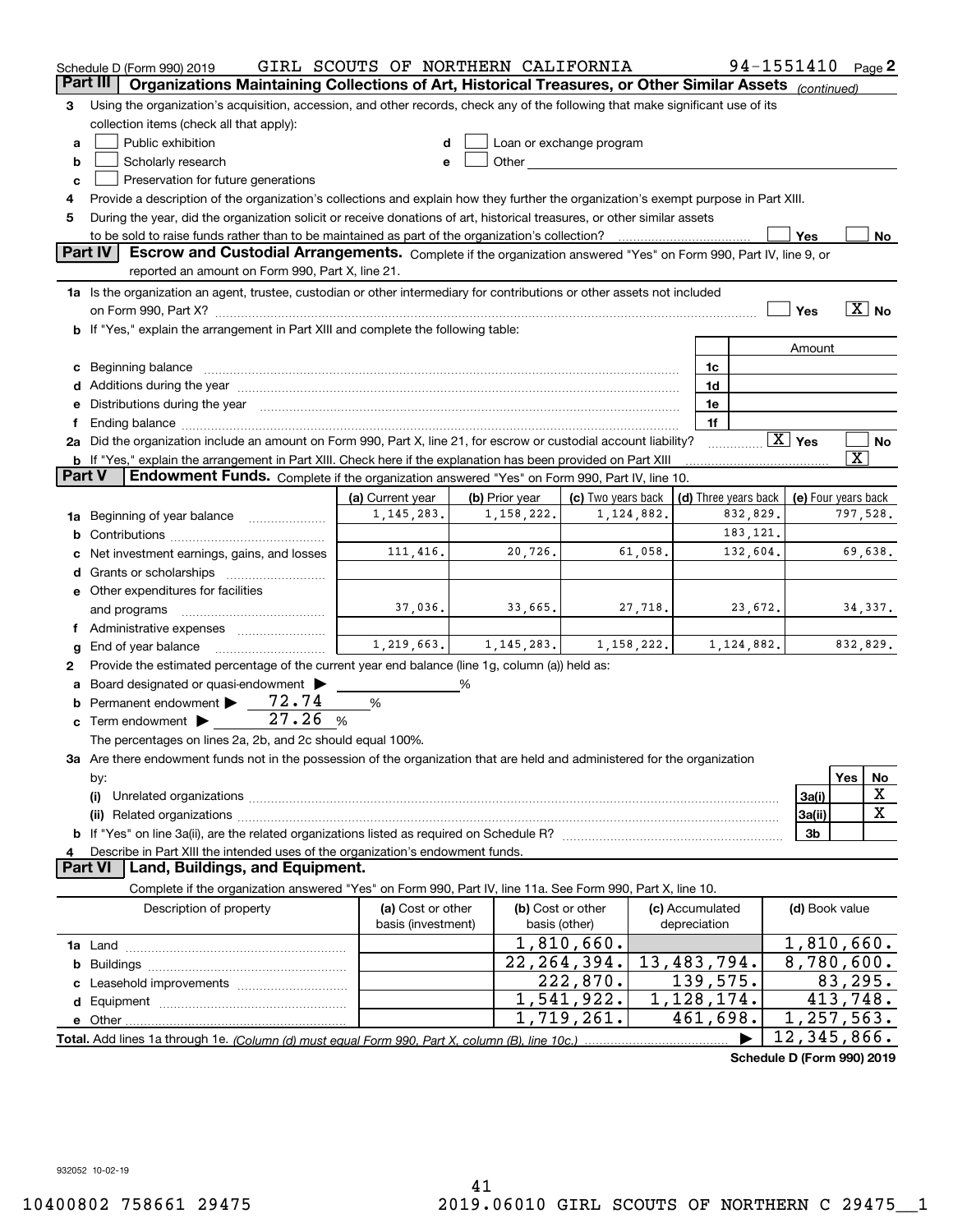| Schedule D (Form 990) 2019                      |  |  | GIRL SCOUTS OF NORTHERN CALIFORNIA | $94 - 1551410$ Page |  |
|-------------------------------------------------|--|--|------------------------------------|---------------------|--|
| <b>Part VII</b> Investments - Other Securities. |  |  |                                    |                     |  |

Complete if the organization answered "Yes" on Form 990, Part IV, line 11b. See Form 990, Part X, line 12.

| (a) Description of security or category (including name of security) | (b) Book value | (c) Method of valuation: Cost or end-of-year market value |
|----------------------------------------------------------------------|----------------|-----------------------------------------------------------|
| (1) Financial derivatives                                            |                |                                                           |
| (2) Closely held equity interests                                    |                |                                                           |
| (3) Other                                                            |                |                                                           |
| (A)                                                                  |                |                                                           |
| (B)                                                                  |                |                                                           |
| (C)                                                                  |                |                                                           |
| (D)                                                                  |                |                                                           |
| (E)                                                                  |                |                                                           |
| (F)                                                                  |                |                                                           |
| (G)                                                                  |                |                                                           |
| (H)                                                                  |                |                                                           |
| Total. (Col. (b) must equal Form 990, Part X, col. (B) line $12$ .)  |                |                                                           |

#### **Part VIII Investments - Program Related.**

Complete if the organization answered "Yes" on Form 990, Part IV, line 11c. See Form 990, Part X, line 13.

| (a) Description of investment                                                          | (b) Book value | (c) Method of valuation: Cost or end-of-year market value |
|----------------------------------------------------------------------------------------|----------------|-----------------------------------------------------------|
| (1)                                                                                    |                |                                                           |
| (2)                                                                                    |                |                                                           |
| $\frac{1}{2}$                                                                          |                |                                                           |
| (4)                                                                                    |                |                                                           |
| (5)                                                                                    |                |                                                           |
| (6)                                                                                    |                |                                                           |
| (7)                                                                                    |                |                                                           |
| (8)                                                                                    |                |                                                           |
| (9)                                                                                    |                |                                                           |
| Total. (Col. (b) must equal Form 990, Part X, col. (B) line 13.) $\blacktriangleright$ |                |                                                           |

#### **Part IX Other Assets.**

Complete if the organization answered "Yes" on Form 990, Part IV, line 11d. See Form 990, Part X, line 15.

| (a) Description                                                                                                   | (b) Book value |
|-------------------------------------------------------------------------------------------------------------------|----------------|
| (1)                                                                                                               |                |
| (2)                                                                                                               |                |
| (3)                                                                                                               |                |
| (4)                                                                                                               |                |
| $\frac{1}{2}$                                                                                                     |                |
| (6)                                                                                                               |                |
| (7)                                                                                                               |                |
| (8)                                                                                                               |                |
| (9)                                                                                                               |                |
|                                                                                                                   |                |
| <b>Part X   Other Liabilities.</b>                                                                                |                |
| Complete if the organization answered "Yes" on Form 990, Part IV, line 11e or 11f. See Form 990, Part X, line 25. |                |

**1. (a)** Description of liability **Book value** Book value Book value Book value Book value **Total.**  *(Column (b) must equal Form 990, Part X, col. (B) line 25.)* (1)Federal income taxes (2)(3)(4)(5) (6)(7)(8)(9) $\blacktriangleright$ DEFERRED RENT LIABILITY CAPITAL LEASE OBLIGATION 160,282. 30,528. 190,810.

**2.**Liability for uncertain tax positions. In Part XIII, provide the text of the footnote to the organization's financial statements that reports the organization's liability for uncertain tax positions under FASB ASC 740. Check here if the text of the footnote has been provided in Part XIII  $\boxed{\text{X}}$ 

**Schedule D (Form 990) 2019**

932053 10-02-19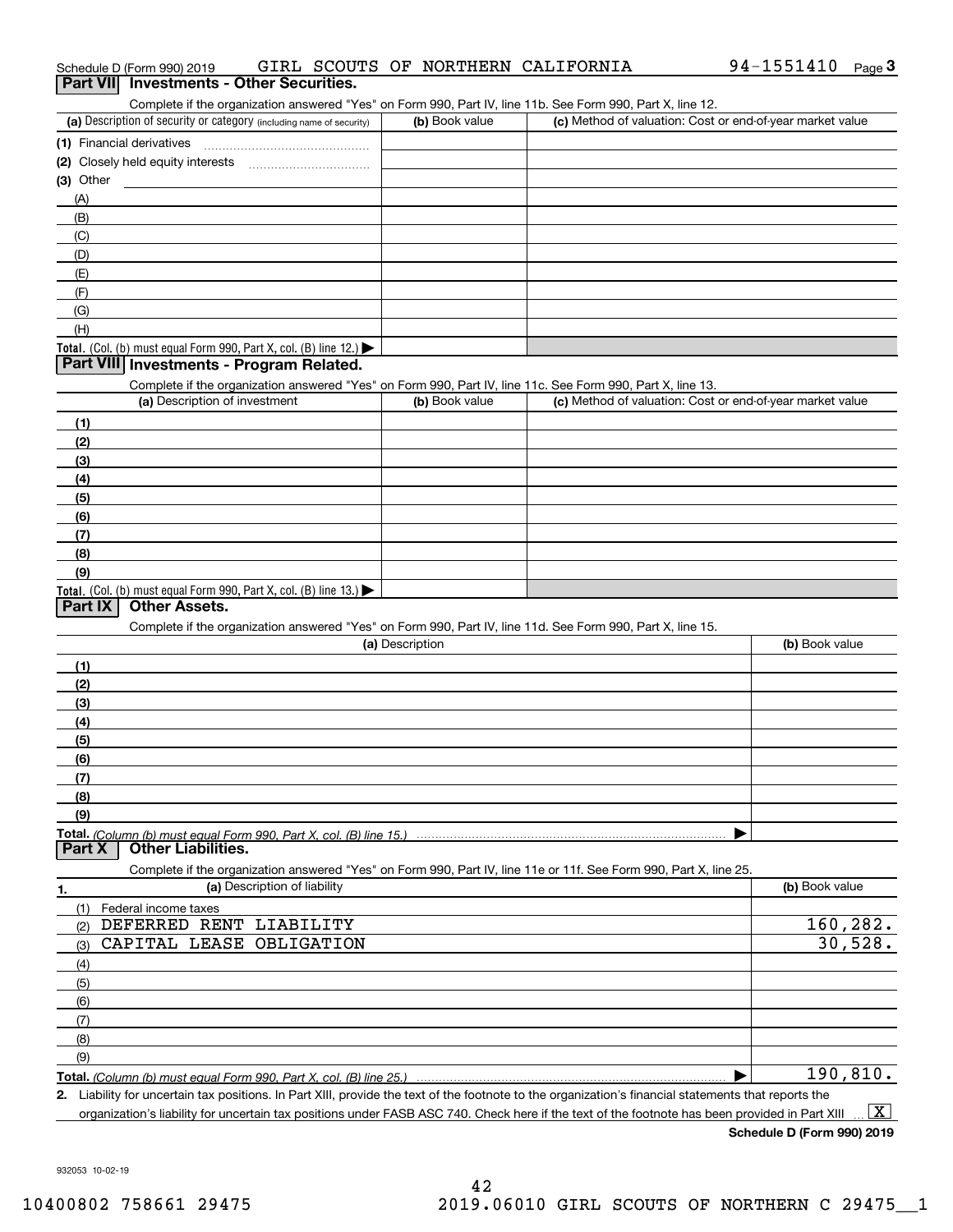|    | GIRL SCOUTS OF NORTHERN CALIFORNIA<br>Schedule D (Form 990) 2019                                                         |                |            |                | 94-1551410<br>Page 4          |
|----|--------------------------------------------------------------------------------------------------------------------------|----------------|------------|----------------|-------------------------------|
|    | Reconciliation of Revenue per Audited Financial Statements With Revenue per Return.<br>Part XI                           |                |            |                |                               |
|    | Complete if the organization answered "Yes" on Form 990, Part IV, line 12a.                                              |                |            |                |                               |
| 1  | Total revenue, gains, and other support per audited financial statements                                                 |                |            | $\blacksquare$ | 19, 125, 210.                 |
| 2  | Amounts included on line 1 but not on Form 990, Part VIII, line 12:                                                      |                |            |                |                               |
| a  |                                                                                                                          | 2a             | 238, 127.  |                |                               |
| b  |                                                                                                                          | 2 <sub>b</sub> | 9,200.     |                |                               |
|    |                                                                                                                          | 2c             |            |                |                               |
| d  | Other (Describe in Part XIII.) <b>Construction Contract Construction</b> Chern Construction Construction Construction    | 2d             | $-57,880.$ |                |                               |
| e  | Add lines 2a through 2d                                                                                                  |                |            | 2e             | <u> 189,447.</u>              |
| З  |                                                                                                                          |                |            | $\mathbf{3}$   | 18,935,763.                   |
| 4  | Amounts included on Form 990. Part VIII. line 12, but not on line 1:                                                     |                |            |                |                               |
| a  |                                                                                                                          | 4a             |            |                |                               |
| b  |                                                                                                                          | 4 <sub>b</sub> | $-2, 112.$ |                |                               |
| c. | Add lines 4a and 4b                                                                                                      |                |            | 4c             | $\frac{-2,112}{18,933,651}$   |
|    |                                                                                                                          | $5^{\circ}$    |            |                |                               |
|    |                                                                                                                          |                |            |                |                               |
|    | Part XII   Reconciliation of Expenses per Audited Financial Statements With Expenses per Return.                         |                |            |                |                               |
|    | Complete if the organization answered "Yes" on Form 990, Part IV, line 12a.                                              |                |            |                |                               |
| 1  | Total expenses and losses per audited financial statements                                                               |                |            | $\blacksquare$ | 19,430,053.                   |
| 2  | Amounts included on line 1 but not on Form 990, Part IX, line 25:                                                        |                |            |                |                               |
| a  |                                                                                                                          | 2a             | 9,200.     |                |                               |
| b  |                                                                                                                          | 2 <sub>b</sub> |            |                |                               |
|    |                                                                                                                          | 2c             |            |                |                               |
| d  |                                                                                                                          | 2d             | 2.112.     |                |                               |
| е  | Add lines 2a through 2d <b>must be a constructed as the constant of the constant of the constant of the construction</b> |                |            | 2e             |                               |
| 3  |                                                                                                                          |                |            | $\mathbf{3}$   | $\frac{11,312.}{19,418,741.}$ |
| 4  | Amounts included on Form 990, Part IX, line 25, but not on line 1:                                                       |                |            |                |                               |
| a  | Investment expenses not included on Form 990, Part VIII, line 7b [11, 111, 111, 111]                                     | 4a             |            |                |                               |
|    | Other (Describe in Part XIII.)                                                                                           | 4 <sub>b</sub> | 57,880.    |                |                               |
| c  | Add lines 4a and 4b                                                                                                      |                |            | 4 <sub>c</sub> | 57,880.                       |
|    | Part XIII Supplemental Information.                                                                                      |                |            | 5              | 19,476,621.                   |

Provide the descriptions required for Part II, lines 3, 5, and 9; Part III, lines 1a and 4; Part IV, lines 1b and 2b; Part V, line 4; Part X, line 2; Part XI, lines 2d and 4b; and Part XII, lines 2d and 4b. Also complete this part to provide any additional information.

#### PART IV, LINE 2B:

|  |  |  |  |  | CUSTODIAL FUNDS CONSIST PRIMARILY OF MEMBERSHIP FEES COLLECTED THAT WILL |  |  |  |  |
|--|--|--|--|--|--------------------------------------------------------------------------|--|--|--|--|
|--|--|--|--|--|--------------------------------------------------------------------------|--|--|--|--|

BE REMITTED TO GSUSA AND OTHER FEES COLLECTED FOR THE USE OF MEMBERS.

PART V, LINE 4:

THE ENDOWMENT OWNED BY THE COUNCIL IS INTENDED BY ITS DONORS TO GENERATE

INCOME FOR SPECIFIC RESTRICTED PURPOSES AND UNRESTRICTED REVENUE FOR THE

# COUNCIL'S OPERATIONS.

PART X, LINE 2:

#### THE COUNCIL IS A TAX-EXEMPT ORGANIZATION UNDER INTERNAL REVENUE SERVICE

43

#### CODE (IRC) SECTION 501(C)(3) AND THE CALIFORNIA TAX CODE.

932054 10-02-19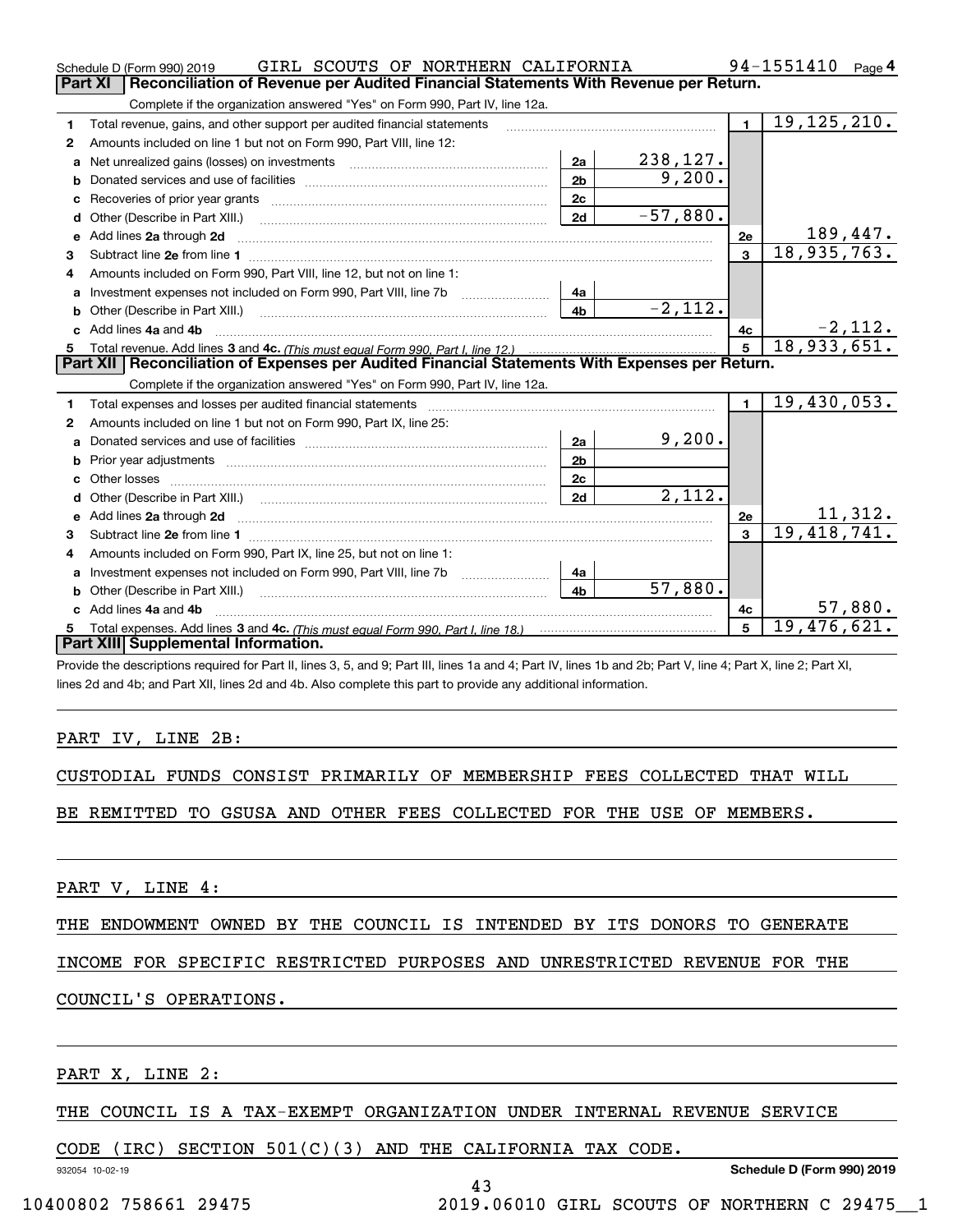| Schedule D (Form 990) 2019                            |  |  | GIRL SCOUTS OF NORTHERN CALIFORNIA | 94-1551410 | Page 5 |
|-------------------------------------------------------|--|--|------------------------------------|------------|--------|
| <b>Part XIII Supplemental Information</b> (continued) |  |  |                                    |            |        |

MANAGEMENT EVALUATED THE COUNCIL'S TAX POSITIONS AND CONCLUDED THAT THE COUNCIL HAD MAINTAINED ITS TAX-EXEMPT STATUS AND HAD NOT TAKEN UNCERTAIN TAX POSITIONS THAT REQUIRED ADJUSTMENT TO THE FINANCIAL STATEMENTS. THEREFORE, NO PROVISION OR LIABILITY FOR INCOME TAXES HAS BEEN INCLUDED IN THE FINANCIAL STATEMENTS.

PART XI, LINE 2D - OTHER ADJUSTMENTS: FINANCIAL AID INCLUDED WITH REVENUE ON FINANCIALS  $-57,880$ . PART XI, LINE 4B - OTHER ADJUSTMENTS: RENTAL EXPENSES NETTED WITH REVENUE ON TAX RETURN  $-2,112$ . PART XII, LINE 2D - OTHER ADJUSTMENTS: RENTAL EXPENSES NETTED WITH REVENUE ON TAX RETURN 2,112. PART XII, LINE 4B - OTHER ADJUSTMENTS: FINANCIAL AID INCLUDED WITH REVENUE ON FINANCIALS 57,880.

**Schedule D (Form 990) 2019**

932055 10-02-19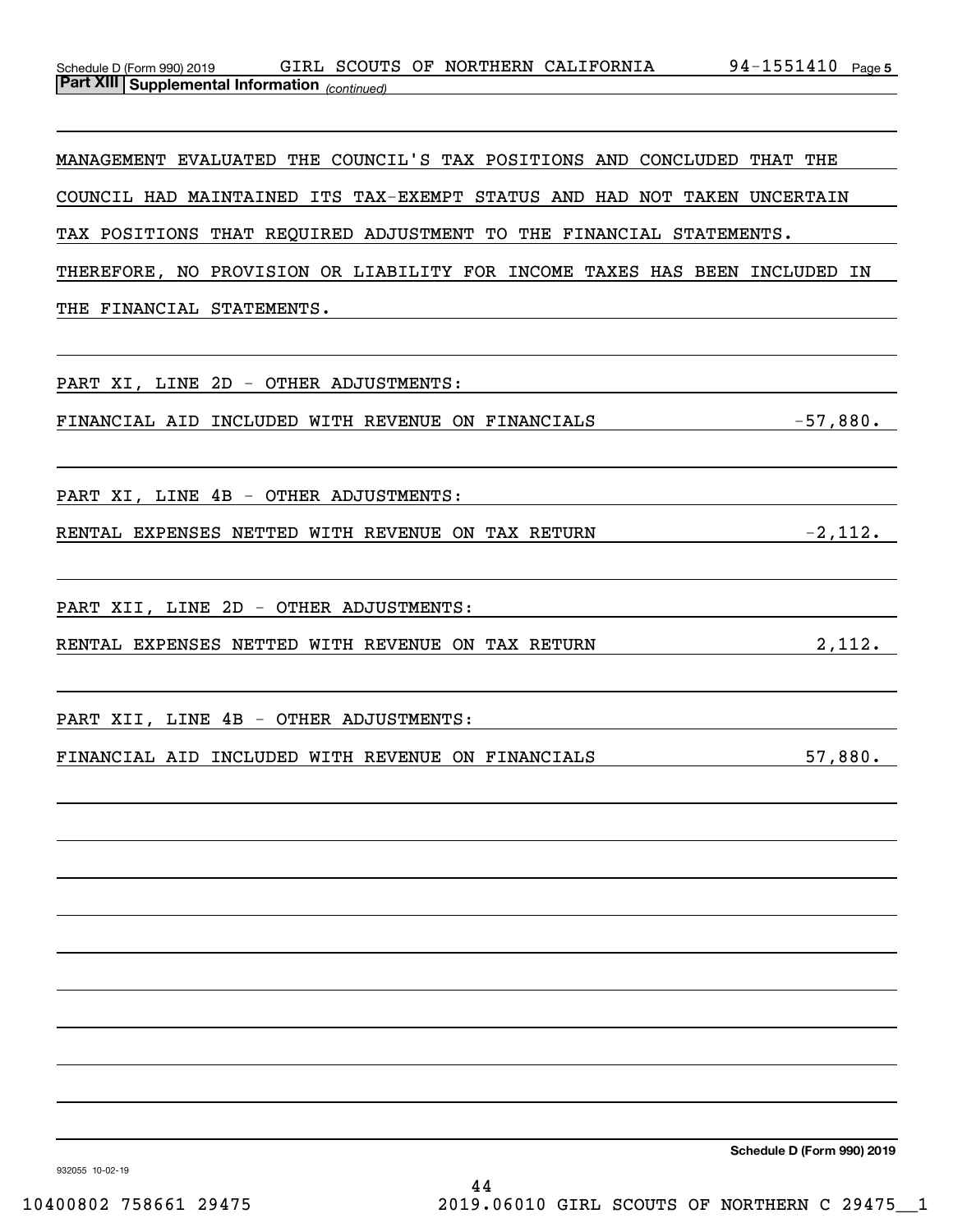| <b>SCHEDULE I</b><br>(Form 990)<br>Department of the Treasury                                                                                                                                                                                                         |                                                                                                                                                                    |           | <b>Grants and Other Assistance to Organizations,</b><br>Governments, and Individuals in the United States<br>Complete if the organization answered "Yes" on Form 990, Part IV, line 21 or 22. | Attach to Form 990.                                   |                                         |                                                                |                                          | OMB No. 1545-0047<br>2019<br><b>Open to Public</b>  |  |
|-----------------------------------------------------------------------------------------------------------------------------------------------------------------------------------------------------------------------------------------------------------------------|--------------------------------------------------------------------------------------------------------------------------------------------------------------------|-----------|-----------------------------------------------------------------------------------------------------------------------------------------------------------------------------------------------|-------------------------------------------------------|-----------------------------------------|----------------------------------------------------------------|------------------------------------------|-----------------------------------------------------|--|
| Internal Revenue Service                                                                                                                                                                                                                                              |                                                                                                                                                                    |           |                                                                                                                                                                                               | Go to www.irs.gov/Form990 for the latest information. |                                         |                                                                |                                          | Inspection                                          |  |
|                                                                                                                                                                                                                                                                       | Name of the organization                                                                                                                                           |           | GIRL SCOUTS OF NORTHERN CALIFORNIA                                                                                                                                                            |                                                       |                                         |                                                                |                                          | <b>Employer identification number</b><br>94-1551410 |  |
| Part I                                                                                                                                                                                                                                                                | <b>General Information on Grants and Assistance</b>                                                                                                                |           |                                                                                                                                                                                               |                                                       |                                         |                                                                |                                          |                                                     |  |
| Does the organization maintain records to substantiate the amount of the grants or assistance, the grantees' eligibility for the grants or assistance, and the selection<br>$\mathbf 1$<br>$\boxed{\text{X}}$ Yes<br>criteria used to award the grants or assistance? |                                                                                                                                                                    |           |                                                                                                                                                                                               |                                                       |                                         |                                                                |                                          |                                                     |  |
| $\mathbf{2}$                                                                                                                                                                                                                                                          | Describe in Part IV the organization's procedures for monitoring the use of grant funds in the United States.                                                      |           |                                                                                                                                                                                               |                                                       |                                         |                                                                |                                          |                                                     |  |
| Part II                                                                                                                                                                                                                                                               | Grants and Other Assistance to Domestic Organizations and Domestic Governments. Complete if the organization answered "Yes" on Form 990, Part IV, line 21, for any |           |                                                                                                                                                                                               |                                                       |                                         |                                                                |                                          |                                                     |  |
|                                                                                                                                                                                                                                                                       | recipient that received more than \$5,000. Part II can be duplicated if additional space is needed.                                                                |           |                                                                                                                                                                                               |                                                       |                                         |                                                                |                                          |                                                     |  |
|                                                                                                                                                                                                                                                                       | 1 (a) Name and address of organization<br>or government                                                                                                            | $(b)$ EIN | (c) IRC section<br>(if applicable)                                                                                                                                                            | (d) Amount of<br>cash grant                           | (e) Amount of<br>non-cash<br>assistance | (f) Method of<br>valuation (book,<br>FMV, appraisal,<br>other) | (g) Description of<br>noncash assistance | (h) Purpose of grant<br>or assistance               |  |
|                                                                                                                                                                                                                                                                       |                                                                                                                                                                    |           |                                                                                                                                                                                               |                                                       |                                         |                                                                |                                          |                                                     |  |
| 2                                                                                                                                                                                                                                                                     | Enter total number of section 501(c)(3) and government organizations listed in the line 1 table                                                                    |           |                                                                                                                                                                                               |                                                       |                                         |                                                                |                                          |                                                     |  |
| з                                                                                                                                                                                                                                                                     | Enter total number of other organizations listed in the line 1 table                                                                                               |           |                                                                                                                                                                                               |                                                       |                                         |                                                                |                                          |                                                     |  |
| LHA                                                                                                                                                                                                                                                                   | For Paperwork Reduction Act Notice, see the Instructions for Form 990.                                                                                             |           |                                                                                                                                                                                               |                                                       |                                         |                                                                |                                          | Schedule I (Form 990) (2019)                        |  |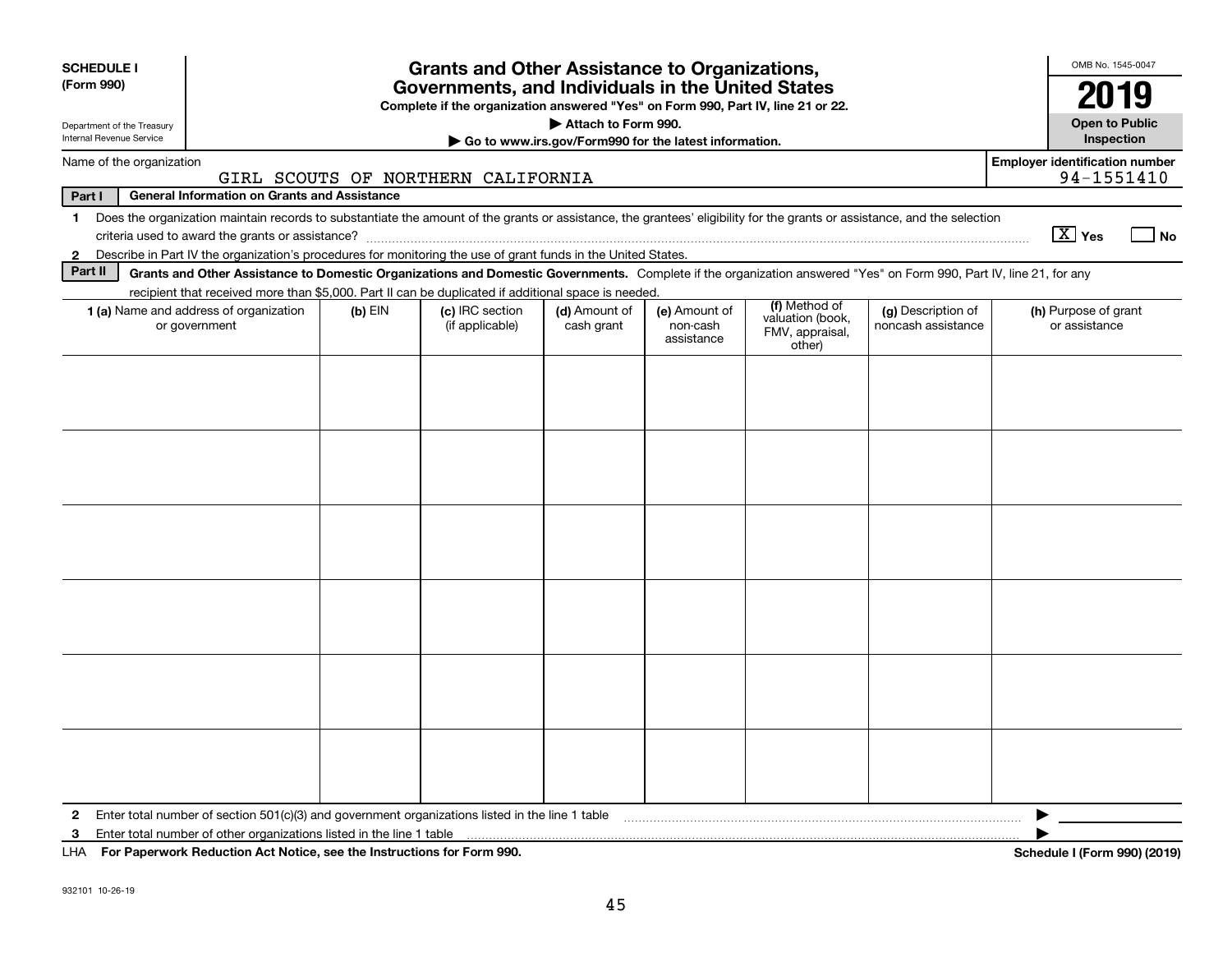#### Schedule I (Form 990) (2019) GIRL SCOUTS OF NORTHERN CALIFORNIA 94-1551410 Page

**2**

**Part III** | Grants and Other Assistance to Domestic Individuals. Complete if the organization answered "Yes" on Form 990, Part IV, line 22. Part III can be duplicated if additional space is needed.

| (a) Type of grant or assistance | (b) Number of<br>recipients | (c) Amount of<br>cash grant | (d) Amount of non-<br>cash assistance | (e) Method of valuation<br>(book, FMV, appraisal, other) | (f) Description of noncash assistance |
|---------------------------------|-----------------------------|-----------------------------|---------------------------------------|----------------------------------------------------------|---------------------------------------|
|                                 |                             |                             |                                       |                                                          |                                       |
| CAMPS AND PROGRAMS              | 127                         | 8,860.                      | $\mathbf{0}$ .                        |                                                          |                                       |
|                                 |                             |                             |                                       |                                                          |                                       |
| MEMBERSHIP                      | 3116                        | 135,830.                    | $\,$ 0 .                              |                                                          |                                       |
|                                 |                             |                             |                                       |                                                          |                                       |
|                                 |                             |                             |                                       |                                                          |                                       |
|                                 |                             |                             |                                       |                                                          |                                       |
|                                 |                             |                             |                                       |                                                          |                                       |
|                                 |                             |                             |                                       |                                                          |                                       |
|                                 |                             |                             |                                       |                                                          |                                       |

Part IV | Supplemental Information. Provide the information required in Part I, line 2; Part III, column (b); and any other additional information.

PART I, LINE 2:

GIRL SCOUTS OF NORTHERN CALIFORNIA PROVIDES GRANTS TO LOW-INCOME GIRLS TO

ASSIST WITH THE PAYMENT OF MEMBERSHIP DUES, UNIFORMS, CAMP AND OTHER

PROGRAM FEES. GIRL SCOUTS OF NORTHERN CALIFORNIA STAFF MAKES DECISIONS ON

FINANCIAL AID AWARDS BASED ON FINANCIAL AID CRITERIA AND DONOR

RESTRICTIONS.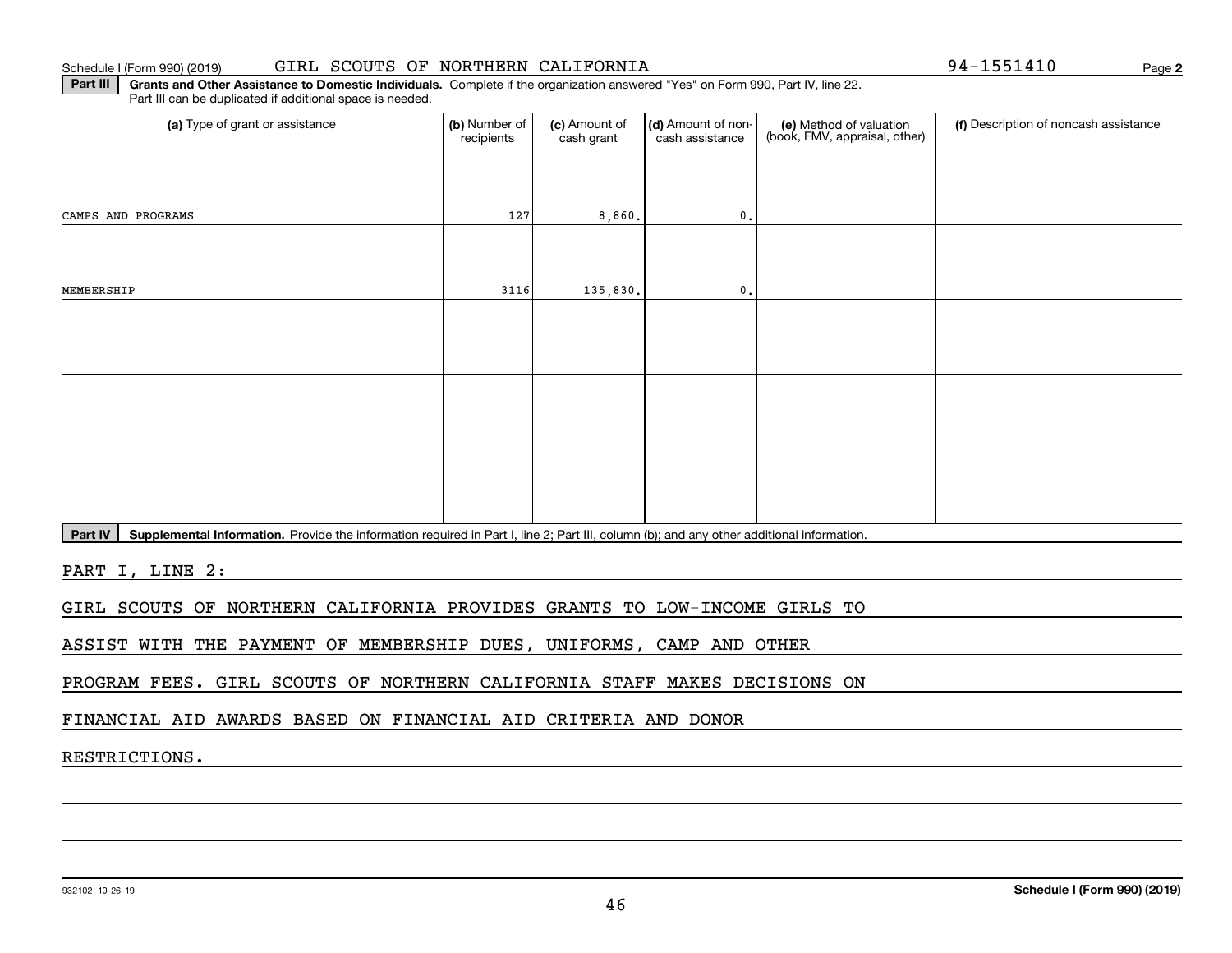|   | <b>SCHEDULE J</b>                                      | <b>Compensation Information</b>                                                                                        |  | OMB No. 1545-0047                     |     |             |
|---|--------------------------------------------------------|------------------------------------------------------------------------------------------------------------------------|--|---------------------------------------|-----|-------------|
|   | (Form 990)                                             | For certain Officers, Directors, Trustees, Key Employees, and Highest                                                  |  |                                       |     |             |
|   |                                                        | <b>Compensated Employees</b>                                                                                           |  | 2019                                  |     |             |
|   |                                                        | Complete if the organization answered "Yes" on Form 990, Part IV, line 23.                                             |  | <b>Open to Public</b>                 |     |             |
|   | Department of the Treasury<br>Internal Revenue Service | Attach to Form 990.<br>Go to www.irs.gov/Form990 for instructions and the latest information.                          |  | Inspection                            |     |             |
|   | Name of the organization                               |                                                                                                                        |  | <b>Employer identification number</b> |     |             |
|   |                                                        | GIRL SCOUTS OF NORTHERN CALIFORNIA                                                                                     |  | 94-1551410                            |     |             |
|   | Part I                                                 | <b>Questions Regarding Compensation</b>                                                                                |  |                                       |     |             |
|   |                                                        |                                                                                                                        |  |                                       | Yes | No          |
|   |                                                        | Check the appropriate box(es) if the organization provided any of the following to or for a person listed on Form 990, |  |                                       |     |             |
|   |                                                        | Part VII, Section A, line 1a. Complete Part III to provide any relevant information regarding these items.             |  |                                       |     |             |
|   | First-class or charter travel                          | Housing allowance or residence for personal use                                                                        |  |                                       |     |             |
|   | Travel for companions                                  | Payments for business use of personal residence                                                                        |  |                                       |     |             |
|   | Tax indemnification and gross-up payments              | Health or social club dues or initiation fees                                                                          |  |                                       |     |             |
|   | Discretionary spending account                         | Personal services (such as maid, chauffeur, chef)                                                                      |  |                                       |     |             |
|   |                                                        |                                                                                                                        |  |                                       |     |             |
|   |                                                        | <b>b</b> If any of the boxes on line 1a are checked, did the organization follow a written policy regarding payment or |  |                                       |     |             |
|   |                                                        | reimbursement or provision of all of the expenses described above? If "No," complete Part III to explain               |  | 1b                                    |     |             |
| 2 |                                                        | Did the organization require substantiation prior to reimbursing or allowing expenses incurred by all directors,       |  |                                       |     |             |
|   |                                                        |                                                                                                                        |  | $\mathbf{2}$                          |     |             |
|   |                                                        |                                                                                                                        |  |                                       |     |             |
| з |                                                        | Indicate which, if any, of the following the organization used to establish the compensation of the organization's     |  |                                       |     |             |
|   |                                                        | CEO/Executive Director. Check all that apply. Do not check any boxes for methods used by a related organization to     |  |                                       |     |             |
|   |                                                        | establish compensation of the CEO/Executive Director, but explain in Part III.                                         |  |                                       |     |             |
|   | $X$ Compensation committee                             | Written employment contract                                                                                            |  |                                       |     |             |
|   |                                                        | $X$ Compensation survey or study<br>Independent compensation consultant                                                |  |                                       |     |             |
|   |                                                        | $\boxed{\textbf{X}}$ Approval by the board or compensation committee<br>Form 990 of other organizations                |  |                                       |     |             |
|   |                                                        |                                                                                                                        |  |                                       |     |             |
| 4 |                                                        | During the year, did any person listed on Form 990, Part VII, Section A, line 1a, with respect to the filing           |  |                                       |     |             |
|   | organization or a related organization:                |                                                                                                                        |  |                                       |     |             |
| а |                                                        | Receive a severance payment or change-of-control payment?                                                              |  | 4a                                    |     | х           |
| b |                                                        |                                                                                                                        |  | 4b                                    |     | X           |
| с |                                                        |                                                                                                                        |  | 4c                                    |     | $\mathbf X$ |
|   |                                                        | If "Yes" to any of lines 4a-c, list the persons and provide the applicable amounts for each item in Part III.          |  |                                       |     |             |
|   |                                                        |                                                                                                                        |  |                                       |     |             |
|   |                                                        | Only section 501(c)(3), 501(c)(4), and 501(c)(29) organizations must complete lines 5-9.                               |  |                                       |     |             |
| 5 |                                                        | For persons listed on Form 990, Part VII, Section A, line 1a, did the organization pay or accrue any compensation      |  |                                       |     |             |
|   | contingent on the revenues of:                         |                                                                                                                        |  |                                       |     |             |
| a |                                                        |                                                                                                                        |  | 5a                                    |     | x           |
|   |                                                        |                                                                                                                        |  | 5b                                    |     | Χ           |
|   |                                                        | If "Yes" on line 5a or 5b, describe in Part III.                                                                       |  |                                       |     |             |
|   |                                                        | 6 For persons listed on Form 990, Part VII, Section A, line 1a, did the organization pay or accrue any compensation    |  |                                       |     |             |
|   | contingent on the net earnings of:                     |                                                                                                                        |  |                                       |     |             |
| a |                                                        |                                                                                                                        |  | 6a                                    |     | x           |
|   |                                                        |                                                                                                                        |  | 6b                                    |     | Χ           |
|   |                                                        | If "Yes" on line 6a or 6b, describe in Part III.                                                                       |  |                                       |     |             |
|   |                                                        | 7 For persons listed on Form 990, Part VII, Section A, line 1a, did the organization provide any nonfixed payments     |  |                                       |     |             |
|   |                                                        |                                                                                                                        |  | $\overline{7}$                        | х   |             |
| 8 |                                                        | Were any amounts reported on Form 990, Part VII, paid or accrued pursuant to a contract that was subject to the        |  |                                       |     |             |
|   |                                                        | initial contract exception described in Regulations section 53.4958-4(a)(3)? If "Yes," describe in Part III            |  | 8                                     |     | х           |
| 9 |                                                        | If "Yes" on line 8, did the organization also follow the rebuttable presumption procedure described in                 |  |                                       |     |             |
|   |                                                        |                                                                                                                        |  | 9                                     |     |             |
|   |                                                        | LHA For Paperwork Reduction Act Notice, see the Instructions for Form 990.                                             |  | Schedule J (Form 990) 2019            |     |             |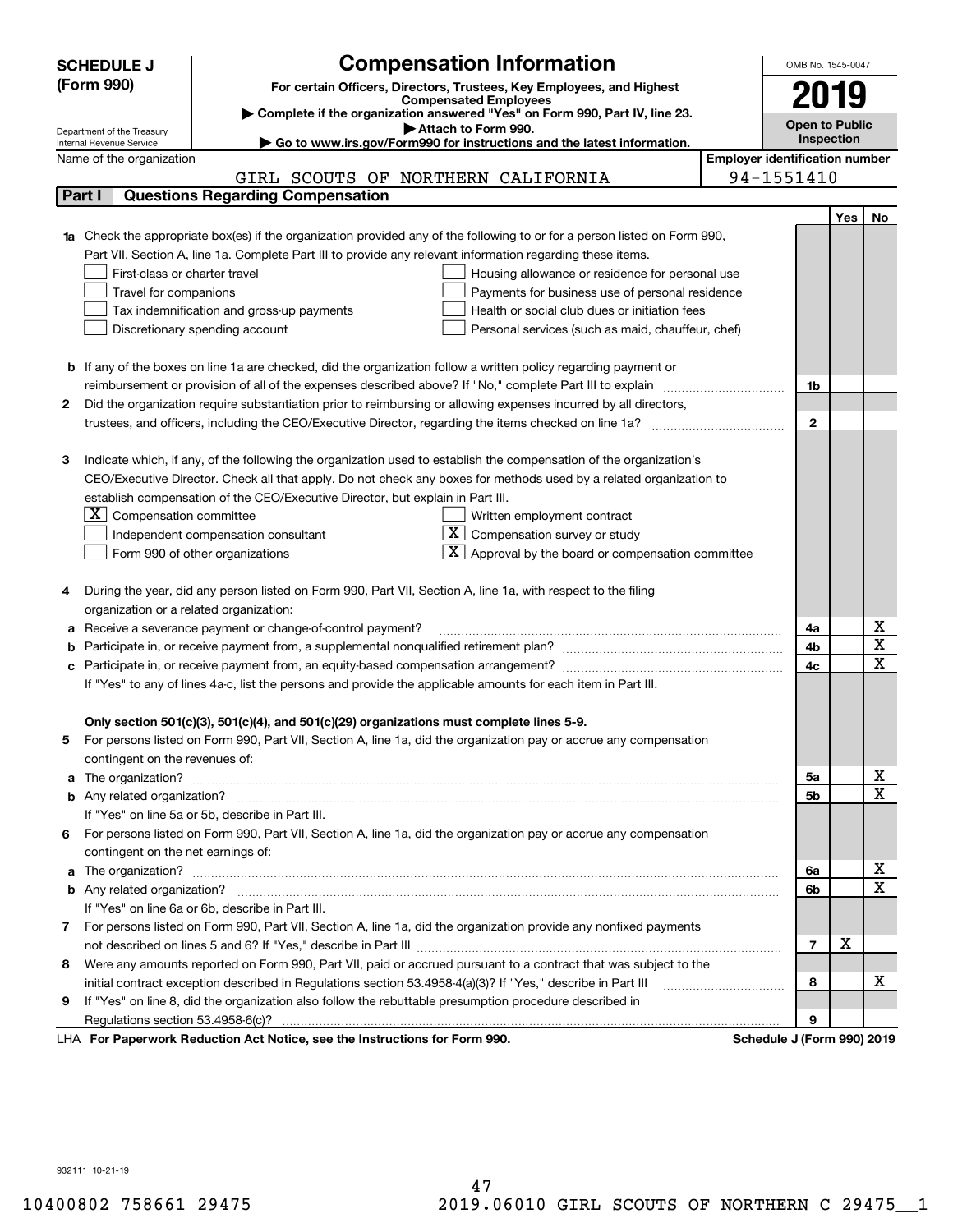Do not list any individuals that aren't listed on Form 990, Part VII.

|                              |      |                          | (B) Breakdown of W-2 and/or 1099-MISC compensation | (C) Retirement and                        |                                | (D) Nontaxable   | (E) Total of columns | (F) Compensation                                           |
|------------------------------|------|--------------------------|----------------------------------------------------|-------------------------------------------|--------------------------------|------------------|----------------------|------------------------------------------------------------|
| (A) Name and Title           |      | (i) Base<br>compensation | (ii) Bonus &<br>incentive<br>compensation          | (iii) Other<br>reportable<br>compensation | other deferred<br>compensation | benefits         | $(B)(i)-(D)$         | in column (B)<br>reported as deferred<br>on prior Form 990 |
| MARINA PARK SUTTON<br>(1)    | (i)  | 334,054.                 | 10,000.                                            | $\overline{0}$ .                          | 37, 363.                       | 837.             | 382,254.             | 0.                                                         |
| CHIEF EXECUTIVE OFFICER      | (ii) | 0.                       | 0.                                                 | $\overline{0}$ .                          | 0.                             | $\overline{0}$ . | 0.                   | $\overline{0}$ .                                           |
| LEINANI MALIG<br>(2)         | (i)  | 176,161.                 | $\overline{0}$ .                                   | $\overline{0}$ .                          | 5,332.                         | 8,331.           | 189,824.             | $\overline{0}$ .                                           |
| CHIEF FINANCIAL OFFICER      | (ii) | 0.                       | $\overline{0}$ .                                   | $\overline{0}$ .                          | 0.                             | 0.               | 0.                   | $\overline{0}$ .                                           |
| LILLIAN SAMUEL<br>(3)        | (i)  | 179,780.                 | $\overline{0}$ .                                   | $\overline{0}$ .                          | $\overline{5,371}$ .           | 10,511.          | 195,662.             | $\overline{0}$ .                                           |
| CHIEF DEVELOPMENT OFFICER    | (ii) | 0.                       | $\overline{0}$ .                                   | $\overline{0}$ .                          | 0.                             | 0.               | 0.                   | $\overline{0}$ .                                           |
| MICHELLE M MCCORMICK<br>(4)  | (i)  | 110,932.                 | $\overline{0}$ .                                   | $\overline{0}$ .                          | 137,784.                       | 12,344.          | 261,060.             | $\overline{0}$ .                                           |
| CHIEF MISSION DELIVERY       | (ii) | 0.                       | $\overline{0}$ .                                   | $\overline{0}$ .                          | 0.                             | 0.               | 0.                   | $\overline{0}$ .                                           |
| HEATHER BURLEW HAYDEN<br>(5) | (i)  | 142,533.                 | $\overline{0}$ .                                   | $\overline{0}$ .                          | 4,505.                         | 10,753.          | 157,791.             | $\overline{0}$ .                                           |
| CHIEF MEMBERSHIP MARKETING   | (ii) | $\mathbf 0$ .            | $\overline{0}$ .                                   | $\overline{0}$ .                          | 0.                             | 0.               | 0.                   | $\overline{0}$ .                                           |
|                              | (i)  |                          |                                                    |                                           |                                |                  |                      |                                                            |
|                              | (ii) |                          |                                                    |                                           |                                |                  |                      |                                                            |
|                              | (i)  |                          |                                                    |                                           |                                |                  |                      |                                                            |
|                              | (ii) |                          |                                                    |                                           |                                |                  |                      |                                                            |
|                              | (i)  |                          |                                                    |                                           |                                |                  |                      |                                                            |
|                              | (ii) |                          |                                                    |                                           |                                |                  |                      |                                                            |
|                              | (i)  |                          |                                                    |                                           |                                |                  |                      |                                                            |
|                              | (ii) |                          |                                                    |                                           |                                |                  |                      |                                                            |
|                              | (i)  |                          |                                                    |                                           |                                |                  |                      |                                                            |
|                              | (ii) |                          |                                                    |                                           |                                |                  |                      |                                                            |
|                              | (i)  |                          |                                                    |                                           |                                |                  |                      |                                                            |
|                              | (ii) |                          |                                                    |                                           |                                |                  |                      |                                                            |
|                              | (i)  |                          |                                                    |                                           |                                |                  |                      |                                                            |
|                              | (ii) |                          |                                                    |                                           |                                |                  |                      |                                                            |
|                              | (i)  |                          |                                                    |                                           |                                |                  |                      |                                                            |
|                              | (ii) |                          |                                                    |                                           |                                |                  |                      |                                                            |
|                              | (i)  |                          |                                                    |                                           |                                |                  |                      |                                                            |
|                              | (ii) |                          |                                                    |                                           |                                |                  |                      |                                                            |
|                              | (i)  |                          |                                                    |                                           |                                |                  |                      |                                                            |
|                              | (ii) |                          |                                                    |                                           |                                |                  |                      |                                                            |
|                              | (i)  |                          |                                                    |                                           |                                |                  |                      |                                                            |
|                              | (ii) |                          |                                                    |                                           |                                |                  |                      |                                                            |

48

**Note:**  The sum of columns (B)(i)-(iii) for each listed individual must equal the total amount of Form 990, Part VII, Section A, line 1a, applicable column (D) and (E) amounts for that individual.

For each individual whose compensation must be reported on Schedule J, report compensation from the organization on row (i) and from related organizations, described in the instructions, on row (ii).

#### GIRL SCOUTS OF NORTHERN CALIFORNIA

**Part II Officers, Directors, Trustees, Key Employees, and Highest Compensated Employees.**  Schedule J (Form 990) 2019 Page Use duplicate copies if additional space is needed. 94-1551410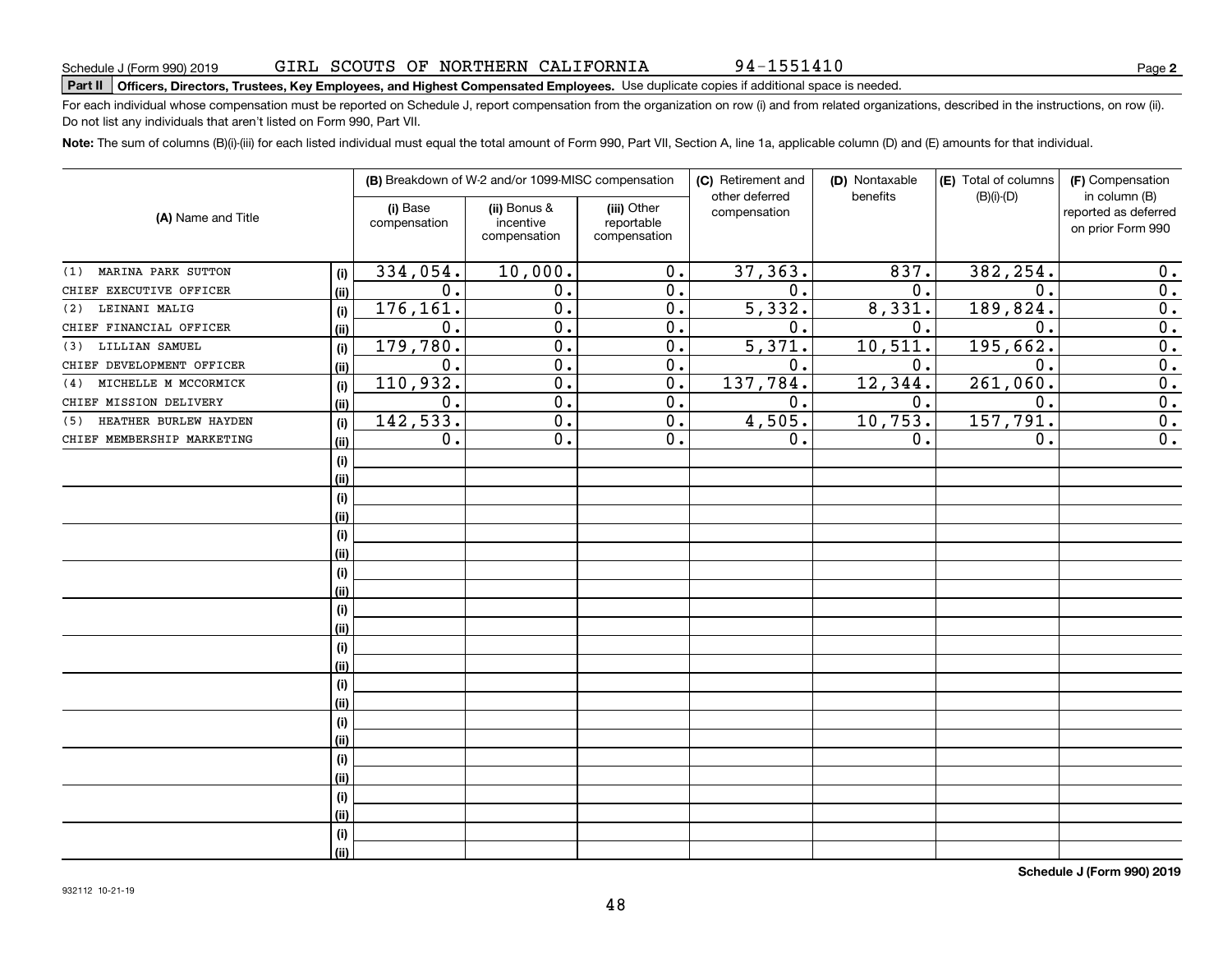#### **Part III Supplemental Information**

Schedule J (Form 990) 2019 GIRL SCOUTS OF NORTHERN CALIFORNIA<br>
Part III Supplemental Information<br>
Provide the information, explanation, or descriptions required for Part I, lines 1a, 1b, 3, 4a, 4b, 4c, 5a, 5b, 6a, 6b, 7, a

#### PART I, LINE 7:

THE CEO'S COMPENSATION IS REVIEWED BY THE STAFF DEVELOPMENT AND CEO

COMPENSATION AND REVIEW COMMITTEE. UPON COMPLETION OF ITS ANNUAL REVIEW,

THE STAFF DEVELOPMENT AND CEO COMPENSATION AND REVIEW COMMITTEE RECOMMENDS

THE CEO'S SALARY AND BONUS (IF ANY). THE CEO'S BONUS FOR 2019 PERFORMANCE,

PAID 2020, WAS BASED ON THIS REVIEW.

**Schedule J (Form 990) 2019**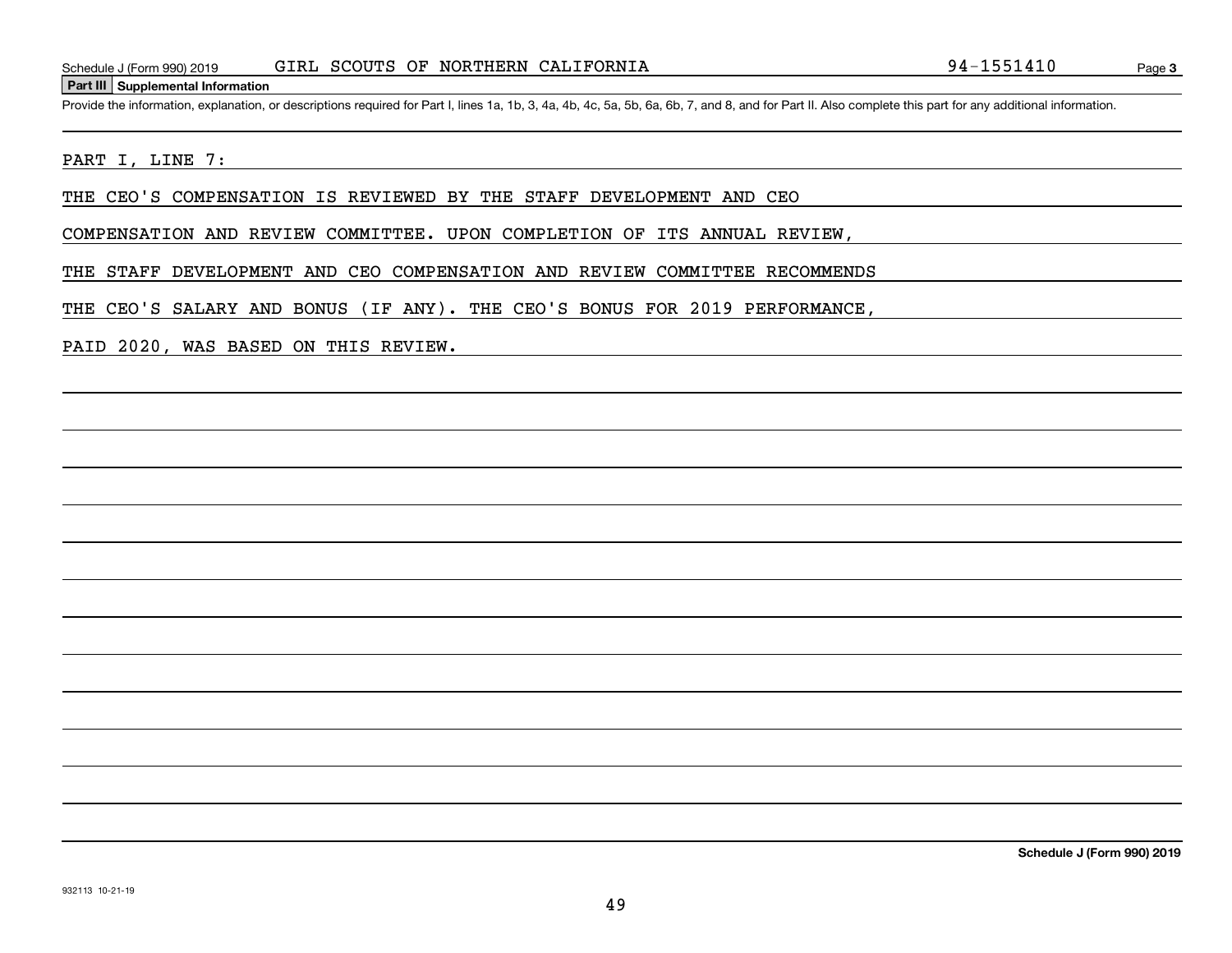#### **SCHEDULE M (Form 990)**

# **Noncash Contributions**

OMB No. 1545-0047

**Open to Public Inspection**

| Department of the Treasury      |  |
|---------------------------------|--|
| <b>Internal Revenue Service</b> |  |

**Complete if the organizations answered "Yes" on Form 990, Part IV, lines 29 or 30.** <sup>J</sup>**2019 Attach to Form 990.** J

 **Go to www.irs.gov/Form990 for instructions and the latest information.** J

#### Name of the organization GIRL SCOUTS OF NORTHERN CALIFORNIA

|               | GIRL SCOUTS OF NORTHERN CALIFORNIA                                                                                                                                        |                               |                                      |                                                                                                      |                                                       | 94-1551410 |     |    |
|---------------|---------------------------------------------------------------------------------------------------------------------------------------------------------------------------|-------------------------------|--------------------------------------|------------------------------------------------------------------------------------------------------|-------------------------------------------------------|------------|-----|----|
| <b>Part I</b> | <b>Types of Property</b>                                                                                                                                                  |                               |                                      |                                                                                                      |                                                       |            |     |    |
|               |                                                                                                                                                                           | (a)<br>Check if<br>applicable | (b)<br>Number of<br>contributions or | (c)<br>Noncash contribution<br>amounts reported on<br>items contributed Form 990, Part VIII, line 1q | Method of determining<br>noncash contribution amounts | (d)        |     |    |
| 1             |                                                                                                                                                                           |                               |                                      |                                                                                                      |                                                       |            |     |    |
| 2             |                                                                                                                                                                           |                               |                                      |                                                                                                      |                                                       |            |     |    |
| З             | Art - Fractional interests                                                                                                                                                |                               |                                      |                                                                                                      |                                                       |            |     |    |
| 4             | Books and publications                                                                                                                                                    |                               |                                      |                                                                                                      |                                                       |            |     |    |
| 5             | Clothing and household goods                                                                                                                                              |                               |                                      |                                                                                                      |                                                       |            |     |    |
| 6             |                                                                                                                                                                           |                               |                                      |                                                                                                      |                                                       |            |     |    |
| 7             |                                                                                                                                                                           |                               |                                      |                                                                                                      |                                                       |            |     |    |
| 8             |                                                                                                                                                                           |                               |                                      |                                                                                                      |                                                       |            |     |    |
| 9             | Securities - Publicly traded                                                                                                                                              | $\mathbf X$                   | 10                                   | 87,383.FMV                                                                                           |                                                       |            |     |    |
| 10            | Securities - Closely held stock                                                                                                                                           |                               |                                      |                                                                                                      |                                                       |            |     |    |
| 11            | Securities - Partnership, LLC, or                                                                                                                                         |                               |                                      |                                                                                                      |                                                       |            |     |    |
|               | trust interests                                                                                                                                                           |                               |                                      |                                                                                                      |                                                       |            |     |    |
| 12            | Securities - Miscellaneous                                                                                                                                                |                               |                                      |                                                                                                      |                                                       |            |     |    |
| 13            | Qualified conservation contribution -                                                                                                                                     |                               |                                      |                                                                                                      |                                                       |            |     |    |
|               | Historic structures                                                                                                                                                       |                               |                                      |                                                                                                      |                                                       |            |     |    |
| 14            | Qualified conservation contribution - Other                                                                                                                               |                               |                                      |                                                                                                      |                                                       |            |     |    |
| 15            | Real estate - Residential                                                                                                                                                 |                               |                                      |                                                                                                      |                                                       |            |     |    |
| 16            | Real estate - Commercial                                                                                                                                                  |                               |                                      |                                                                                                      |                                                       |            |     |    |
| 17            |                                                                                                                                                                           |                               |                                      |                                                                                                      |                                                       |            |     |    |
| 18            |                                                                                                                                                                           |                               |                                      |                                                                                                      |                                                       |            |     |    |
| 19            |                                                                                                                                                                           |                               |                                      |                                                                                                      |                                                       |            |     |    |
| 20            | Drugs and medical supplies                                                                                                                                                |                               |                                      |                                                                                                      |                                                       |            |     |    |
| 21            |                                                                                                                                                                           |                               |                                      |                                                                                                      |                                                       |            |     |    |
| 22            |                                                                                                                                                                           |                               |                                      |                                                                                                      |                                                       |            |     |    |
| 23            |                                                                                                                                                                           |                               |                                      |                                                                                                      |                                                       |            |     |    |
| 24            | Archeological artifacts                                                                                                                                                   |                               |                                      |                                                                                                      |                                                       |            |     |    |
| 25            | ( CHICO CENTER<br>Other $\blacktriangleright$                                                                                                                             | X                             | 1                                    | 41,935.FMV                                                                                           |                                                       |            |     |    |
| 26            | (FIRST AND KIT)<br>Other $\blacktriangleright$                                                                                                                            | $\overline{\textbf{X}}$       | $\overline{1}$                       | $6,027.$ FMV                                                                                         |                                                       |            |     |    |
| 27            | ( EQUIPMENT<br>Other $\blacktriangleright$                                                                                                                                | $\overline{\mathtt{x}}$       | 5                                    | 2,491.FMV                                                                                            |                                                       |            |     |    |
| 28            | FOOD<br>Other $\blacktriangleright$                                                                                                                                       | $\overline{\mathbf{x}}$       | 1                                    | 1,554.FMV                                                                                            |                                                       |            |     |    |
| 29            |                                                                                                                                                                           |                               |                                      |                                                                                                      |                                                       |            |     |    |
|               | Number of Forms 8283 received by the organization during the tax year for contributions<br>for which the organization completed Form 8283, Part IV, Donee Acknowledgement |                               |                                      |                                                                                                      |                                                       |            | 0   |    |
|               |                                                                                                                                                                           |                               |                                      | 29                                                                                                   |                                                       |            |     |    |
|               |                                                                                                                                                                           |                               |                                      |                                                                                                      |                                                       |            | Yes | No |
|               | 30a During the year, did the organization receive by contribution any property reported in Part I, lines 1 through 28, that it                                            |                               |                                      |                                                                                                      |                                                       |            |     |    |
|               | must hold for at least three years from the date of the initial contribution, and which isn't required to be used for                                                     |                               |                                      |                                                                                                      |                                                       |            |     |    |
|               | exempt purposes for the entire holding period?                                                                                                                            |                               |                                      |                                                                                                      |                                                       | 30a        |     | x  |
| b             | If "Yes," describe the arrangement in Part II.                                                                                                                            |                               |                                      |                                                                                                      |                                                       |            |     |    |
| 31            | Does the organization have a gift acceptance policy that requires the review of any nonstandard contributions?                                                            |                               |                                      |                                                                                                      | .                                                     | 31         | X   |    |
|               | 32a Does the organization hire or use third parties or related organizations to solicit, process, or sell noncash                                                         |                               |                                      |                                                                                                      |                                                       |            |     |    |
|               | contributions?                                                                                                                                                            |                               |                                      |                                                                                                      |                                                       | 32a        |     | X  |
| b             | If "Yes," describe in Part II.                                                                                                                                            |                               |                                      |                                                                                                      |                                                       |            |     |    |
| 33            | If the organization didn't report an amount in column (c) for a type of property for which column (a) is checked,                                                         |                               |                                      |                                                                                                      |                                                       |            |     |    |

For Paperwork Reduction Act Notice, see the Instructions for Form 990. Schedule M (Form 990) 2019 LHA

932141 09-27-19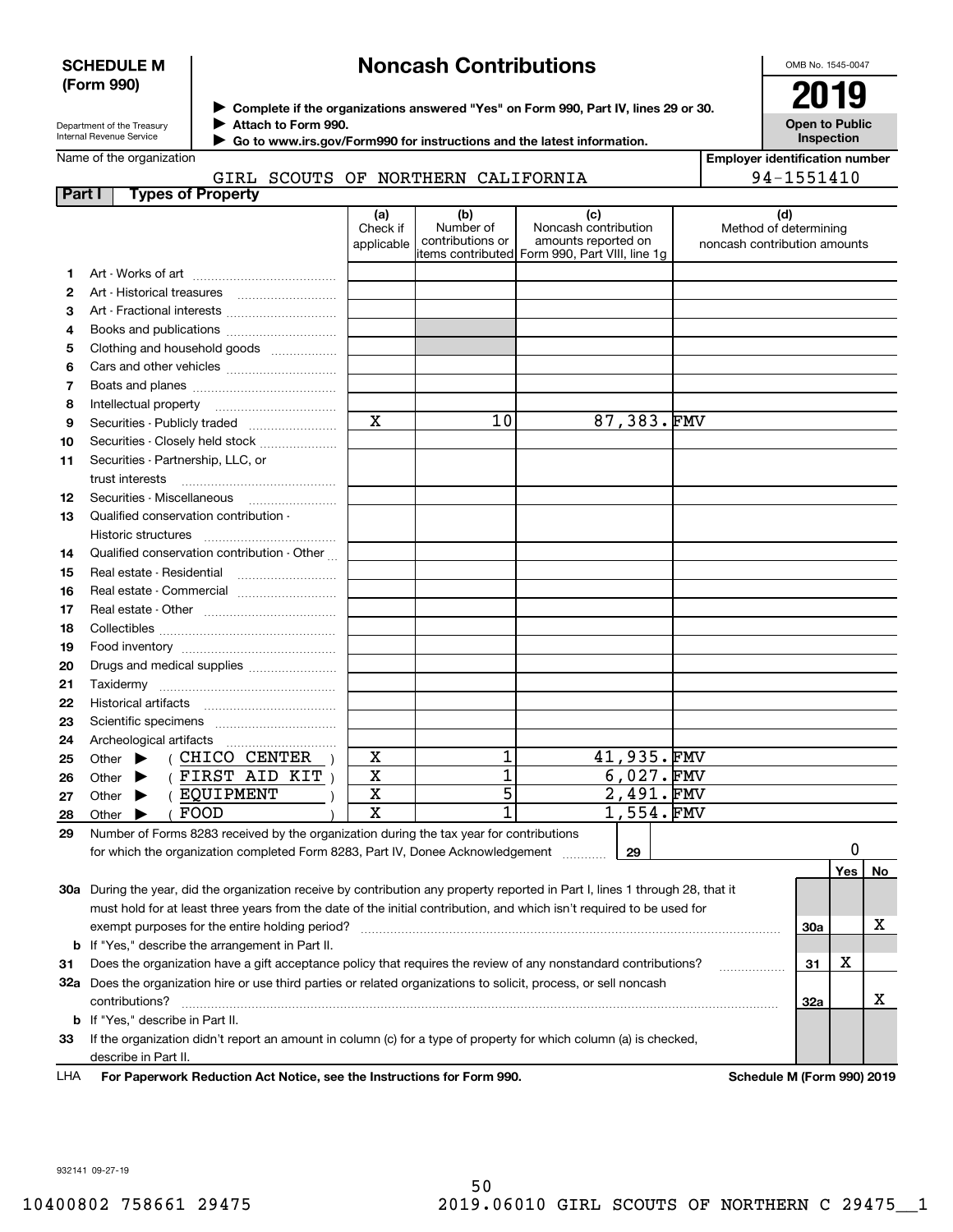|  |  |  |  |  |  | Schedule M (Form 990) 2019 GIRL SCOUTS OF NORTHERN CALIFORNIA | 94-1551410 | Page |  |
|--|--|--|--|--|--|---------------------------------------------------------------|------------|------|--|
|--|--|--|--|--|--|---------------------------------------------------------------|------------|------|--|

**2**

Part II | Supplemental Information. Provide the information required by Part I, lines 30b, 32b, and 33, and whether the organization is reporting in Part I, column (b), the number of contributions, the number of items received, or a combination of both. Also complete this part for any additional information.

SCHEDULE M, PART I, COLUMN (B):

#### THE NUMBER REFLECTS THE NUMBER OF CONTRIBUTIONS RECEIVED AND NOT THE

NUMBER OF ITEMS CONTRIBUTED.

**Schedule M (Form 990) 2019**

932142 09-27-19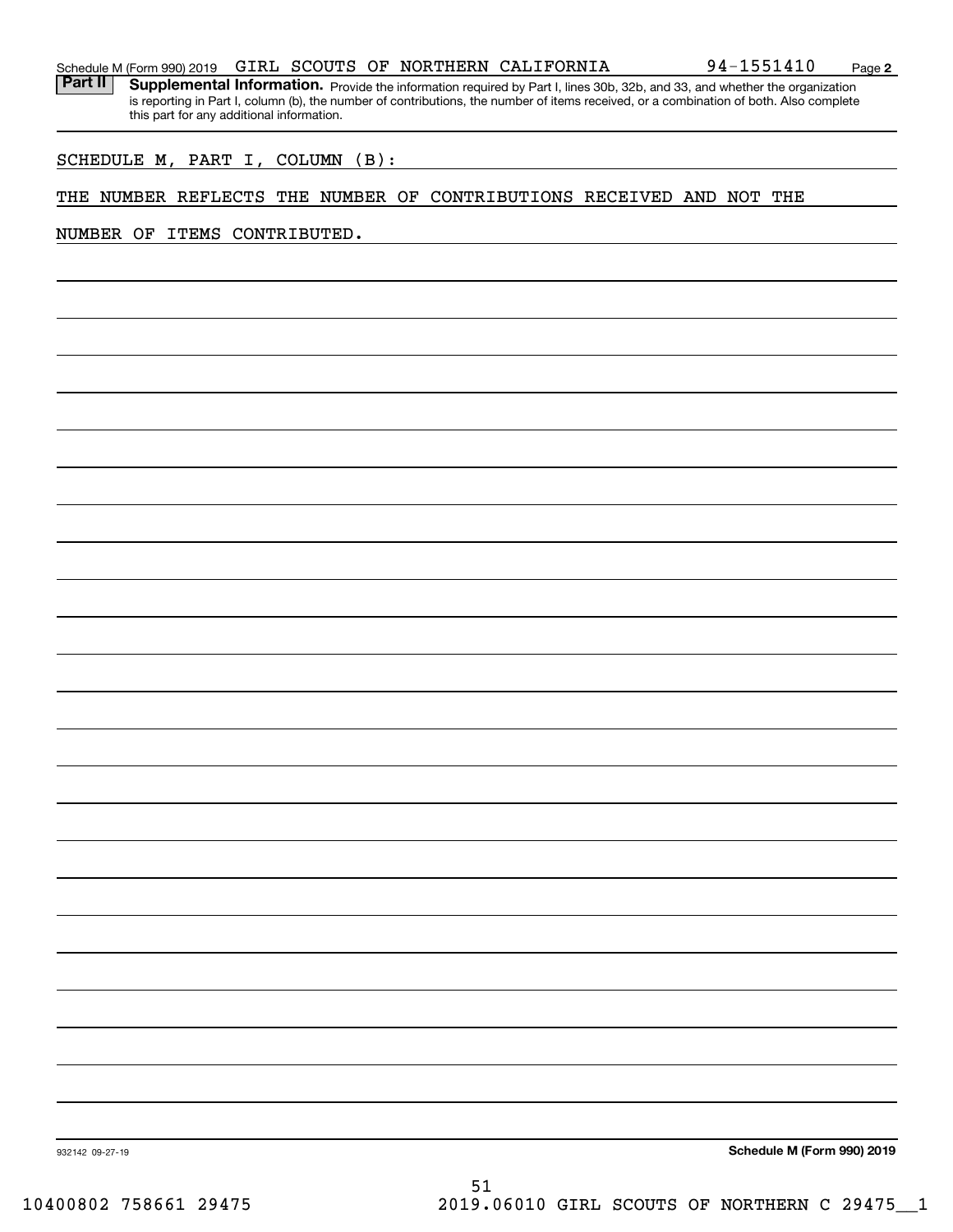**(Form 990 or 990-EZ)**

Department of the Treasury Internal Revenue Service Name of the organization

**Complete to provide information for responses to specific questions on SCHEDULE O Supplemental Information to Form 990 or 990-EZ**

**Form 990 or 990-EZ or to provide any additional information. | Attach to Form 990 or 990-EZ. | Go to www.irs.gov/Form990 for the latest information.**



GIRL SCOUTS OF NORTHERN CALIFORNIA | 94-1551410

**Employer identification number**

# FORM 990, PART III, LINE 3, CHANGES IN PROGRAM SERVICES:

FROM MARCH 2020 TO SEPTEMBER 2020, IN-PERSON SERVICES WERE SEVERELY

LIMITED DUE TO THE COVID-19 PANDEMIC. VIRTUAL PROGRAMMING WAS DEVELOPED

AND LAUNCHED TO CONTINUE TO PROVIDE THE GIRL SCOUT LEADERSHIP

EXPERIENCE.

FORM 990, PART III, LINE 4D, OTHER PROGRAM SERVICES:

RETAIL AND OTHER - WE OPERATE 6 RETAIL LOCATIONS AND AN ONLINE STORE,

WHICH EQUIP GIRLS WITH PROGRAM SUPPORT ITEMS SUCH AS UNIFORMS, KITS AND

BADGES. WHEN OUR STORES WERE SHUT DOWN DUE TO THE PANDEMIC, WE

SUPPORTED ONLINE SHOPPING AND SHIPPED ORDERS DIRECTLY TO OUR MEMBERS.

WHEN PERMITTED BY LOCAL GUIDANCE, WE OFFERED CURBSIDE PICKUP.

COMMUNICATIONS AND OTHER SUPPORT SYSTEMS PROVIDE MEMBERS WITH ONGOING

UPDATES AND INFORMATION, INCLUDING COVID-19 GUIDELINES TO KEEP TROOPS

SAFE.

EXPENSES \$ 2,760,551. INCLUDING GRANTS OF \$ 0. REVENUE \$ 178,800.

FORM 990, PART VI, SECTION A, LINE 6:

GIRL SCOUTS OF NORTHERN CALIFORNIA IS A MEMBERSHIP ORGANIZATION. THERE WERE

60,000 TOTAL MEMBERS OF GIRLS SCOUTS OF THE USA DURING THE FISCAL YEAR

ENDED SEPTEMBER 30, 2020, OF WHICH 26,000 MEMBERS WERE ADULTS AND 34,000

MEMBERS WERE GIRL MEMBERS.

FORM 990, PART VI, SECTION A, LINE 7A:

VOTING MEMBERS OF THE GIRL SCOUTS OF NORTHERN CALIFORNIA (THE COUNCIL)

932211 09-06-19 LHA For Paperwork Reduction Act Notice, see the Instructions for Form 990 or 990-EZ. Schedule O (Form 990 or 990-EZ) (2019) CONSIST OF 1) SERVICE UNIT DELEGATES; 2) MEMBERS OF THE BOARD OF DIRECTORS;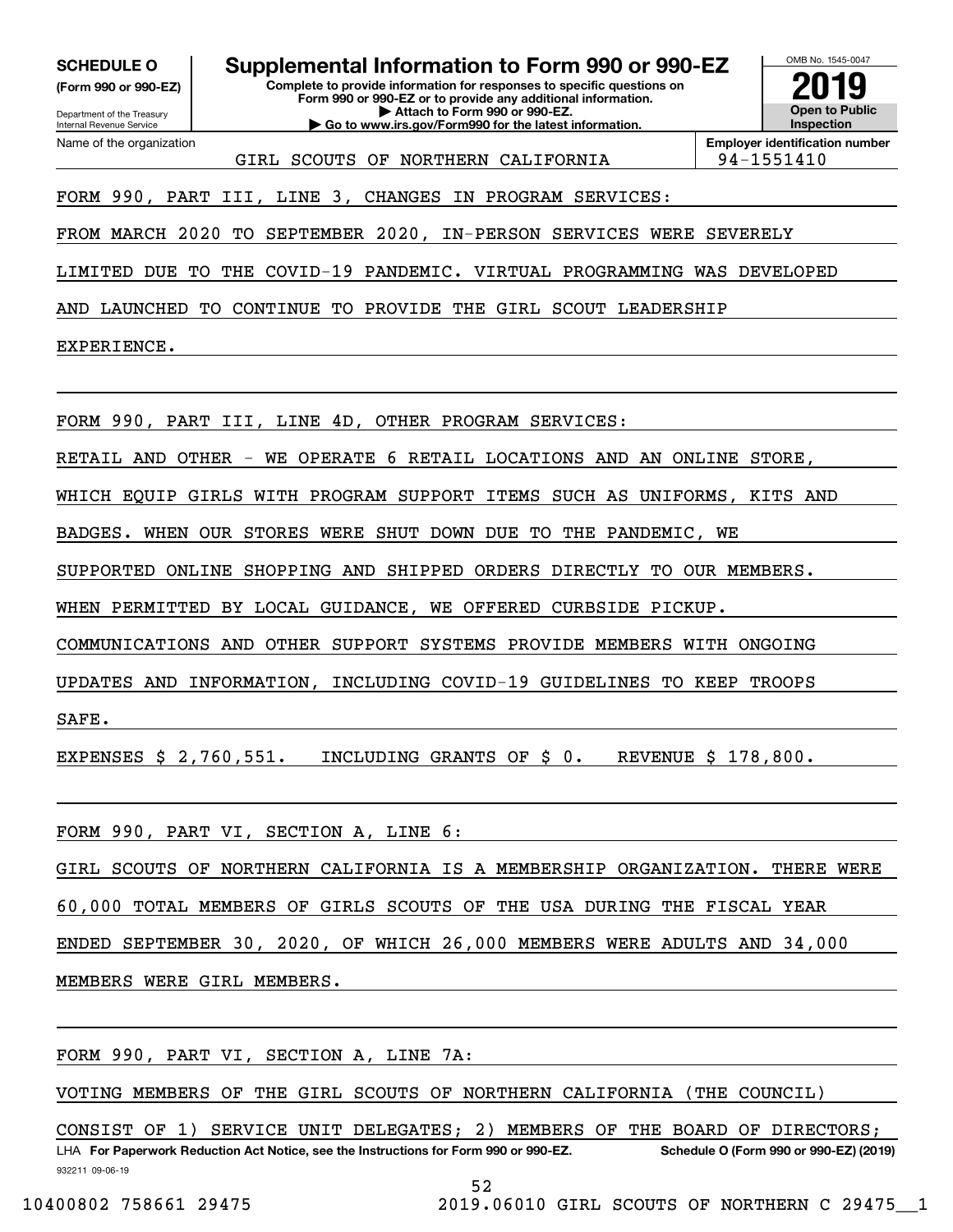| Schedule O (Form 990 or 990-EZ) (2019)                                        | Page 2                                              |
|-------------------------------------------------------------------------------|-----------------------------------------------------|
| Name of the organization<br>GIRL SCOUTS OF<br>NORTHERN CALIFORNIA             | <b>Employer identification number</b><br>94-1551410 |
| 3)<br>GIRL BOARD PARTICIPANTS; 4) MEMBERS OF<br>THE BOARD DEVELOPMENT         | COMMITTEE                                           |
| OTHERWISE VOTING MEMBERS; 5) NATIONAL COUNCIL DELEGATES<br>WHO ARE NOT        | WHO ARE                                             |
| NOT OTHERWISE VOTING MEMBERS; AND 6) DELEGATES-AT-LARGE. ALL VOTING           | MEMBERS                                             |
| COUNCIL ARE MEMBERS OF THE GIRL SCOUT MOVEMENT, 14 YEARS OF<br>OF THE         | AGE OR                                              |
| WITH THE GIRL SCOUTS OF<br>THE<br>OVER ,<br>AND<br>REGISTERED<br>UNITED       | STATES<br>AMERICA<br>OF                             |
| NORTHERN CALIFORNIA.<br>SCOUTS OF<br>VOTING<br>THROUGH<br>THE<br>GIRL<br>THE  | MEMBERS<br>THE<br>OF                                |
| THE OFFICERS OF THE COUNCIL,<br>THE DIRECTORS-AT-LARGE OF<br>COUNCIL<br>ELECT | THE                                                 |
| BOARD<br>DIRECTORS,<br>THE MEMBERS OF<br>THE<br>BOARD<br>DEVELOPMENT<br>OF    | COMMITTEE, AND<br>THE                               |
| NATIONAL COUNCIL DELEGATES AND ALTERNATES.                                    |                                                     |

FORM 990, PART VI, SECTION A, LINE 7B:

THE VOTING MEMBERS, IN ADDITION TO THE POWER TO ELECT OFFICERS, HAVE THE POWER TO AMEND THE ARTICLES OF INCORPORATION AND BYLAWS, AND MAY HAVE OTHER POWERS CONFERRED BY THE NONPROFIT CODE OF THE STATE OF CALIFORNIA.

FORM 990, PART VI, SECTION B, LINE 11B:

GIRL SCOUTS OF NORTHERN CALIFORNIA'S FINANCE STAFF AND ITS TAX PREPARER, HOOD & STRONG, GATHER THE REQUIRED INFORMATION TO COMPLETE THE FORM 990. THE INITIAL DRAFT IS REVIEWED BY THE TAX PREPARER AND THE COUNCIL'S FINANCE STAFF. FOLLOWING THE INITIAL DRAFT REVIEW, CHANGES ARE REFLECTED IN THE RETURN. THE FORM 990 IS THEN REVIEWED BY THE AUDIT COMMITTEE OF THE BOARD OF DIRECTORS OR ITS DESIGNATED REPRESENTATIVE. A PUBLIC DISCLOSURE DRAFT IS PROVIDED TO ALL BOARD MEMBERS FOR REVIEW PRIOR TO FILING. THE RETURN IS THEN FILED WITH THE IRS.

FORM 990, PART VI, SECTION B, LINE 12C:

EACH BOARD AND BOARD COMMITTEE MEMBER SIGNS A BOARD AND COMMITTEE MEMBER

932212 09-06-19 **Schedule O (Form 990 or 990-EZ) (2019)** AGREEMENT THAT OUTLINES RESPONSIBILITIES OF BOARD AND COMMITTEE MEMBERS,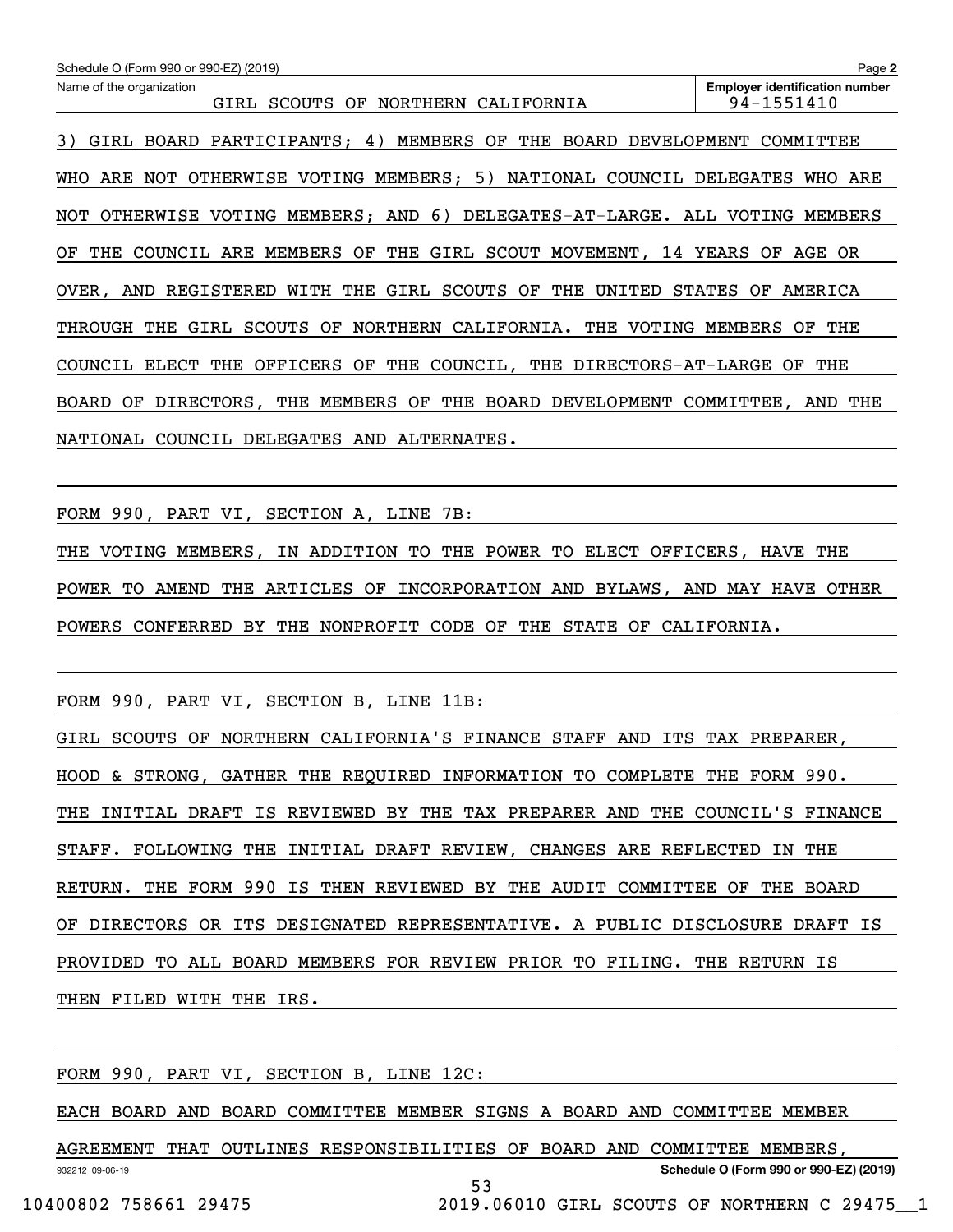| Schedule O (Form 990 or 990-EZ) (2019)                                                  | Page 2                                              |
|-----------------------------------------------------------------------------------------|-----------------------------------------------------|
| Name of the organization<br>GIRL SCOUTS OF NORTHERN CALIFORNIA                          | <b>Employer identification number</b><br>94-1551410 |
| OF<br>CONFLICT OF INTEREST POLICY ANNUALLY, COMPLETION OF<br>INCLUDING<br>REVIEW<br>THE |                                                     |
| AN ANNUAL CONFLICT OF INTEREST QUESTIONNAIRE, AND NOTIFICATION OF ANY                   |                                                     |
| INTEREST TO THE BOARD PRESIDENT. WHEN NOTIFIED OF<br>POTENTIAL CONFLICTS OF             |                                                     |
| CONFLICT OF<br>INTEREST<br>ON THE PART OF<br>A BOARD<br>ANY POTENTIAL                   | OR COMMITTEE                                        |
| MEMBER, THE BOARD WILL DELIBERATE AND DETERMINE WHETHER                                 | OR NOT A POTENTIAL                                  |
| CONFLICT IS AN ACTUAL CONFLICT, AND WILL DOCUMENT IN<br>THE                             | MINUTES THE                                         |
| DETERMINATION AND THE CONCLUSION REGARDING THE POTENTIAL<br><b>PROCESS</b><br>OF        |                                                     |
| INCLUDING WHETHER, IF THERE IS A CONFLICT, RECUSAL OR SOME<br>CONFLICT,                 | <b>OTHER</b>                                        |
| ACTION WILL BE REQUIRED.                                                                |                                                     |
|                                                                                         |                                                     |

FORM 990, PART VI, SECTION B, LINE 15:

THE BOARD STAFF DEVELOPMENT AND CEO COMPENSATION AND REVIEW COMMITTEE REVIEWS THE CEO'S COMPENSATION AS PART OF ITS ANNUAL REVIEW PROCESS. COMPARABILITY DATA IS PROVIDED BY THE HR DEPARTMENT FOR COMPARABLE POSITIONS IN THE GEOGRAPHIC AREA. THE COMMITTEE MEETS IN CLOSED SESSION AND MAINTAINS CONTEMPORANEOUS DOCUMENTATION OF THEIR REVIEW. THE COMPENSATION OF THE CFO IS REVIEWED AND APPROVED BY THE FINANCE COMMITTEE. THE COMPENSATION OF OTHER CHIEF OFFICERS AND KEY EMPLOYEES IS REVIEWED BY THE CEO, AND INCLUDES A REVIEW OF COMPARABILITY DATA AND SUBSTANTIATION OF THE DECISION.

FORM 990, PART VI, SECTION C, LINE 19: GIRL SCOUTS OF NORTHERN CALIFORNIA MAKES ITS AUDITED FINANCIAL STATEMENTS AVAILABLE TO THE PUBLIC THROUGH ITS OWN WEBSITE. THE DOCUMENT IS ALSO AVAILABLE UPON REQUEST FOR THE SAME PERIOD OF TIME SET FORTH IN SEC. 6104(D).

932212 09-06-19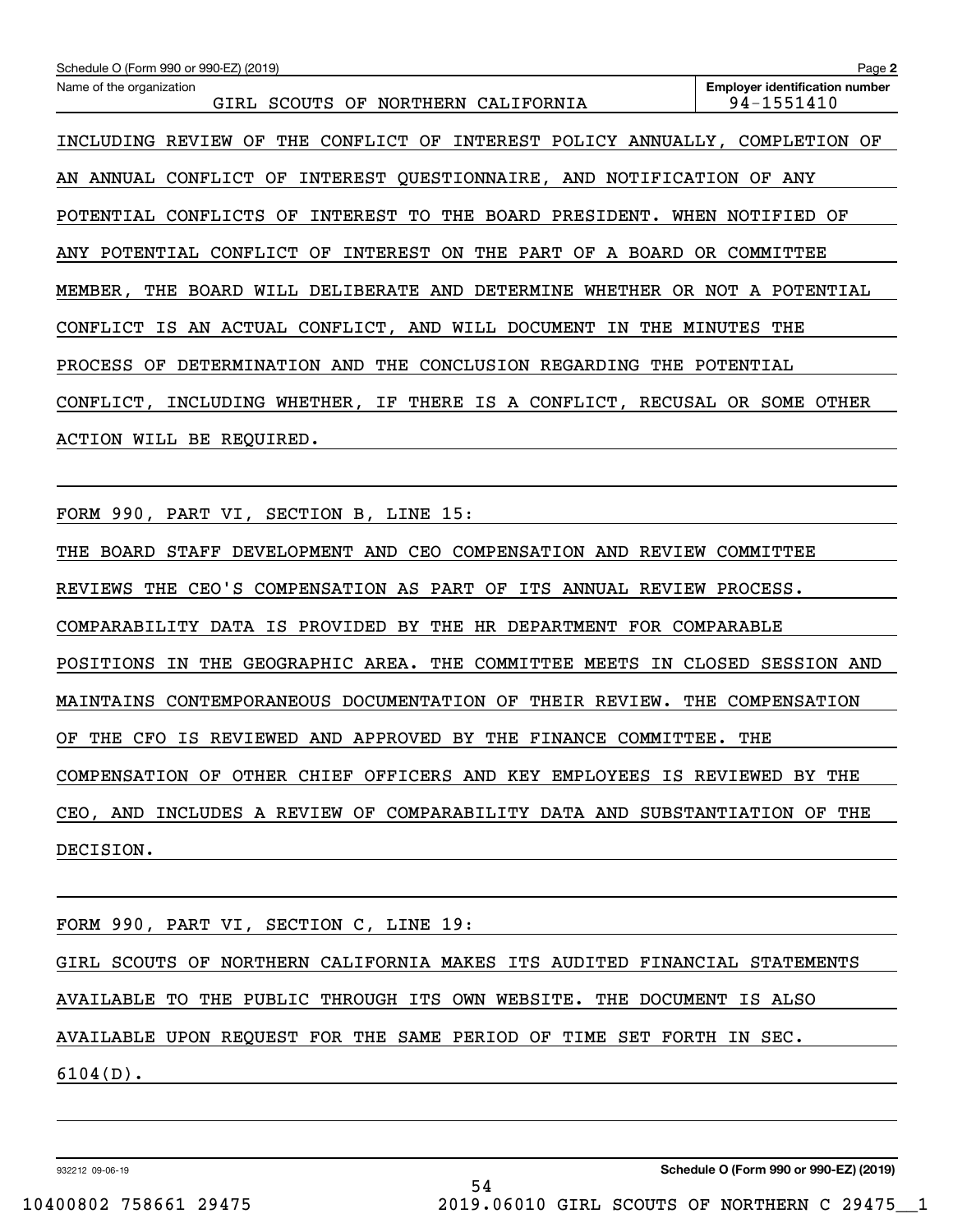932161 09-10-19 LHA

# **Related Organizations and Unrelated Partnerships**

**Complete if the organization answered "Yes" on Form 990, Part IV, line 33, 34, 35b, 36, or 37.** |

**Attach to Form 990.**  |

**Open to Public**

Department of the Treasury Internal Revenue Service Name of the organization

**SCHEDULE R (Form 990)**

#### GIRL SCOUTS OF NORTHERN CALIFORNIA

**Part I Identification of Disregarded Entities.**  Complete if the organization answered "Yes" on Form 990, Part IV, line 33.

| (a)<br>Name, address, and EIN (if applicable)<br>of disregarded entity | (b)<br>Primary activity | (c)<br>Legal domicile (state or<br>foreign country) | (d)<br>Total income | (e)<br>End-of-year assets | (f)<br>Direct controlling<br>entity |
|------------------------------------------------------------------------|-------------------------|-----------------------------------------------------|---------------------|---------------------------|-------------------------------------|
|                                                                        |                         |                                                     |                     |                           |                                     |
|                                                                        |                         |                                                     |                     |                           |                                     |
|                                                                        |                         |                                                     |                     |                           |                                     |
|                                                                        |                         |                                                     |                     |                           |                                     |

**Identification of Related Tax-Exempt Organizations.** Complete if the organization answered "Yes" on Form 990, Part IV, line 34, because it had one or more related tax-exempt **Part II** organizations during the tax year.

| (a)<br>Name, address, and EIN<br>of related organization | (b)<br>Primary activity | (c)<br>Legal domicile (state or<br>foreign country) | (d)<br>Exempt Code<br>section | (e)<br>Public charity<br>status (if section | (f)<br>Direct controlling<br>entity | $(g)$<br>Section 512(b)(13) | controlled<br>entity? |
|----------------------------------------------------------|-------------------------|-----------------------------------------------------|-------------------------------|---------------------------------------------|-------------------------------------|-----------------------------|-----------------------|
|                                                          |                         |                                                     |                               | 501(c)(3))                                  |                                     | Yes                         | No                    |
| GIRL SCOUTS OF THE USA - 13-1624016                      |                         |                                                     |                               |                                             |                                     |                             |                       |
| 420 5TH AVENUE                                           |                         |                                                     |                               |                                             |                                     |                             |                       |
| NEW YORK, NY 10018                                       | YOUTH SERVICE           | NEW YORK                                            | 501(C)(3)                     | LINE 10                                     | NA                                  |                             | х                     |
|                                                          |                         |                                                     |                               |                                             |                                     |                             |                       |
|                                                          |                         |                                                     |                               |                                             |                                     |                             |                       |
|                                                          |                         |                                                     |                               |                                             |                                     |                             |                       |

**For Paperwork Reduction Act Notice, see the Instructions for Form 990. Schedule R (Form 990) 2019**



**Employer identification number**

94-1551410

# **| Go to www.irs.gov/Form990 for instructions and the latest information. Inspection**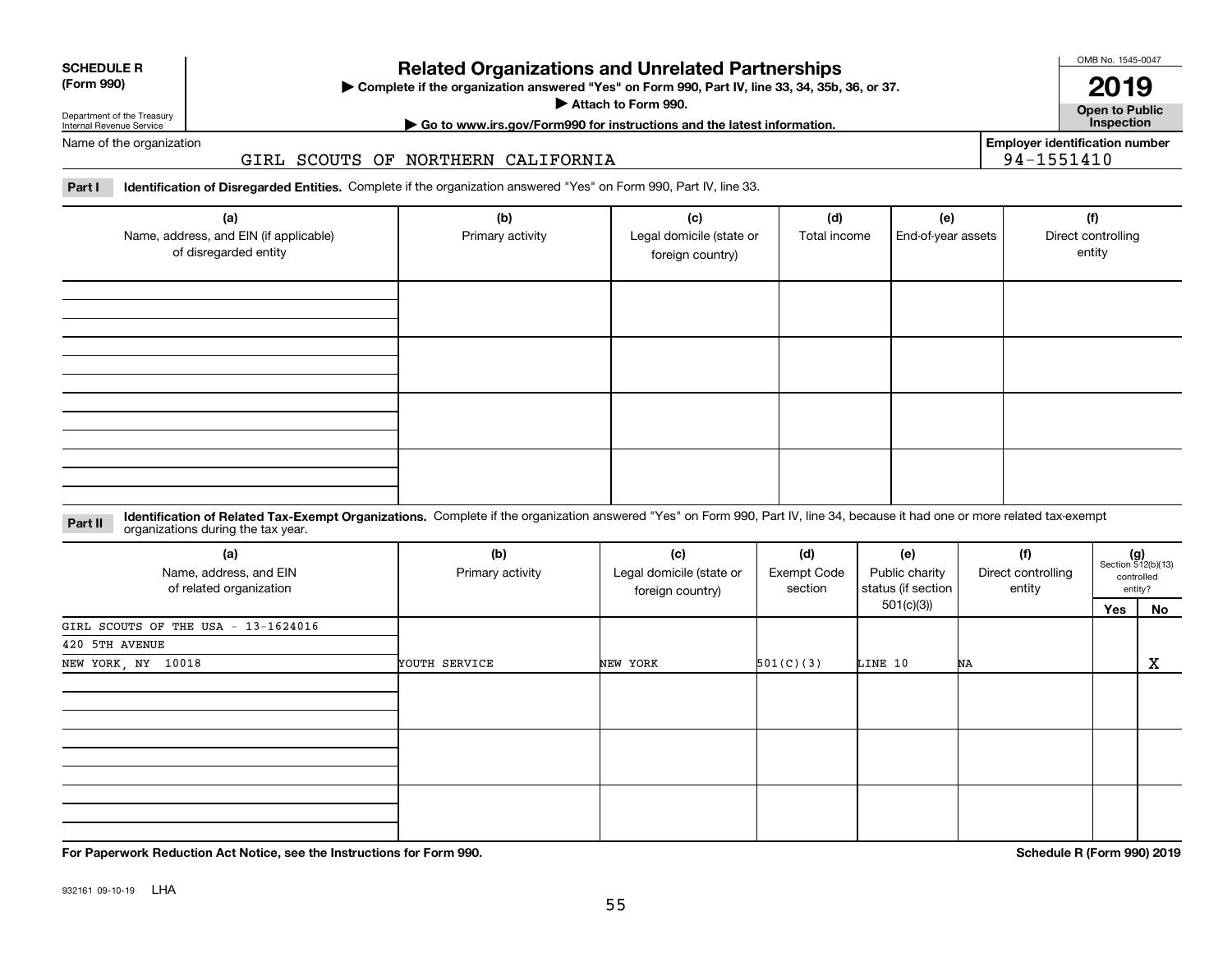#### Schedule R (Form 990) 2019 GIRL SCOUTS OF NORTHERN CALIFORNIA 94-1551410 Page

**2**

**Identification of Related Organizations Taxable as a Partnership.** Complete if the organization answered "Yes" on Form 990, Part IV, line 34, because it had one or more related **Part III** organizations treated as a partnership during the tax year.

| (a)                                               | (b)              | (c)                  | (d)                          | (e)                                                                 | (f)                      | (g)                     |                  | (h)          | (i)                                                       | (i) | (k)                            |
|---------------------------------------------------|------------------|----------------------|------------------------------|---------------------------------------------------------------------|--------------------------|-------------------------|------------------|--------------|-----------------------------------------------------------|-----|--------------------------------|
| Name, address, and EIN<br>of related organization | Primary activity | Legal<br>domicile    | Direct controlling<br>entity | Predominant income                                                  | Share of total<br>income | Share of<br>end-of-year | Disproportionate |              | Code V-UBI                                                |     | General or Percentage          |
|                                                   |                  | (state or<br>foreign |                              |                                                                     |                          | assets                  |                  | allocations? |                                                           |     | managing<br>partner? Ownership |
|                                                   |                  | country)             |                              | related, unrelated,<br>excluded from tax under<br>sections 512-514) |                          |                         | Yes $ $          | No           | amount in box<br>20 of Schedule<br>K-1 (Form 1065) Yes No |     |                                |
|                                                   |                  |                      |                              |                                                                     |                          |                         |                  |              |                                                           |     |                                |
|                                                   |                  |                      |                              |                                                                     |                          |                         |                  |              |                                                           |     |                                |
|                                                   |                  |                      |                              |                                                                     |                          |                         |                  |              |                                                           |     |                                |
|                                                   |                  |                      |                              |                                                                     |                          |                         |                  |              |                                                           |     |                                |
|                                                   |                  |                      |                              |                                                                     |                          |                         |                  |              |                                                           |     |                                |
|                                                   |                  |                      |                              |                                                                     |                          |                         |                  |              |                                                           |     |                                |
|                                                   |                  |                      |                              |                                                                     |                          |                         |                  |              |                                                           |     |                                |
|                                                   |                  |                      |                              |                                                                     |                          |                         |                  |              |                                                           |     |                                |
|                                                   |                  |                      |                              |                                                                     |                          |                         |                  |              |                                                           |     |                                |
|                                                   |                  |                      |                              |                                                                     |                          |                         |                  |              |                                                           |     |                                |
|                                                   |                  |                      |                              |                                                                     |                          |                         |                  |              |                                                           |     |                                |
|                                                   |                  |                      |                              |                                                                     |                          |                         |                  |              |                                                           |     |                                |
|                                                   |                  |                      |                              |                                                                     |                          |                         |                  |              |                                                           |     |                                |
|                                                   |                  |                      |                              |                                                                     |                          |                         |                  |              |                                                           |     |                                |
|                                                   |                  |                      |                              |                                                                     |                          |                         |                  |              |                                                           |     |                                |
|                                                   |                  |                      |                              |                                                                     |                          |                         |                  |              |                                                           |     |                                |
|                                                   |                  |                      |                              |                                                                     |                          |                         |                  |              |                                                           |     |                                |

**Identification of Related Organizations Taxable as a Corporation or Trust.** Complete if the organization answered "Yes" on Form 990, Part IV, line 34, because it had one or more related **Part IV** organizations treated as a corporation or trust during the tax year.

| (a)<br>Name, address, and EIN<br>of related organization | (b)<br>Primary activity | (c)<br>Legal domicile<br>(state or<br>foreign | (d)<br>Direct controlling<br>entity | (e)<br>Type of entity<br>(C corp, S corp,<br>or trust) | (f)<br>Share of total<br>income | (g)<br>Share of<br>end-of-year<br>assets | (h)<br>Percentage<br>ownership | $\begin{array}{c} \textbf{(i)}\\ \text{Section}\\ 512 \textbf{(b)} \textbf{(13)}\\ \text{controlled}\end{array}$<br>entity? |
|----------------------------------------------------------|-------------------------|-----------------------------------------------|-------------------------------------|--------------------------------------------------------|---------------------------------|------------------------------------------|--------------------------------|-----------------------------------------------------------------------------------------------------------------------------|
|                                                          |                         | country)                                      |                                     |                                                        |                                 |                                          |                                | Yes   No                                                                                                                    |
|                                                          |                         |                                               |                                     |                                                        |                                 |                                          |                                |                                                                                                                             |
|                                                          |                         |                                               |                                     |                                                        |                                 |                                          |                                |                                                                                                                             |
|                                                          |                         |                                               |                                     |                                                        |                                 |                                          |                                |                                                                                                                             |
|                                                          |                         |                                               |                                     |                                                        |                                 |                                          |                                |                                                                                                                             |
|                                                          |                         |                                               |                                     |                                                        |                                 |                                          |                                |                                                                                                                             |
|                                                          |                         |                                               |                                     |                                                        |                                 |                                          |                                |                                                                                                                             |
|                                                          |                         |                                               |                                     |                                                        |                                 |                                          |                                |                                                                                                                             |
|                                                          |                         |                                               |                                     |                                                        |                                 |                                          |                                |                                                                                                                             |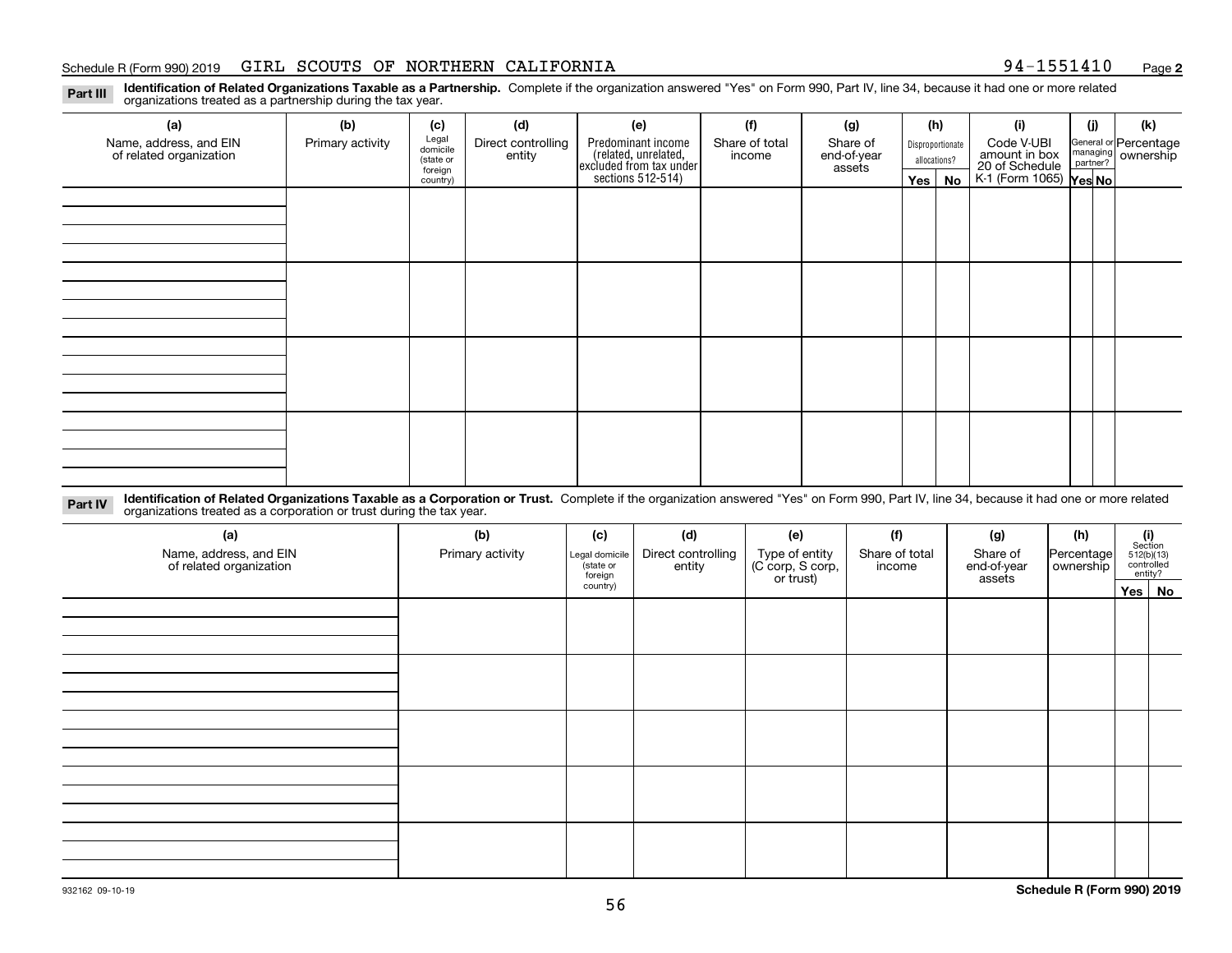#### Schedule R (Form 990) 2019 GIRL SCOUTS OF NORTHERN CALIFORNIA 94-1551410 Page

**Part V** T**ransactions With Related Organizations.** Complete if the organization answered "Yes" on Form 990, Part IV, line 34, 35b, or 36.

| Yes                                                                                     |                                                                                                                                                                                                                                |                |             |              |  |  |  |
|-----------------------------------------------------------------------------------------|--------------------------------------------------------------------------------------------------------------------------------------------------------------------------------------------------------------------------------|----------------|-------------|--------------|--|--|--|
| Note: Complete line 1 if any entity is listed in Parts II, III, or IV of this schedule. |                                                                                                                                                                                                                                |                |             |              |  |  |  |
|                                                                                         | During the tax year, did the organization engage in any of the following transactions with one or more related organizations listed in Parts II-IV?                                                                            |                |             |              |  |  |  |
|                                                                                         |                                                                                                                                                                                                                                | 1a             |             | X            |  |  |  |
|                                                                                         | <b>b</b> Gift, grant, or capital contribution to related organization(s)                                                                                                                                                       | 1 <sub>b</sub> |             | X            |  |  |  |
|                                                                                         | c Gift, grant, or capital contribution from related organization(s) material contracts and contribution from related organization(s) material contents and contribution from related organization(s) material contents and con | 1c             | $\mathbf X$ |              |  |  |  |
|                                                                                         |                                                                                                                                                                                                                                | 1 <sub>d</sub> |             | X            |  |  |  |
|                                                                                         |                                                                                                                                                                                                                                | 1e             |             | X            |  |  |  |
|                                                                                         |                                                                                                                                                                                                                                |                |             |              |  |  |  |
|                                                                                         | Dividends from related organization(s) manufactured and contract and contract or produced and contract and contract and contract and contract and contract and contract and contract and contract and contract and contract an | 1f             |             | х            |  |  |  |
|                                                                                         |                                                                                                                                                                                                                                | 1g             |             | $\mathbf{x}$ |  |  |  |
|                                                                                         | h Purchase of assets from related organization(s) manufactured content to content the content of the content of the content of the content of the content of the content of the content of the content of the content of the c | 1 <sub>h</sub> | X           |              |  |  |  |
|                                                                                         |                                                                                                                                                                                                                                | 1i.            |             | х            |  |  |  |
|                                                                                         | Lease of facilities, equipment, or other assets to related organization(s) [11] manufactured content and content and content and content and content and content and content and content and content and content and content a | 1i.            |             | X            |  |  |  |
|                                                                                         |                                                                                                                                                                                                                                |                |             |              |  |  |  |
|                                                                                         | k Lease of facilities, equipment, or other assets from related organization(s) manufaction content and the manufacture of facilities, equipment, or other assets from related organization(s) manufaction manufacture manufact | 1k             |             | X            |  |  |  |
|                                                                                         |                                                                                                                                                                                                                                | 11             | X           |              |  |  |  |
|                                                                                         | m Performance of services or membership or fundraising solicitations by related organization(s)                                                                                                                                | 1 <sub>m</sub> | $\mathbf X$ |              |  |  |  |
|                                                                                         |                                                                                                                                                                                                                                | 1n             | X           |              |  |  |  |
|                                                                                         | <b>o</b> Sharing of paid employees with related organization(s)                                                                                                                                                                | 1o             |             | X            |  |  |  |
|                                                                                         |                                                                                                                                                                                                                                |                |             |              |  |  |  |
|                                                                                         | p Reimbursement paid to related organization(s) for expenses [1111] and the content of the content of the content of the content of the content of the content of the content of the content of the content of the content of  | 1p             |             | X            |  |  |  |
|                                                                                         |                                                                                                                                                                                                                                | 1q             | X           |              |  |  |  |
|                                                                                         |                                                                                                                                                                                                                                |                |             |              |  |  |  |
|                                                                                         | Other transfer of cash or property to related organization(s)                                                                                                                                                                  | 1r             |             | х            |  |  |  |
|                                                                                         |                                                                                                                                                                                                                                | 1s             |             | $\mathbf{x}$ |  |  |  |
|                                                                                         | 2 If the answer to any of the above is "Yes," see the instructions for information on who must complete this line, including covered relationships and transaction thresholds.                                                 |                |             |              |  |  |  |

|     | (a)<br>Name of related organization | (b)<br>Transaction<br>type (a-s) | (c)<br>Amount involved | (d)<br>Method of determining amount involved |
|-----|-------------------------------------|----------------------------------|------------------------|----------------------------------------------|
| (1) |                                     |                                  |                        |                                              |
| (2) |                                     |                                  |                        |                                              |
| (3) |                                     |                                  |                        |                                              |
| (4) |                                     |                                  |                        |                                              |
| (5) |                                     |                                  |                        |                                              |
| (6) |                                     |                                  |                        |                                              |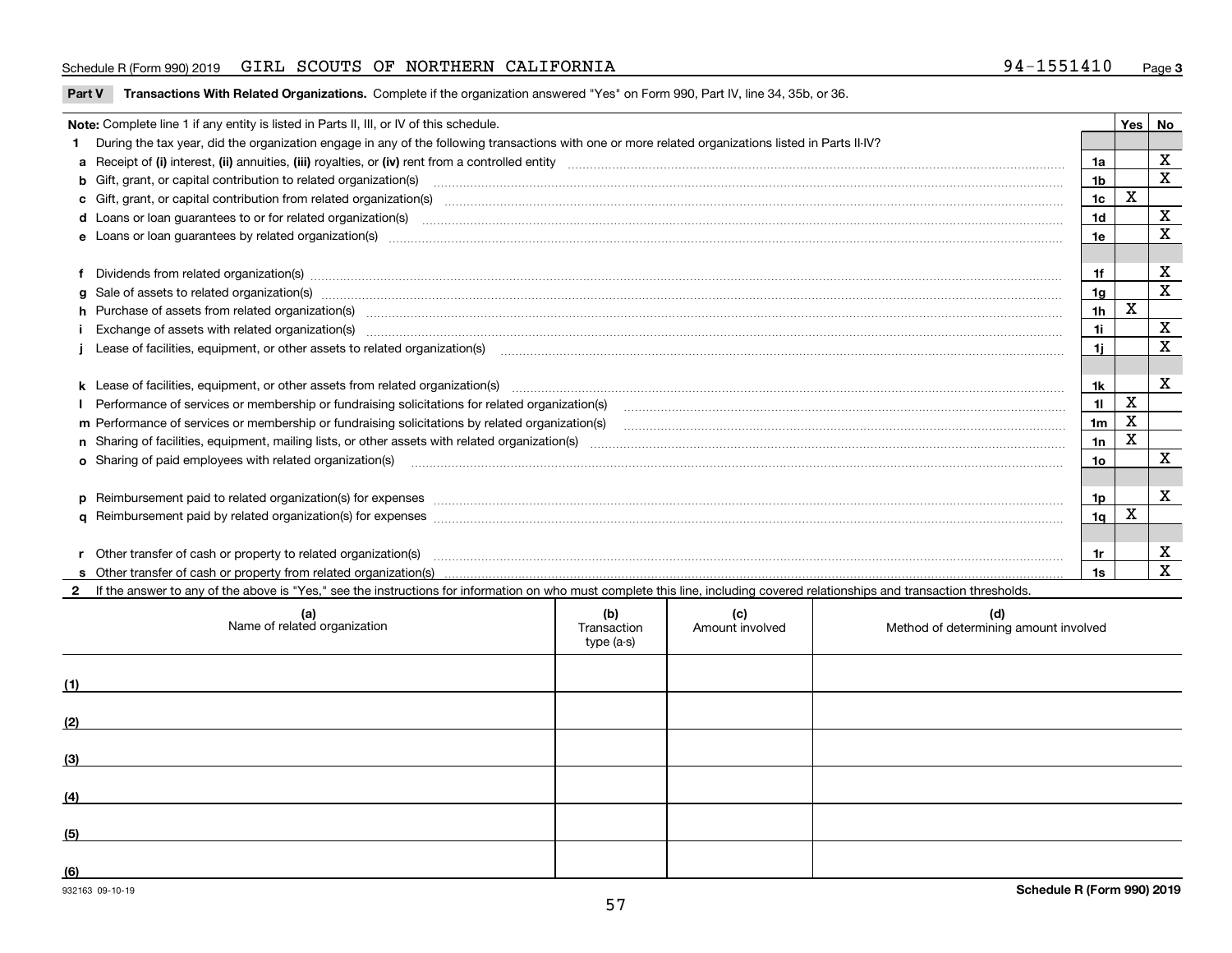#### Schedule R (Form 990) 2019 GIRL SCOUTS OF NORTHERN CALIFORNIA 94-1551410 Page

#### **Part VI Unrelated Organizations Taxable as a Partnership. Complete if the organization answered "Yes" on Form 990, Part IV, line 37.**

Provide the following information for each entity taxed as a partnership through which the organization conducted more than five percent of its activities (measured by total assets or gross revenue) that was not a related organization. See instructions regarding exclusion for certain investment partnerships.

| (a)<br>Name, address, and EIN<br>of entity | $\tilde{}$<br>(b)<br>Primary activity | (c)<br>Legal domicile<br>(state or foreign<br>country) | (d)<br>Predominant income<br>(related, unrelated,<br>excluded from tax under<br>sections 512-514) | $(e)$<br>Are all<br>$\begin{array}{c}\n\text{parameters} \sec.\n\\ \n501(c)(3)\n\\ \n0rgs.?\n\end{array}$<br>Yes No | (f)<br>Share of<br>total<br>income | (g)<br>Share of<br>end-of-year<br>assets | (h)<br>Dispropor-<br>tionate<br>allocations?<br>Yes No | (i)<br>Code V-UBI<br>amount in box 20 managing<br>of Schedule K-1<br>(Form 1065)<br>$\overline{Yes}$ No | (i)<br>Yes No | (k) |
|--------------------------------------------|---------------------------------------|--------------------------------------------------------|---------------------------------------------------------------------------------------------------|---------------------------------------------------------------------------------------------------------------------|------------------------------------|------------------------------------------|--------------------------------------------------------|---------------------------------------------------------------------------------------------------------|---------------|-----|
|                                            |                                       |                                                        |                                                                                                   |                                                                                                                     |                                    |                                          |                                                        |                                                                                                         |               |     |
|                                            |                                       |                                                        |                                                                                                   |                                                                                                                     |                                    |                                          |                                                        |                                                                                                         |               |     |
|                                            |                                       |                                                        |                                                                                                   |                                                                                                                     |                                    |                                          |                                                        |                                                                                                         |               |     |
|                                            |                                       |                                                        |                                                                                                   |                                                                                                                     |                                    |                                          |                                                        |                                                                                                         |               |     |
|                                            |                                       |                                                        |                                                                                                   |                                                                                                                     |                                    |                                          |                                                        |                                                                                                         |               |     |
|                                            |                                       |                                                        |                                                                                                   |                                                                                                                     |                                    |                                          |                                                        |                                                                                                         |               |     |
|                                            |                                       |                                                        |                                                                                                   |                                                                                                                     |                                    |                                          |                                                        |                                                                                                         |               |     |
|                                            |                                       |                                                        |                                                                                                   |                                                                                                                     |                                    |                                          |                                                        |                                                                                                         |               |     |

**Schedule R (Form 990) 2019**